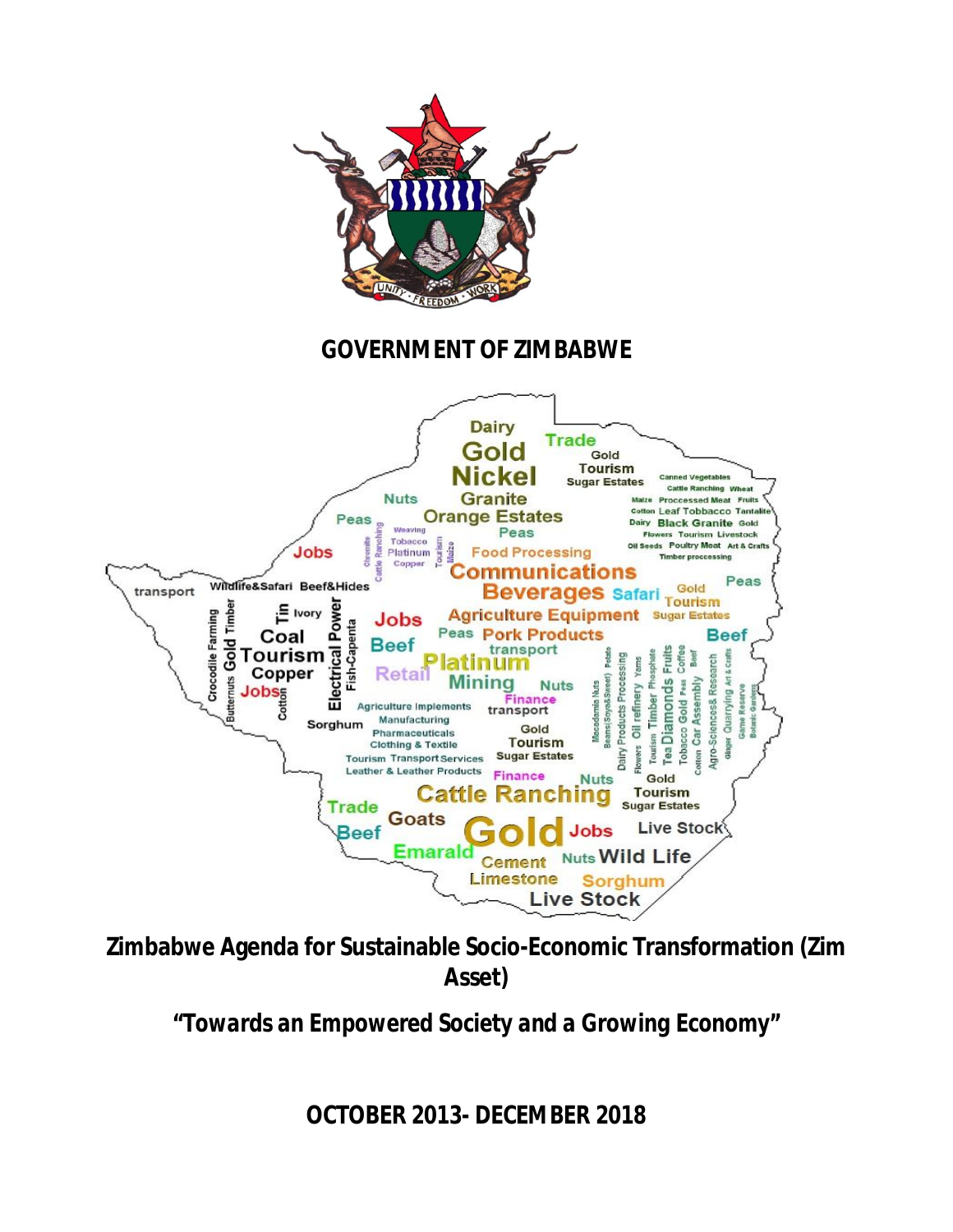# **Contents**

| 1.0 |                                                                 |  |  |  |
|-----|-----------------------------------------------------------------|--|--|--|
|     |                                                                 |  |  |  |
| 2.0 |                                                                 |  |  |  |
|     |                                                                 |  |  |  |
| 3.0 |                                                                 |  |  |  |
|     |                                                                 |  |  |  |
| 4.0 |                                                                 |  |  |  |
|     |                                                                 |  |  |  |
| 5.0 |                                                                 |  |  |  |
|     |                                                                 |  |  |  |
| 6.0 |                                                                 |  |  |  |
|     |                                                                 |  |  |  |
| 7.0 |                                                                 |  |  |  |
| 7.1 |                                                                 |  |  |  |
| 7.2 |                                                                 |  |  |  |
| 7.3 |                                                                 |  |  |  |
| 7.4 |                                                                 |  |  |  |
| 7.5 |                                                                 |  |  |  |
| 7.6 | Public Administration, Governance and Performance Management118 |  |  |  |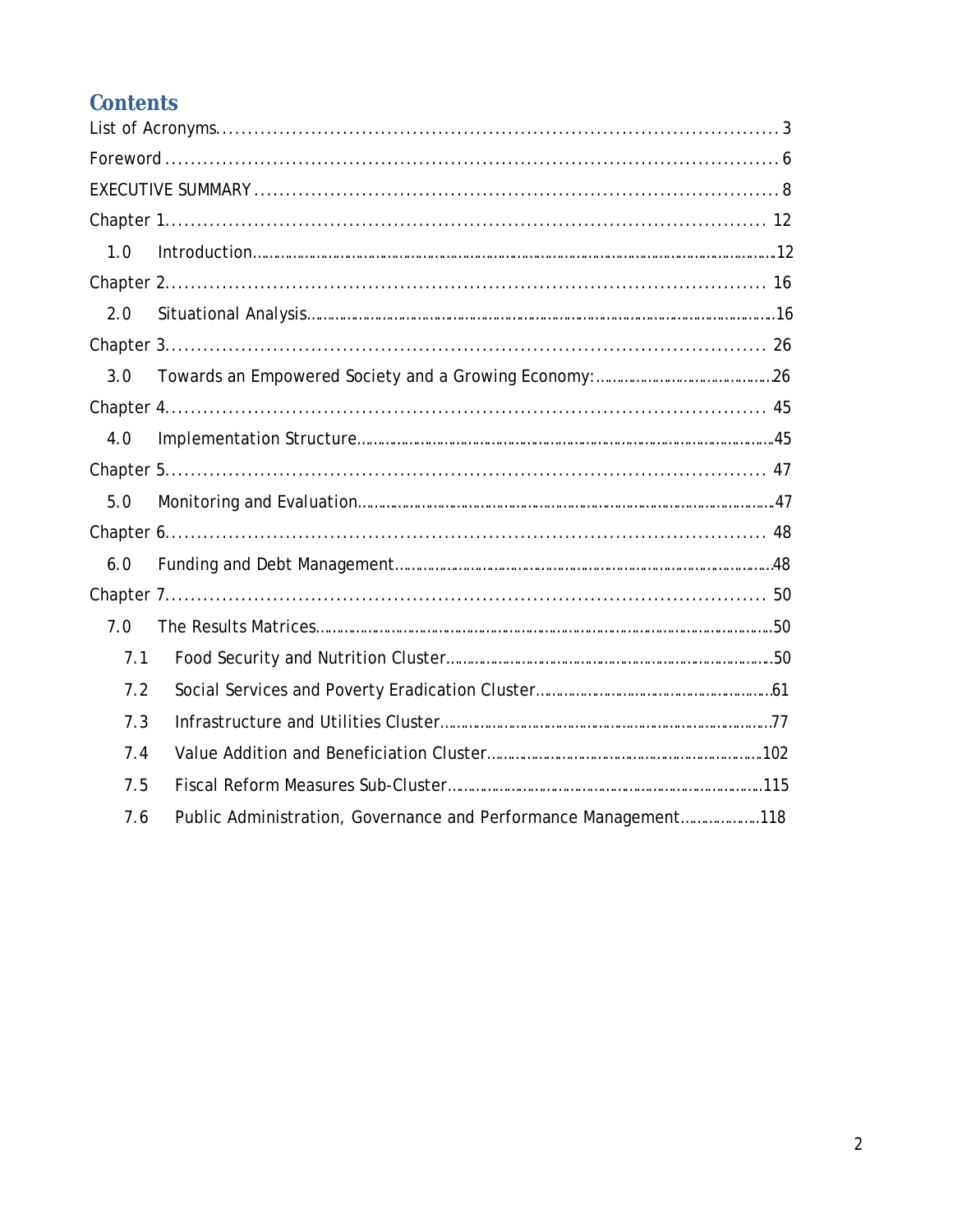# **List of Acronyms**

| <b>AMA</b>    | <b>Agricultural Marketing Authority</b>                                     |
|---------------|-----------------------------------------------------------------------------|
| <b>ARDA</b>   | <b>Agricultural Rural Development Authority</b>                             |
| <b>ART</b>    | <b>Anti Retroviral Therapy</b>                                              |
| <b>BEAM</b>   | <b>Basic Education Assistance Module</b>                                    |
| <b>CAAD</b>   | <b>Comprehensive African Agricultural Development</b><br>Programme          |
| <b>CAAZ</b>   | <b>Civil Aviation Authority of Zimbabwe</b>                                 |
| <b>CID</b>    | <b>Criminal Investigation Department</b>                                    |
| <b>COMESA</b> | <b>Common Market for Eastern and Southern Africa</b>                        |
| <b>ECD</b>    | <b>Early Childhood Development</b>                                          |
| <b>EIA</b>    | <b>Environmental Impact Assessment</b>                                      |
| <b>EMA</b>    | <b>Environmental Management Agency</b>                                      |
| <b>EmONC</b>  | <b>Emergency Obstetric and Neonatal Care</b>                                |
| <b>FAO</b>    | <b>Food and Agriculture Organisation</b>                                    |
| <b>GDP</b>    | <b>Gross Domestic Product</b>                                               |
| <b>GMB</b>    | <b>Grain Marketing Board</b>                                                |
| GoZ           | <b>Government of Zimbabwe</b>                                               |
| <b>HIV</b>    | <b>Human Immunodeficiency Virus</b>                                         |
| <b>ICTs</b>   | <b>Information Communication Technologies</b>                               |
| <b>ICTPCS</b> | Information Communication Technology, Postal and<br><b>Courier Services</b> |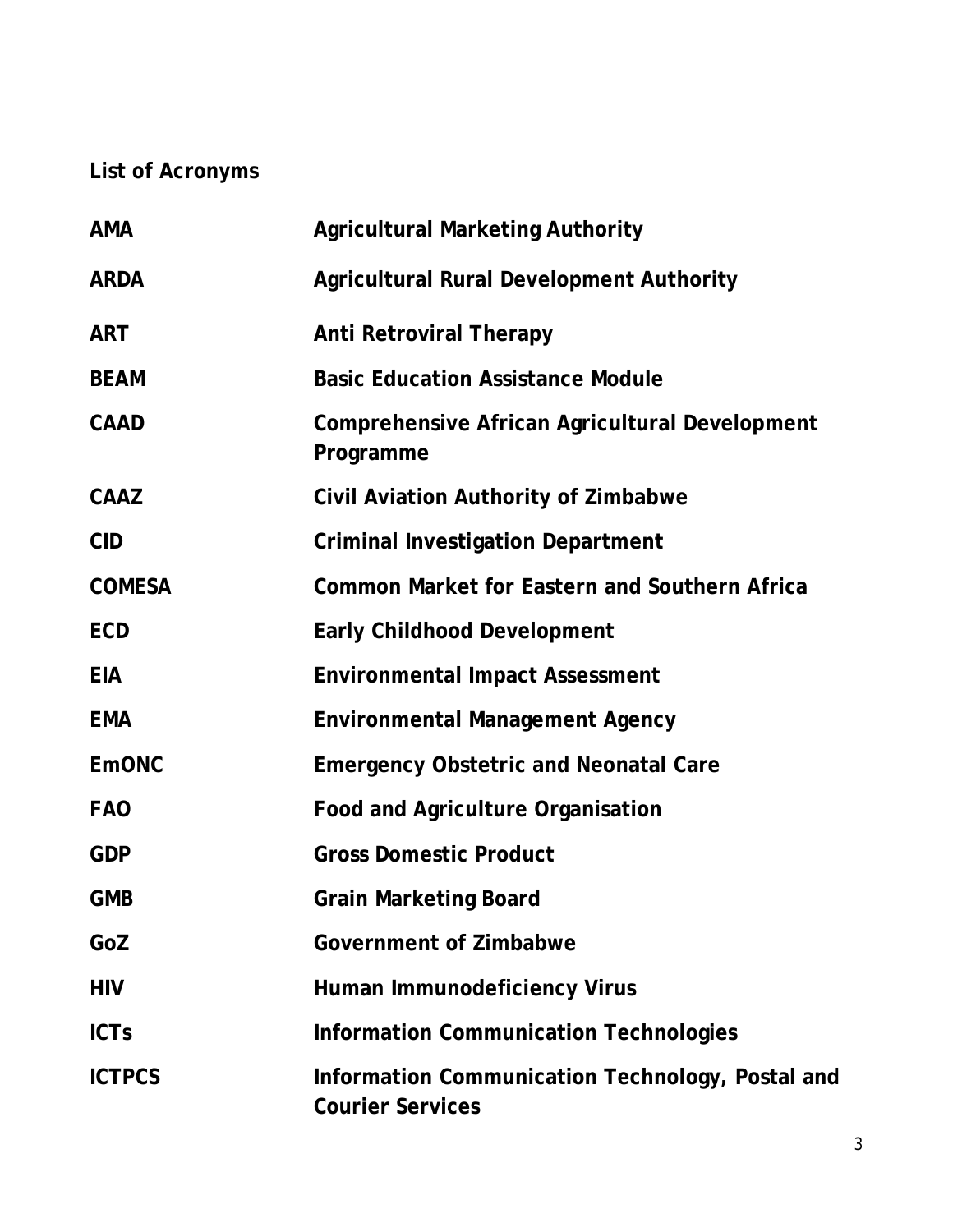| <b>IDBZ</b>    | <b>Infrastructural Development Bank of Zimbabwe</b>               |
|----------------|-------------------------------------------------------------------|
| <b>IDC</b>     | <b>Industrial Development Corporation</b>                         |
| <b>IFIs</b>    | <b>International Financial Institutions</b>                       |
| <b>KRAs</b>    | <b>Key Result Areas</b>                                           |
| <b>KSFs</b>    | <b>Key Success Factors</b>                                        |
| <b>MDGs</b>    | <b>Millennium Development Goals</b>                               |
| <b>MMCZ</b>    | <b>Minerals Marketing Corporation of Zimbabwe</b>                 |
| МT             | <b>Metric Tonnes</b>                                              |
| <b>MW</b>      | Mega Watt                                                         |
| <b>NRZ</b>     | <b>National Railways of Zimbabwe</b>                              |
| <b>OPC</b>     | <b>Office of the President and Cabinet</b>                        |
| <b>PAMUST</b>  | Pan African Minerals University of Science &<br><b>Technology</b> |
| <b>PFMS</b>    | <b>Public Finance Management System</b>                           |
| <b>PMTCT</b>   | <b>Prevention of Mother to Child Transmission</b>                 |
| <b>PPPs</b>    | <b>Public Private Partnerships</b>                                |
| <b>PSIP</b>    | <b>Public Sector Investment Programme</b>                         |
| <b>R&amp;D</b> | <b>Research and Development</b>                                   |
| <b>RBB</b>     | <b>Results Based Budgeting</b>                                    |
| <b>REA</b>     | <b>Rural Electrification Agency</b>                               |
| <b>SADC</b>    | <b>Southern Africa Development Community</b>                      |
| <b>SACCOS</b>  | <b>Savings and Credit Cooperatives</b>                            |
| <b>SEDCO</b>   | <b>Small Enterprise Development Corporation</b>                   |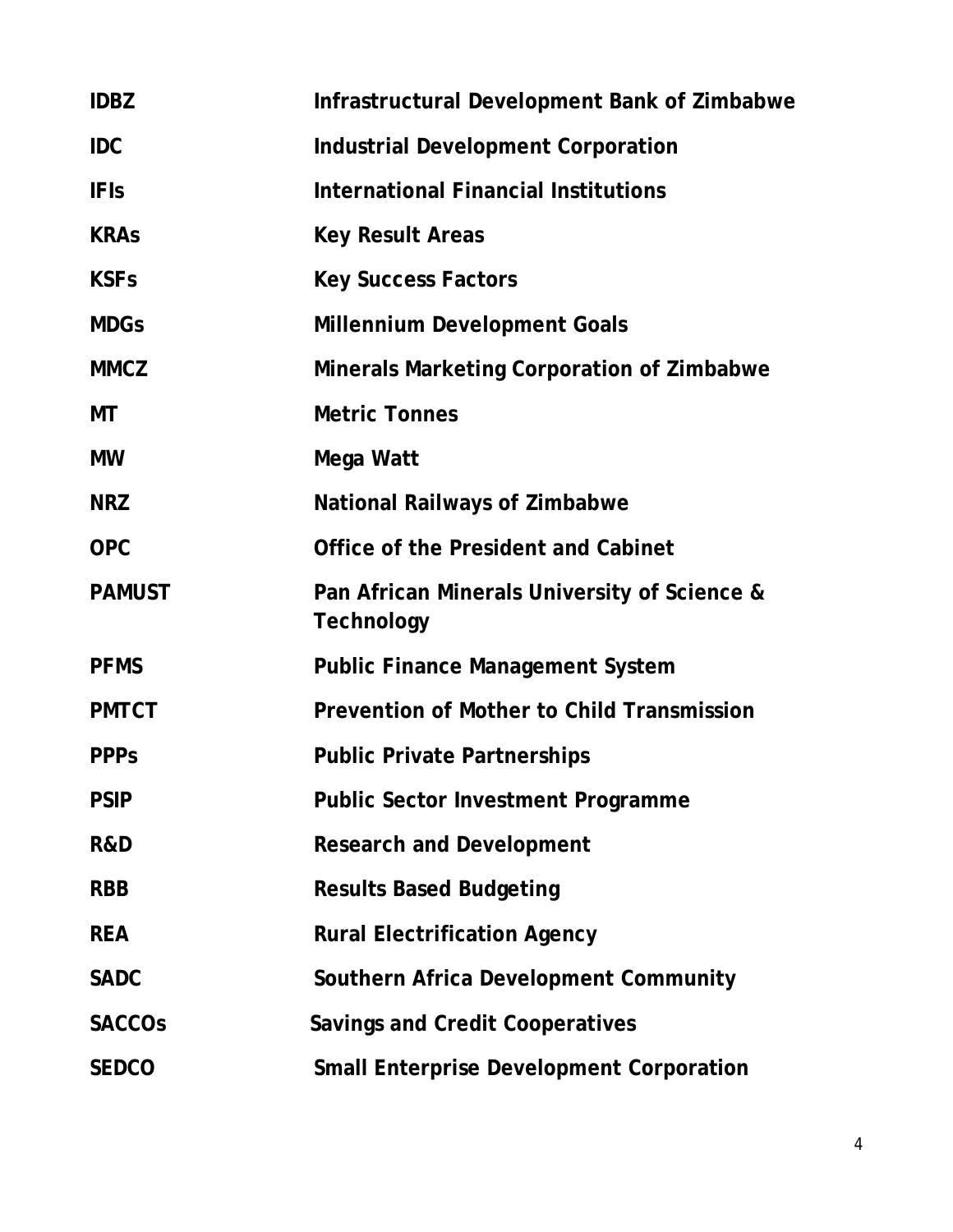| <b>SIRDC</b>     | Scientific and Industrial Research and Development<br>Centre                    |
|------------------|---------------------------------------------------------------------------------|
| <b>TB</b>        | <b>Tuberculosis</b>                                                             |
| <b>ZAADDS</b>    | Zimbabwe Accelerated Arrears Clearance, Debt and<br><b>Development Strategy</b> |
| <b>ZAREP</b>     | Zimbabwe Accelerated Re-engagement Economic<br>Programme (ZAREP)                |
| <b>ZESA</b>      | <b>Zimbabwe Electricity Supply Authority</b>                                    |
| <b>ZETDC</b>     | Zimbabwe Electricity Transmission and Distribution<br>Company                   |
| <b>Zim Asset</b> | Zimbabwe Agenda for Sustainable Socio-Economic<br><b>Transformation</b>         |
| <b>ZMDC</b>      | <b>Zimbabwe Mining Development Corporation</b>                                  |
| <b>ZIMVAC</b>    | <b>Zimbabwe Vulnerability Assessment Committee</b>                              |
| <b>ZINWA</b>     | <b>Zimbabwe National Water Authority</b>                                        |
| <b>ZPC</b>       | <b>Zimbabwe Power Company</b>                                                   |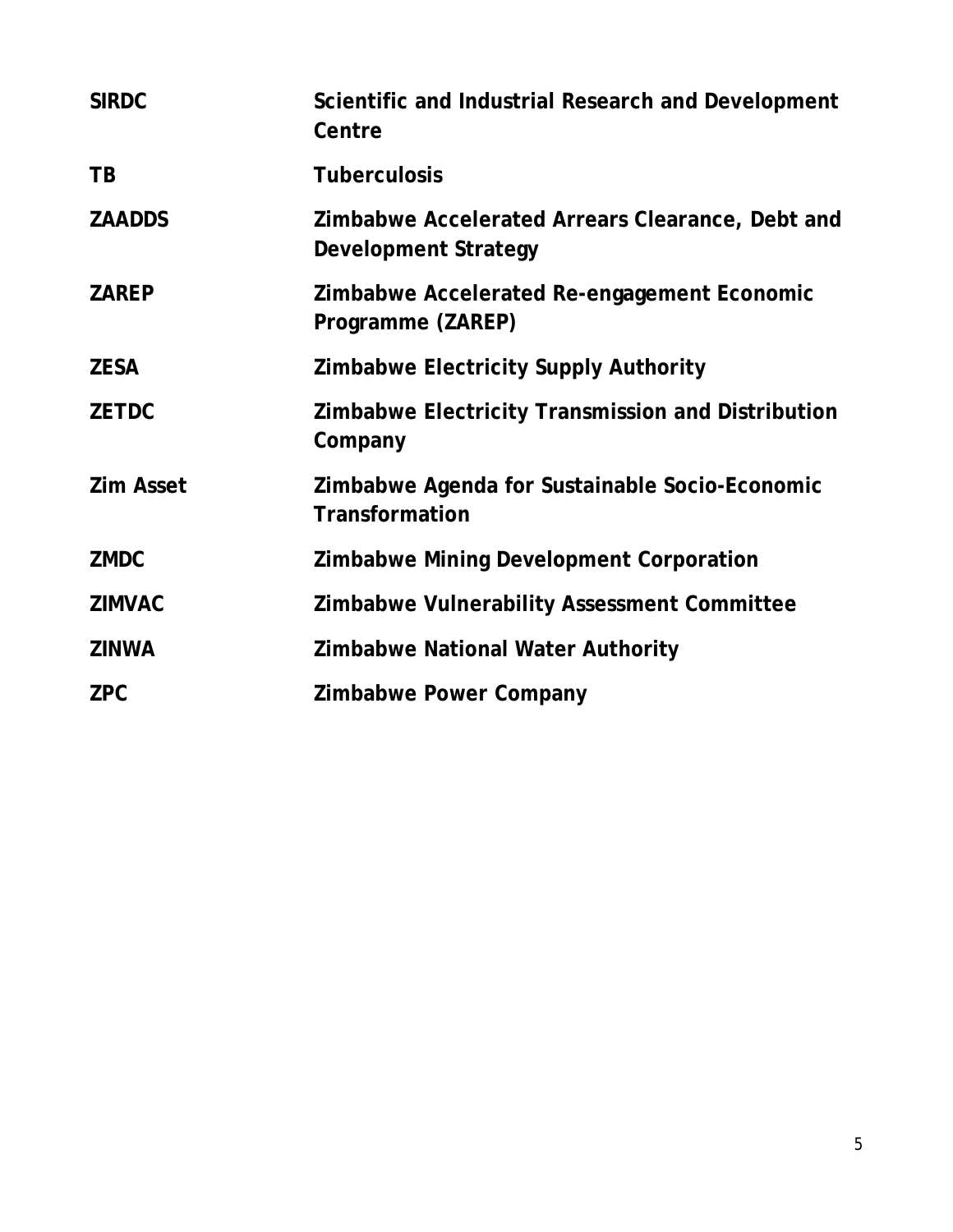#### **Foreword**

**In pursuit of a new trajectory of accelerated economic growth and wealth creation, my Government has formulated a new plan known as the Zimbabwe Agenda for Sustainable Socio-Economic Transformation (Zim Asset): October 2013 - December 2018. Zim Asset was crafted to achieve sustainable development and social equity anchored on indigenization, empowerment and employment creation which will be largely propelled by the judicious exploitation of the country's abundant human and natural resources.** 

**This Results Based Agenda is built around four strategic clusters that will enable Zimbabwe to achieve economic growth and reposition the country as one of the strongest economies in the region and Africa. The four strategic clusters identified are: Food Security and Nutrition; Social Services and Poverty Eradication; Infrastructure and Utilities; and Value Addition and Beneficiation.** 

**No doubt, this cluster approach will enable Government to prioritise its programmes and projects for implementation with a view to realizing broad results that seek to address the country's socio-economic challenges. Given the resource constraints, Government will come up with robust and prudent fiscal and monetary policy measures to buttress and boost the**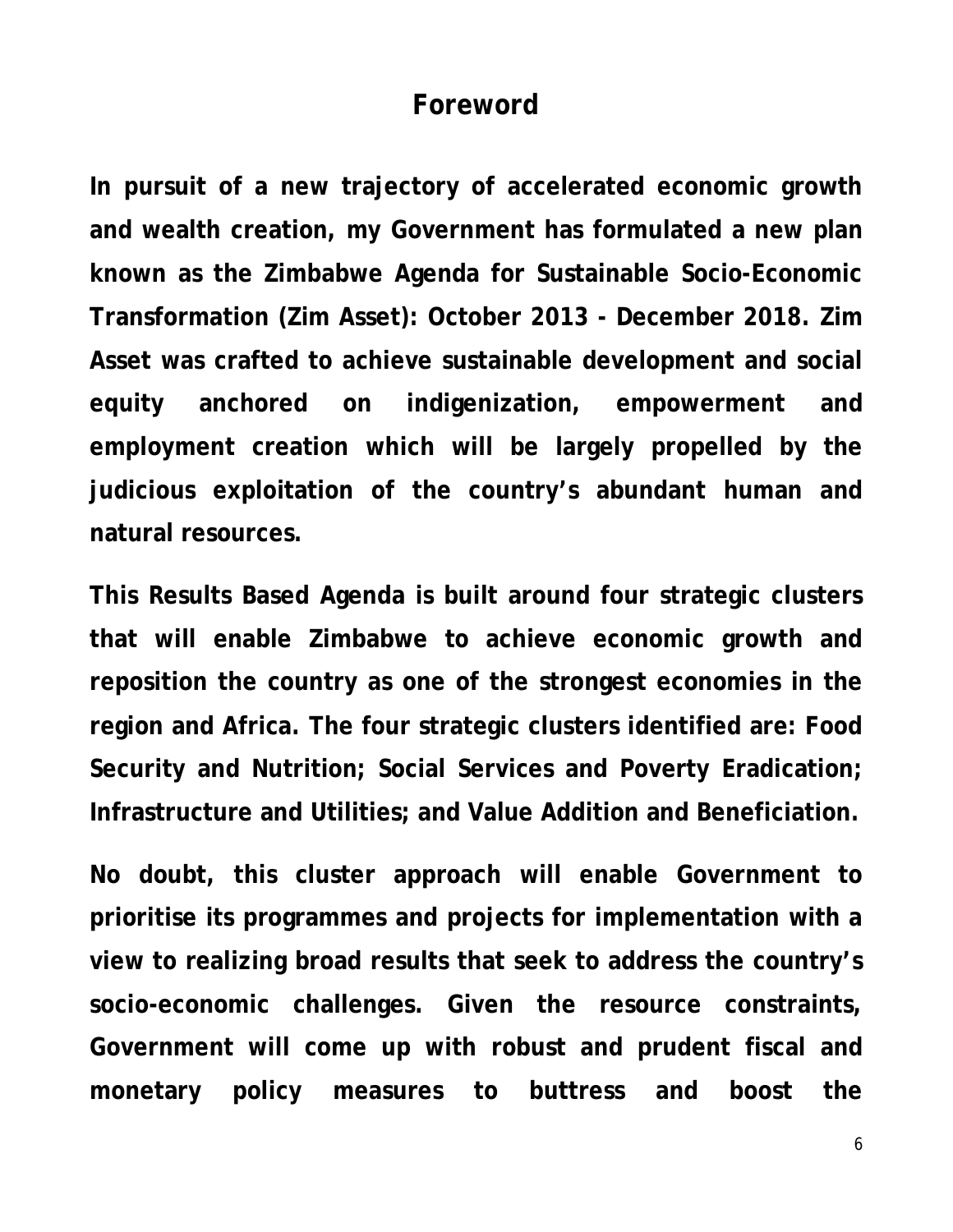**implementation of Zim Asset. Government ministries and agencies, the private sector and development partners, and the nation at large are therefore called upon to work together in championing the implementation of this Results Based Agenda.** 

**The Office of the President and Cabinet will play a leading and coordinating role as overseer of the implementation process to ensure attainment of set targets of the Plan. Our guiding Vision is** *"Towards an Empowered Society and a Growing Economy".*

el Mugabe Roberi President of the Republic of Zimbabwe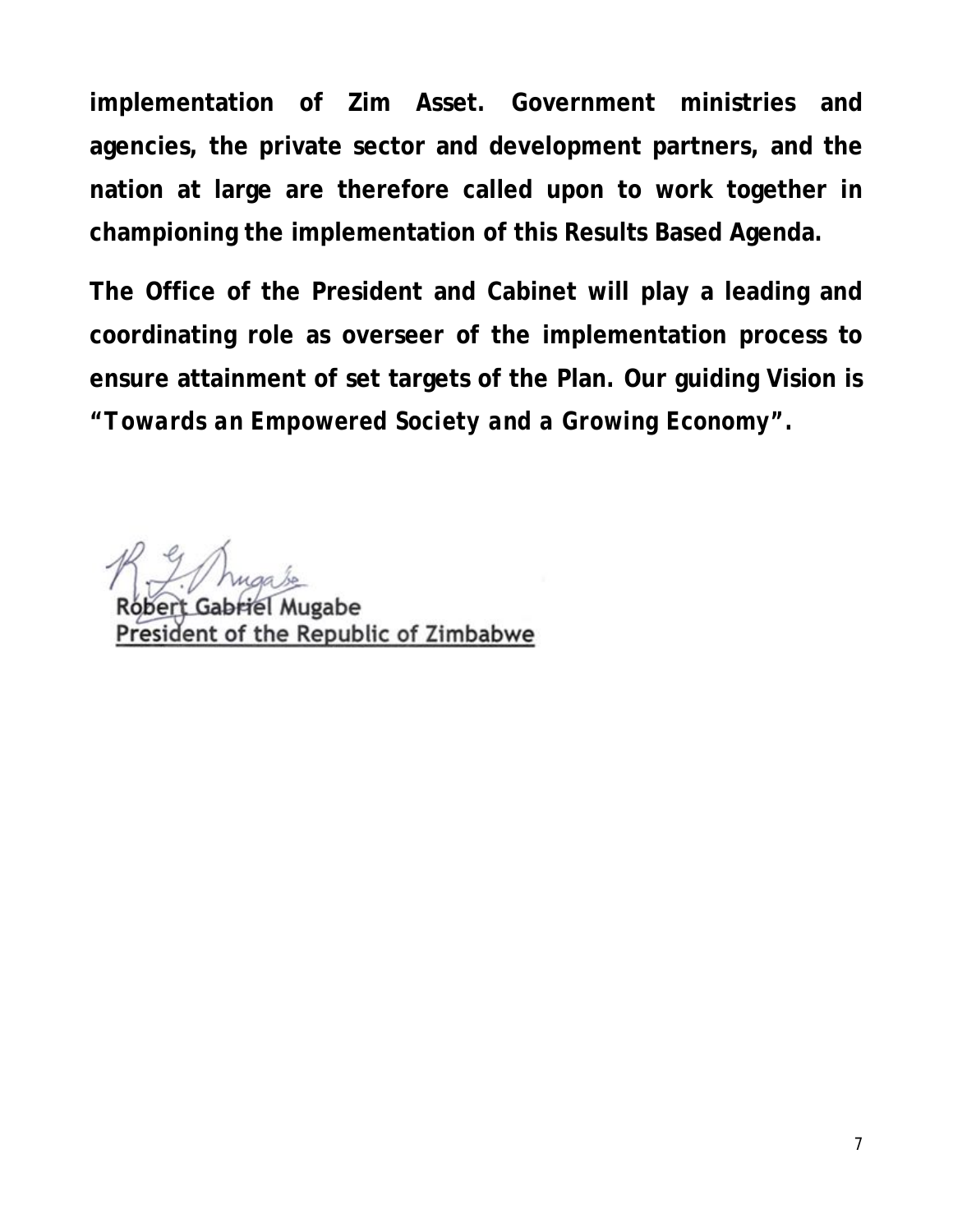#### **EXECUTIVE SUMMARY**

Zimbabwe experienced a deteriorating economic and social environment since 2000 caused by illegal economic sanctions imposed by the Western countries. This resulted in a deep economic and social crisis characterised by a hyperinflationary environment and low industrial capacity utilization, leading to the overall decline in Gross Domestic Product (GDP) by 50% in 2008.

After the landslide victory by the ZANU PF Party in the 31<sup>st</sup> July 2013 harmonised elections, the Party was given the mandate to govern the country for a five (5) year term. To guide national development for these five years, Government has crafted a new economic blue print known as the Zimbabwe Agenda for Sustainable Socio-Economic Transformation (Zim Asset).

This economic blue print was developed through a consultative process involving political leadership in the ruling ZANU PF Party, Government, Private Sector and other stakeholders. Source documents recognize the continued existence of the illegal economic sanctions, subversive activities and internal interferences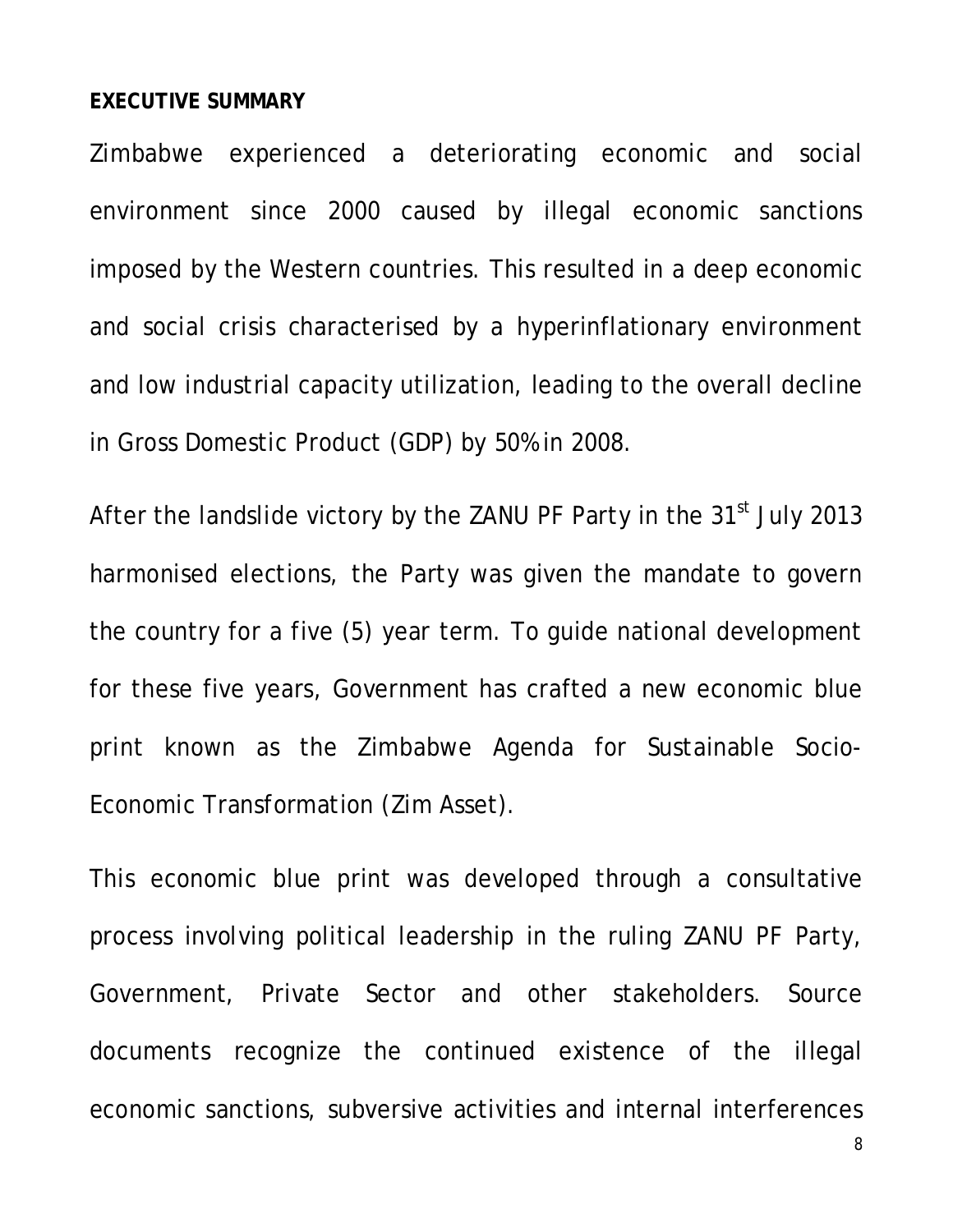from hostile countries. This therefore calls for the need to come up with sanctions busting strategies, hence Zim Asset's focus will be on the full exploitation and value addition to the country's own abundant resources.

The Vision of the Plan is *"Towards an Empowered Society and a Growing Economy"*. The execution of this Plan will be guided by the following Mission: *"To provide an enabling environment for sustainable economic empowerment and social transformation to the people of Zimbabwe"*.

The implementation of Zim Asset will be underpinned and guided by the Results Based Management (RBM) System and will be used as a basis for the macroeconomic budgetary framework by Treasury, commencing with the 2014 fiscal year.

Zim Asset is a cluster based Plan, reflecting the strong need to fully exploit the internal relationships and linkages that exist between the various facets of the economy. These clusters are as follows:

Food Security and Nutrition;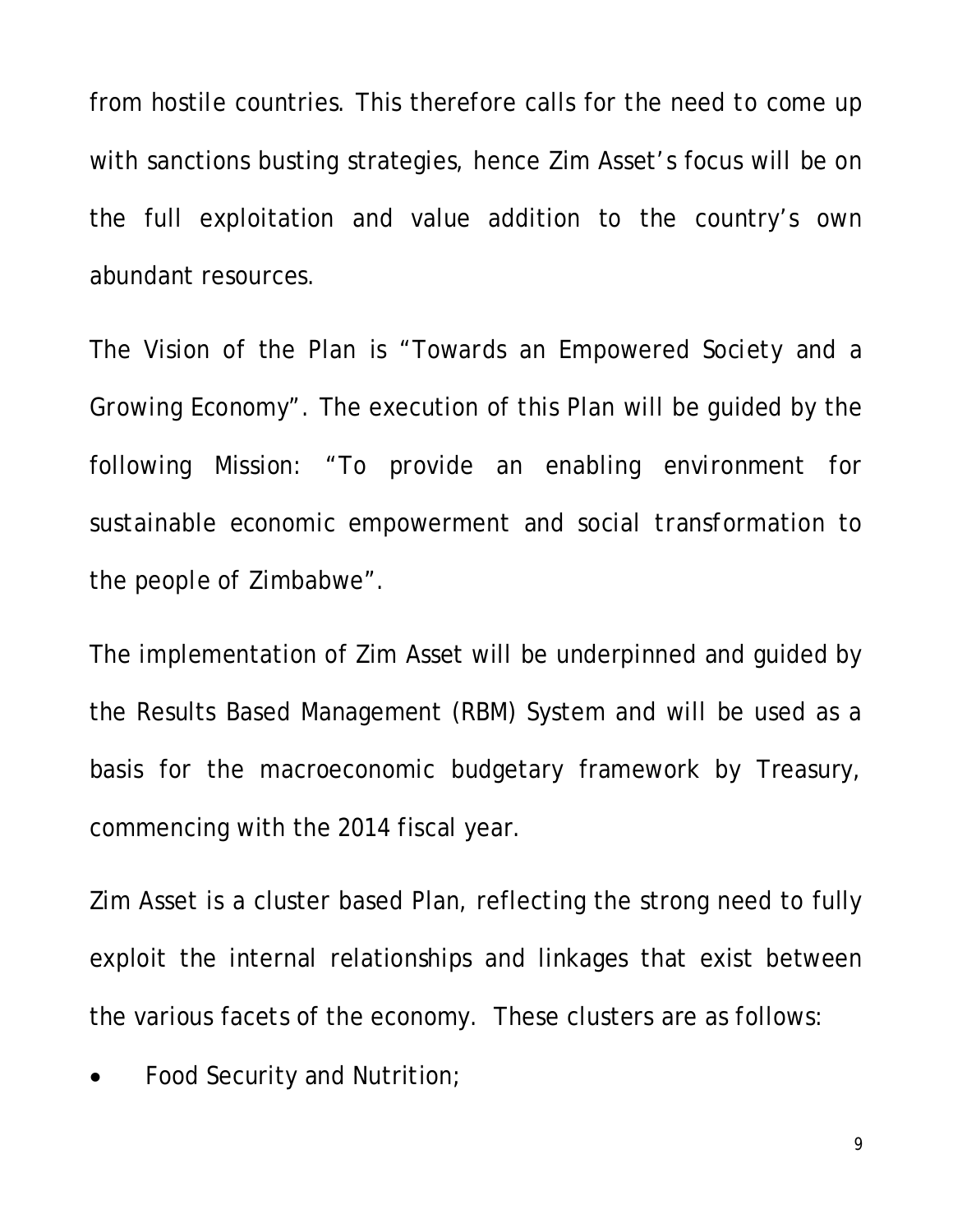- Social Services and Poverty Eradication;
- Infrastructure and Utilities; and
- Value Addition and Beneficiation.

To buttress the aforementioned clusters, two sub-clusters were also developed namely Fiscal Reform Measures and Public Administration, Governance and Performance Management. To ensure the successful implementation of Zim Asset, key strategies, success factors and drivers have been identified as implementation pillars.

For easy conceptualisation, comprehension and appreciation of the key result areas, outcomes as well as outputs, Zim Asset is set out in Matrix form to ensure the institutionalization and mainstreaming of a results based culture in the public sector in conformity with the Results Based Management System.

Under this arrangement, initiatives identified under each Cluster will be implemented immediately to yield rapid results (Quick Wins) in the shortest possible time frame (October 2013 – December 2015),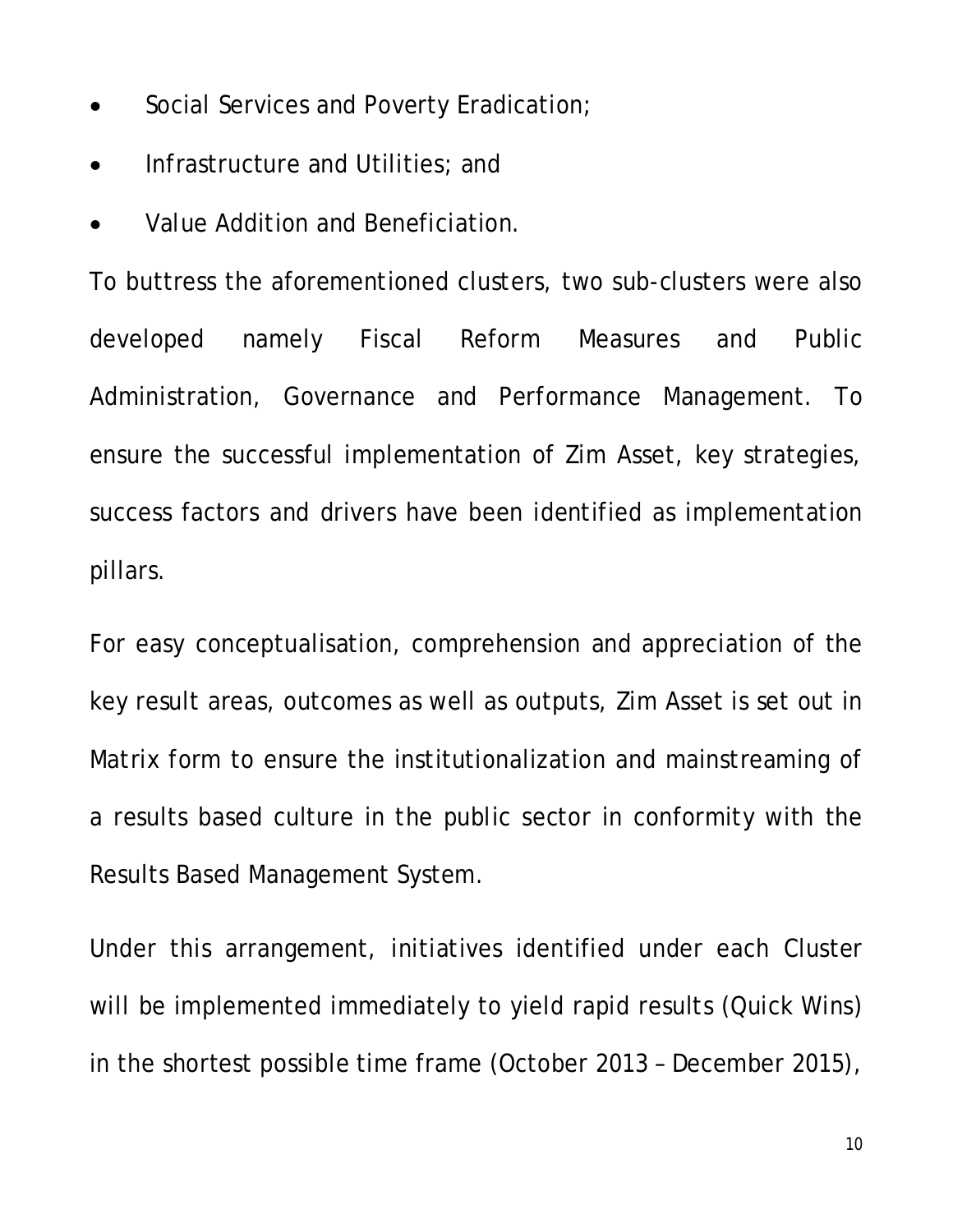with the other deliverables targeted up to December 2018. In the process, Government will undertake blitz interventions in the delivery of services.

In order to ensure that the Plan is fully funded, the following, *interalia*, have been identified as financing mechanisms: tax and non tax revenue, leveraging resources, Sovereign Wealth Fund, issuance of bonds, accelerated implementation of Public Private Partnerships, securitization of remittances, re-engagement with the international and multilateral finance institutions and other financing options, focusing on Brazil, Russia, India, China and South Africa (BRICS).

The Office of the President and Cabinet will monitor and evaluate the implementation, monitoring and evaluation of the Plan.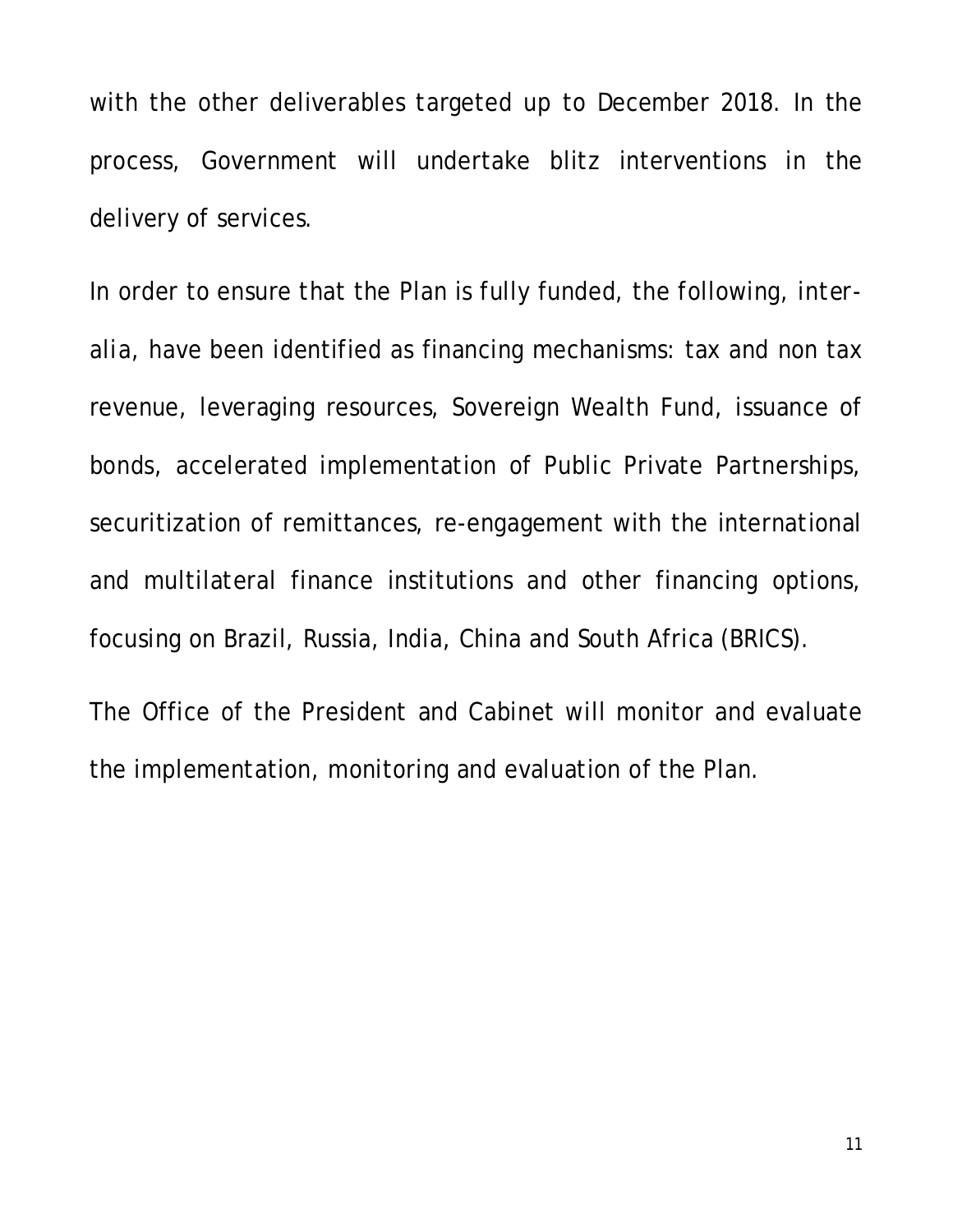#### **Chapter 1**

# **1.0 Introduction**

- 1.1 The Government of Zimbabwe, in pursuit of the policy of empowering its people, embarked on the Land Reform Programme which resulted in Britain and its allies imposing illegal economic sanctions on the country after year 2000. The resultant sanctions brought about poor economic performance and untold suffering to the populace.
- 1.2 As the country moves forward, post the  $31<sup>st</sup>$  July 2013 Harmonised Election, there is urgent need to put in place an economic blue-print that is guided by the ZANU PF Manifesto and the Presidential Vision as encapsulated in His Excellency the President's Inauguration Speech delivered on 22 August 2013. The blue-print will be focused on a People Centered Government that prides itself in promoting equitable development and prosperity for all Zimbabweans, whilst leveraging own resources. Additionally, the Plan must ensure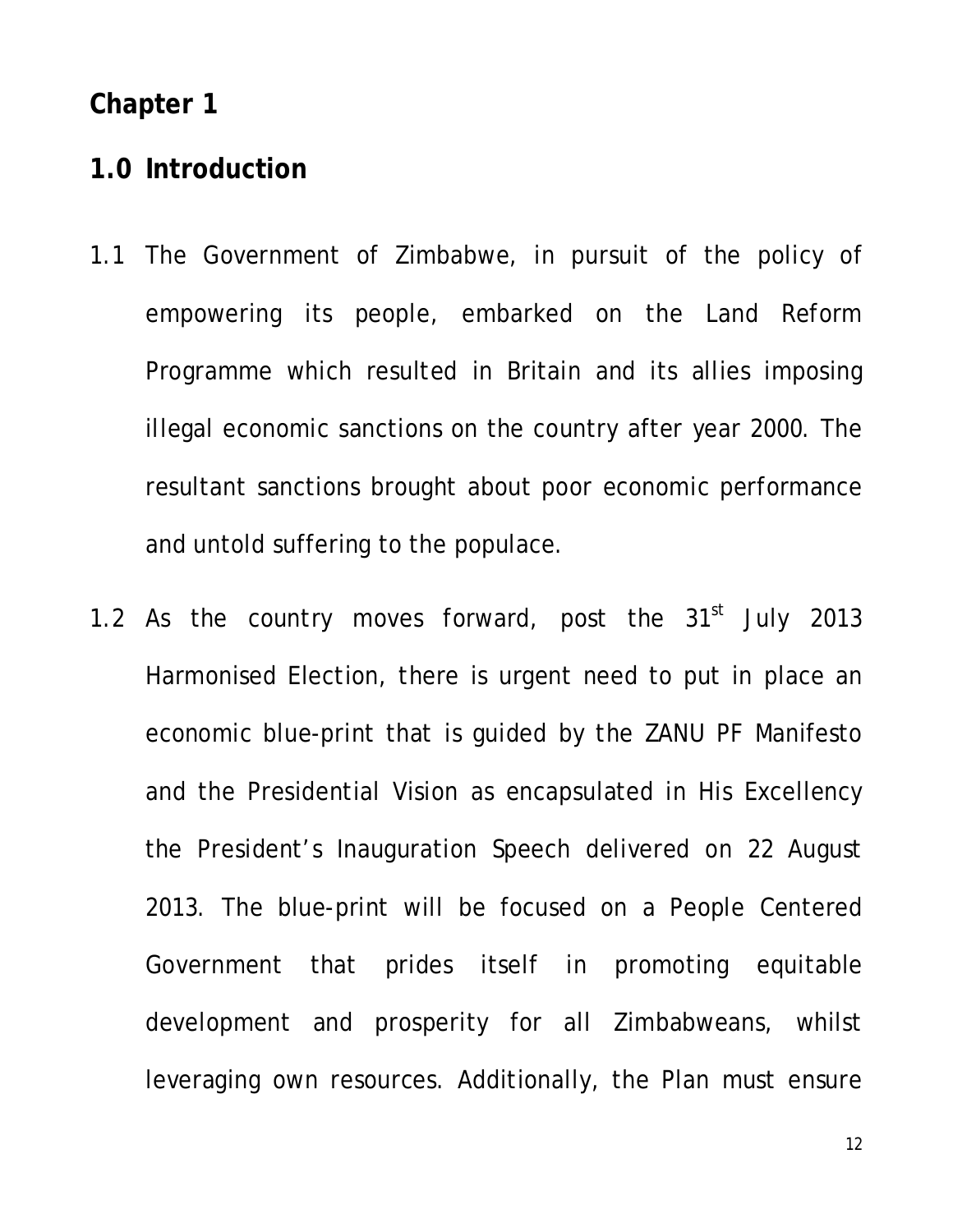that there is sustainable growth and development of the economy by, among other things, engendering unity of purpose among the different stakeholders.

- 1.3 Going forward therefore, institutional structures and systems will be strengthened through the establishment of a Results Based Government that seeks to optimise utilisation of scarce resources allocated in order to reinforce the achievement of the indigenization, empowerment and employment creation agenda.
- 1.4 This will be achieved through re-orienting Government Ministries to formulate policies and programmes guided by the Results Based Management (RBM) system, which focuses on clear organisational visions, missions, values, key result areas, goals and objectives, which are translated into a results framework of outcomes, outputs, strategies and resources. In addition, Government will ensure that the budgetary process is aligned to the programming requirements of the Plan.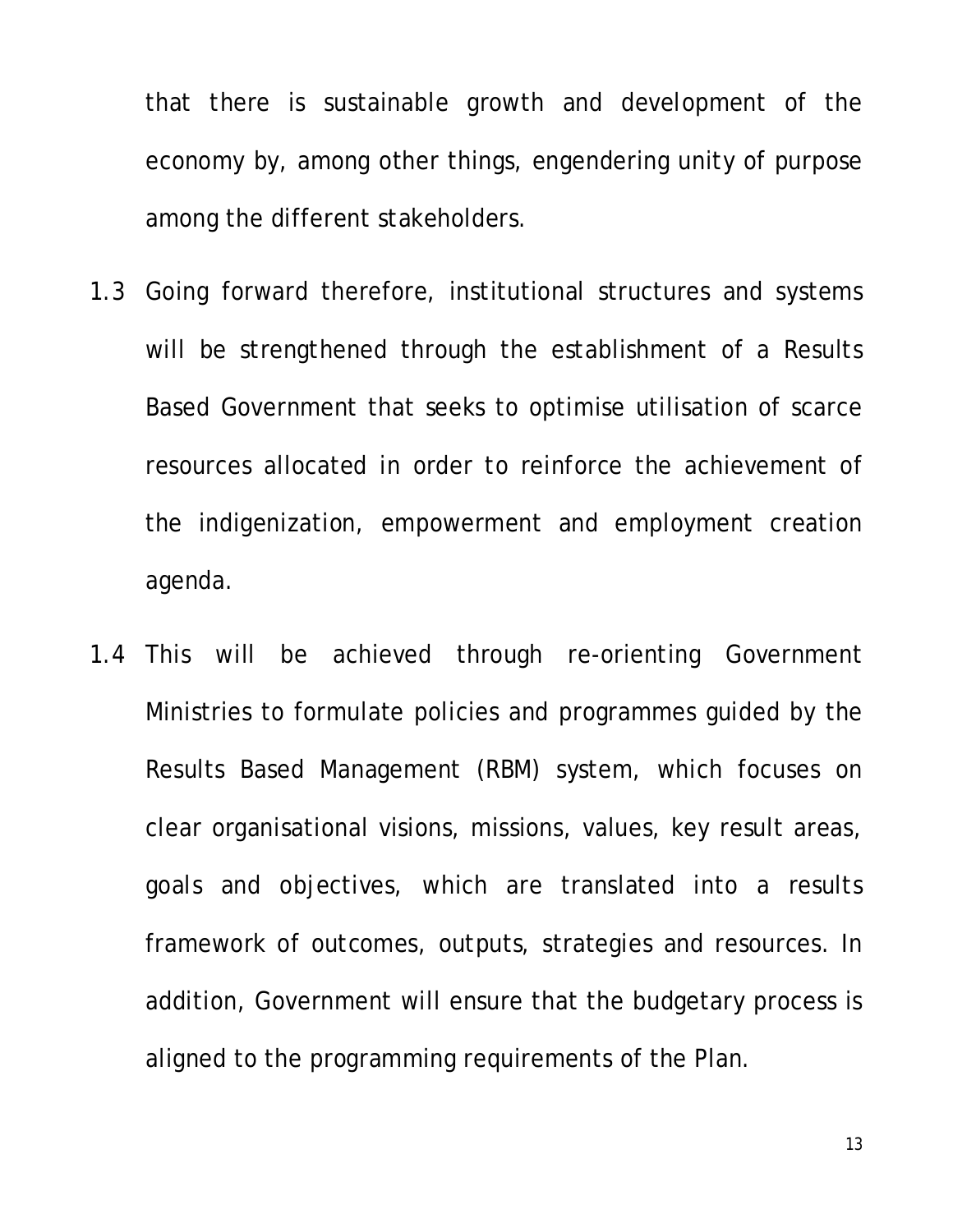- 1.5 To ensure that Government is totally committed towards building a robust and sustainable results oriented socioeconomic growth and performance management culture, performance contracts will be introduced at all senior management levels in the public sector.
- 1.6 Additionally, a National Corporate Governance Framework will be launched and implemented resulting in the re-invention of Government and private sector business to be more citizen friendly.
- 1.7 A wider consultative process within Government and the private sector and a review of previous national development programmes, greatly informed the formulation of this blueprint, aptly named the Zimbabwe Agenda for Sustainable Socio-Economic Transformation (Zim Asset): October 2013 - December 2018 whose implementation will be cluster based.
- 1.8 Through Zim Asset, Government will immediately implement initiatives that can yield rapid results (Quick-Wins). Given the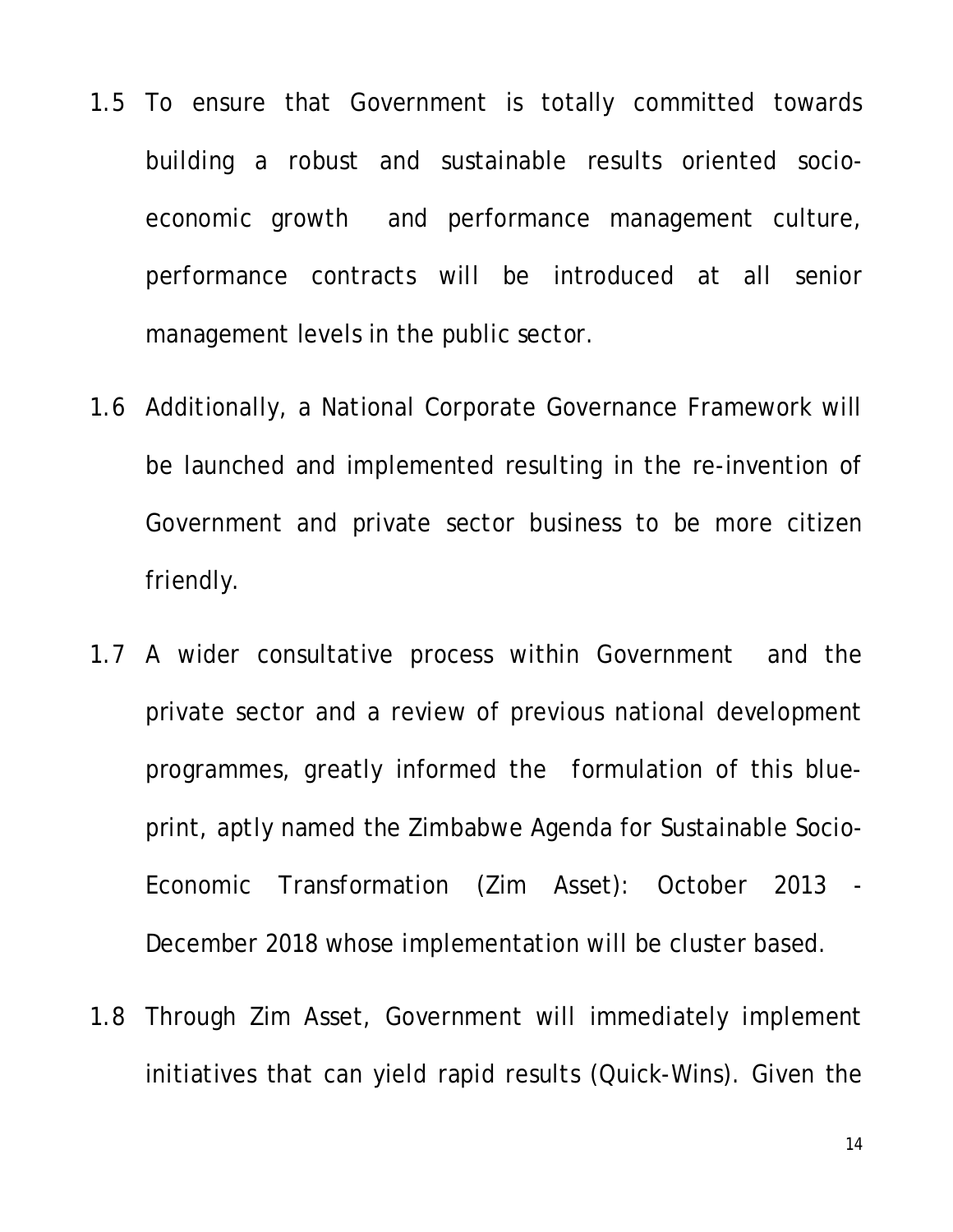aforesaid, all clusters have indicated in their matrices the Quick-Wins to be implemented from October 2013 up to December 2015.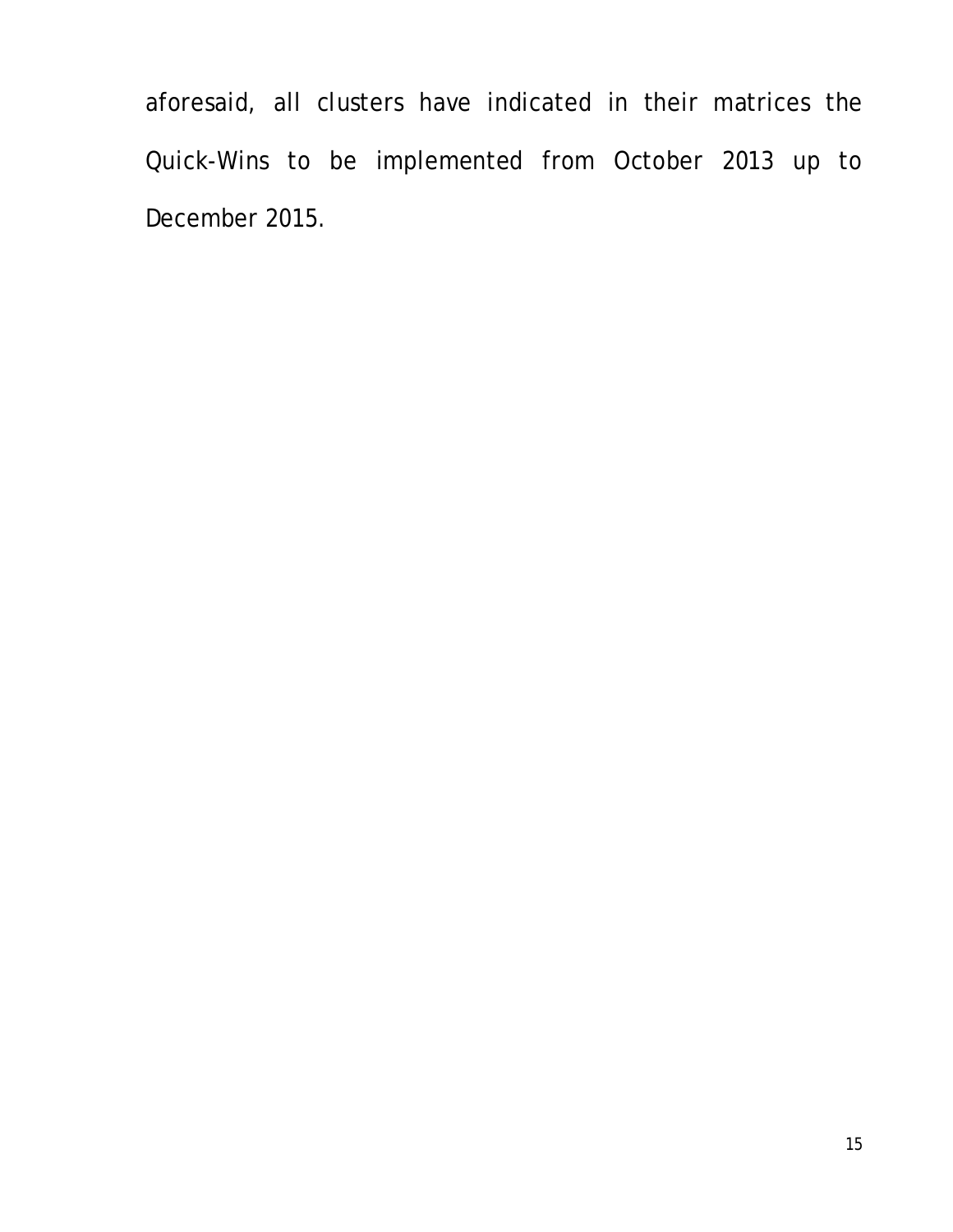#### **Chapter 2**

# **2.0 Situational Analysis**

- 2.1 Zimbabwe is endowed with natural resources that are in abundance and these include rich mineral deposits, arable tracks of land, flora and fauna, abundant sunlight and water. Furthermore, one of the resources that gives Zimbabwe a comparative advantage over regional and other international countries is its economic complexity, that includes the strong human resource base, which is an outcome of a deliberate educational policy instituted by the ZANU PF Government at Independence in 1980.
- 2.2 Zimbabwe's economic complexity as defined in the *"Atlas of Economic Complexity, Mapping Paths to Prosperity",* reflects the immense social accumulation of knowledge that has been embedded in the socio-economic ecosystem and productive structures of its economy. This may explain the resilience of the economy in the face of the debilitating illegal economic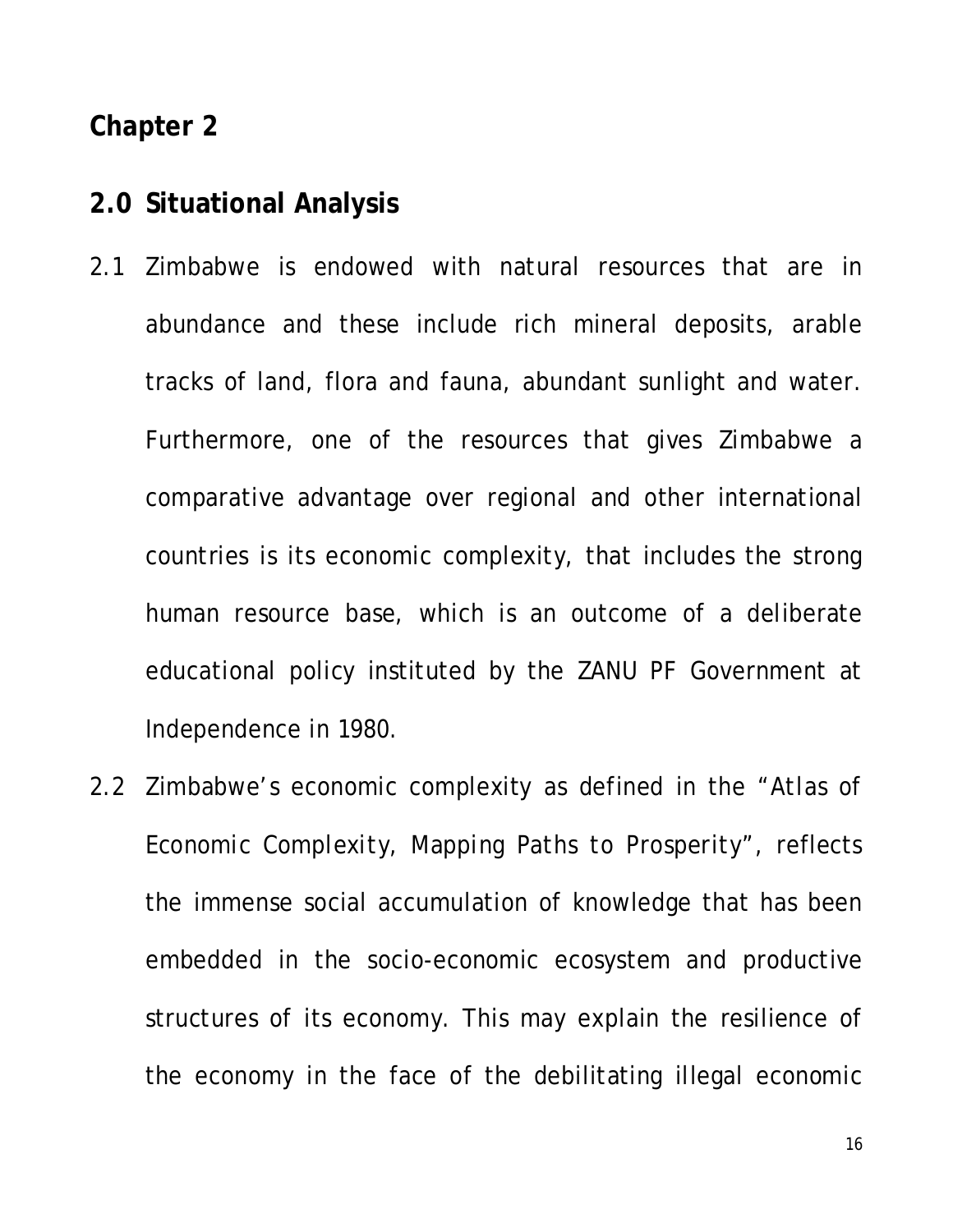sanctions. Given the knowledge base and productive resource endowment of Zimbabwe, the country is projected to be a growth leader in Sub-Saharan Africa towards 2020.

- 2.3 Fundamentally, the effective and efficient utilisation and exploitation of these comparative advantages places Zimbabwe on a pedestal for robust economic growth, development, and prosperity as well as social cohesion.
- 2.4 Zimbabwe experienced a deteriorating economic and social environment since 2000 that was caused by illegal economic sanctions imposed by the Western countries. This resulted in a deep economic and social crisis characterised by a hyperinflationary environment, industrial capacity utilization of below 10% and an overall cumulative Gross Domestic Product (GDP) decline of 50% by 2008.
- 2.5 In the social sector, health and education were also adversely affected with people succumbing to cholera and other epidemic diseases, while the quality of education was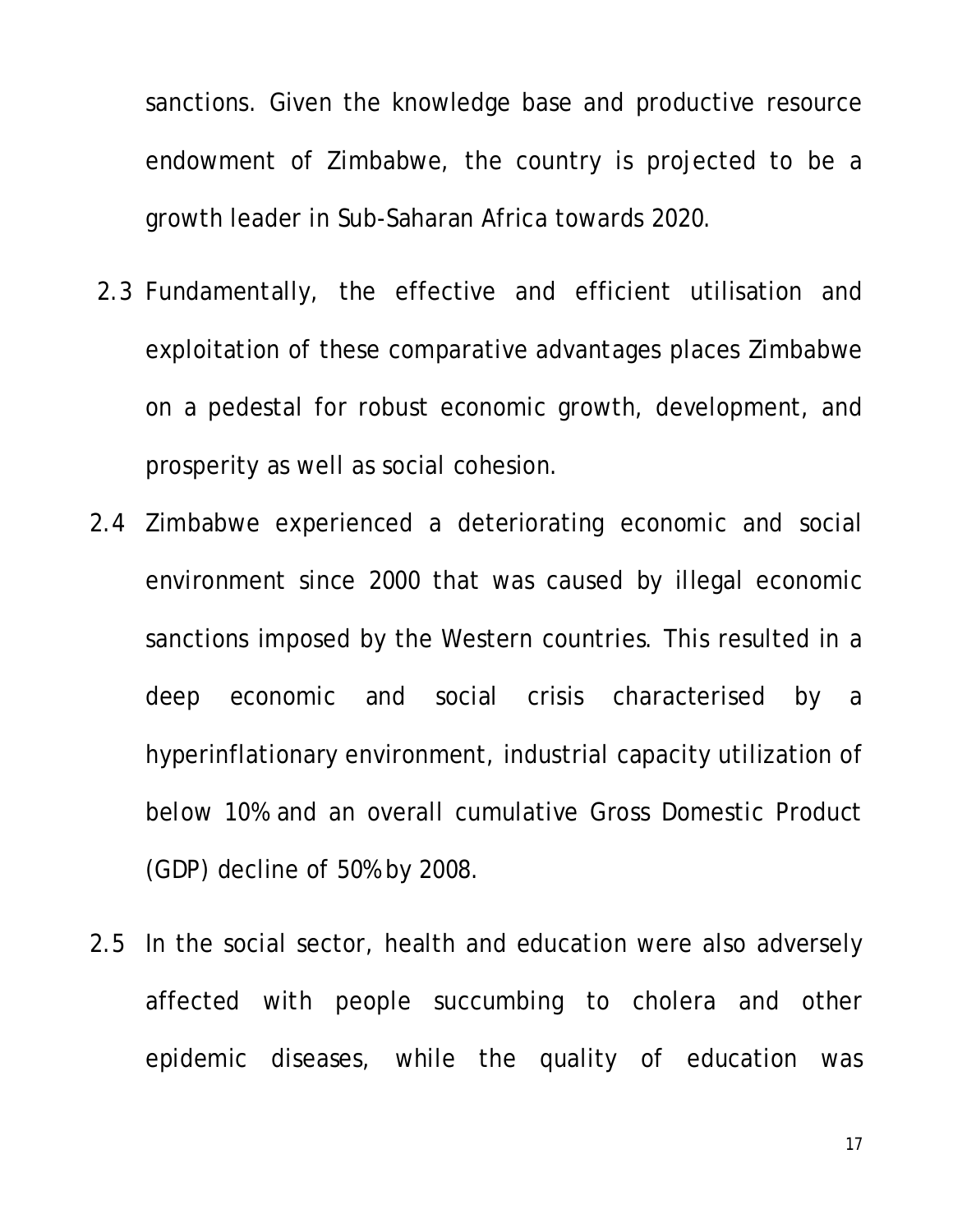compromised, as evidenced by the growing number of school dropouts and low pass rates in primary and secondary levels.

- 2.6 Agricultural production was also severely affected, resulting in the country depending on imports to meet the demand for domestic consumption and industrial needs. Furthermore, these challenges led to significant skills flight and erosion of private and public financing, thereby negatively affecting quality service delivery and achievement of the United Nations (UN) Millennium Development Goals (MDGs).
- 2.7 The cocktail of measures that were adopted by Government in 2009 resulted in some modicum of economic stabilisation, with Zimbabwe achieving a real GDP growth rate of 5.4% in 2009, 11.4% in 2010, reaching a peak of 11.9% in 2011. However, the recovery remained fragile as growth declined from 11.9% in 2011 to 10.6% in 2012 and 3.4% in 2013.
- 2.8 Despite the economy having shown some degree of stabilization, with inflation modestly below 5%, it still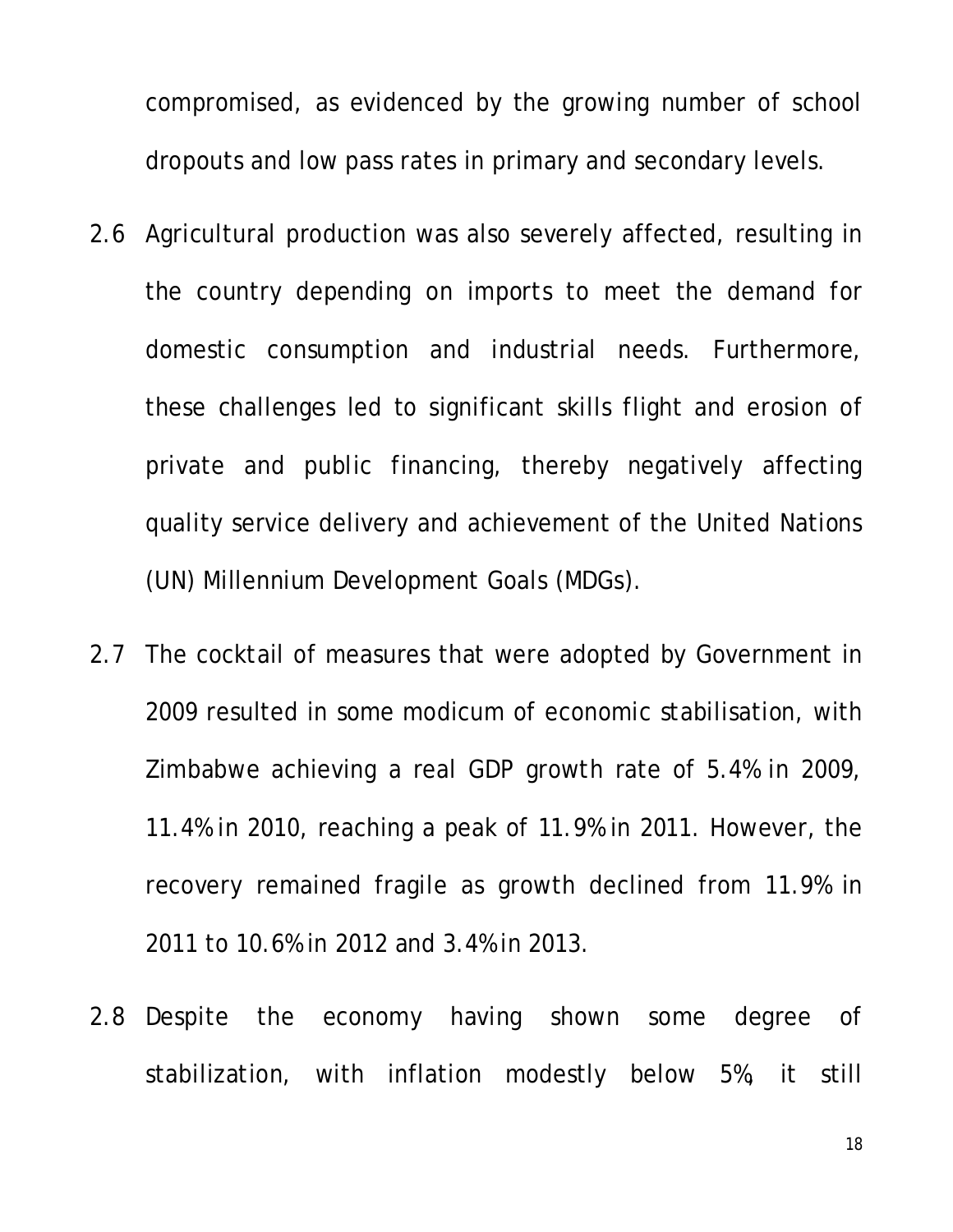experiences a myriad of challenges, which if not addressed, will reverse the marginal gains recorded so far.

- 2.9 The manufacturing sector remains in crisis with capacity utilisation declining from an average of 57% in 2011, 44% in 2012 and 39% in the 3<sup>rd</sup> quarter of 2013. This is attributable to structural and infrastructural bottlenecks such as erratic power supply, obsolete machinery and dilapidated infrastructure as well as lack of and high cost of capital, hence negatively affecting value addition and beneficiation as well as employment creation.
- 2.10 Fiscal space remains severely constrained due to poor performance of revenue inflows against the background of rising recurrent expenditures and a shrinking tax base. The economy has also been saddled with a high debt overhang with an estimated debt stock of US\$10 billion as at December 2012 caused by the country's failure to access international capital and investment inflows as illegal economic sanctions have not been removed.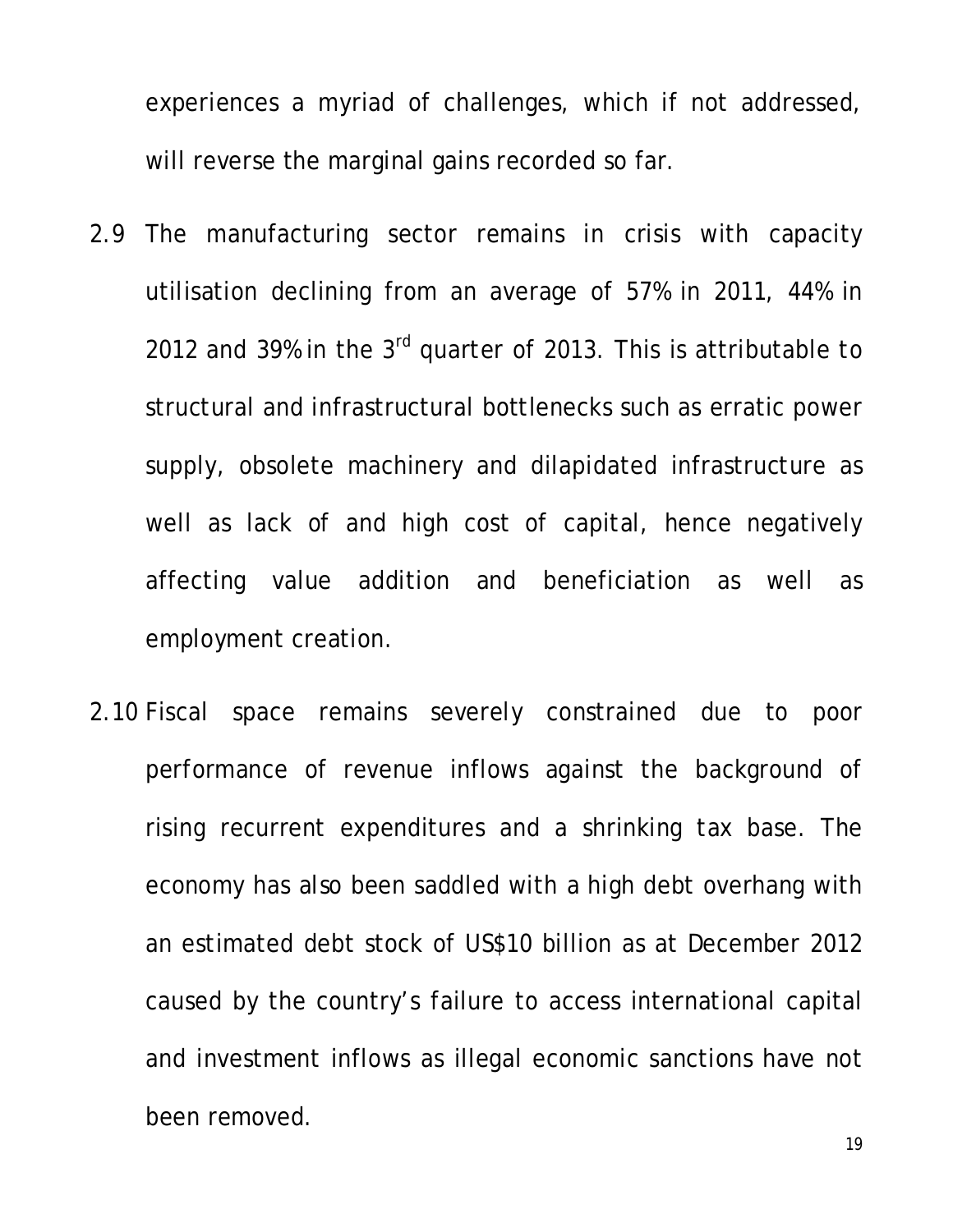- 2.11 The agricultural sector, being the backbone of the economy underpinning economic growth, food security and poverty eradication, continues to experience severe systemic challenges within its entire value chain ranging from lack of agricultural financing to lack of affordable inputs. This has also been exacerbated by prolonged periods of drought caused by climatic changes.
- 2.12 The mining sector continues to be a major foreign currency earner and has potential to become the pillar for economic growth through value addition and beneficiation. However, the sector continues to be constrained by energy and transport infrastructure challenges, depressed international mineral prices and shortage of utilities among other factors.
- 2.13 Tourism has, as a sector, demonstrated tremendous potential, particularly benefiting from the successful co-hosting of the 20<sup>th</sup> Session of the United Nations World Tourism Organisation (UNWTO) General Assembly by Zimbabwe and Zambia. The sector however, still faces some challenges, key among them,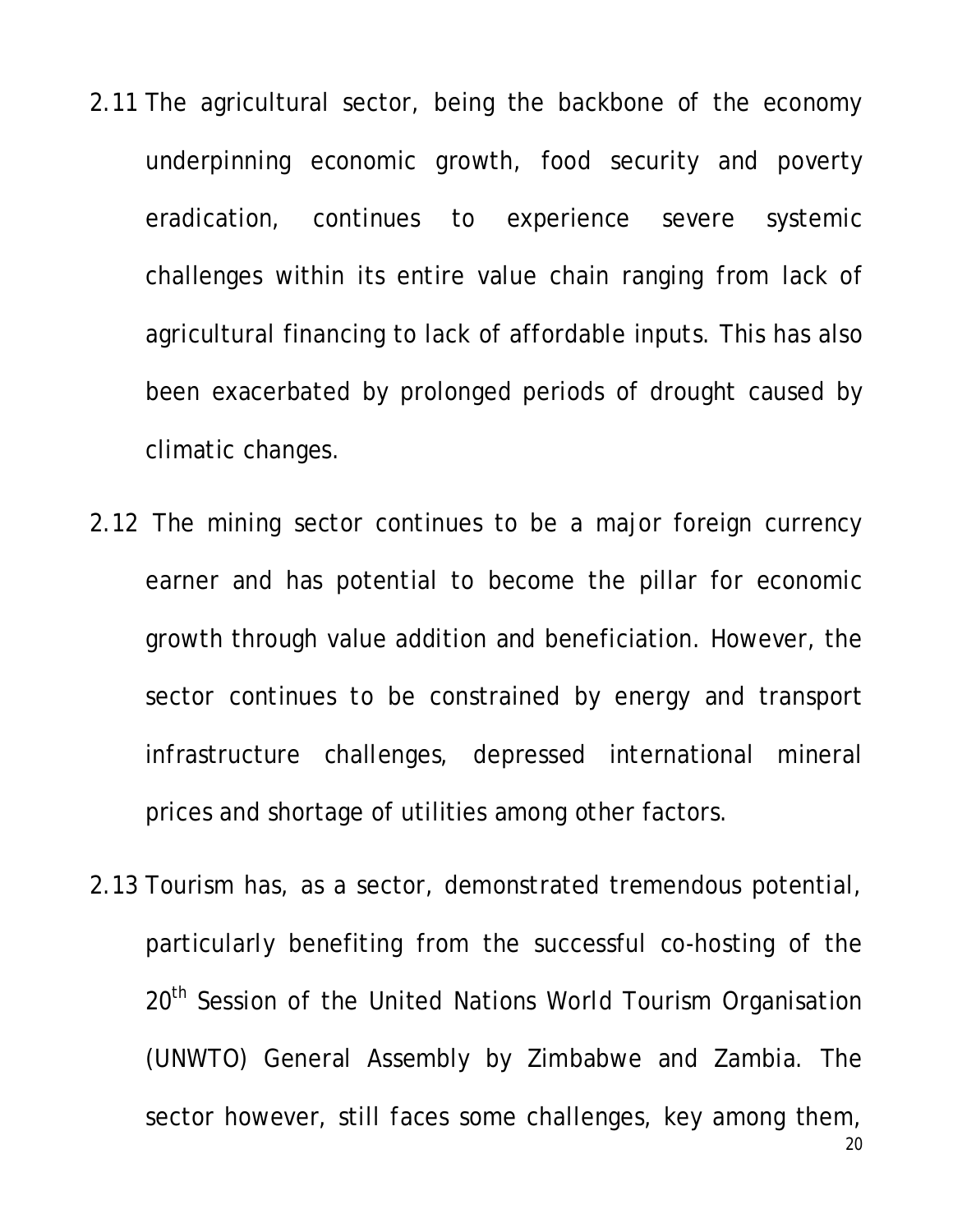perceived country risk, poor connectivity of local destinations and absence of a revolving fund to support the hospitality industry, especially SMEs and Co-operatives in tourism.

- 2.14 In the social sector, some measure of progress was achieved on MDG 6 on Combating HIV and AIDS, Malaria and Other Diseases; and MDG 2 on Achieving Universal Primary Education, among others. However, the health delivery system continues to be adversely affected by sporadic outbreaks of epidemics such as typhoid and dysentry, increased maternal mortality, shortage of funds to procure essential drugs and equipment and to rehabilitate dilapidated infrastructure.
- 2.15 On the housing front, the country faces a huge backlog estimated at 1,25 million units due to rising housing demand in urban and resettled areas as a consequence of the Land Reform Programme.
- 2.16 Whilst the nation prides itself with a literacy rate of 92%, there is need to ensure that schools are built and equipped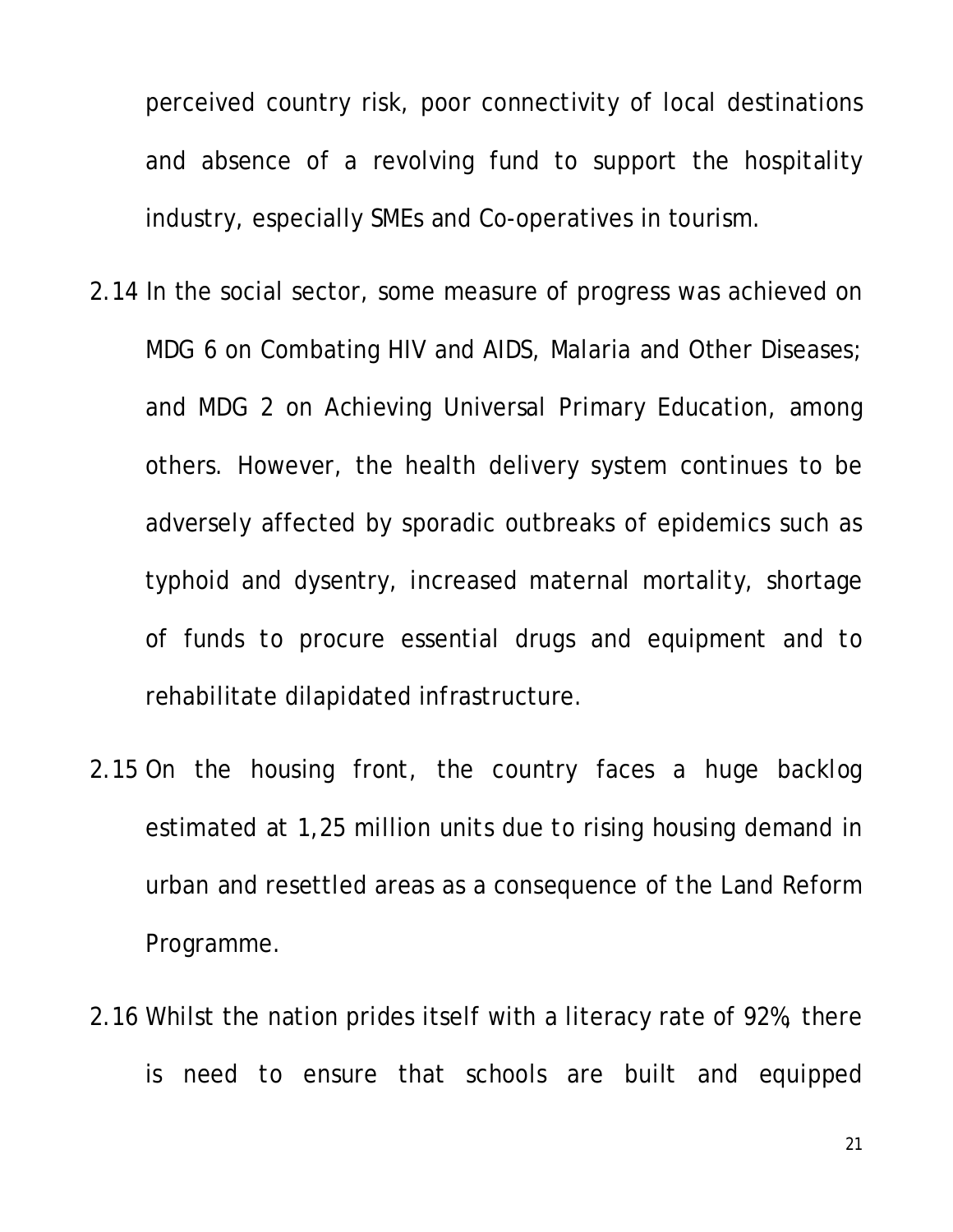particularly in the new resettlement areas. The sector still faces a challenge of a curriculum that does not match the developmental needs of the country. The Nziramasanga Commission of Inquiry's recommendations in this respect should be fully implemented.

- 2.17 As for water, sanitation and hygiene, high levels of pollution continue to affect urban drinking water. In rural and farming communities, some of the sources of clean water such as boreholes are now ageing or are dysfunctional forcing people to utilise unprotected sources of drinking water. Social protection programmes such as the Basic Education Assistance Module (BEAM) have also been heavily affected by limited fiscal space and the liquidity crunch in the economy, hence adversely affecting the welfare of the poor, orphans and vulnerable children.
- 2.18 The utilities and infrastructure sector has also not been spared, as roads, civil aviation and railway networks across the country have not seen major improvements and modernisation due to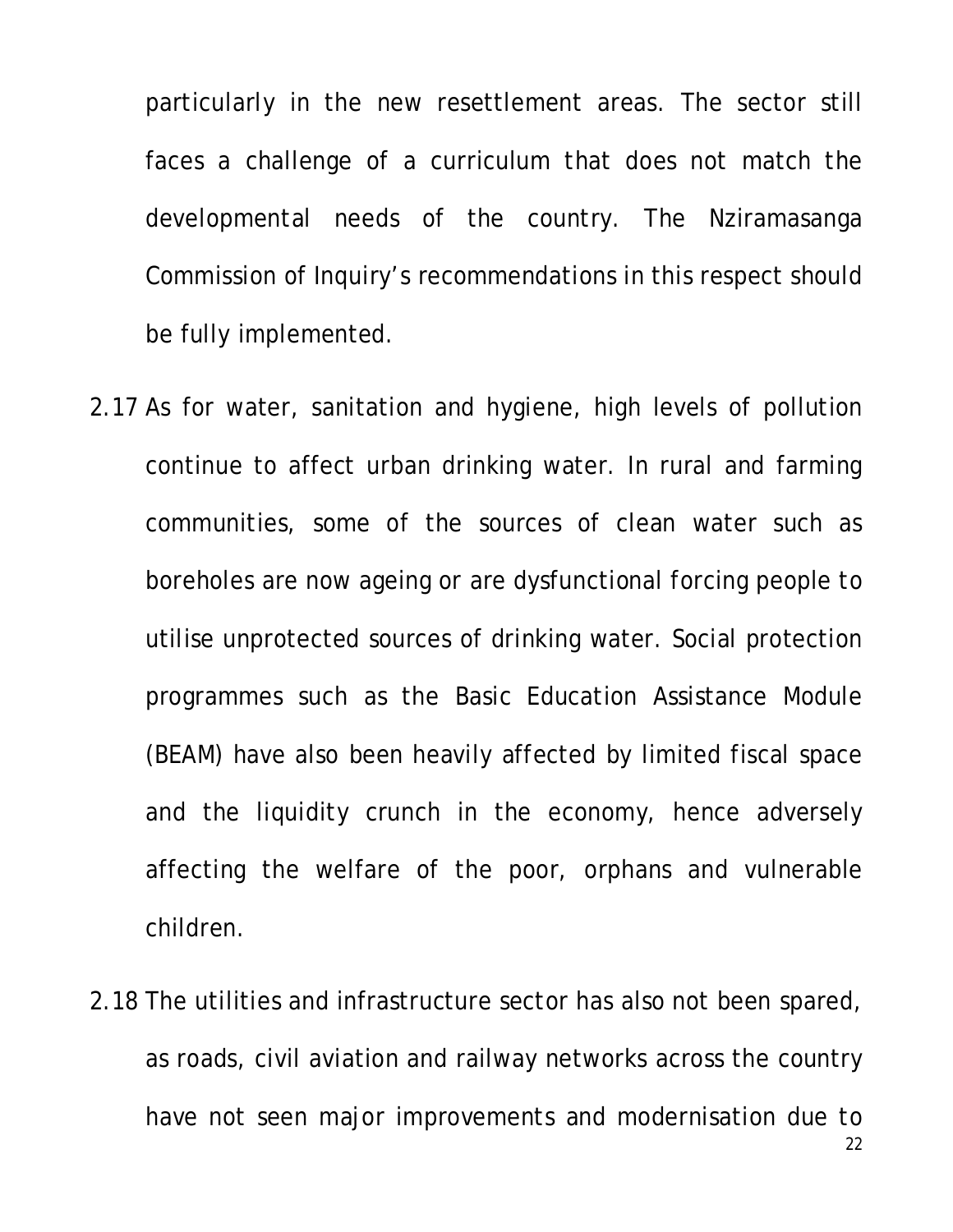shortage of capital and long term investment opportunities. In the urban areas, capacity challenges exacerbated by the corruption of erstwhile councillors also affected the efficient operation of councils resulting in poor water and sewerage reticulation systems.

- 2.19 Energy is a key enabler to productivity and socio-economic development. However, the sector has experienced challenges largely due to dilapidated and obsolete generation equipment and infrastructure as well as inadequate financing and capitalisation and other structural bottlenecks.
- 2.20 The transport sector continues to face challenges owing to resource constraints, obsolete equipment, corruption, mismanagement, vandalism and absence of a robust corporate governance policy.
- 2.21 The nexus of economic stabilisation without increased production in key sectors has not helped the situation as unemployment remains high above 50%, thereby requiring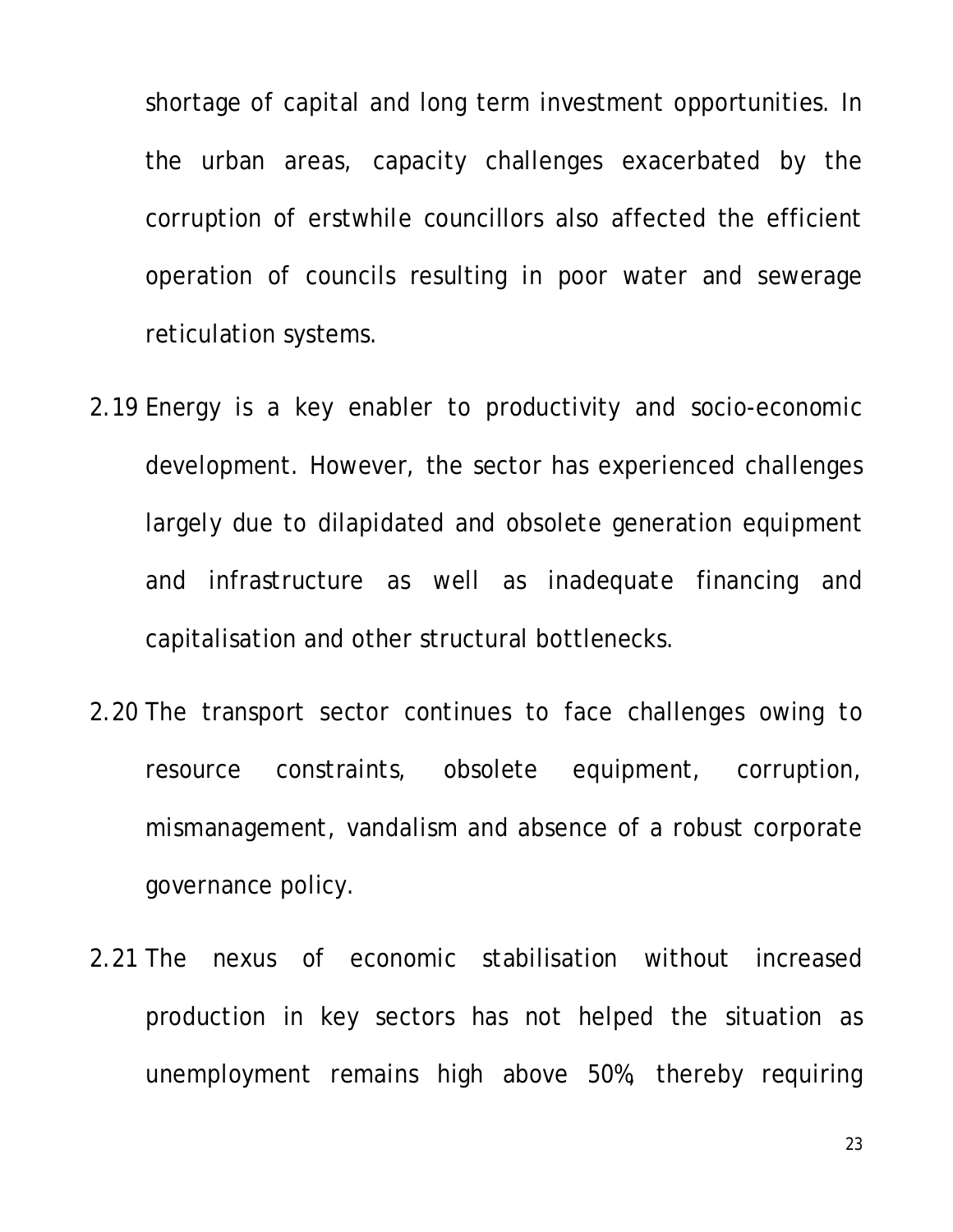Government to implement policies that must turnaround the fortunes of the key productive agricultural, mining, manufacturing and tourism sectors in the near future.

- 2.22 More immediately the key infrastructural areas of energy and power development, roads, rail, telecommunications, water, and sanitation will require urgent attention. In view of the foregoing, it is imperative for Government to adopt a two phased plan with Quick Wins being implemented between 2013 and 2015, whilst the second phase covers the period 2016 to 2018.
- 24 2.23 Despite Zimbabwe being endowed with abundant natural resources, the country continues to face multiple environmental management challenges that include pollution, poor waste management, deforestation and land degradation, veldt fires, poaching and biodiversity loss. Furthermore, the country is susceptible to perennial floods and droughts caused by climatic changes emanating from global warming. The climatic changes affect the country's agro-based economy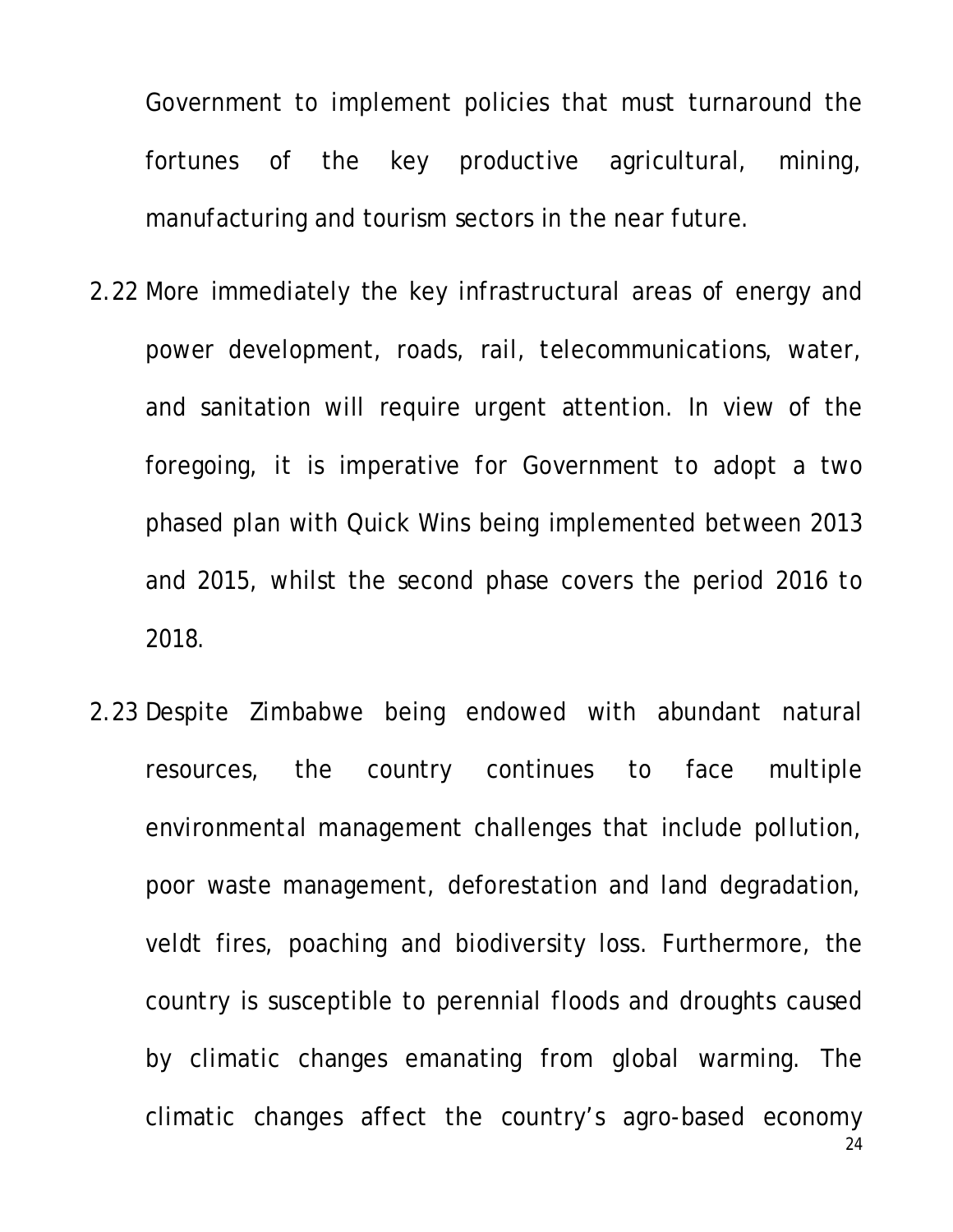whose livelihoods largely depend on rain fed agriculture and livestock production.

2.24 Zimbabwe has enjoyed peace and stability since Independence, which has led to the creation of a conducive environment for sustainable socio-economic growth and development. Although the country is enjoying peace and tranquility, the country continues to face the threats of interference, subversion and economic sabotage. In view of this, the security and defence forces will continue to safeguard the country's hard won Independence and maintain peace and security that will guarantee Zimbabwe's sovereignty and territorial integrity, economic growth and prosperity.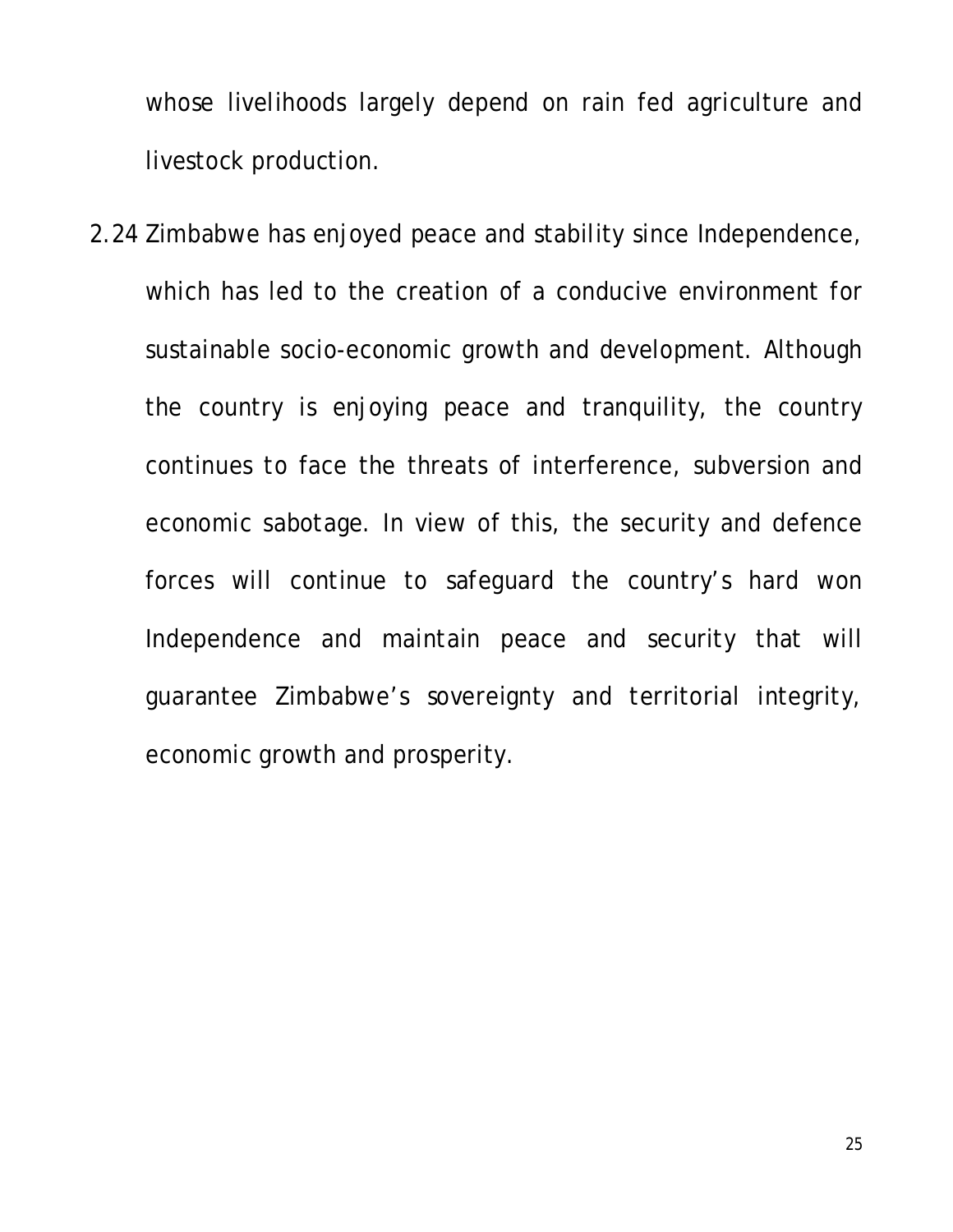#### **Chapter 3**

- **3.0 Towards an Empowered Society and a Growing Economy: October 2013 - December 2018**
- 3.1 By coming up with Zim Asset, Government seeks to address on a sustainable basis, the numerous challenges affecting quality service delivery and economic growth. The Plan is expected to consolidate the gains brought about by the Land Reform, Indigenisation and Economic Empowerment and Employment Creation Programmes, which have empowered the communities through Land Redistribution, Community Share Ownership Trusts and Employee Share Ownership Schemes, among others.
- 3.2 The interventions identified for implementation in this Plan are mainly informed by the ZANU PF Central Committee Report to the 13<sup>th</sup> National Peoples Conference of 2012 which gave birth to the ZANU PF Manifesto, His Excellency the President's speeches at the occasion of his inauguration and the Official Opening of the First Session of the 8<sup>th</sup> Parliament of Zimbabwe,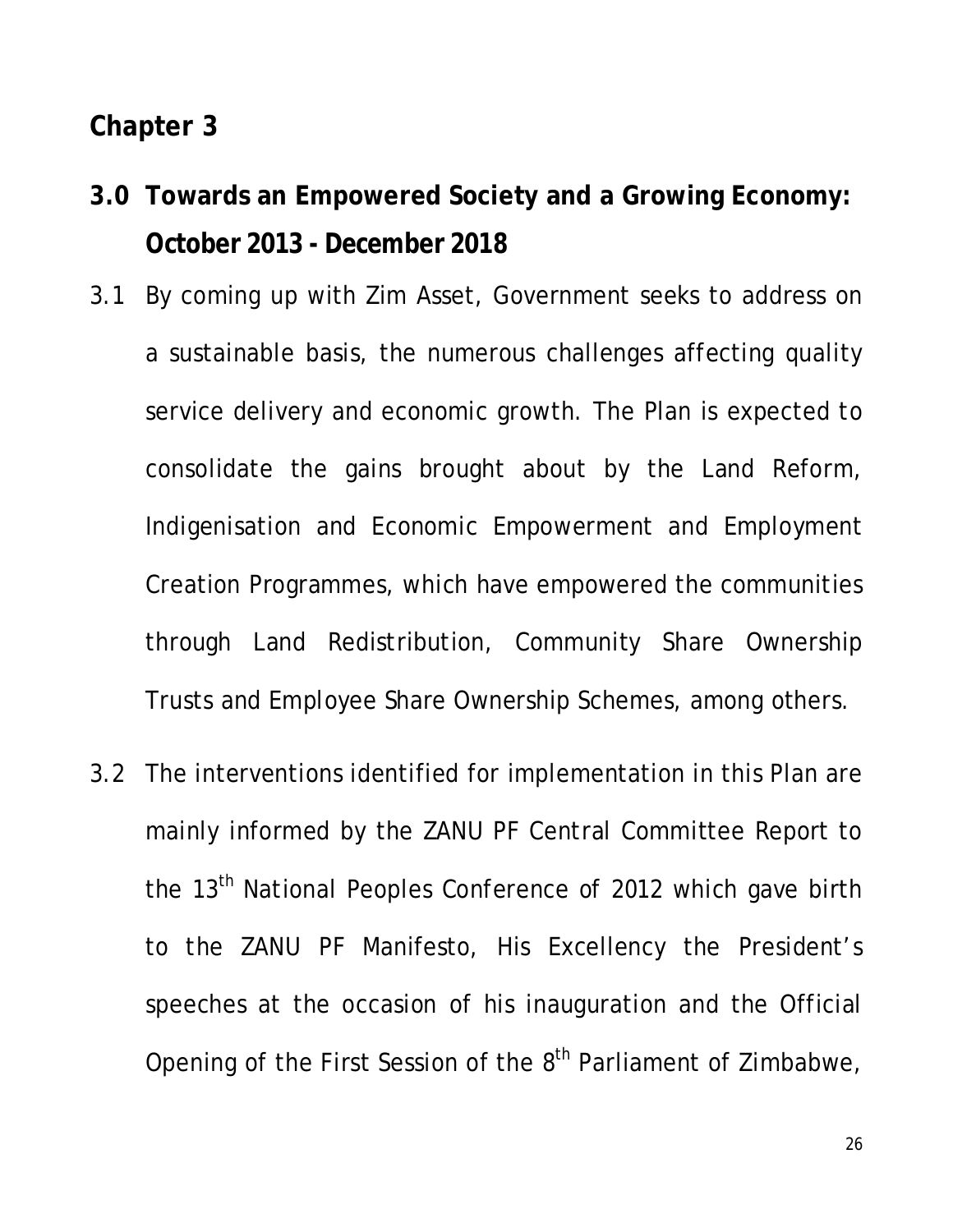National Development Priorities and the UN Millennium Development Goals (MDGs) as well as the new Constitution.

3.3 During the plan period, the economy is projected to grow by an average of 7.3%. It is expected to grow by 3.4% in 2013 and 6.2% in 2014 and continue on an upward growth trajectory to 9.9% by 2018 as shown in table 1 below.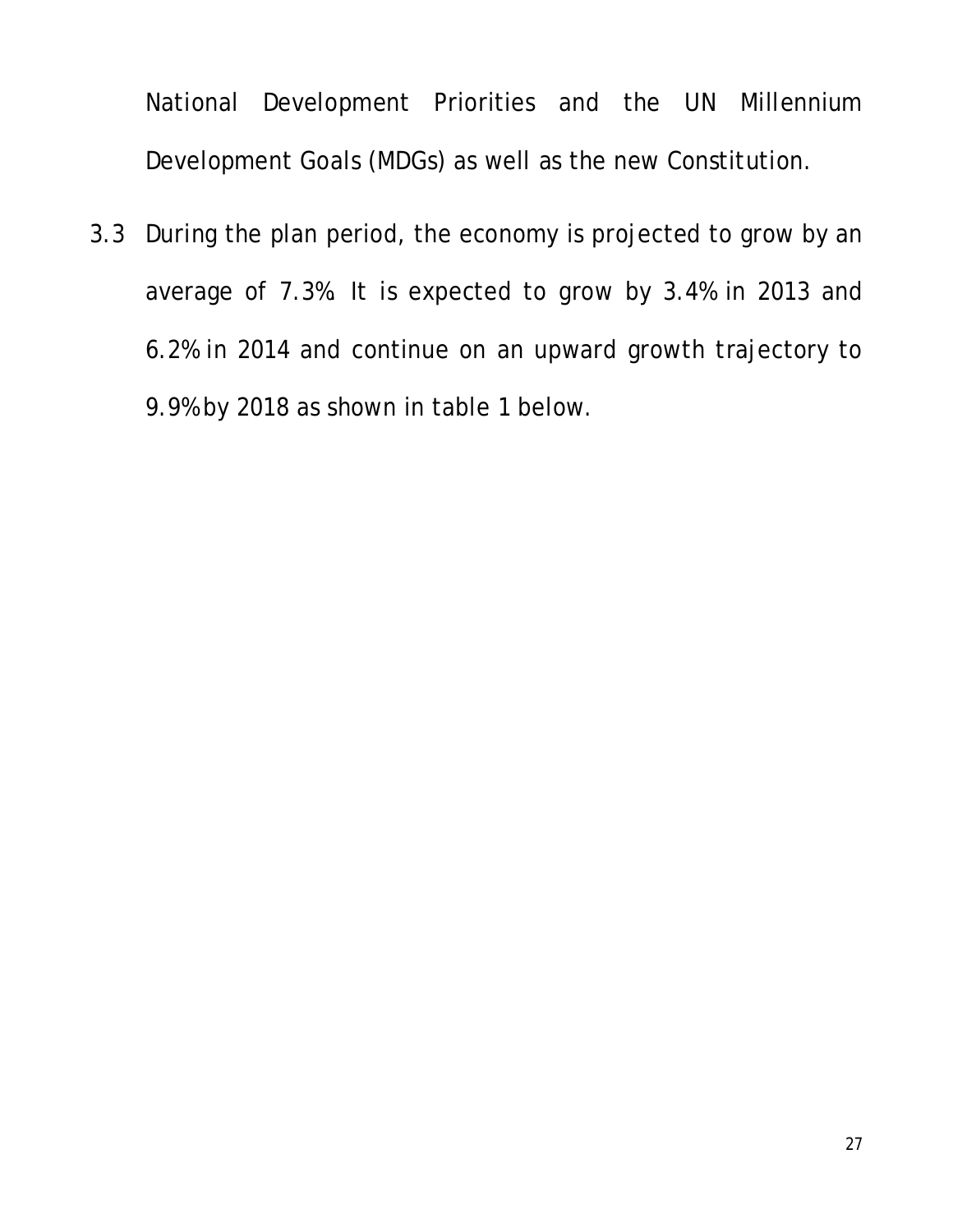| Table 1: Growth targets for Zim Asset |  |  |  |  |  |
|---------------------------------------|--|--|--|--|--|
|---------------------------------------|--|--|--|--|--|

| <b>Sector</b>                        | 2013   | 2014  | 2015  | 2016  | 2017  | 2018  |
|--------------------------------------|--------|-------|-------|-------|-------|-------|
|                                      | Proj.  | Proj. | Proj. | Proj. | Proj. | Proj. |
|                                      | %      | %     | %     | %     | %     | %     |
| Agriculture, hunting and fishing     | $-1.3$ | 9.0   | 5.1   | 7.0   | 8.0   | 12.5  |
| Mining and quarrying                 | 6.5    | 11.4  | 9.2   | 6.5   | 12.0  | 12.6  |
| Manufacturing                        | 1.5    | 3.2   | 6.5   | 7.5   | 8.4   | 9.5   |
| Electricity and water                | 4.2    | 4.5   | 7.0   | 9.8   | 11.0  | 16.0  |
| Construction                         | 10.0   | 11.0  | 13.5  | 12.0  | 13.0  | 15.0  |
| Finance and insurance                | 2.6    | 6.4   | 6.2   | 6.2   | 8.1   | 10.3  |
| Real estate                          | 10.0   | 11.0  | 13.5  | 12.0  | 13.0  | 15.0  |
| Distribution, hotels and restaurants | 3.4    | 5.2   | 5.0   | 5.0   | 7.1   | 9.3   |
| Transport and communication          | 3.4    | 4.4   | 5.5   | 5.3   | 5.4   | 8.0   |
| Public administration                | 5.2    | 4.2   | 4.5   | 3.5   | 2.4   | 2.5   |
| Education                            | 5.5    | 4.0   | 4.5   | 5.0   | 4.5   | 4.4   |
| Health                               | 4.3    | 3.4   | 4.3   | 6.2   | 2.0   | 4.0   |
| Domestic services                    | 1.5    | 1.5   | 3.0   | 1.8   | 2.1   | 2.2   |
| Other services                       | 2.5    | 2.5   | 3.0   | 2.5   | 2.8   | 2.8   |
| GDP at market prices                 | 3.4    | 6.1   | 6.4   | 6.5   | 7.9   | 9.9   |

**Source:** Ministry of Finance and Economic Development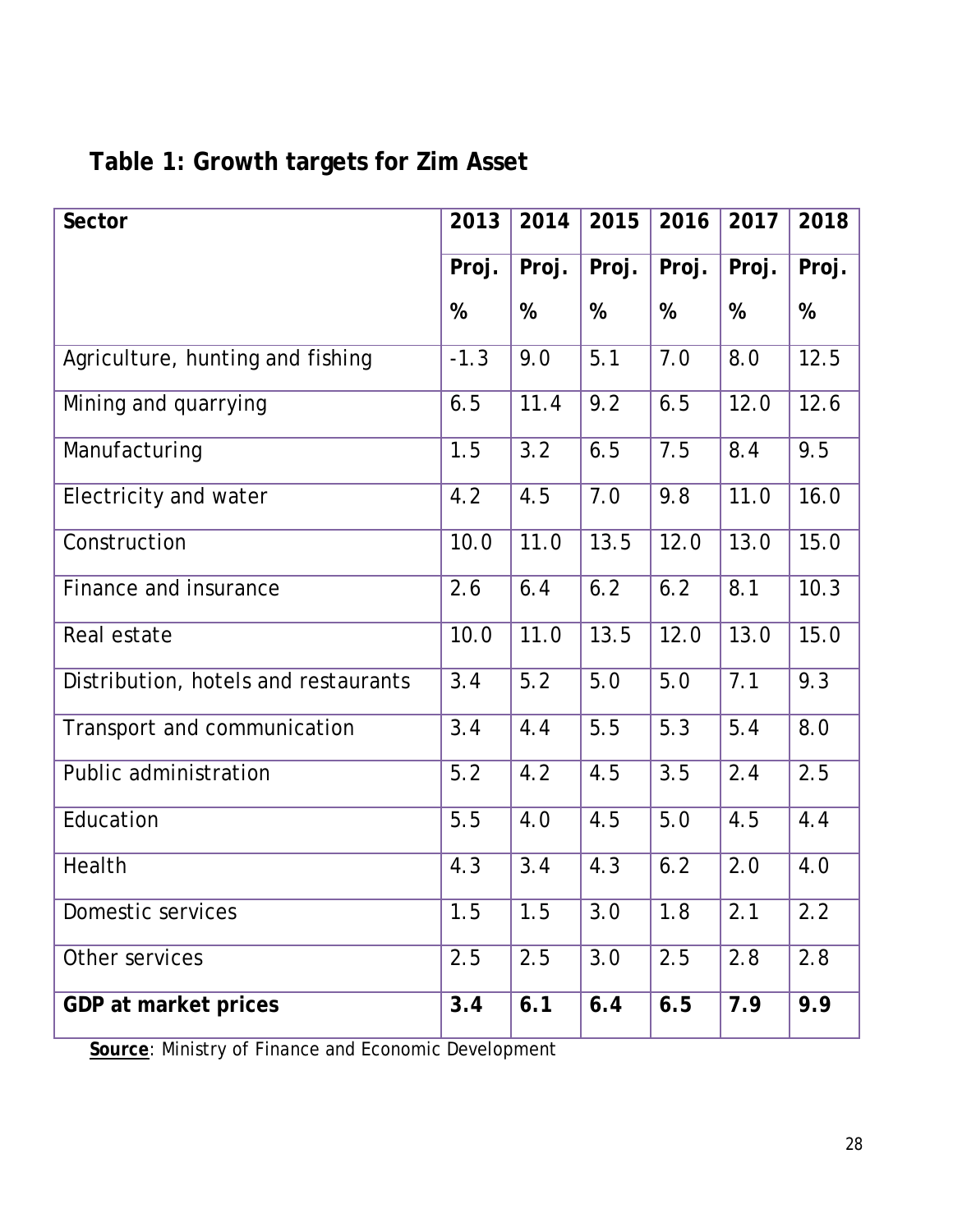The above growth projections are anchored on the successful implementation of Zim Asset.

# **3.4 Overall Assumptions of the Zim Asset Plan**

- 3.4.1 The following broad assumptions will anchor the growth of the economy during the period 2013 – 2018:
	- i. Improved liquidity and access to credit by key sectors of the economy such as agriculture;
	- ii. Establishment of a Sovereign Wealth Fund;
	- iii. Improved revenue collection from key sectors of the economy such as mining;
	- iv. Increased investment in infrastructure such as energy and power development, roads, rail, aviation, telecommunication, water and sanitation, through acceleration in the implementation of Public Private Partnerships (PPPs) and other private sector driven initiatives;
	- v. Increased Foreign Direct Investment (FDI);
	- vi. Establishment of Special Economic Zones;
	- vii. Continued use of the multi-currency system;
	- viii. Effective implementation of Value Addition policies and strategies;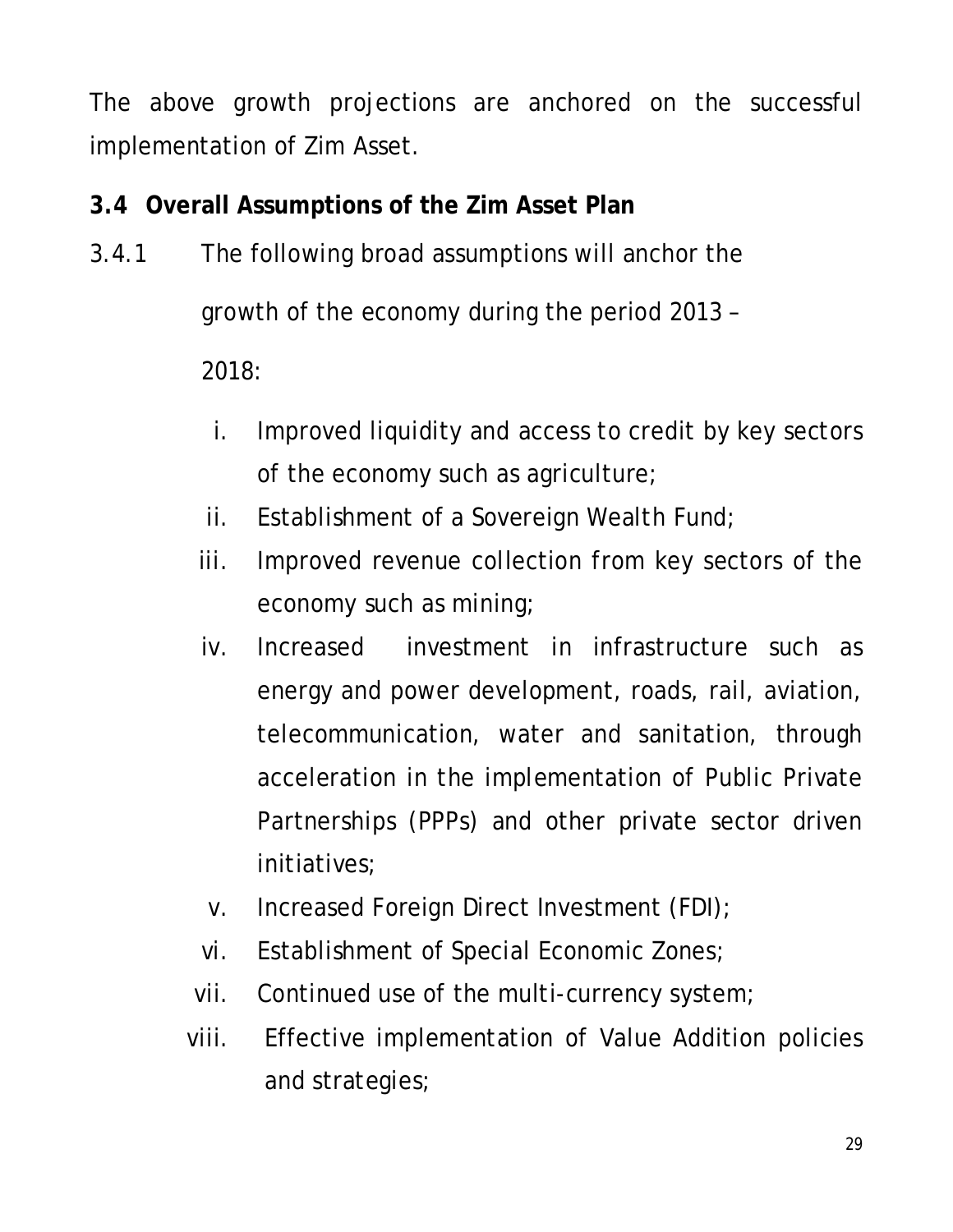ix. Improved electricity and water supply.

### **3.5 Key Drivers for Projected Growth Targets.**

- 3.5.1 The key drivers for this growth and employment creation will be accelerated development through value addition processes in the:
	- i. Mining sector;
	- ii. Agriculture sector;
	- iii. Infrastructural sectors primarily focusing on power generation;
	- iv. Transport sector;
	- v. Tourism sector;
	- vi. ICT sector and
	- vii. Enhanced support for the SMEs and Co-operatives sector.
	- 3.5.2 In addition to the aforementioned, Peace, Security and Defence are also key drivers in ensuring a conducive environment for macro-economic growth as these are important in protecting the country's socio-political environment, sovereignty and territorial integrity.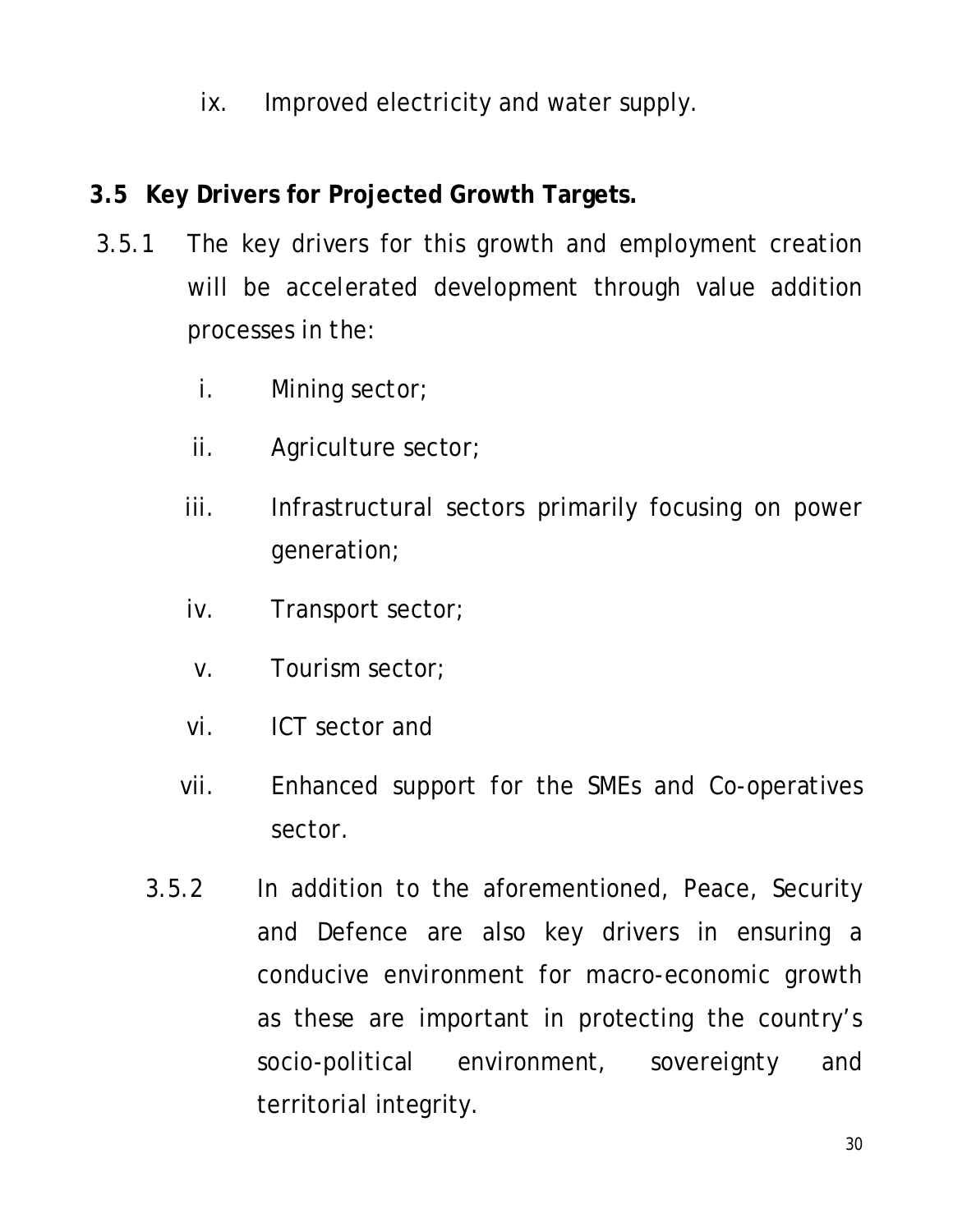#### **3.6 Key Success Factors**

# **3.6.1 The implementation of this Plan will rely on the following Key Success Factors (KSFs):**

- i. Political commitment and leadership from the highest level.
- ii. Strong collaborative partnerships among Government agencies, the private sector, citizens and other stakeholders;
- iii. Human capital development programmes to enhance the acquisition of requisite skills;
- iv. Scientific research and development;
- v. Continued use of the multi-currency regime to consolidate macroeconomic stabilization;
- vi. Introduction of Special Economic Zones;
- vii. Creation of special funding vehicles such as acceleration of the implementation of PPPs;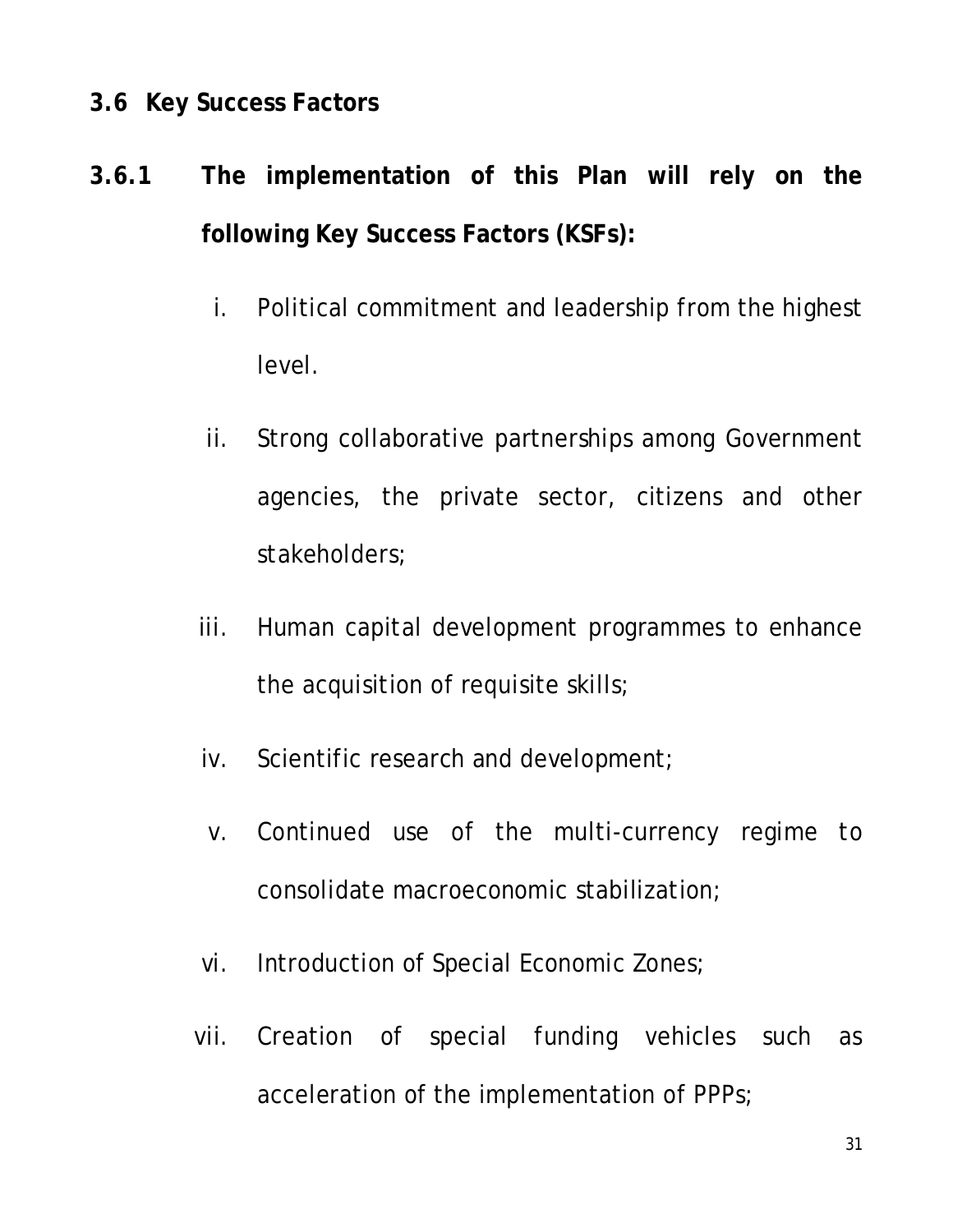- viii. Establishment of the Sovereign Wealth Fund;
	- ix. Institutionalization of RBM across the public sector (civil service, parastatals, state enterprises and local authorities);
	- x. Value addition and beneficiation in productive sectors such as mining, agriculture and manufacturing;
	- xi. Rehabilitation, upgrading and development of key infrastructure and utilities comprising power generation, roads, rail, aviation and water;
- xii. Deliberate implementation of supportive policies in key productive economic sectors such as agriculture, mining, manufacturing and tourism in order to quickly grow the economy;
- xiii. Alignment of legislation, policies and guidelines by all Government ministries and departments in line with Constitution Amendment (No 20) Act 2013.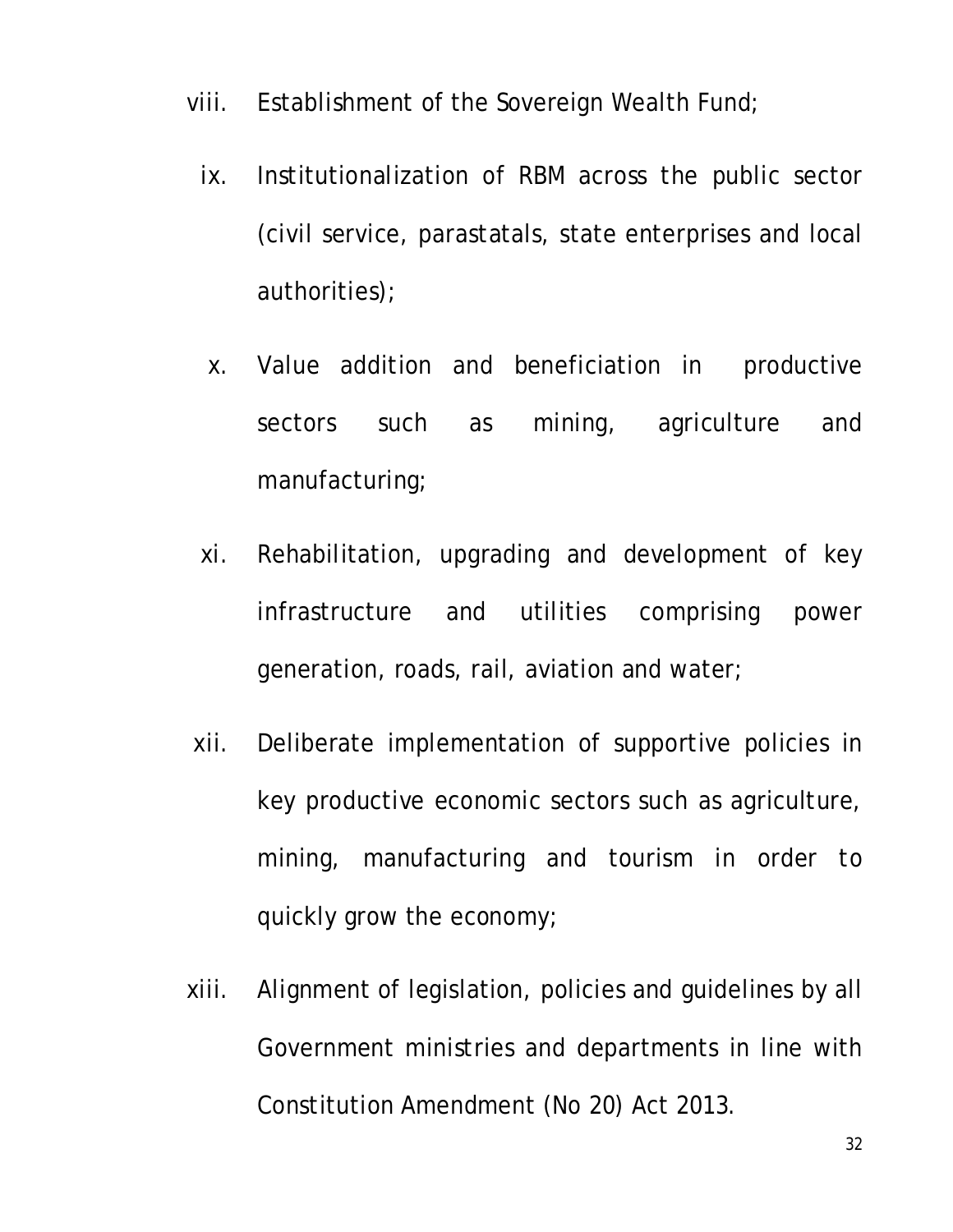#### **3.7 Strategic Direction**

- 3.7.1 In implementing this Plan, Government envisions the growing of a robust economy that is highly competitive in the region and the rest of Africa, as well as the building of an empowered society that owns the means of production.
- 3.7.2 The Vision of the Plan is *"Towards an Empowered Society and a Growing Economy".*
- 3.7.3 The execution of this Plan will be guided by the following Mission: *"To provide an enabling environment for sustainable economic empowerment and social transformation to the people of Zimbabwe".*

#### **3.8 Key Strategies**

The Plan seeks to boost economic growth and development and will be guided by the following strategies that are aligned to cluster priorities:

i. Investing in sustainable and robust solutions in order to address the challenges of food insecurity and undernourishment;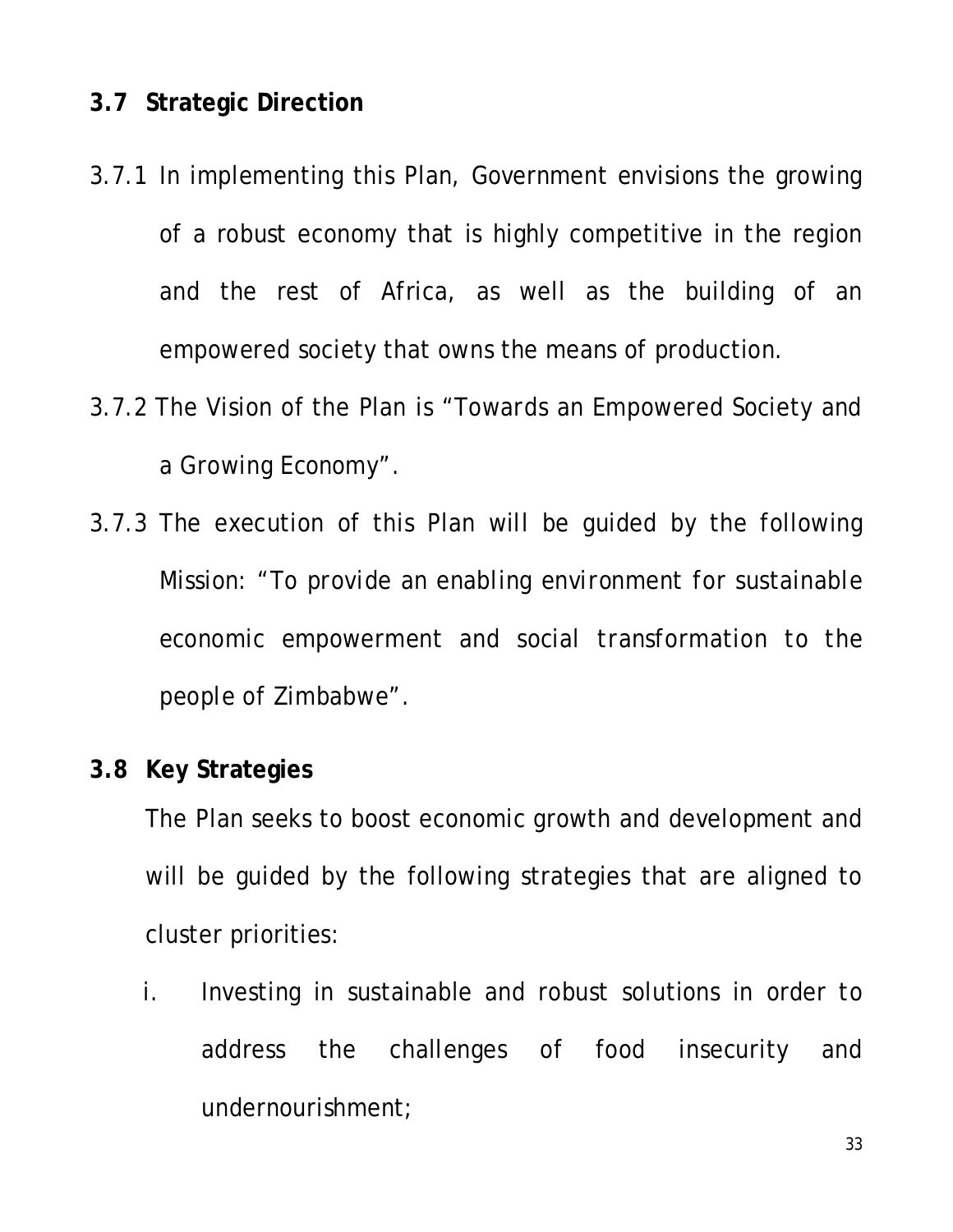- ii. Implementing the Presidential Agricultural Input Support Scheme;
- iii. Providing social services encompassing construction of housing, schools, hospitals and other social amenities particularly in the new resettlement areas;
- iv. Availing and increasing economic opportunities for women, youths and the physically challenged in communities in conformity with the Indigenisation, Empowerment and Employment Creation thrust;
- v. Expanding the accessibility and utilisation of ICTs to improve service delivery and accelerate economic growth;
- vi. Building and rehabilitating infrastructure and utilities as enablers for economic growth and prosperity;
- vii. Establishing Special Economic Zones;
- viii. Improving production and export of goods and services through value addition and beneficiation;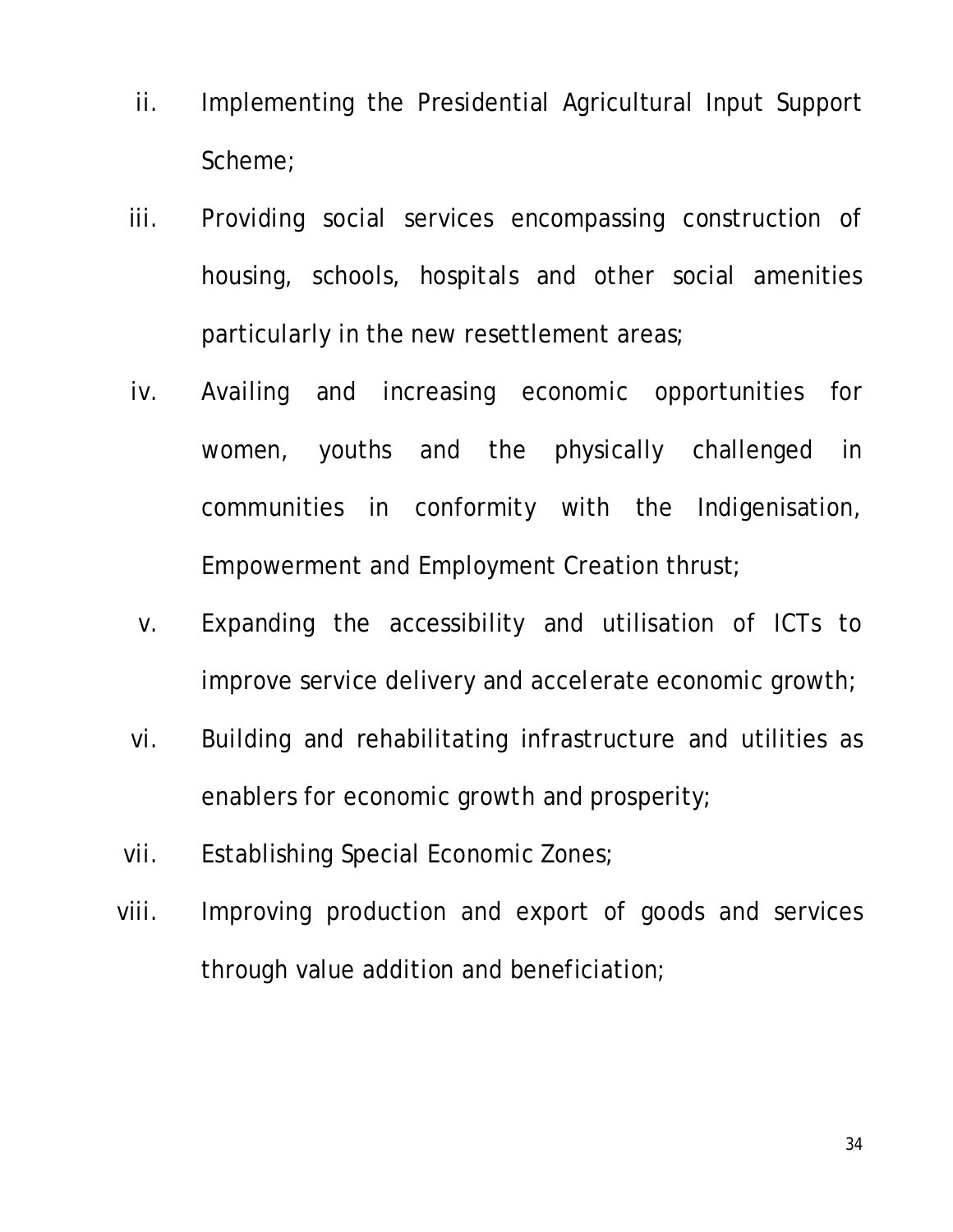- ix. Implementing an Import Substitution programme (particularly to address machinery, equipment, fuels, chemicals and consumer products);
- x. Fostering strategic linkages and formalization among SMEs and Co-operatives across all sectors of the economy;
- xi. Recapitalising and capacitating the Industrial Development Corporation (IDC), Infrastructural Development Bank of Zimbabwe (IDBZ), AgriBank, Small Enterprise Development Corporation (SEDCO), the Minerals Exploration Company, Zimbabwe Mining Development Corporation (ZMDC) and the Minerals Marketing Corporation of Zimbabwe (MMCZ) to grow the economy and create employment;
- xii. Re-inventing the business of Government through the Integrated Results Based Management (IRBM) System;
- xiii. Accelerating the implementation of Public Private Partnerships (PPPs) to fund economic revival and infrastructure development.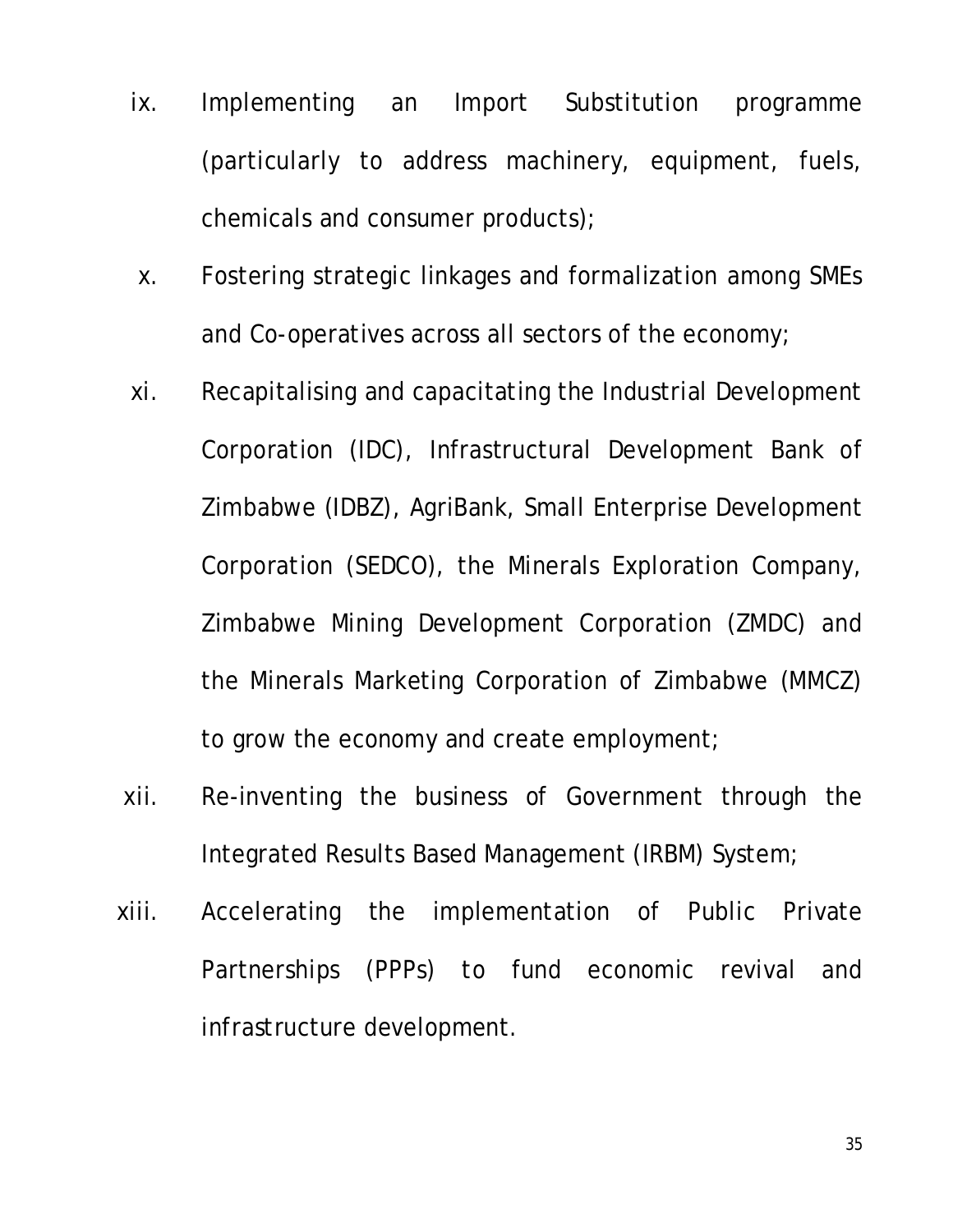- 3.9 Being cognisant of the fact that Government will continue to experience fiscal space challenges going into the near future, there is great need to optimize utilisation of the scarce revenue streams that flow into the fiscus. This Plan, as reiterated, will be greatly guided by the Results Based Management System and Results Based Budgeting (RBB) which emphasises achievement of tangible and high quality results from limited resources.
- 3.10 Additionally, the Plan seeks to address systemic institutional weaknesses by allowing the full exploitation of benefits arising from horizontal and vertical linkages, hence fostering the spirit of collaboration and partnerships among Government Agencies.
- 3.11 To ensure food and nutrition security, Government will continue to defend the gains of the country's hard-won Independence by making sure that the agricultural sector remains the beacon of the economy. The Government will reestablish financial support for agriculture so that farmers will increase production, productivity and product quality.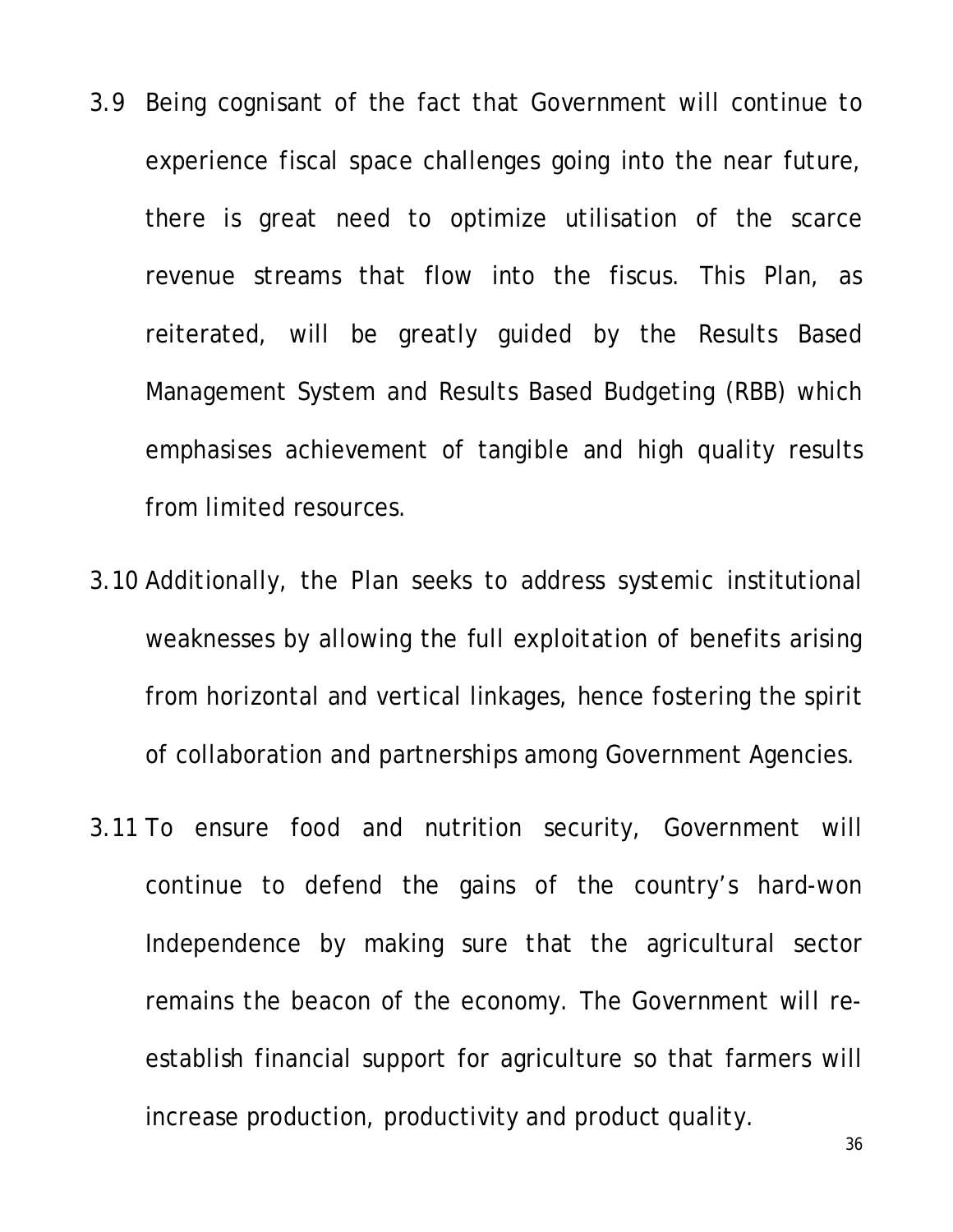- 3.12 In order to stimulate agricultural productivity and safeguard food security, Government will recapitalize and capacitate AgriBank and the Grain Marketing Board (GMB), the Agricultural Marketing Authority (AMA) and the Agricultural Rural Development Authority (ARDA). While the Plan will ensure that the Presidential Input Support Scheme focuses on supporting the vulnerable groups at household and community level, it will also ensure that other farmers timeously access affordable inputs. Policies will also be put in place to promote contract farming initiatives. The anticipated growth within the Agricultural Sector will be underpinned by the following sectoral assumptions:
	- i. Improved agricultural infrastructure to mitigate against drought through rehabilitation and expansion of irrigation projects and increased construction of dams;
	- ii. Timeous availability of inputs on the market at affordable prices;
	- iii. Continued use of the multiple currency system;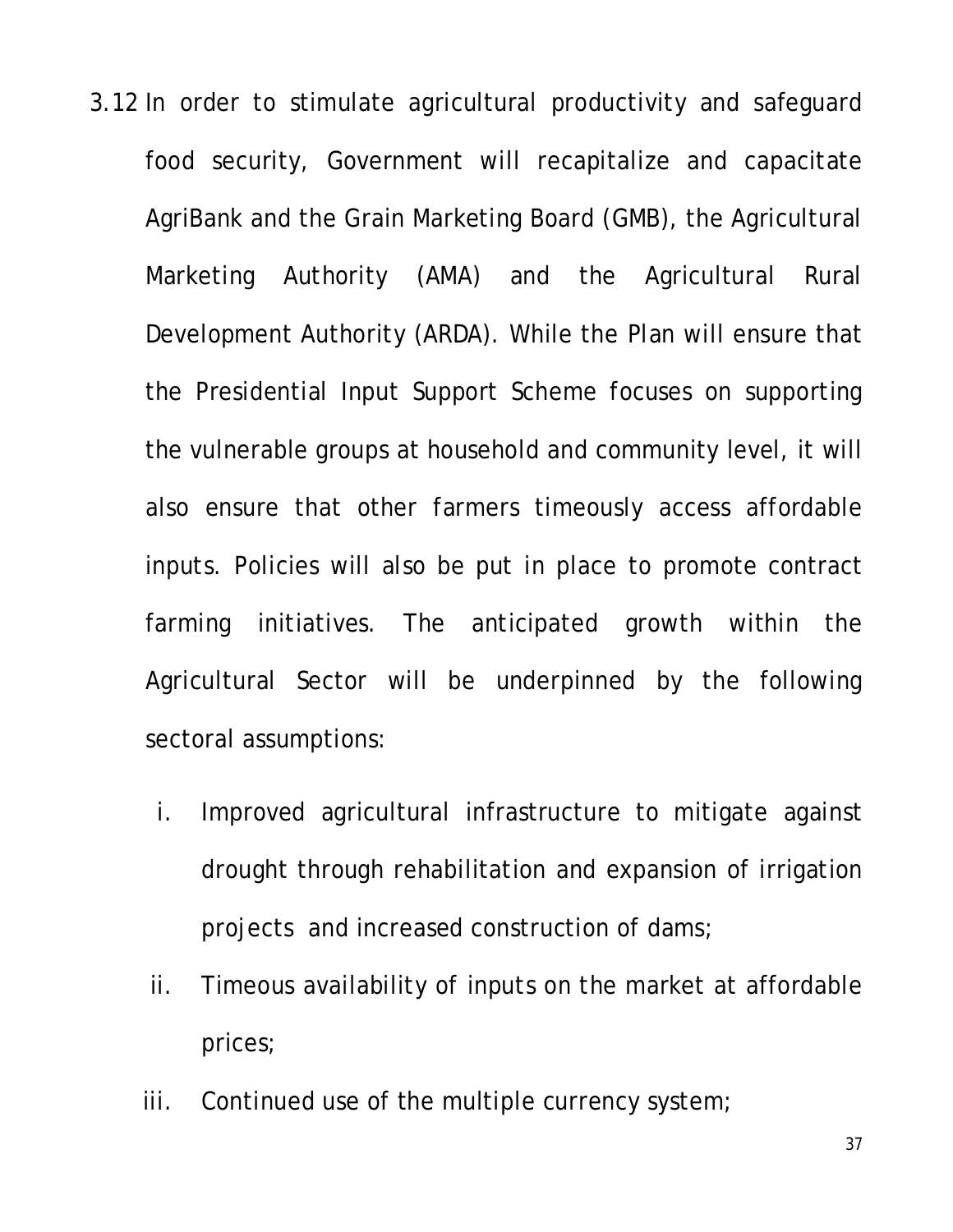- iv. Agriculture being taken as a priority sector by Government including addressing funding issues;
- v. Increased own farmer financing;
- vi. Strengthened and capacitated key institutions such as Agribank, Agricultural Marketing Authority, Agricultural Rural Development Authority and Grain Marketing Board.
- vii. Increased contract farming arrangements (tobacco and cotton);
- viii. Cancellation of the US\$80 million electricity owed to ZESA by farmers; and
	- ix. Full operationalization of the Chisumbanje Middle Sabi Sugarcane Project to boost sugar cane production.
- 3.13 In the social services and poverty eradication sphere, Zim Asset will ride on the opportunities of the Indigenisation and Economic Empowerment Programme for the funding of public utilities in the communities such as schools, hospitals, housing and other social amenities with the intention of creating employment for the youth and women thereby improving the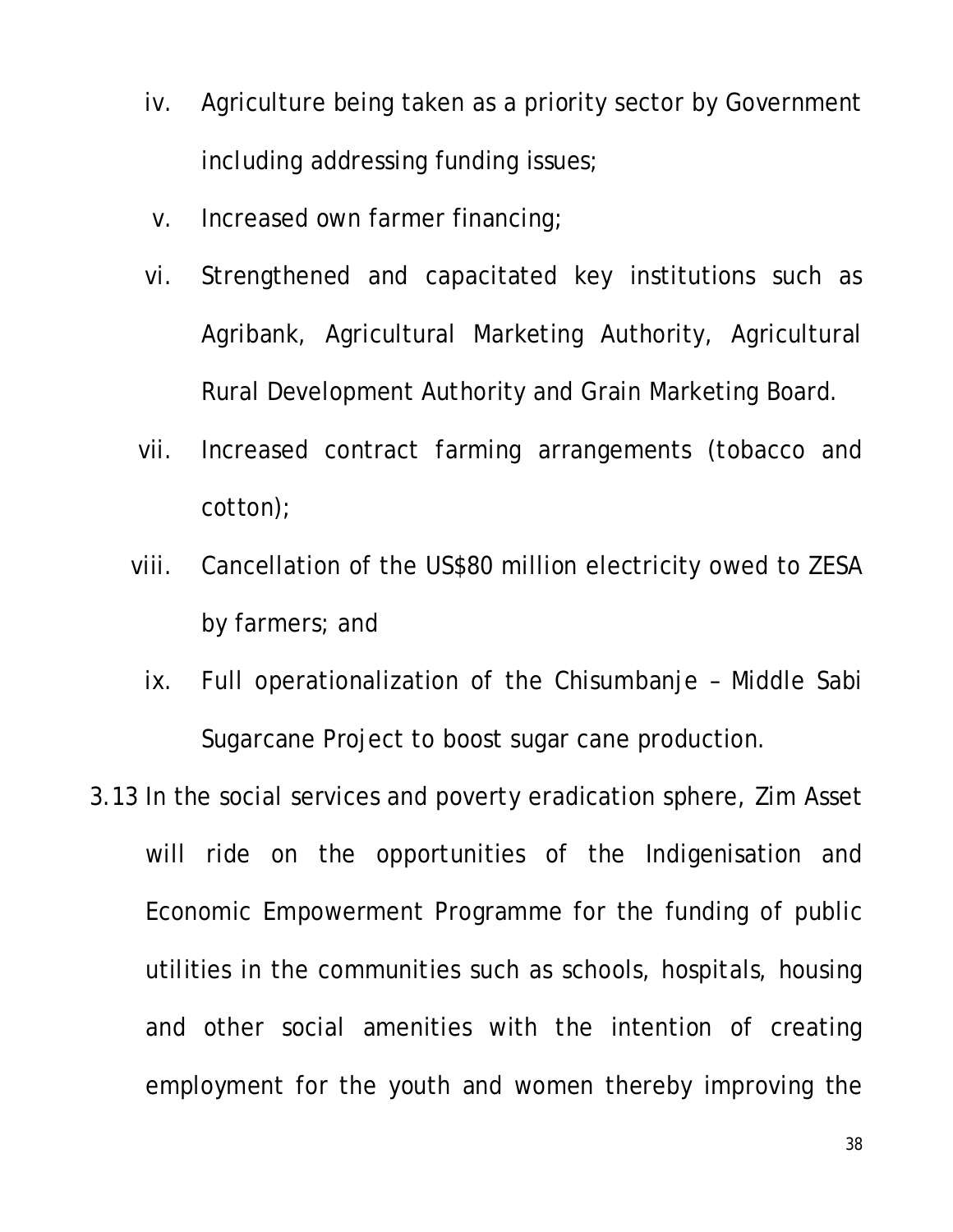standards of living of the populace. Government will continue to improve the quality of education from Early Childhood Development (ECD) to vocational and tertiary levels to enhance literacy levels and skills development.

- 3.14 A robust infrastructure network and system plays a fundamental role in the socio-economic development of Zimbabwe. To this end, Government will rehabilitate, upgrade and develop the national power grid, road and railway network, water storage, supply and sanitation, buildings as well as ICT related infrastructure. Accordingly, the Infrastructural Development Bank of Zimbabwe (IDBZ) will need to be recapacitated to enable it to strategically fulfill its mandate in infrastructural development.
- 3.15 In the Energy Sector the Plan will in addition prioritise attainment of optimal generation of power, the production and use of bio-fuels as enablers for economic productivity and growth. The following assumptions will underpin the optimal generation and use of energy in the economy:

39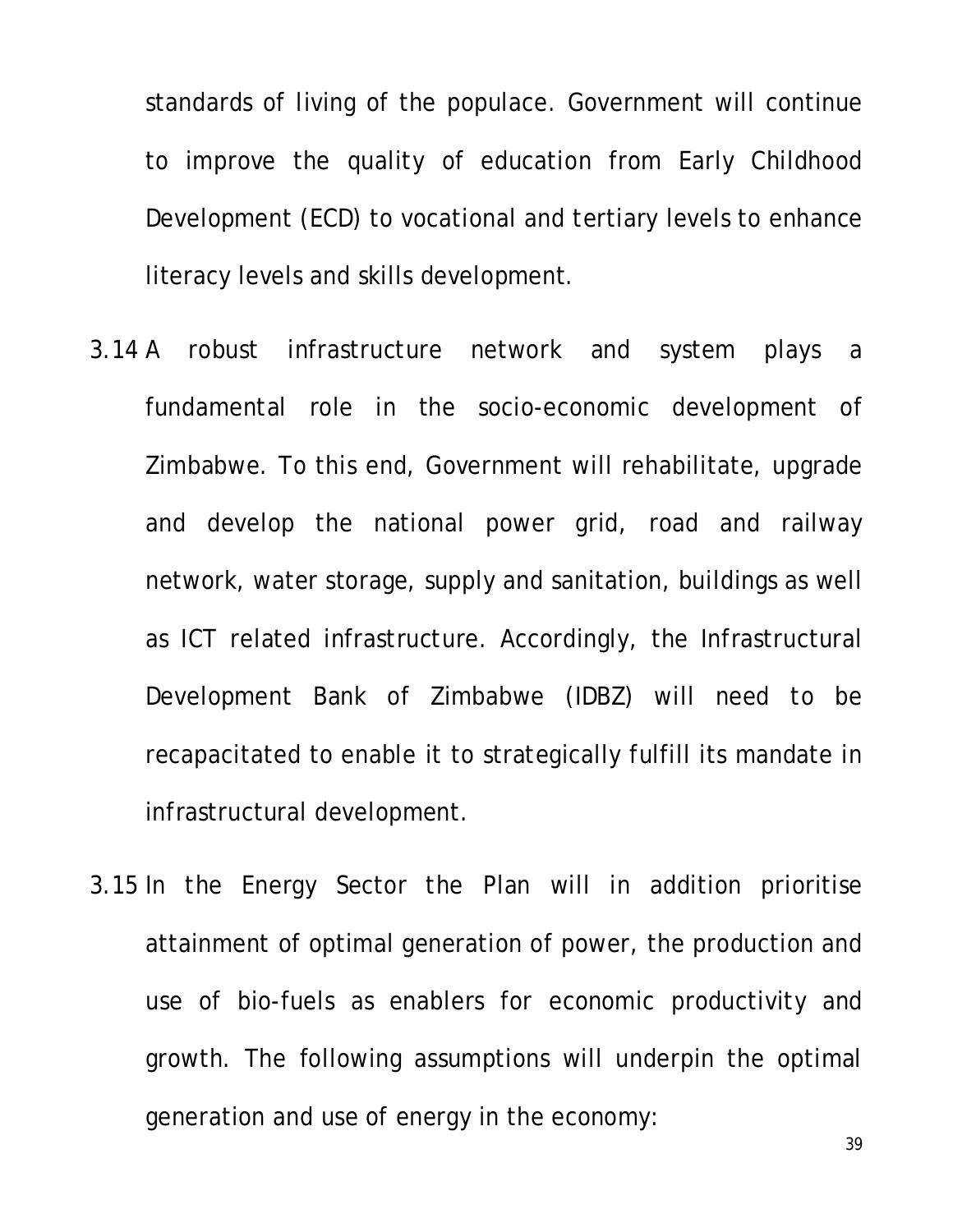- i. Raising the installed generation capacity of existing power stations to their optimum;
- ii. Expansion of existing power stations such as Hwange and Kariba;
- iii. Completion of new big and mini-hydro-power projects such as Batoka and Gairezi respectively;
- iv. Resuscitating small thermal power stations of Harare, Bulawayo and Munyati to full power generation capacity;
- v. Full utilization of alternative forms of energy such as Coal Bed Methane Gas; and
- vi. Deliberate development of solar and wind energy initiatives.
- 3.16 One of the focus areas of the Plan is to ensure that all primary commodities across sectors create more value through processing and beneficiation. Given the country's abundant mineral resource base, Government foresees this sector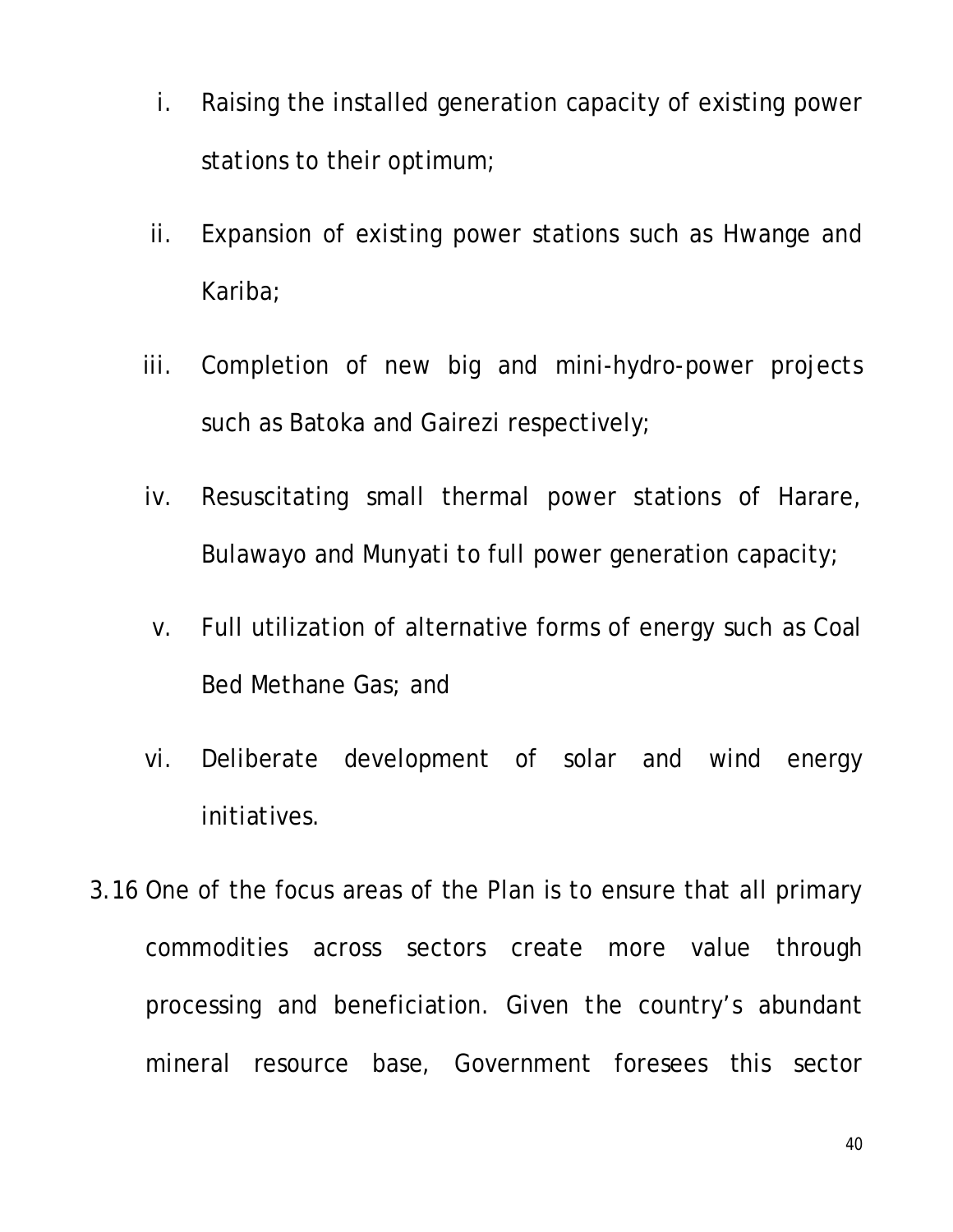contributing immensely towards GDP growth. This will be achieved by establishing indigenous mining syndicates, consortia, SMEs and Co-operatives, hence resonating well with the Government's thrust of indigenization, empowerment and employment creation.

- 3.17 In view of the foregoing, national institutions such as the Mineral Exploration Company, Zimbabwe Mining Development Corporation (ZMDC) and the Minerals Marketing Corporation of Zimbabwe (MMCZ), will play a pivotal role in management of the minerals value chain system in terms of creating a conducive environment for minerals exploitation, value addition and marketing. The continued growth of the mining sector will be underpinned by the following assumptions:
	- i. Recovery in international commodity prices;
	- ii. Improved electricity and water supply;
	- iii. Strengthening and capacitating the key mining institutions of Minerals Exploration Company, ZMDC and MMCZ;

41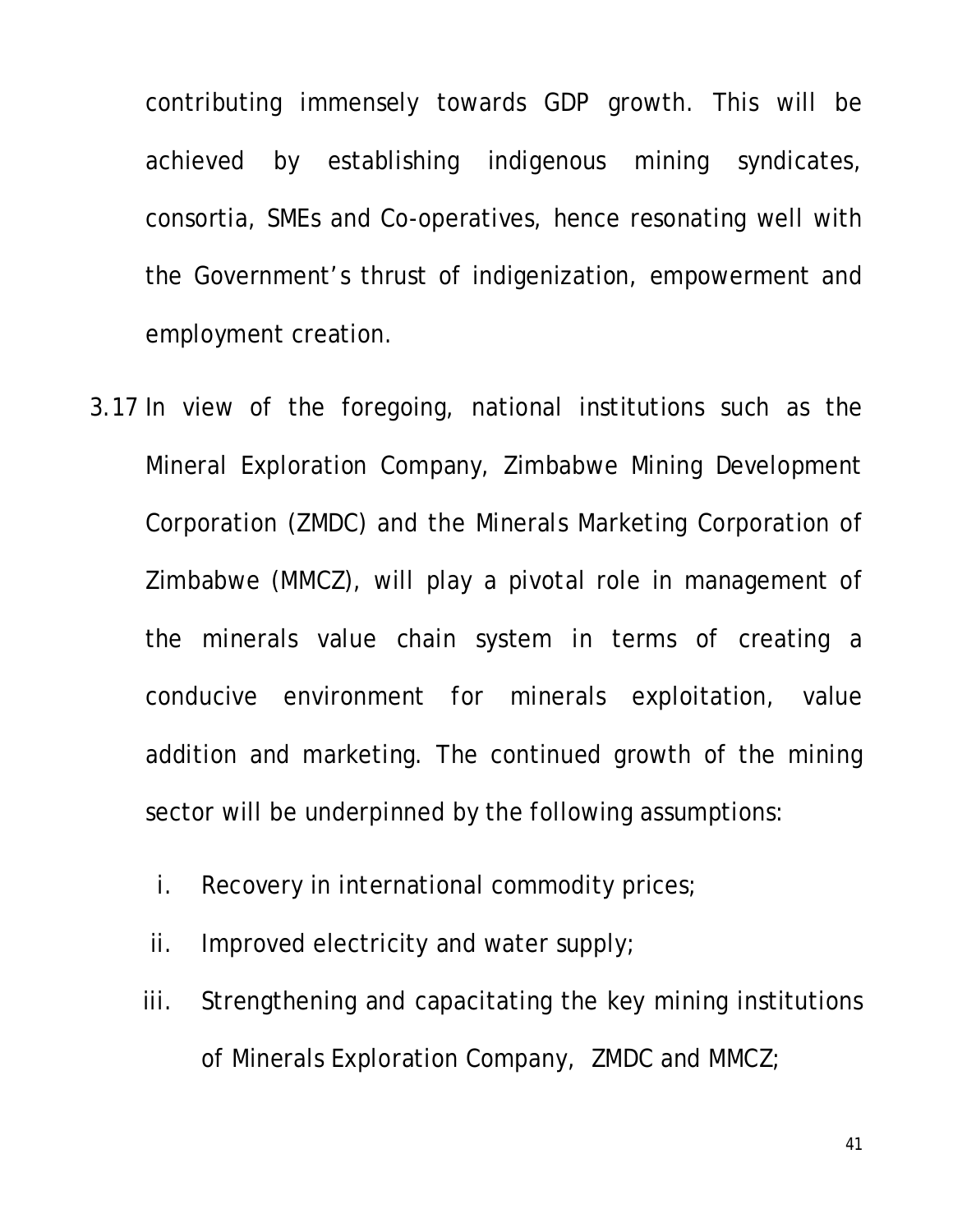- iv. Improved liquidity conditions resulting in availability of finance for the sector; and
- v. Increased support to the SMEs and Cooperatives in the mining sector.
- 3.18 In the manufacturing sector, Government is totally committed to resuscitating distressed and closed companies with a view to increasing capacity utilization to optimum levels, generating employment and substituting imports as well as building a sustainable basis for export led growth. In this regard, the Industrial Development Corporation (IDC) will be recapitalized and its operations refocused as one of the key investment vehicles to assist ailing industries. The resuscitation and growth of the manufacturing sector will be premised on the following conditions:
	- i. Resumption of operations at New ZimSteel (formally ZISCO-Steel);
	- ii. Establishment of new iron and steel companies;
	- iii. Improved electricity and water supply;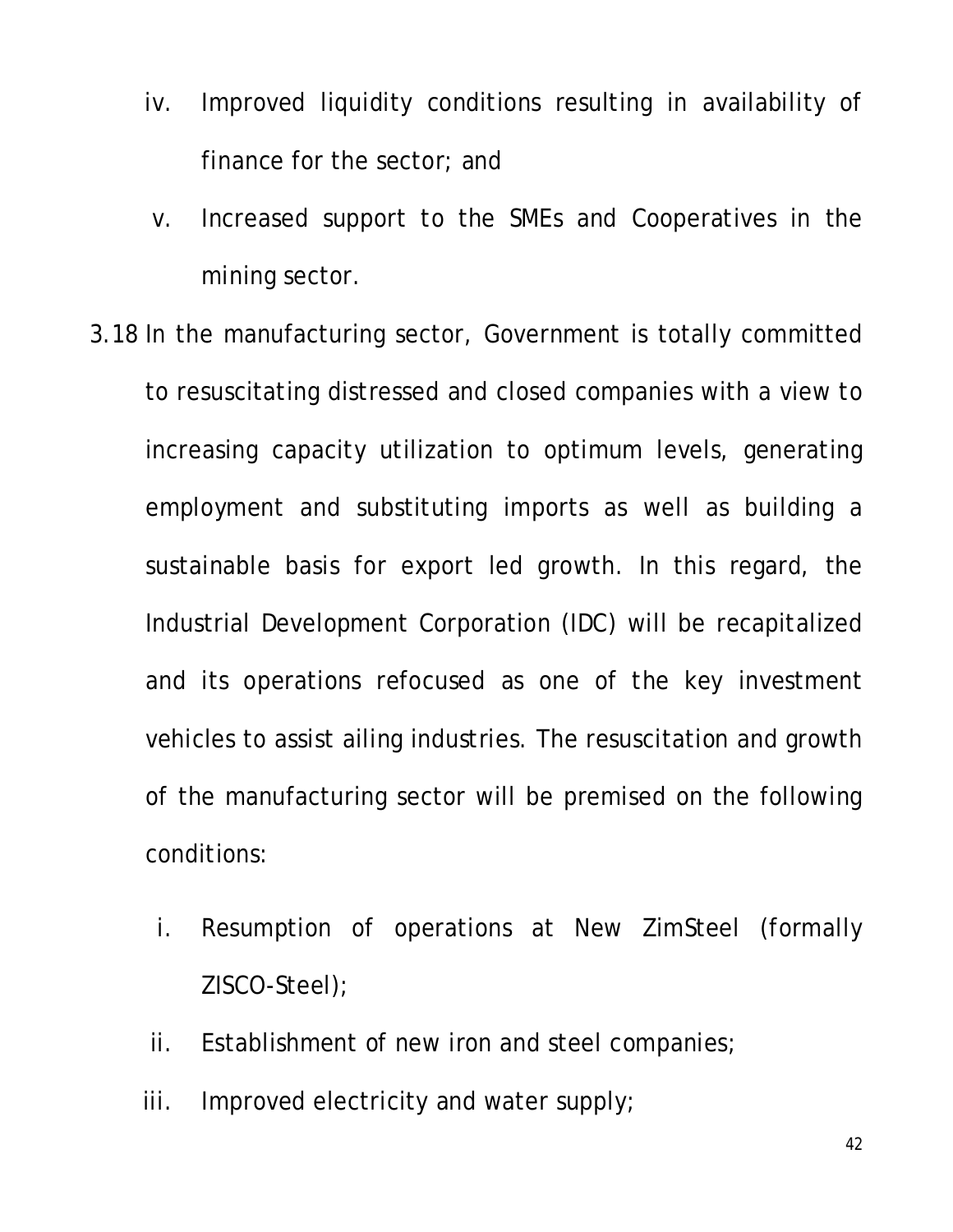- iv. Strengthening and capacitating key institutions such as IDC, IDBZ and other financial institutions, and
- v. Resuscitation and recapitalisation of the local industry.
- 3.19 In the wake of the successful co-hosting of the  $20<sup>th</sup>$  Session of the UNWTO General Assembly by Zimbabwe and Zambia, the tourism sector has proven to be a major economic pillar currently contributing 10% of the Gross Domestic Product. The contribution is expected to increase to 15% by 2015. Furthermore, this key economic driver will be supported by implementing a National Tourism Policy, continued improvement of the country's image and aggressive marketing efforts. Key institutions in this sector such as the Zimbabwe Tourism Authority (ZTA) and the National Conventions Bureau (NCB) will play a paramount role in ensuring the sustainable contribution of the tourism sector to the GDP of the country.
- 3.20 The successful implementation of the Zim Asset Plan will be anchored on sustainable economic empowerment and employment creation programmes for the citizenry. The main

43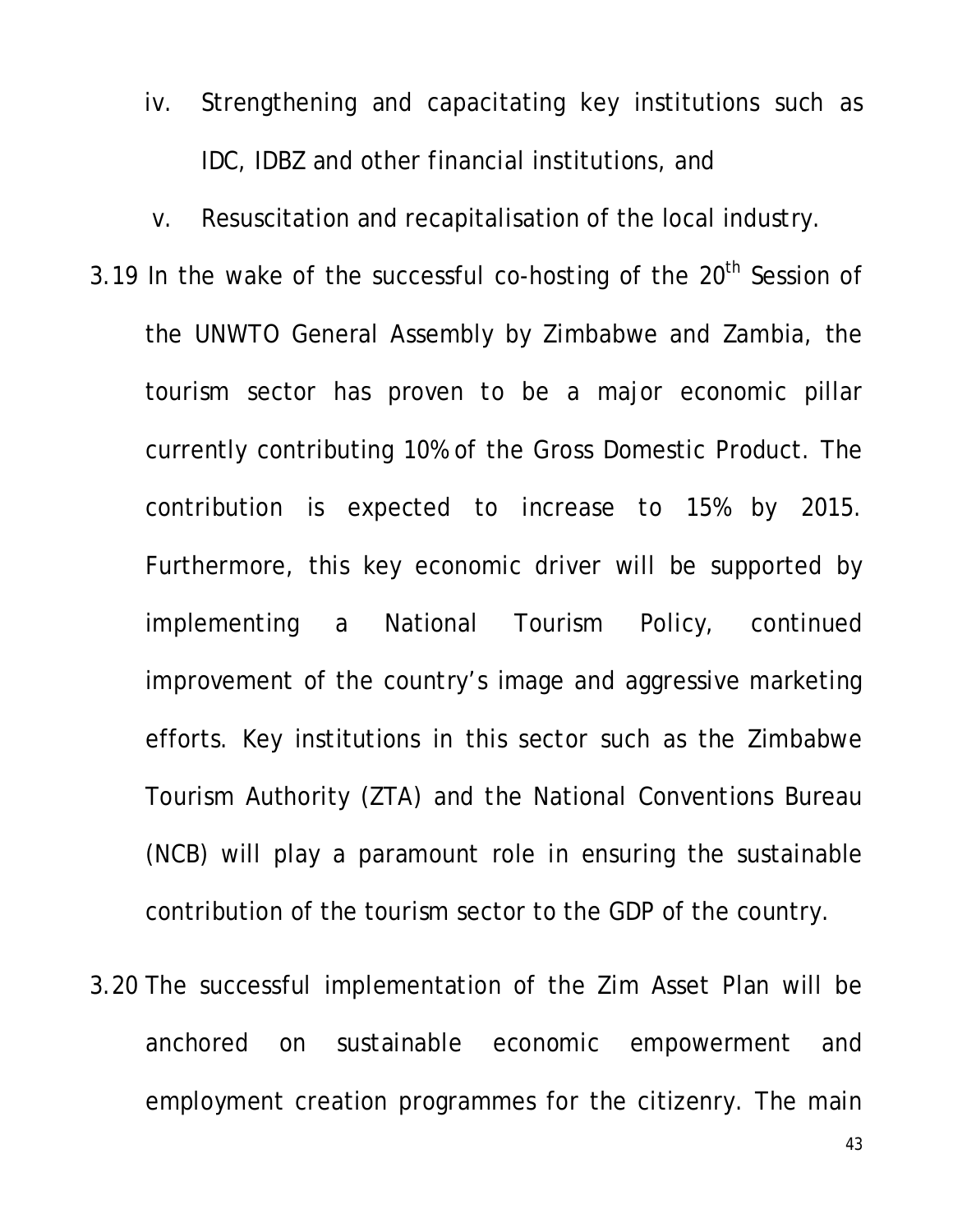thrust of the SMEs and Co-operatives policy will be on creating and growing opportunities for business, skills development and provision of funding for indigenous business ventures especially start-ups and those run by previously disadvantaged individuals. In order to achieve financial inclusion of innovative youth and women in the formal sector, SEDCO will be recapitalized to finance the development of these projects. In pursuance of the aforementioned sustainable developmental thrust, Government will continue with the "Look East" Policy to unlock the inflow of potential investment into the country.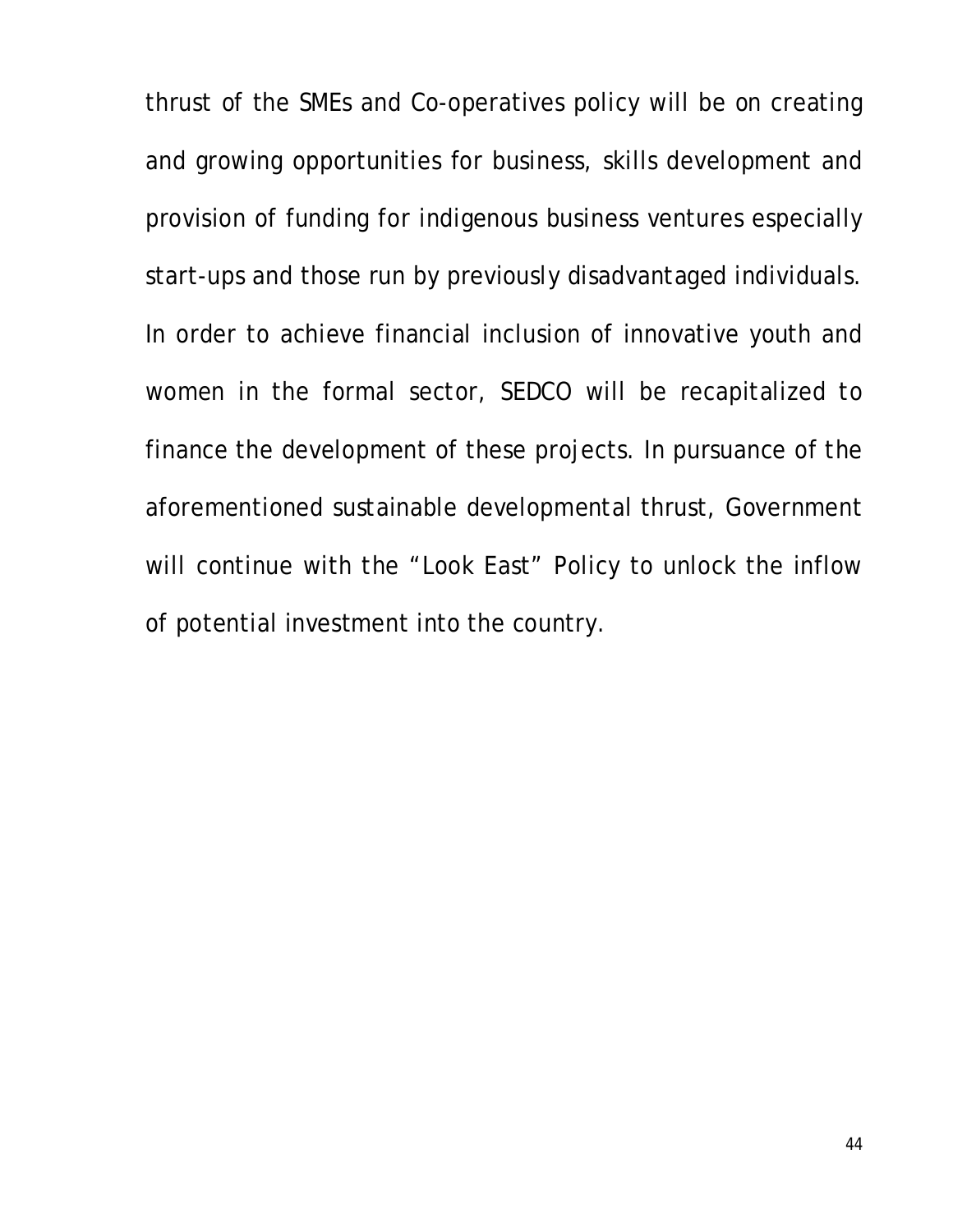#### **4.0 Implementation Structure**

- 4.1 The Office of the President and Cabinet (OPC) will have an oversight, co-ordinative and policy guidance role in the implementation of the Plan which will be carried out by Government Ministries and Agencies categorised into four clusters as follows:
	- i. Food Security and Nutrition;
	- ii. Social Services and Poverty Eradication;
	- iii. Infrastructure and Utilities;
	- iv. Value Addition and Beneficiation.
- 4.2 In an effort to engender team spirit in the operations of Government, Ministries and Government Agencies have been put into clusters which relate to the Cabinet Committee system. The clusters are called upon to eliminate compartmentalization and the silo mentality by creating strong synergistic relationships that fully exploit the benefits of both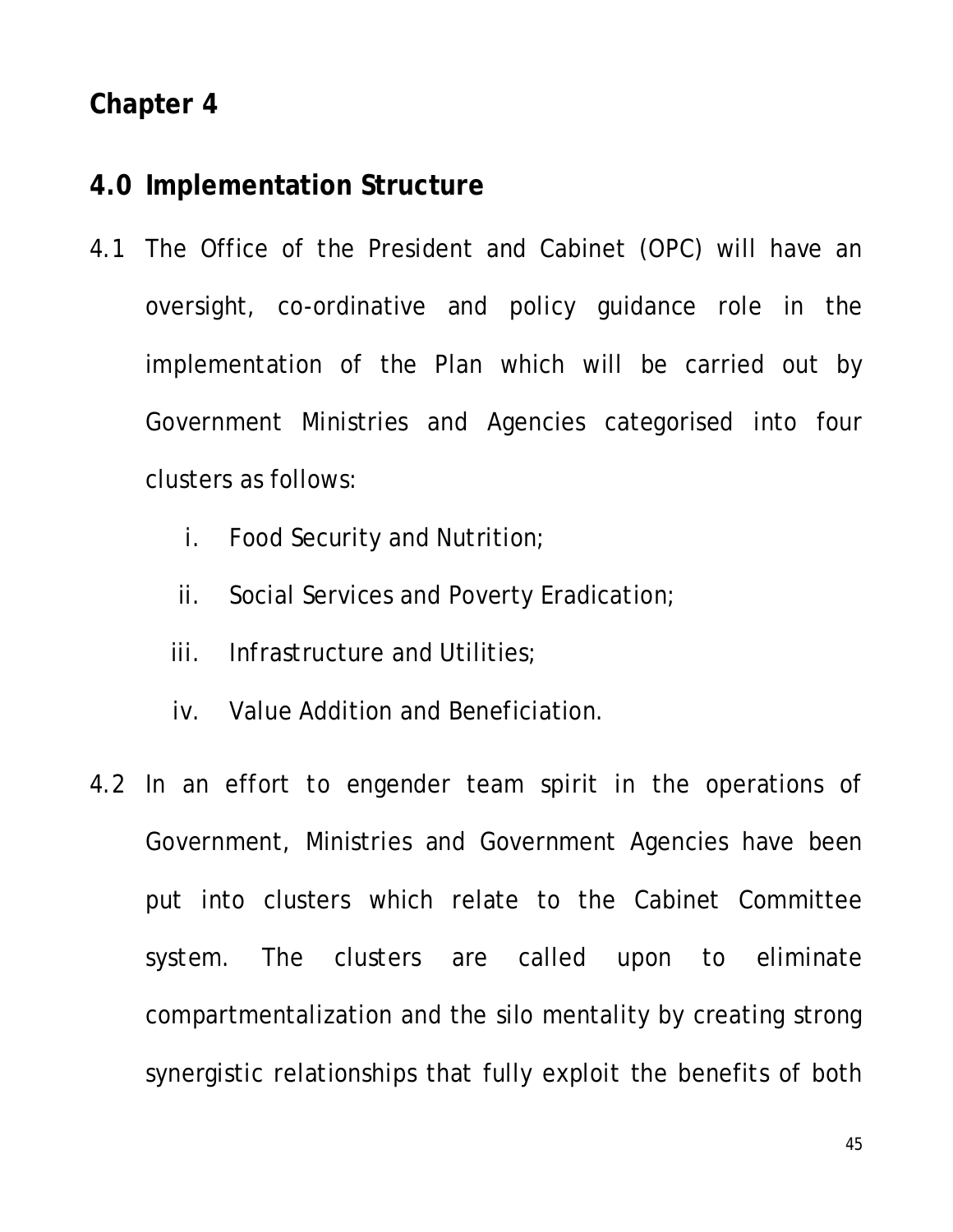horizontal and vertical linkages as a way of institutionalising harmonised approaches to Government programming.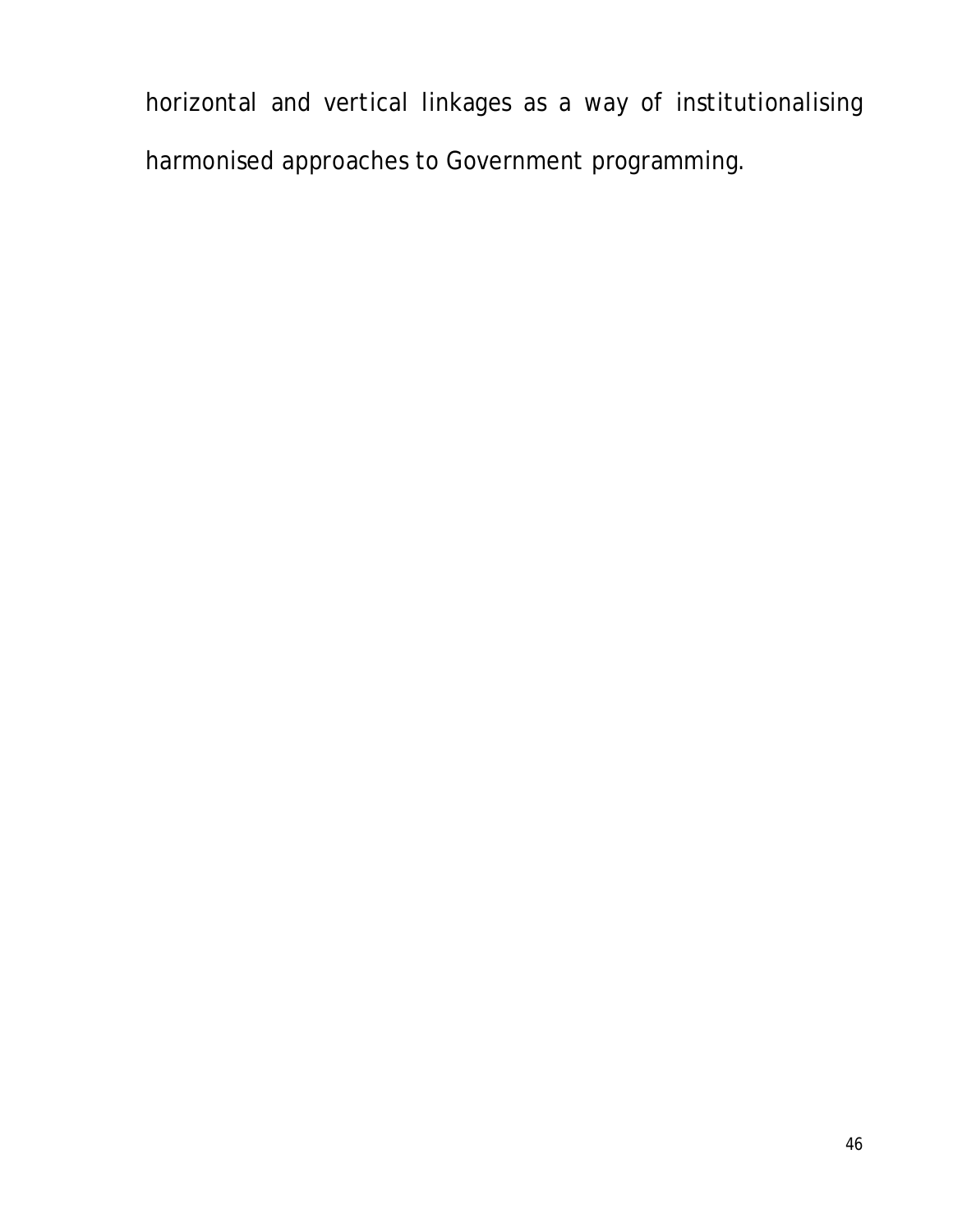#### **5.0 Monitoring and Evaluation**

- 5.1 The Government in pursuit of this Plan, will take a deliberate position of reforming and harmonising existing laws and other pieces of legislation in order to strengthen existing structures and systems to create an enabling environment for quality service delivery.
- 5.2 To this end, the Office of the President and Cabinet as the Lead Government Agency will provide the necessary leadership and guidance in the formulation, implementation, monitoring and evaluation of the Plan. It will be critical for the Plan's Monitoring and Evaluation system to regularly input into the Cabinet decision making process in order to achieve tangible results on the ground.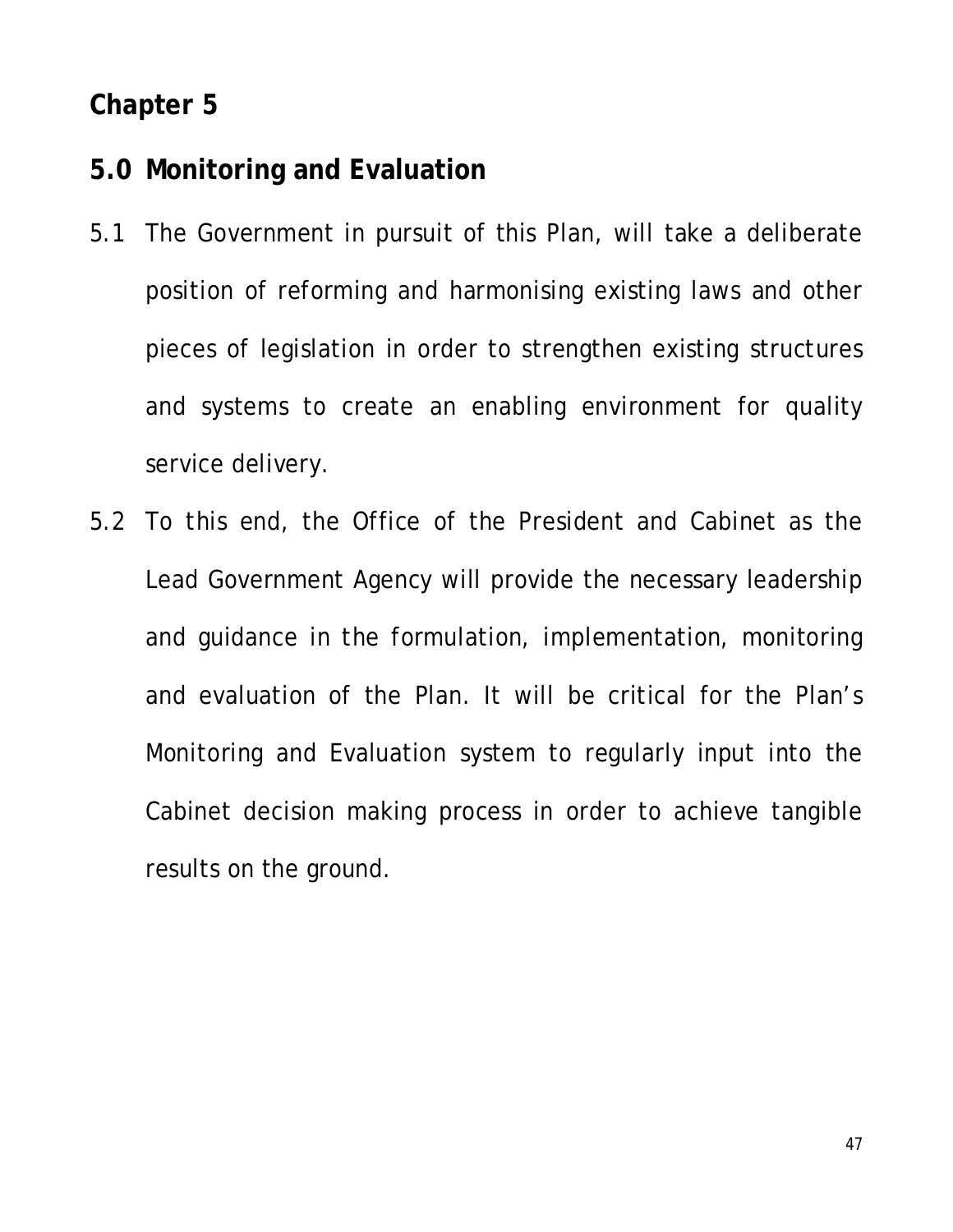#### **6.0 Funding and Debt Management**

- 6.1 The Government will mobilise funding from domestic resources, which are in abundance and readily available for full exploitation and utilisation. The creation of a Sovereign Wealth Fund will be given priority under this Plan to backstop and provide predictability and sustainability to Government innovative funding. Additionally, Government will continue to collaborate with all the development partners that have been rendering technical and financial assistance to different sectors of the economy, as well as pursuing investment vehicles such as Public Private Partnerships (PPPs), particularly in the proposed Special Economic Zones.
- 6.2 Going forward, Government will also undertake a number of fiscal reform measures in order to improve fiscal policy management and financial sector stability. There will also be need to accelerate the progress which the country has registered in the re-engagement process with the International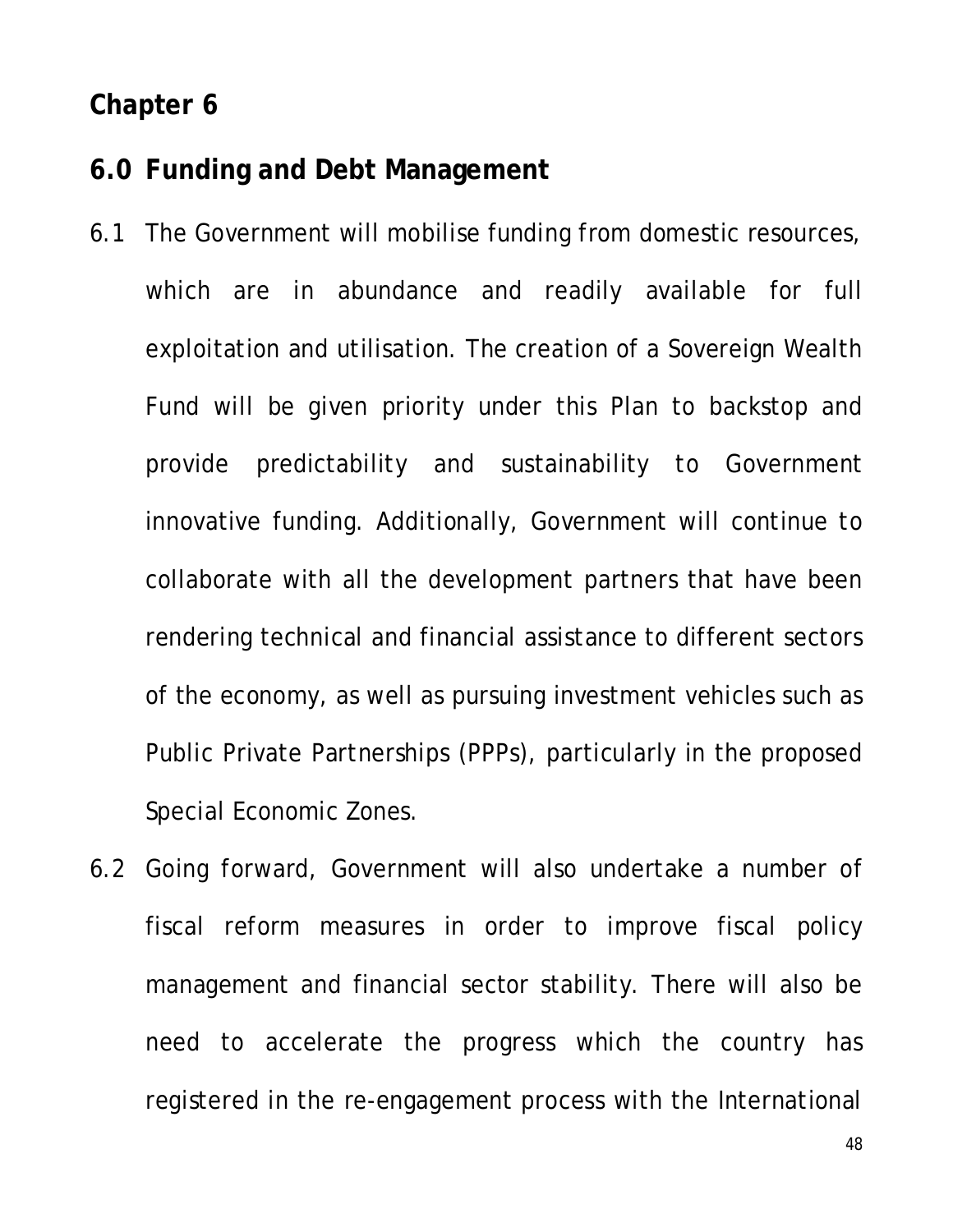Financial Institutions (IFIs) and creditors. This will be done through the policy thrusts that Government has finalized with these institutions under the auspices of the Cabinet approved Zimbabwe Accelerated Arrears Clearance, Debt and Development Strategy (ZAADS) and the Zimbabwe Accelerated Re-engagement Economic Programme (ZAREP).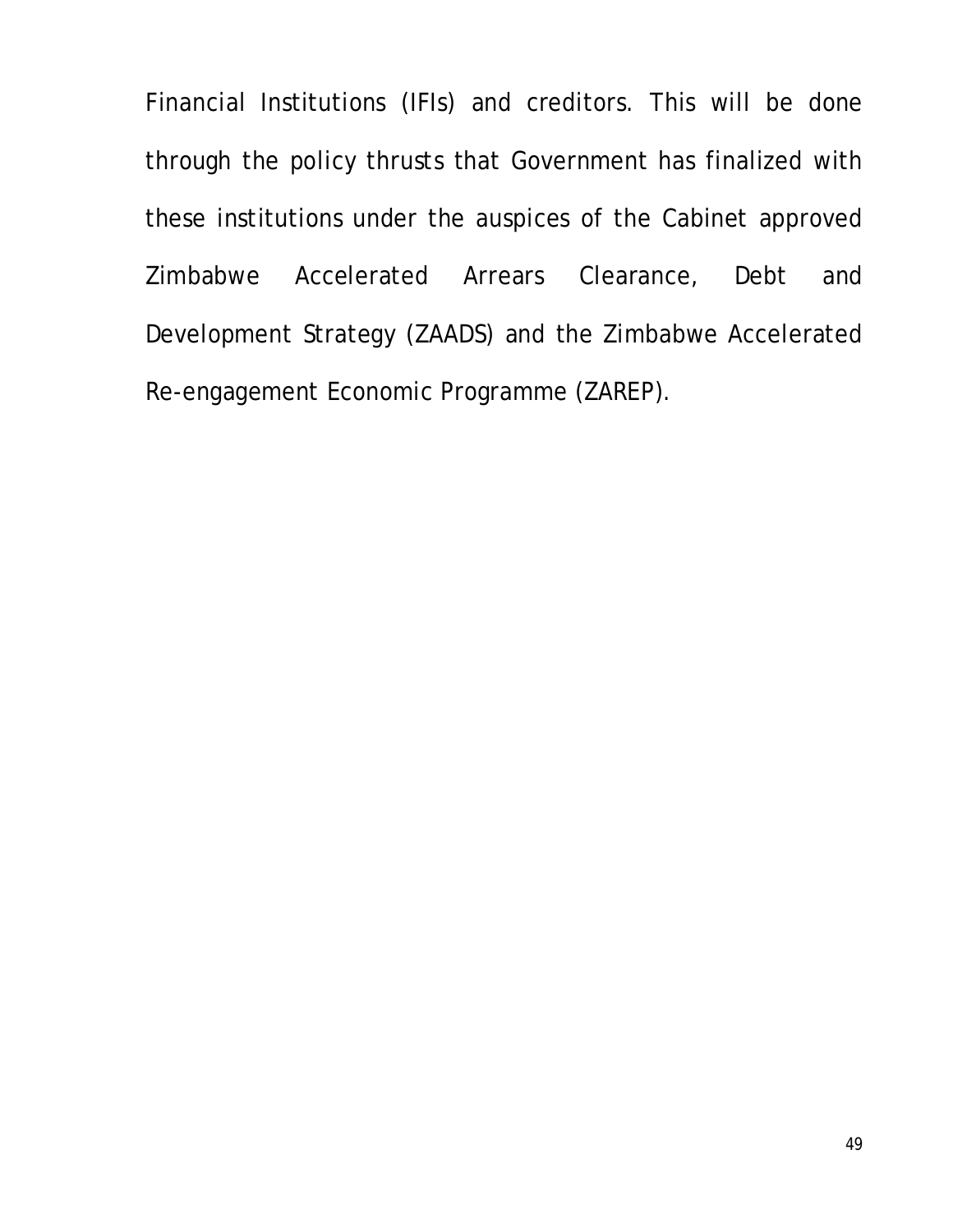#### **7.0 The Results Matrices**

In order to realise tangible results on this Plan, Results Matrices have been developed for each cluster highlighting major Cluster Key Results Areas (KRAs), Outcomes, Outputs, Strategies and the Lead Institution that will be spearheading the implementation of this Plan. During implementation, each cluster will be required to develop a comprehensive implementation matrix which will incorporate other critical targets, which have not been captured in the document. The cluster implementation matrices will form the basis for regular monitoring as well as periodic review and evaluation.

#### **7.1 Food Security and Nutrition Cluster**

7.1.1 The thrust of the Food Security and Nutrition Cluster is to create a self- sufficient and food surplus economy and see Zimbabwe re-emerge as the "Bread Basket of Southern Africa". Ultimately, it seeks to build a prosperous, diverse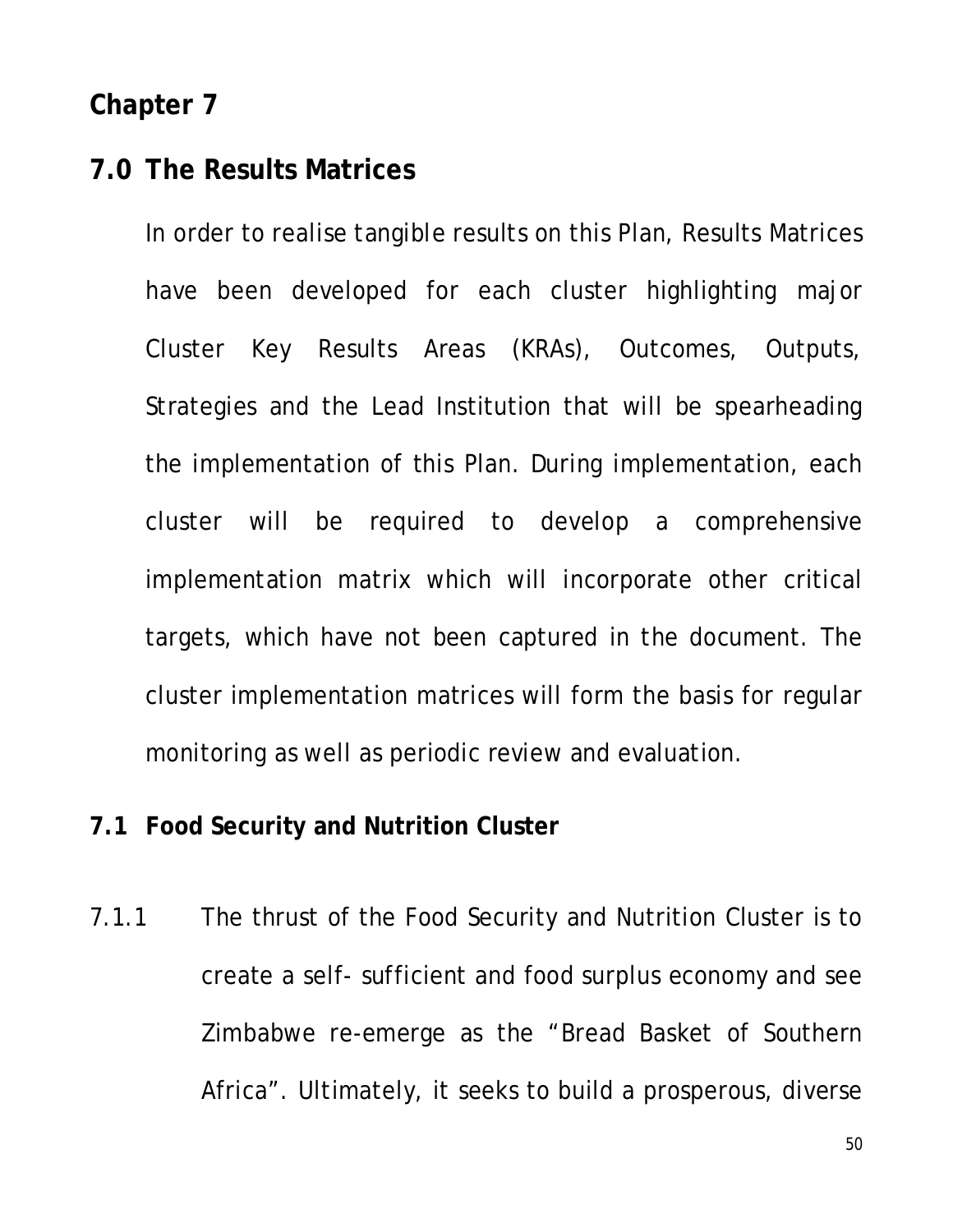and competitive food security and nutrition sector that contributes significantly to national development through the provision of an enabling environment for sustainable economic empowerment and social transformation. The cluster programmes are aligned to and informed by the Comprehensive African Agricultural Development Programme (CAADP), Draft Comprehensive Agriculture Policy Framework (2012-2032), the Food and Nutrition Security Policy, the Zimbabwe Agriculture Investment Plan (2013-2017), SADC and COMESA Food and Nutrition Frameworks.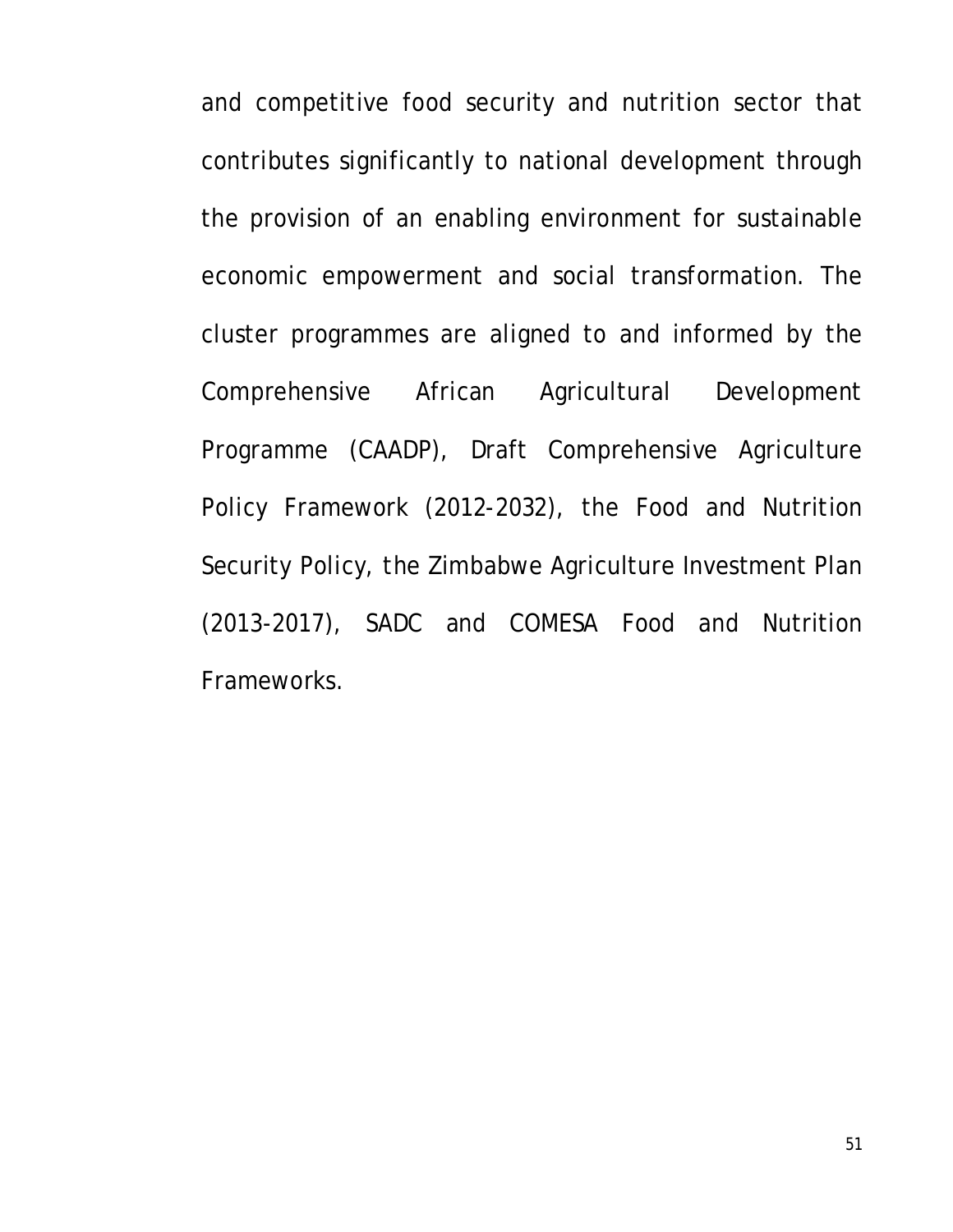## **Food Security and Nutrition Cluster Matrix**

| <b>Cluster Key</b>                  | <b>Cluster Outcomes</b>                                                                                             | <b>Cluster Outputs</b>                                                                                                                                                                        | <b>Strategies</b>                                                                                                                                                                                                                                                                                                                                                                                                                                                                                                                                                                                                                                                                        | <b>Lead Institution</b>                    |
|-------------------------------------|---------------------------------------------------------------------------------------------------------------------|-----------------------------------------------------------------------------------------------------------------------------------------------------------------------------------------------|------------------------------------------------------------------------------------------------------------------------------------------------------------------------------------------------------------------------------------------------------------------------------------------------------------------------------------------------------------------------------------------------------------------------------------------------------------------------------------------------------------------------------------------------------------------------------------------------------------------------------------------------------------------------------------------|--------------------------------------------|
| <b>Result Areas</b>                 |                                                                                                                     |                                                                                                                                                                                               |                                                                                                                                                                                                                                                                                                                                                                                                                                                                                                                                                                                                                                                                                          |                                            |
| Crop<br>Production and<br>marketing | <b>Increased Cereal</b><br>$\bullet$<br>crop production;<br><b>Increased Minor</b><br>$\bullet$<br>crop production. | Maize - 1.95 million<br>$\bullet$<br>МT<br>Wheat - 200 000 MT<br>$\bullet$<br>Small grains - 400 000<br>МT<br>Compound D - 300 000<br>МT<br>Top Dressing - 300 000<br>MT,<br>Seed - 50 000 MT | Avail adequate and affordable<br>$\bullet$<br>inputs timeously:<br>Capacitate AGRIBANK to<br>$\bullet$<br>provide concessionary loan<br>facility;<br>Implement Contract Farming;<br>$\bullet$<br>Implement Presidential Input<br>Support Scheme for<br>Vulnerable groups;<br>Provide Smallholder Farmers<br>with subsidized agriculture<br>inputs;<br>Prepare summer and winter<br>input programmes;<br>Promote production of<br>drought, high yielding and<br>heat tolerant varieties;<br>Institute measures for all the<br>beneficiaries of the Land<br>Reform Programme to<br>dedicate a certain quota to<br>cereal a certain quota to<br>cereal crop and small grains<br>production. | Ministry<br>responsible for<br>Agriculture |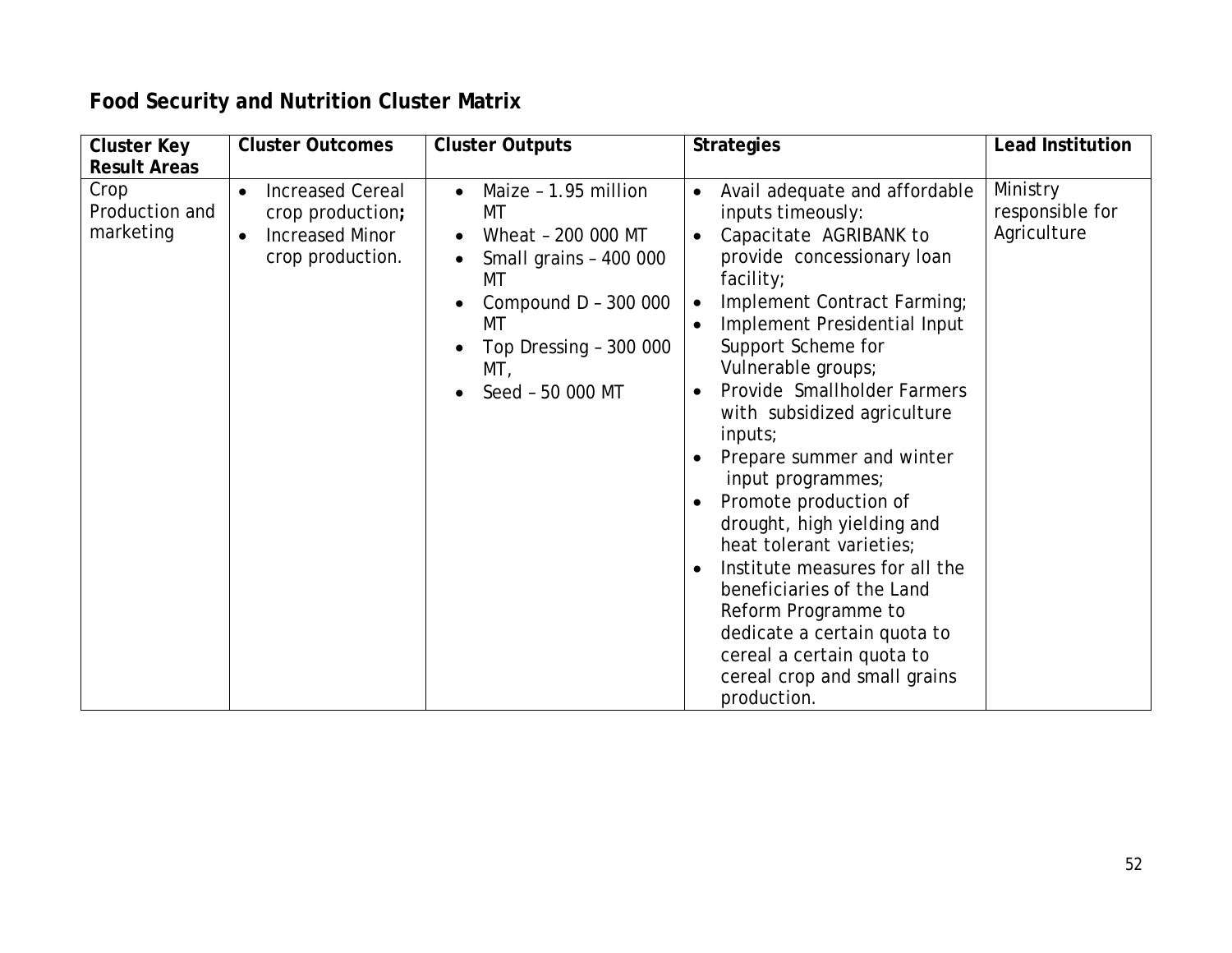| <b>Cluster Key</b><br><b>Result Areas</b> | <b>Cluster Outcomes</b>                                                                                                                                 | <b>Cluster Outputs</b>                                                                                                                                                                                                                                                             | <b>Strategies</b>                                                                                                                                                                                                                                                                                                                                                                                                                                                                                                                                                                                              | <b>Lead Institution</b>                    |
|-------------------------------------------|---------------------------------------------------------------------------------------------------------------------------------------------------------|------------------------------------------------------------------------------------------------------------------------------------------------------------------------------------------------------------------------------------------------------------------------------------|----------------------------------------------------------------------------------------------------------------------------------------------------------------------------------------------------------------------------------------------------------------------------------------------------------------------------------------------------------------------------------------------------------------------------------------------------------------------------------------------------------------------------------------------------------------------------------------------------------------|--------------------------------------------|
| Crop production<br>and marketing          | Improved<br>organization of<br>marketing<br>systems.<br>Improved market<br>$\bullet$<br>liquidity through a<br>tradable<br>warehouse receipt<br>system. | 800 Agro Dealers<br>$\bullet$<br>networked;<br>Agricultural<br>$\bullet$<br><b>Commodity Exchange</b><br>in place;<br>360 warehouses<br>resuscitated;<br>Market Information<br>System established;<br>Warehouse Receipt<br>Act and Warehouse<br>Receipt System<br>operationalised. | Establish Agro-dealer<br>$\bullet$<br>networks;<br>Strengthen agro-dealer<br>networks throughout the<br>country;<br>Facilitate establishment of an<br>agricultural commodities<br>exchange market;<br>Disseminate market<br>$\bullet$<br>information to farmers and<br>other stakeholders;<br>Mobilize resources to<br>$\bullet$<br>capitalize GMB;<br>Train agro dealers in business<br>management and Association<br>building;<br>Establish Market linkages<br>$\bullet$<br>between input suppliers and<br>farmers.<br>Operationalise Warehouse<br>$\bullet$<br>Receipt Act and Warehouse<br>Receipt System; | Ministry<br>responsible for<br>Agriculture |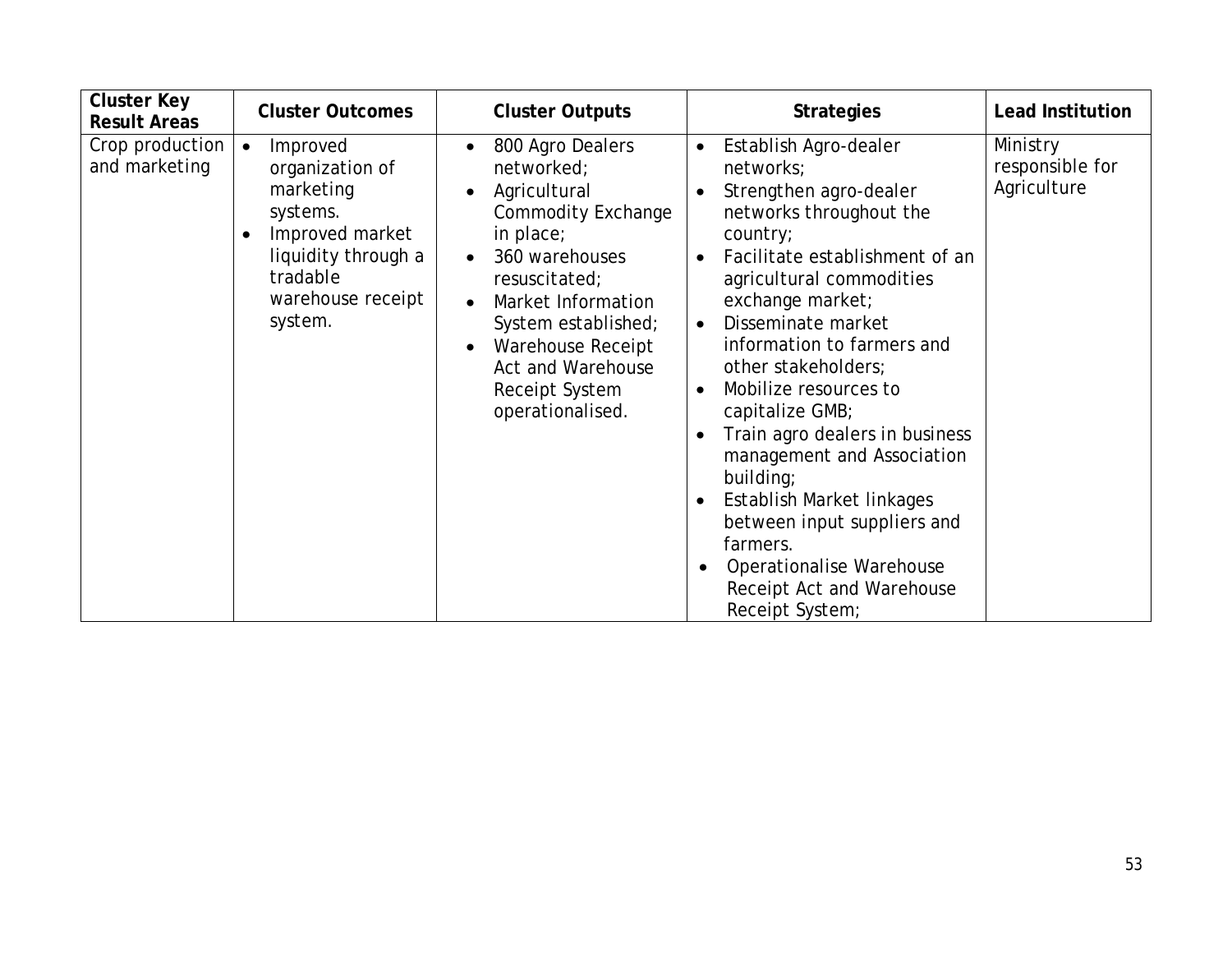| <b>Cluster Key</b><br><b>Result Areas</b> | <b>Cluster Outcomes</b>                                                                | <b>Cluster Outputs</b>                                                                                                                                                                | <b>Strategies</b>                                                                                                                                                                                                                   | Lead<br><b>Institution</b>                 |
|-------------------------------------------|----------------------------------------------------------------------------------------|---------------------------------------------------------------------------------------------------------------------------------------------------------------------------------------|-------------------------------------------------------------------------------------------------------------------------------------------------------------------------------------------------------------------------------------|--------------------------------------------|
| Crop<br>production and<br>marketing       | Improved<br>$\bullet$<br>distribution of<br>maize.                                     | Maize<br>$\bullet$<br>distributed/Communities<br>fed.                                                                                                                                 | Import maize grain;<br>$\bullet$<br>Distribute maize to needy<br>provinces;<br>Provide food relief to<br>vulnerable social groups<br>from Stocks in GMB<br>depots.                                                                  | Ministry<br>responsible for<br>Agriculture |
|                                           | Improved access to<br>$\bullet$<br>funding for revenue<br>and capital<br>expenditure.  | A1 permits and 99 year<br>$\bullet$<br>leases issued.                                                                                                                                 | Assess new investments on<br>$\bullet$<br>the farms.                                                                                                                                                                                |                                            |
|                                           | Improved access to<br>$\bullet$<br>utilities.                                          | Concessionary utility<br>$\bullet$<br>charges implemented;<br>Council levies reviewed;<br>$\bullet$<br>Affordable inputs supplied<br>$\bullet$<br>timeously.                          | Review of utility charges<br>$\bullet$<br>and tariffs;<br>Review fees, levies and<br>$\bullet$<br>charges;<br>Supply affordable Inputs.<br>$\bullet$                                                                                |                                            |
|                                           | Improved access to<br>$\bullet$<br>domestic, regional<br>and international<br>markets. | Labour laws aligned to<br>$\bullet$<br>productivity;<br>Interest rates on loans<br>$\bullet$<br>reviewed;<br>Fees, levies and charges<br>rationalized;<br>Policies reviewed - G.M.Os. | Align<br>labour<br>laws<br>to<br>$\bullet$<br>productivity;<br>Review labour laws;<br>$\bullet$<br>Review interest rates on<br>$\bullet$<br>transaction<br><b>loans</b><br>and<br>costs;<br>Improve access to finance.<br>$\bullet$ |                                            |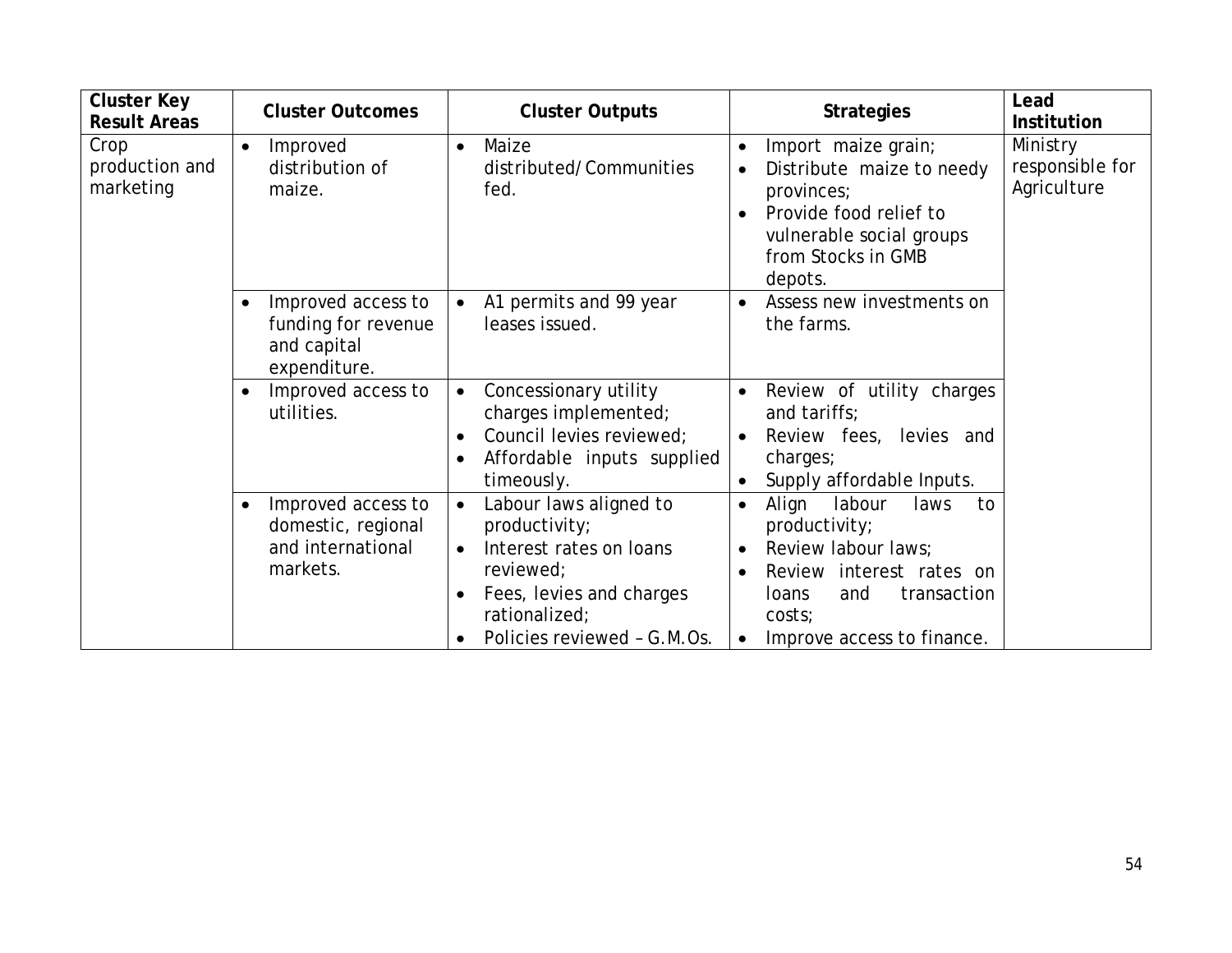| <b>Cluster Key</b><br><b>Result Areas</b>  | <b>Cluster Outcomes</b>                                                                                     | <b>Cluster Outputs</b>                                                                                                                                                                                                                                                                                                          | <b>Strategies</b>                                                                                                                                                                                                                                                                                                                                                                                                             | <b>Lead Institution</b>                    |
|--------------------------------------------|-------------------------------------------------------------------------------------------------------------|---------------------------------------------------------------------------------------------------------------------------------------------------------------------------------------------------------------------------------------------------------------------------------------------------------------------------------|-------------------------------------------------------------------------------------------------------------------------------------------------------------------------------------------------------------------------------------------------------------------------------------------------------------------------------------------------------------------------------------------------------------------------------|--------------------------------------------|
| Crop production<br>and marketing           | Improved access<br>to domestic,<br>regional and<br>international<br>markets.                                | Agribank<br>$\bullet$<br>recapitalized;<br>Quality produce<br>$\bullet$<br>supplied;<br>Institutions for<br>$\bullet$<br>integration of<br>smallholder farmers<br>established;<br><b>Agriculture Marketing</b><br>$\bullet$<br>Information system<br>developed.                                                                 | Improve quality of produce<br>$\bullet$<br>and consistency of supply;<br>Establish<br>institutions<br>for<br>$\bullet$<br>smallholder<br>integration<br>0f<br>farmers into the<br>domestic,<br>international<br>regional<br>and<br>agricultural commodity<br>markets:<br>Develop agricultural<br>market<br>information systems.                                                                                               | Ministry<br>responsible for<br>Agriculture |
| Livestock<br>Production and<br>Development | Increased<br>$\bullet$<br>National cattle<br>herd<br>Increased<br>$\bullet$<br>National meat<br>production. | Livestock Support<br>$\bullet$<br>Programmes<br>produced;<br>National herd<br>$\bullet$<br>increased;<br>Livestock Breeding<br>$\bullet$<br>and multiplication<br>centres set:<br>Meat-production<br>$\bullet$<br>increased by 400 000<br>tonnes;<br>Livestock Drought<br>$\bullet$<br>Mitigation<br>programmes<br>implemented. | • Institute measures for livestock<br>restocking to all the<br>beneficiaries of the Land Reform<br>programme;<br>• Resuscitate the Cold Storage<br>Company;<br>• Establish livestock breeding and<br>multiplication centres;<br>Strengthen livestock pest and<br>diseases surveillance<br>programme;<br>• Strengthen livestock research<br>and extension services;<br>• Implement livestock drought<br>mitigation programmes. | Ministry<br>responsible for<br>Agriculture |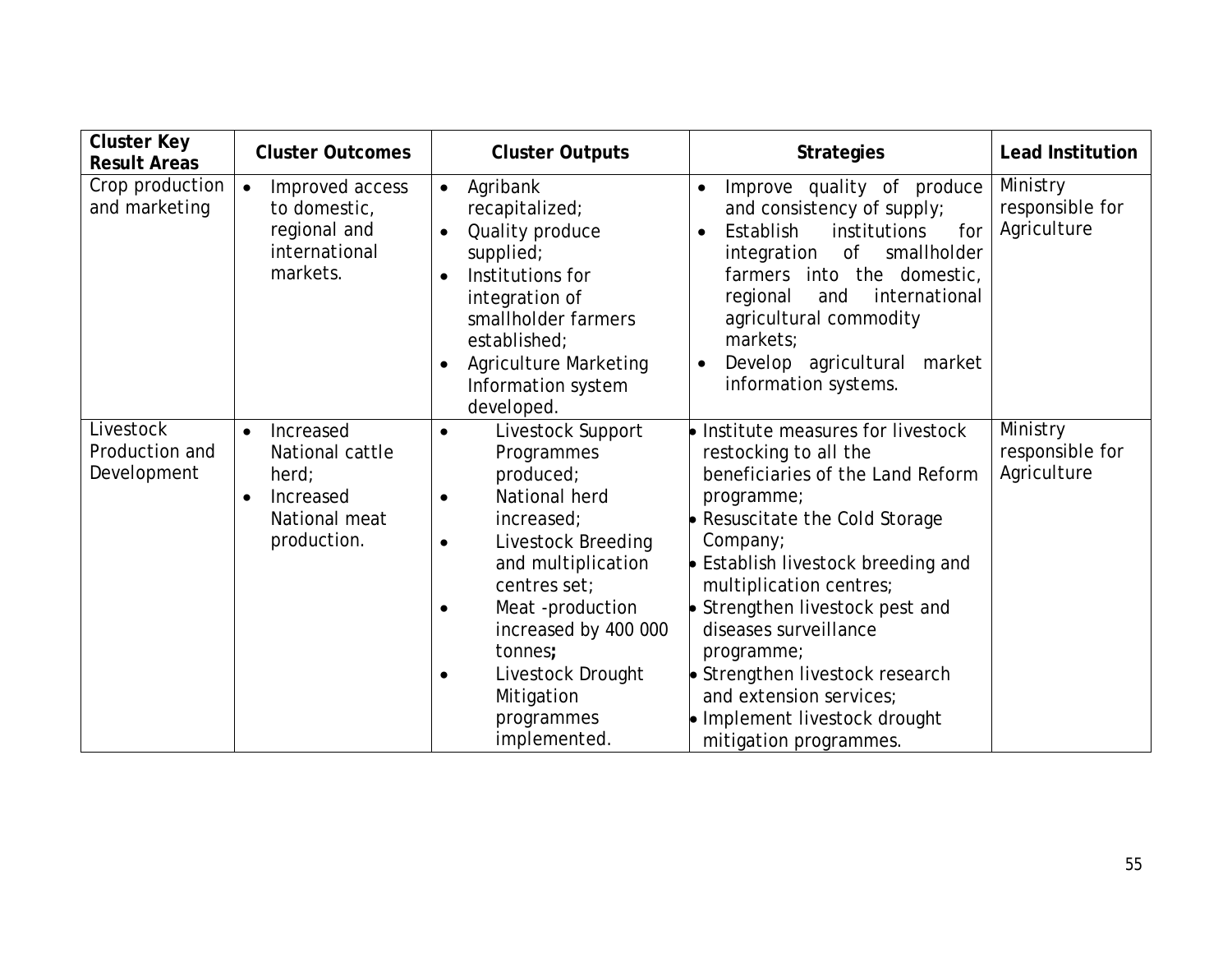| <b>Cluster Key</b><br><b>Result Areas</b>         | <b>Cluster Outcomes</b>                                                                                              | <b>Cluster Outputs</b>                                                                                                                                                                                  | <b>Strategies</b>                                                                                                                                                  | <b>Lead Institution</b>                    |
|---------------------------------------------------|----------------------------------------------------------------------------------------------------------------------|---------------------------------------------------------------------------------------------------------------------------------------------------------------------------------------------------------|--------------------------------------------------------------------------------------------------------------------------------------------------------------------|--------------------------------------------|
| Livestock<br><b>Production And</b><br>Development | <b>Increased National</b><br>$\bullet$<br>egg production;<br><b>Increased National</b><br>$\bullet$<br>layers flock. | Suitable Layer Breeds<br>produced;<br>• 20 million layers<br>produced;<br>$\bullet$ Up to 50 million dozen<br>eggs produced;<br>$\bullet$ Sexed pullets produced;<br>• Feeds and chemicals<br>produced. | • Ensure availability of suitable<br>layer breeds;<br>• Promote production of sexed<br>pullets;<br>$\bullet$ Support the production of<br>feeds and chemicals.     | Ministry<br>responsible for<br>Agriculture |
| Infrastructure<br>Development                     | $\bullet$ Increased functional<br>irrigation Area.                                                                   | • From 150 000 to<br>220 000 ha irrigated.                                                                                                                                                              | • Rehabilitate, build and<br>modernize irrigation schemes;<br>• Increase power available and<br>affordable for irrigation.                                         |                                            |
|                                                   | • Increased area under<br>mechanised<br>agriculture.                                                                 | $\bullet$ Farms mechanised;                                                                                                                                                                             | $\bullet$ Establish loan facilities for<br>farmers to access machinery at<br>low cost:<br>• Increase mobile workshops to<br>repair and maintain farm<br>equipment; |                                            |
|                                                   |                                                                                                                      |                                                                                                                                                                                                         | • Acquire and install solar<br>powered and alternative source<br>of energy equipment.                                                                              |                                            |
|                                                   | • Improved proper<br>storage of harvested<br>crops.                                                                  | • Silos for post-harvest<br>storage-Tin Silos built;                                                                                                                                                    | • Conduct awareness/demos on<br>improved grain storage<br>facilities.                                                                                              |                                            |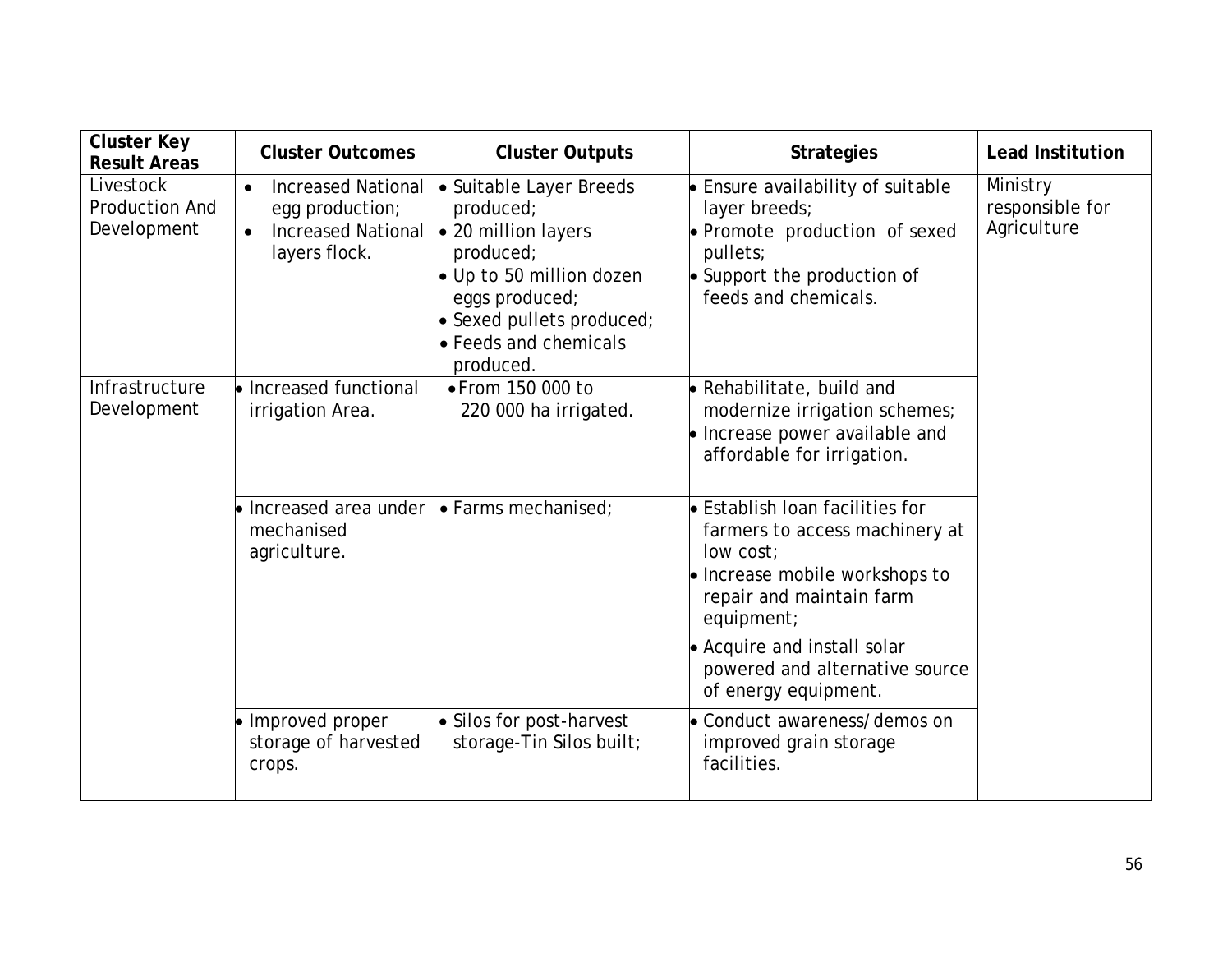| <b>Cluster Key</b><br><b>Result Areas</b> | <b>Cluster Outcomes</b>                                                                                                     | <b>Cluster Outputs</b>                                                                                                                                                                                                                                           | <b>Strategies</b>                                                                                                                                                                                                                                          | <b>Lead Institution</b>                    |
|-------------------------------------------|-----------------------------------------------------------------------------------------------------------------------------|------------------------------------------------------------------------------------------------------------------------------------------------------------------------------------------------------------------------------------------------------------------|------------------------------------------------------------------------------------------------------------------------------------------------------------------------------------------------------------------------------------------------------------|--------------------------------------------|
| Infrastructure<br>Development             | Increased number<br>$\bullet$<br>of farmers<br>adopting<br>conservation<br>agriculture.                                     | Conservation agriculture<br>promoted.                                                                                                                                                                                                                            | · Undertake Awareness/demo on<br>conservation agriculture<br>machinery.                                                                                                                                                                                    | Ministry<br>responsible for<br>Agriculture |
|                                           | Increased yield<br>$\bullet$<br>from conservation<br>agriculture.                                                           | Average yield of 2t/ha<br>realised.                                                                                                                                                                                                                              | • Manufacture conservation<br>agriculture machinery.                                                                                                                                                                                                       |                                            |
| Environmental<br>Management               | improved natural<br>$\bullet$<br>resources<br>management.                                                                   | Climate and disaster<br>$\bullet$<br>management policy<br>strengthened and<br>iimplemented;<br>A comprehensive veldt<br>fire management<br>framework put in place;<br>Local authorities and<br>$\bullet$<br>EMA capacitated to<br>manage pollution and<br>waste. | • Continue advocacy and<br>awareness campaigns;<br>• Enact legislation to effectively<br>manage the environment;<br>• Formulate national climatic<br>change policy.                                                                                        | Ministry<br>responsible for<br>Environment |
| Protection and<br>Conservation            | increased<br>$\bullet$<br>ecosystem<br>representations in<br>the parks estate;<br>improved park<br>$\bullet$<br>protection. | Optimal populations of<br>key species specified;<br>Updated reports of on<br>ecosystems and<br>preservation produced.                                                                                                                                            | <b>Capacitate National Parks</b><br>$\bullet$<br>and Wild Life to combat<br>poaching;<br>Institute methods of<br>$\bullet$<br>increasing wildlife species,<br>flora and fauna;<br>Update reports of the<br>$\bullet$<br>ecosystem and its<br>preservation. | Ministry<br>responsible for<br>Environment |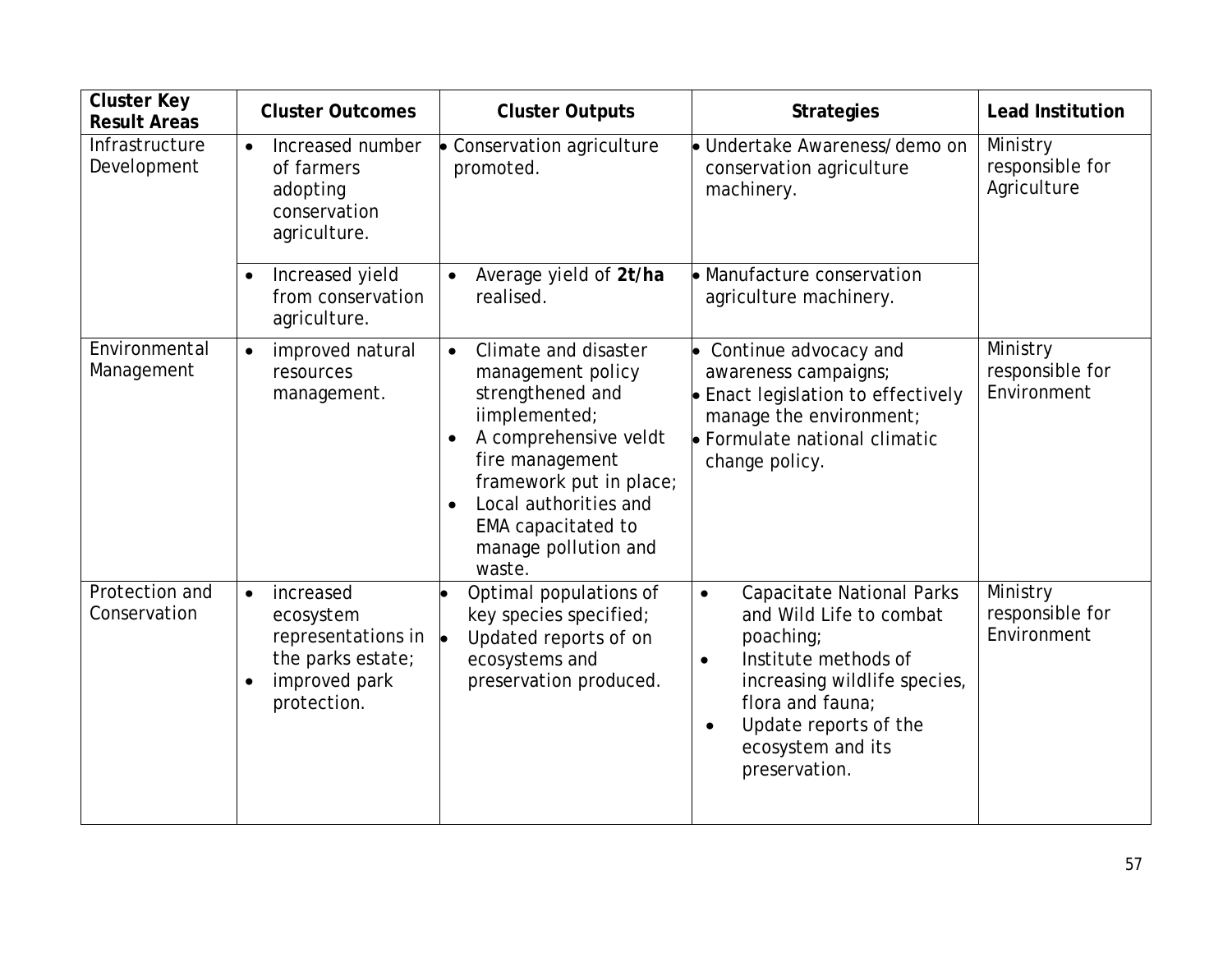| <b>Cluster Key</b>  | <b>Cluster Outcomes</b>                                                                                                                    | <b>Cluster Outputs</b>                                                                                                                                                                                                                                                                                                                                                                                                                                                                                                               | <b>Strategies</b>                                                                                                                                                                                                                                                                                                                                                                                                                                                                                                                                                                                                                                       | Lead                                  |
|---------------------|--------------------------------------------------------------------------------------------------------------------------------------------|--------------------------------------------------------------------------------------------------------------------------------------------------------------------------------------------------------------------------------------------------------------------------------------------------------------------------------------------------------------------------------------------------------------------------------------------------------------------------------------------------------------------------------------|---------------------------------------------------------------------------------------------------------------------------------------------------------------------------------------------------------------------------------------------------------------------------------------------------------------------------------------------------------------------------------------------------------------------------------------------------------------------------------------------------------------------------------------------------------------------------------------------------------------------------------------------------------|---------------------------------------|
| <b>Result Areas</b> |                                                                                                                                            |                                                                                                                                                                                                                                                                                                                                                                                                                                                                                                                                      |                                                                                                                                                                                                                                                                                                                                                                                                                                                                                                                                                                                                                                                         | <b>Institution</b>                    |
| Nutrition           | Reduced<br>$\bullet$<br>stunting Levels<br>of children.<br>Improved<br>$\bullet$<br>availability of<br>quality food and<br>nutrition data. | 80% pregnant and<br>$\bullet$<br>lactating women<br>attending MCH<br>receive nutrition<br>assessment,<br>education and<br>counselling;<br>At least 95% of<br>$\bullet$<br>children aged 6-59<br>months receive 2<br>doses of Vitamin A;<br>85% of pregnant<br>$\bullet$<br>women receive<br>Vitamin A Capsules<br>and appropriate<br>supplements.<br>Areas and populations<br>$\bullet$<br>at risk of increased<br>malnutrition<br>identified;<br>Appropriate response<br>$\bullet$<br>provided to the<br>vulnerable<br>populations. | Provide pregnant and lactating women<br>$\bullet$<br>with appropriate nutrition counselling;<br>Provide women with nutrition<br>education on consumption of<br>diversified diet and Infant and Young<br>Child Feeding (IYCF);<br>Provide routine monitoring of nutrition<br>status of women and children;<br>Provide Vitamin A Supplementation and<br>appropriate supplements for children<br>and pregnant women.<br>Conduct quality nutritional<br>$\bullet$<br>surveillance, monitoring and evaluation<br>on a regular basis;<br>Avail timely food and nutrition data;<br>$\bullet$<br>Produce regular nutrition updates and<br>$\bullet$<br>reports. | Ministry<br>responsible<br>for Health |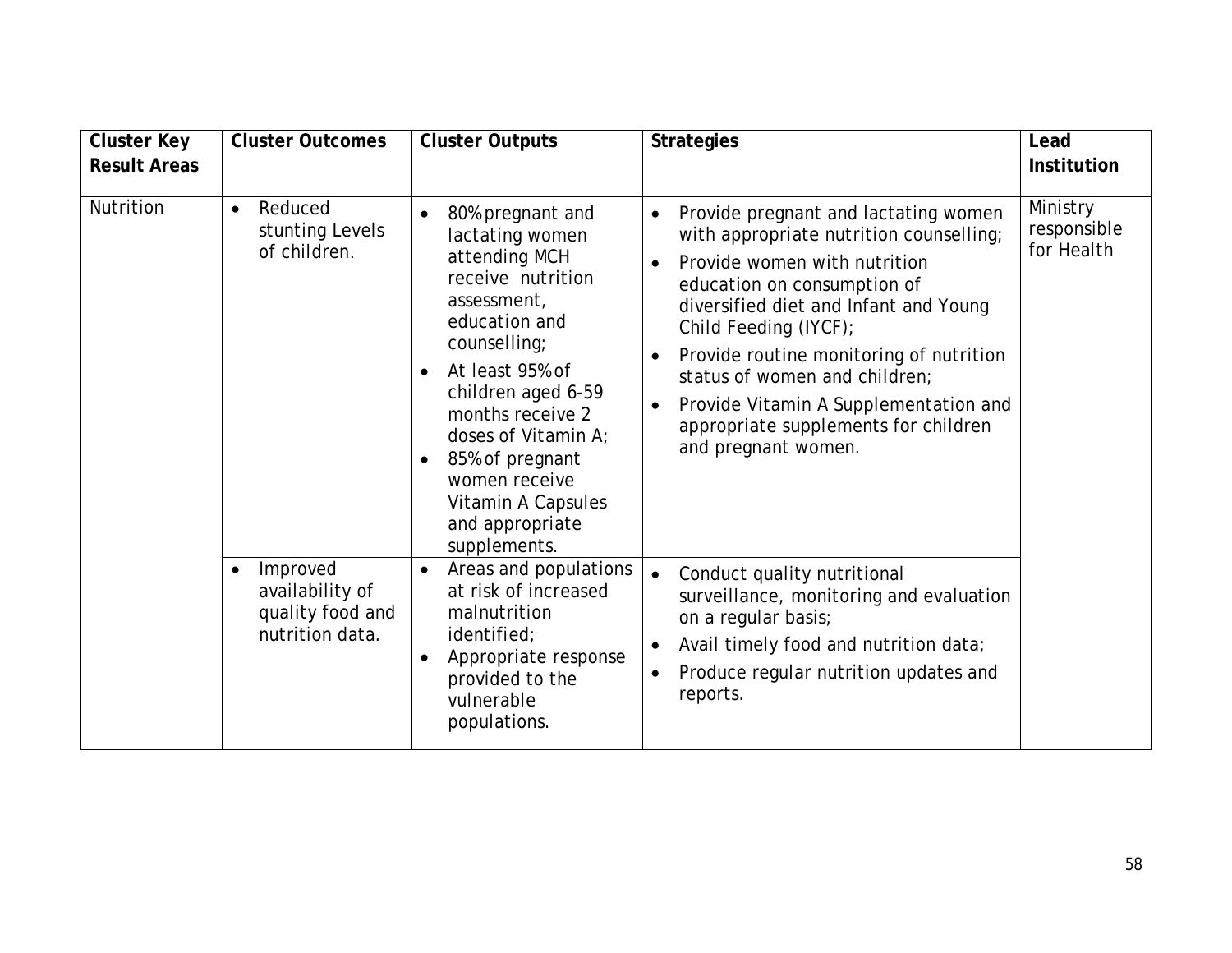| <b>Cluster Key</b><br><b>Result Areas</b> | <b>Cluster Outcomes</b>                                                                                                                                                                                                                                                                                                                      | <b>Cluster Outputs</b>                                                                                                                                                                                           | <b>Strategies</b>                                                                                                                                                       | Lead<br><b>Institution</b>                    |
|-------------------------------------------|----------------------------------------------------------------------------------------------------------------------------------------------------------------------------------------------------------------------------------------------------------------------------------------------------------------------------------------------|------------------------------------------------------------------------------------------------------------------------------------------------------------------------------------------------------------------|-------------------------------------------------------------------------------------------------------------------------------------------------------------------------|-----------------------------------------------|
| Policy and<br>Legislation                 | Improved enabling<br>$\bullet$ Enabling Legislations developed;<br>$\bullet$<br>legal, policy and<br>$\bullet$ Irrigation Dev. Policy developed;<br>food and nutrition<br>• Climate Change Policy developed;<br>policies;<br>regulatory<br>• Horticultural Development Policy<br>environment.<br>developed;<br>• Subsidies Policy developed. |                                                                                                                                                                                                                  | • Develop and review<br>appropriate legislation,<br>regulations guidelines and<br>• Regulate food imports to<br>promote local production;<br>• Monitor food imports and | Ministry<br>responsible<br>for<br>Agriculture |
|                                           | Increased<br>$\bullet$<br>contribution of<br>agriculture to<br>GDP.                                                                                                                                                                                                                                                                          | • Livestock Production and<br>Development Policy put in place;<br>• Research and extension Policy<br>developed;<br>• Agriculture Trade Policy<br>developed;<br>• Contract Farming Policy<br>Framework developed. | exports;<br>lo Invest in research, science<br>and technology for<br>agricultural development.                                                                           |                                               |
|                                           | Improved resource<br>$\bullet$<br>allocation.                                                                                                                                                                                                                                                                                                | • Agricultural Fund put in place.                                                                                                                                                                                |                                                                                                                                                                         |                                               |
| Policy and<br>Legislation                 | Improved enabling<br>$\bullet$<br>legal, policy and<br>food and nutrition<br>regulatory<br>environment.                                                                                                                                                                                                                                      | • Pre-shipment inspection of<br>imported food items guidelines<br>available;<br>• Food Fortification strategy and<br>requlations developed;<br>• National Nutrition Strategy<br>developed.                       | • Develop and review<br>appropriate legislation,<br>regulations guidelines and<br>policies.                                                                             | Ministry<br>responsible<br>for Health         |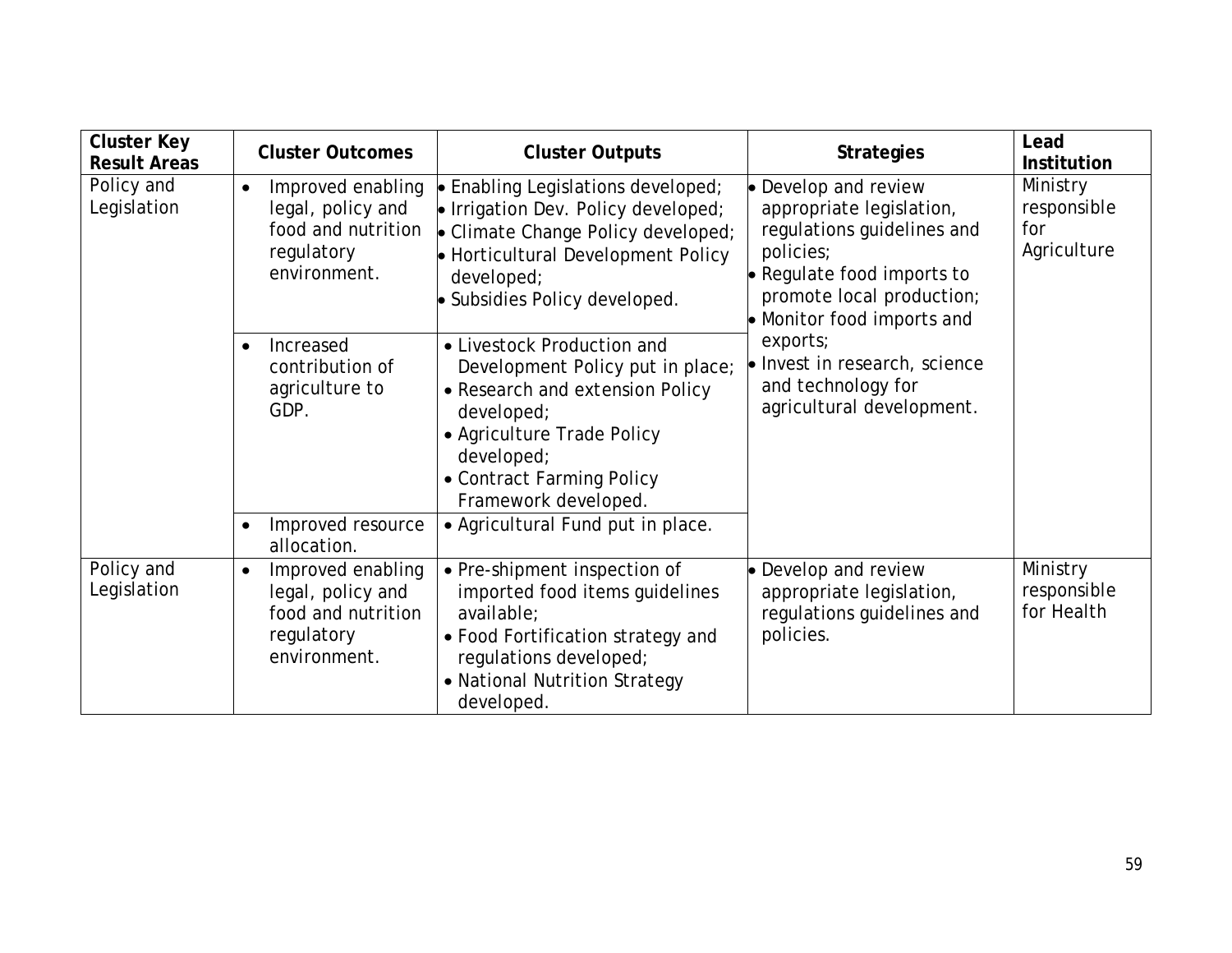# **7.1.2 Quick Wins to be implemented within the Food Security and Nutrition Cluster include the following:**

- i. Intensifying collection of maize from Zambia and distribution of the same to needy provinces;
- ii. Providing food relief to vulnerable social groups from GMB stocks;
- iii. Working out vulnerable groups and smallholder subsidized agriculture input schemes for the 2013/2014 cropping season, including the Presidential Input Scheme;
- iv. Setting up an AGRIBANK concessionary funding facility for A2 farmers;
- v. Putting in place a livestock drought mitigation programme for the drier regions of the country;
- vi. Encouraging the establishment of the contract farming programme;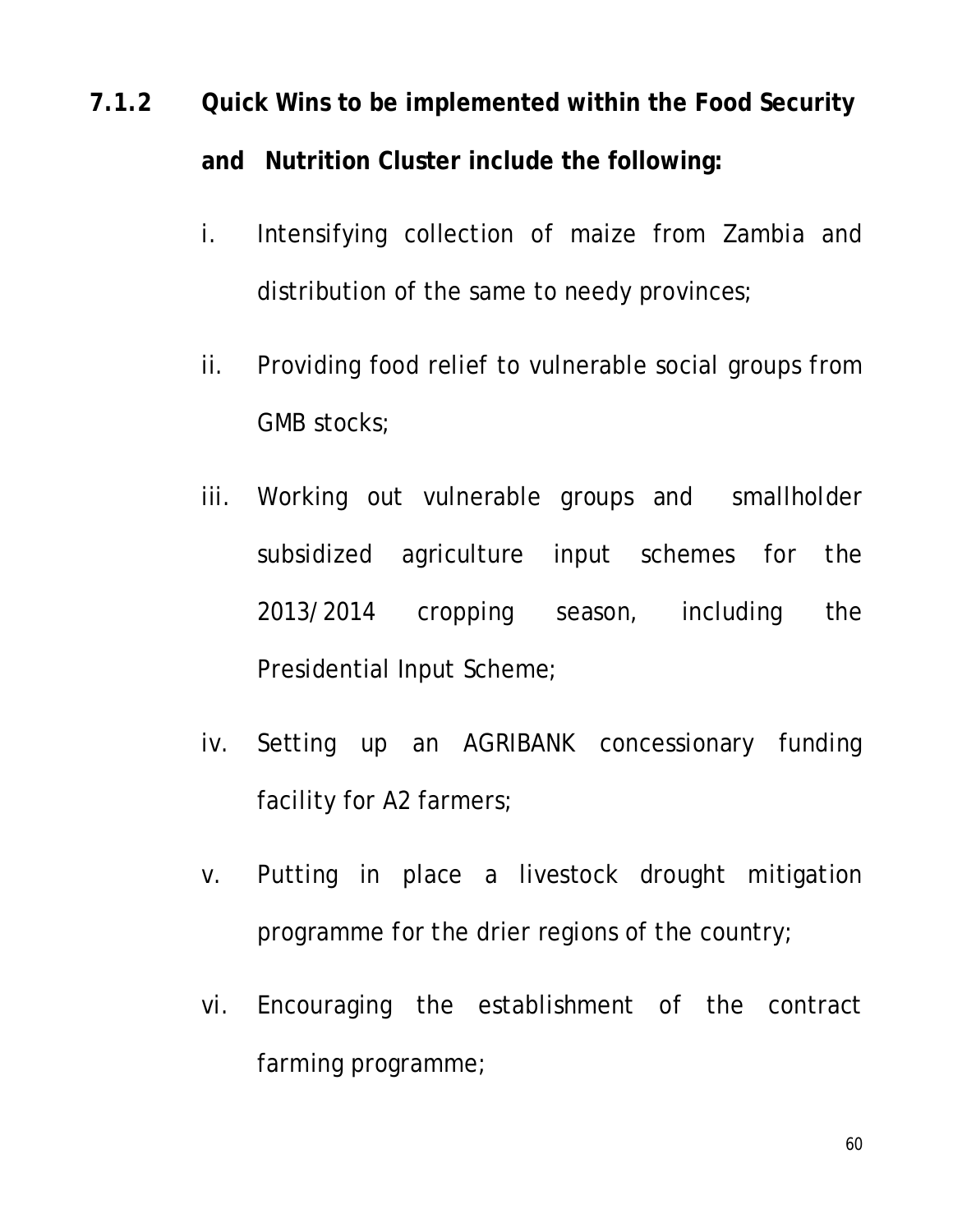- vii. Operationalising the warehouse receipt system;
- viii. Immediately review the tariff regime that has led to the dumping of foreign products in the market;
- ix. Initiating a programme of rehabilitation of irrigation equipment and adopting low-cost mechanization programmes;
- x. Investing in research, science and technology for agricultural development;
- xi. Formulating and enforcing stringent laws against rampant veldt fires and other environmental crimes such as poaching.

#### **7.2 Social Services and Poverty Eradication Cluster**

7.2.1 The thrust of the Social Services and Poverty Eradication Cluster is to enable the Government of Zimbabwe to improve the living standards of the citizenry for an empowered society and a growing economy. The near collapse of public service delivery, deterioration in public infrastructure, increasing poverty and massive skills flight from most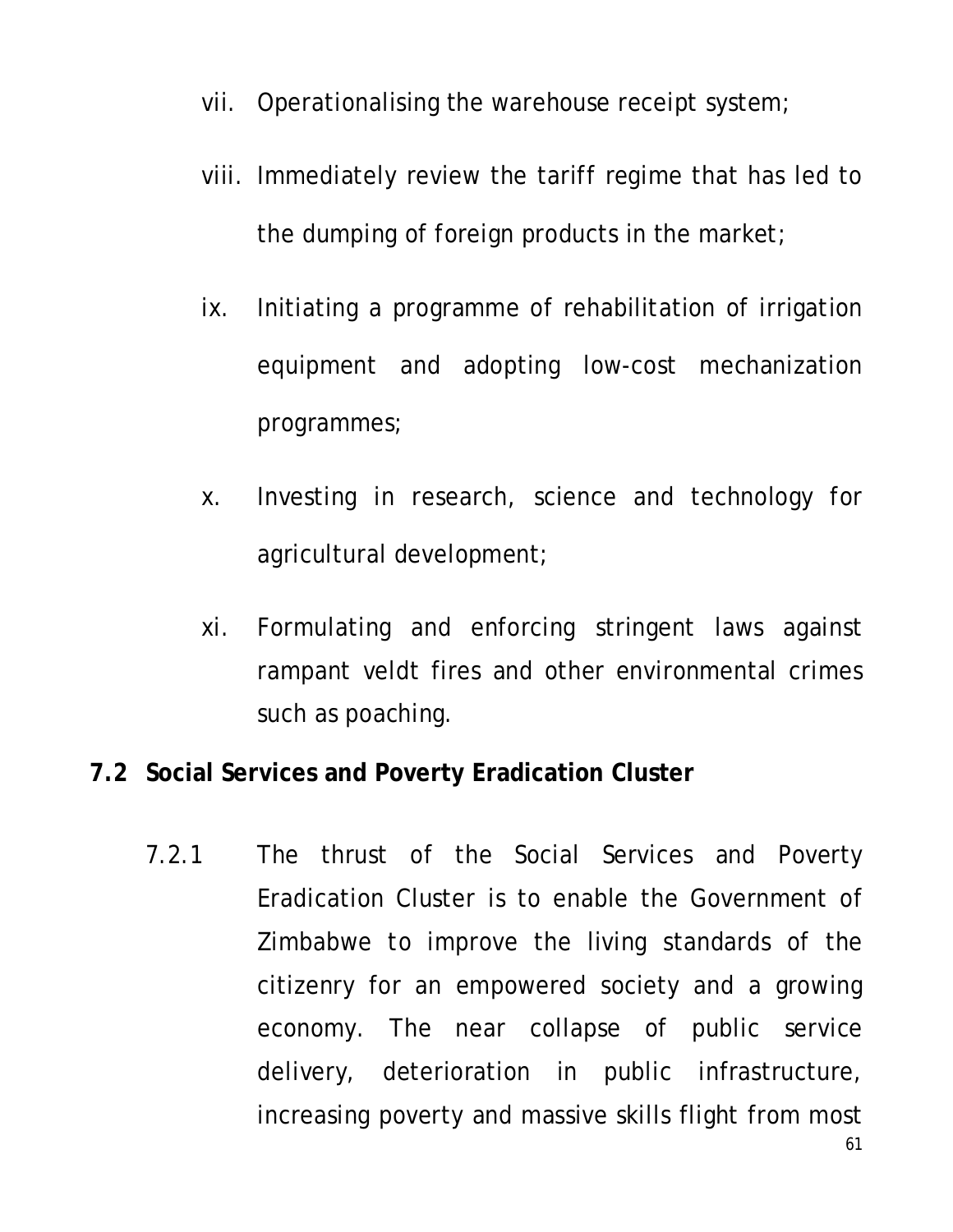public institutions experienced in the last decade, makes it critical for the Government to implement programs that enhance service delivery by all public institutions.

- 7.2.2 In this regard, Government will execute robust capacity development initiatives that address issues of recapitalization, engagement and retention of skilled manpower, among other measures. Interventions that seek to address the plight of the poor also need to be taken on board for the purpose of ultimately reversing the situation. In this regard, strategies towards empowerment of the vulnerable will be implemented in the short to medium term.
- 7.2.3 The Cluster has the following programme areas that will be integrated vertically and horizontally with programmes in other Clusters:
	- i. Human Capital Development;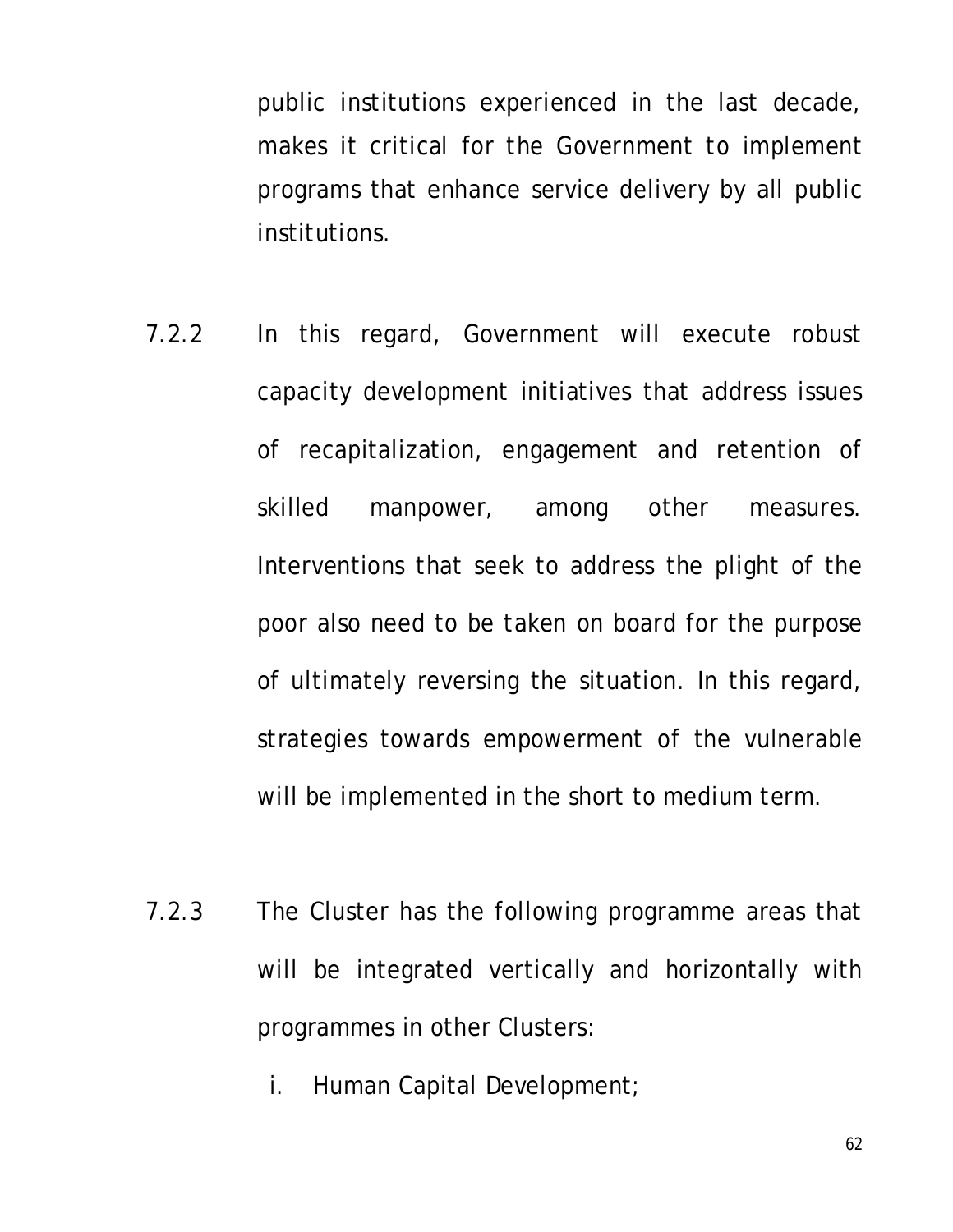- ii. Indigenization and economic empowerment;
- iii. Access to water and sanitation;
- iv. Infrastructure;
- v. Access to land and agricultural inputs;
- vi. Employment creation;
- vii. Gender mainstreaming;
- viii. Information communication technology;
	- ix. Resource mobilization;
	- x. Alignment of legislation to the New Constitution.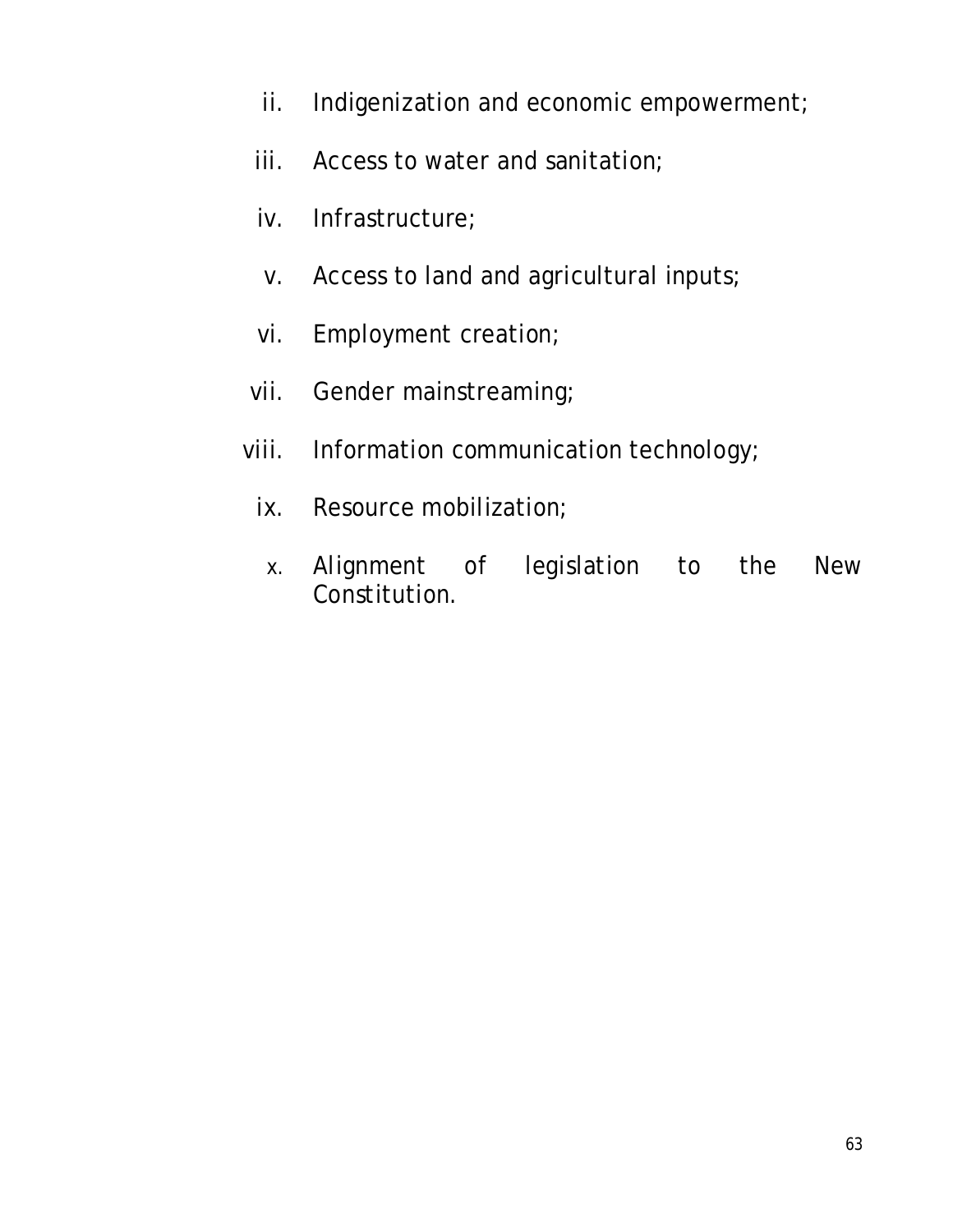## **Social Services and Poverty Eradication Cluster Matrix**

| <b>Cluster Key</b><br><b>Result Areas</b> | <b>Cluster Outcomes</b>                                                 | <b>Cluster Outputs</b>                                                                                                                                                                                                                                       | <b>Strategies</b>                                                                                            | <b>Lead Institution</b>                                       |
|-------------------------------------------|-------------------------------------------------------------------------|--------------------------------------------------------------------------------------------------------------------------------------------------------------------------------------------------------------------------------------------------------------|--------------------------------------------------------------------------------------------------------------|---------------------------------------------------------------|
| Indigenisation<br>and<br>Empowerment      | Improved<br>$\bullet$<br>economic<br>empowerment and<br>indigenization. | <b>Public Service</b><br>$\bullet$<br><b>Empowerment Trust</b><br>Schemes in place;<br><b>Employee Share</b><br>$\bullet$<br>Ownership Schemes in<br>place;<br><b>Community Share</b><br>Ownership Schemes in<br>place;<br>Sovereign Wealth Fund<br>created. | Identify companies to be<br>$\bullet$<br>indigenized;<br>Create an inventory of idle<br>$\bullet$<br>claims. | Ministry responsible<br>for Empowerment<br>and Indigenisation |
|                                           | Improved service<br>$\bullet$<br>delivery.                              | Three universities in<br>$\bullet$<br>Matabeleland South,<br>Manicaland and<br><b>Mashonaland East</b><br>Provinces established.                                                                                                                             | Improve the quality and<br>$\bullet$<br>increase access to education<br>and training at all levels.          | <b>Ministries</b><br>responsible for<br>Education             |
|                                           | Improved critical<br>$\bullet$<br>skills deployment.                    | Increased literacy levels:<br>$\bullet$<br>92% to 95% attained.                                                                                                                                                                                              | Improve the supply of<br>$\bullet$<br>relevant skills to meet<br>national demands.                           |                                                               |
|                                           | Increased literacy<br>$\bullet$<br>levels.                              | Needs and competence<br>$\bullet$<br>driven curricula<br>produced.                                                                                                                                                                                           | Maintain cadetship<br>$\bullet$<br>programmes.                                                               |                                                               |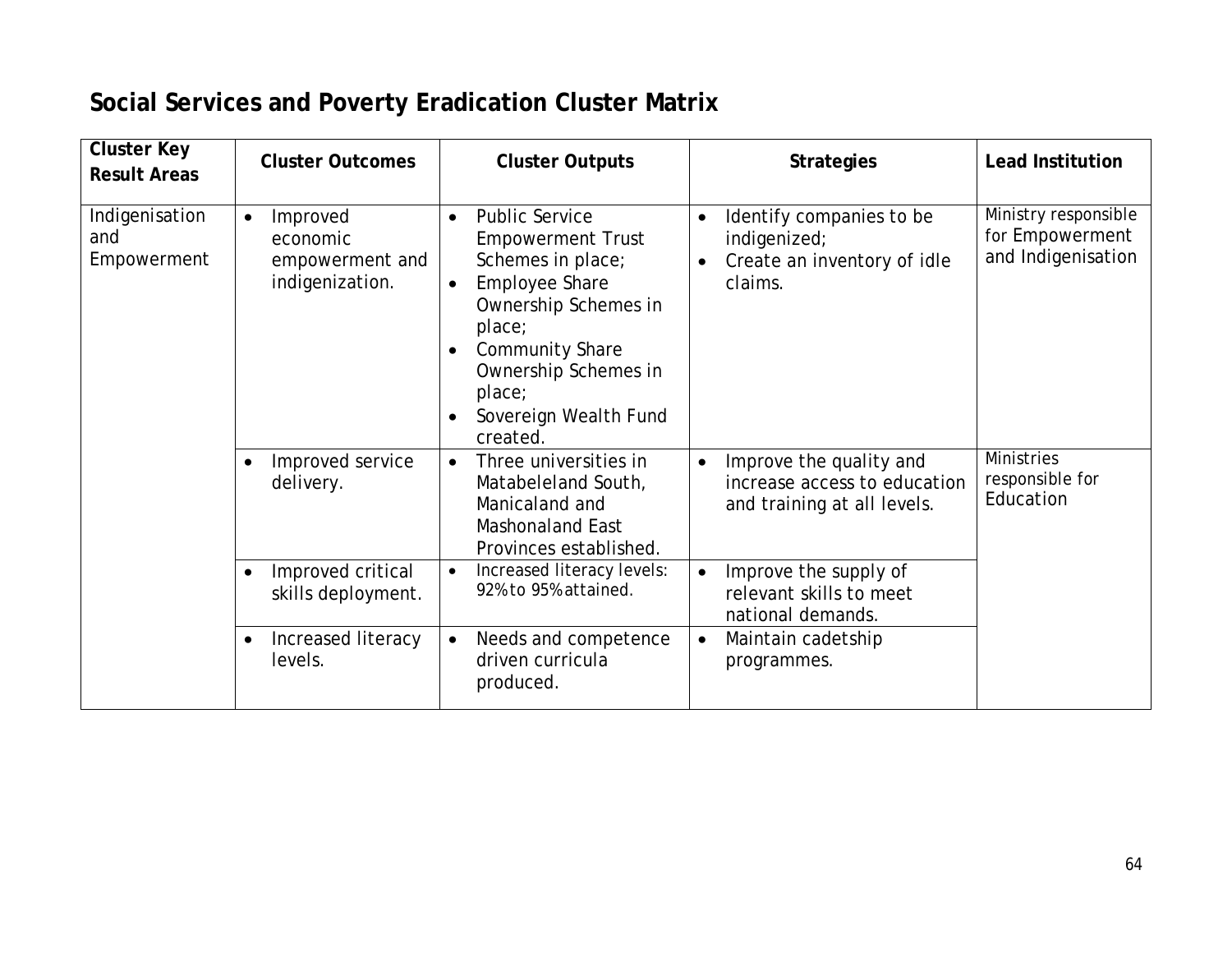| <b>Cluster Key</b><br><b>Result Areas</b> | <b>Cluster Outcomes</b>                                                                                                                                                                                                         | <b>Cluster Outputs</b>                                                                                                                                                                                                                                                                                                          | <b>Strategies</b>                                                                                                                                                                                                                                                                                                                                                                                                                                                                                                                                                                                              | Lead<br><b>Institution</b>                                                                      |
|-------------------------------------------|---------------------------------------------------------------------------------------------------------------------------------------------------------------------------------------------------------------------------------|---------------------------------------------------------------------------------------------------------------------------------------------------------------------------------------------------------------------------------------------------------------------------------------------------------------------------------|----------------------------------------------------------------------------------------------------------------------------------------------------------------------------------------------------------------------------------------------------------------------------------------------------------------------------------------------------------------------------------------------------------------------------------------------------------------------------------------------------------------------------------------------------------------------------------------------------------------|-------------------------------------------------------------------------------------------------|
| Human<br>Capital<br>Development           | $\bullet$<br>Improved<br>entrepreneurial<br>skills for tertiary<br>students and<br>graduates;<br>Increased special<br>programmes to<br>empower<br>unemployed<br>graduates;<br>Improved public<br>$\bullet$<br>service delivery. | Education and<br>$\bullet$<br>training policies<br>reviewed;<br>Public service<br>$\bullet$<br>reoriented.                                                                                                                                                                                                                      | Promote Utilisation of Information<br>$\bullet$<br>Communication Technologies (ICTs);<br>Develop Entrepreneurial skills oriented<br>curricula;<br>Reorient public service to conform to the<br>country's development thrust;<br>Prioritise development of vocational and<br>technical skills, including psychomotor<br>(e.g. artisans).                                                                                                                                                                                                                                                                        | <b>Ministries</b><br>responsible for<br>Education                                               |
| Social Service<br>Delivery                | Improved service<br>$\bullet$<br>delivery by local<br>authorities.                                                                                                                                                              | Public<br>$\bullet$<br>infrastructure<br>(sewerage system,<br>roads, health<br>facilities, waste<br>management,<br>schools and social<br>amenities) put in<br>place and<br>maintained in all<br>local authorities;<br>Basic local authority<br>$\bullet$<br>services provided<br>consistently,<br>timeously and<br>efficiently. | Undertake a national blitz to rehabilitate<br>$\bullet$<br>water supplies, sewerage systems, roads,<br>health facilities, waste management,<br>schools and social amenities in all local<br>authorities;<br>Strengthen Public Private Partnerships;<br>Invest Community Share Ownership in<br>$\bullet$<br>infrastructure development;<br>Effective community engagement;<br>Capacitate Local authority development<br>(finance, equipment and human<br>resources);<br>Institute performance contracts for all<br>$\bullet$<br>senior public sector managers, including<br>pararstatals and local authorities. | Office of the<br>President and<br>Cabinet<br>Ministry<br>responsible for<br>Local<br>Government |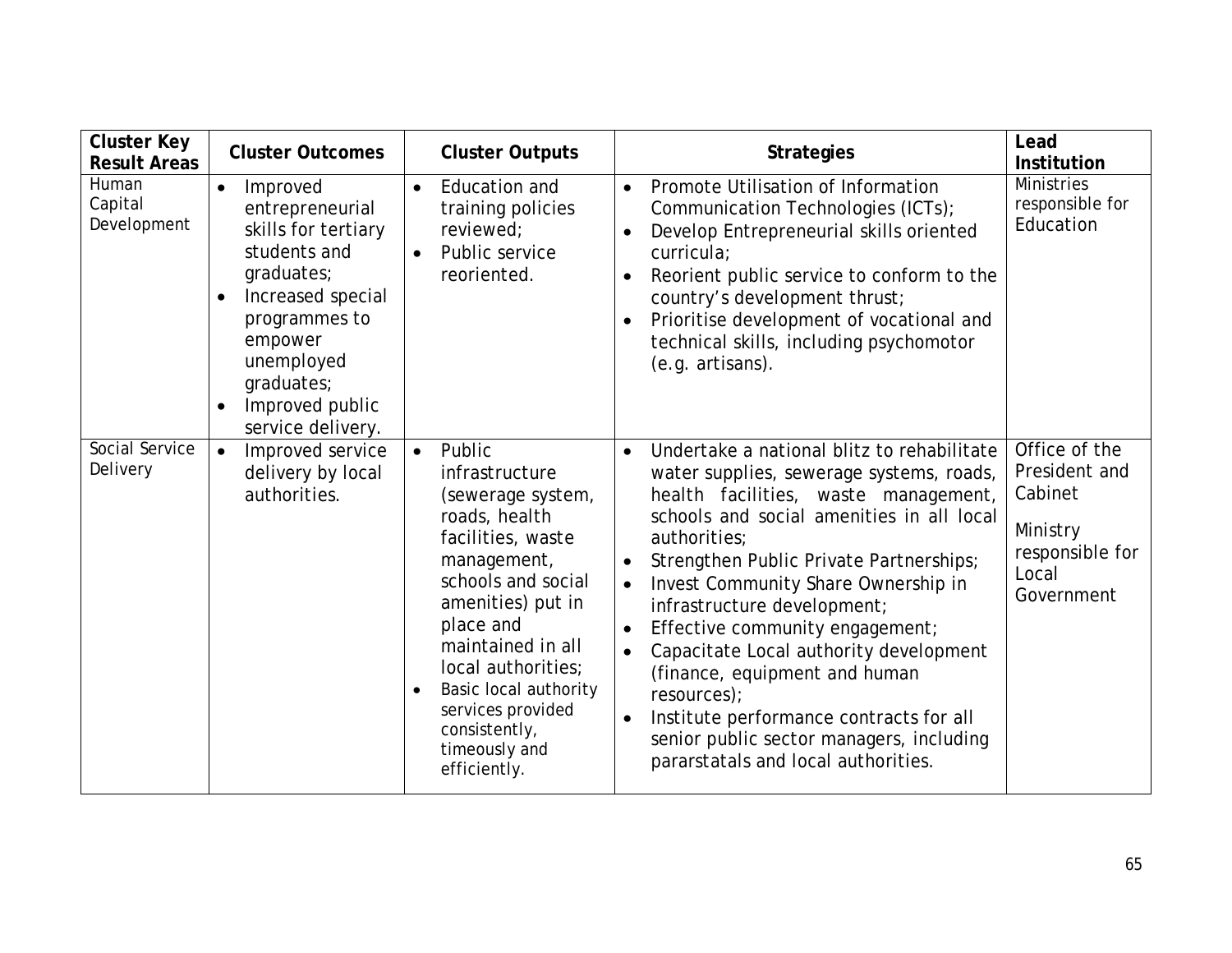| <b>Cluster Key</b><br><b>Result Areas</b> | <b>Cluster Outcomes</b>                                                                                                                                                                                                                                                                                                                                                                                                     | <b>Cluster Outputs</b>                                                                                                                                                                                                                                                                                                                                                                                                                                                                                                                             | <b>Strategies</b>                                                                                                                                                                                                                                                                                                                                                                                                                                                                                                                                                                                                                                                   | <b>Lead Institution</b>               |
|-------------------------------------------|-----------------------------------------------------------------------------------------------------------------------------------------------------------------------------------------------------------------------------------------------------------------------------------------------------------------------------------------------------------------------------------------------------------------------------|----------------------------------------------------------------------------------------------------------------------------------------------------------------------------------------------------------------------------------------------------------------------------------------------------------------------------------------------------------------------------------------------------------------------------------------------------------------------------------------------------------------------------------------------------|---------------------------------------------------------------------------------------------------------------------------------------------------------------------------------------------------------------------------------------------------------------------------------------------------------------------------------------------------------------------------------------------------------------------------------------------------------------------------------------------------------------------------------------------------------------------------------------------------------------------------------------------------------------------|---------------------------------------|
| Social Service<br>Delivery                | Reduced<br>$\bullet$<br>morbidity and<br>mortality rate;<br><b>Reduced HIV</b><br>$\bullet$<br>infections among<br>children and<br>adults;<br><b>Reduced TB</b><br>$\bullet$<br>prevalence rate;<br>Reduced<br>$\bullet$<br>maternal<br>mortality rate;<br>Reduced child<br>$\bullet$<br>mortality rate;<br>Reduced<br>$\bullet$<br>incidences of<br>other<br>communicable<br>diseases such as<br>Malaria and<br>Diarrhoea. | 1500 facilities are<br>$\bullet$<br>functional to provide<br>comprehensive health<br>services including<br>basic and<br>comprehensive<br>emergency obstetric<br>care emergency<br>EMONC;<br>1560 Comprehensive<br>$\bullet$<br>HIV Testing and<br>Counselling sites<br>operational;<br>100% of ANC facilities<br>$\bullet$<br>offering<br>comprehensive PMTCT<br>operational;<br>85% of adults and 60%<br>$\bullet$<br>of children in need of<br>ART provided;<br>90% of HIV positive<br>$\bullet$<br>pregnant women<br>receive ARVs for<br>PMTCT. | Strengthen primary health care;<br>Provide comprehensive health<br>services at all health institutions<br>including basic and<br>comprehensive emergency<br>obstetric care;<br>Increase mobile clinics and<br>outreach services ;<br>Increase spraying coverage;<br>Increase sanitation and hygiene<br>coverage;<br>Revamp to international<br>standards health delivery<br>facilities and services;<br>Improve doctor/patient ratio;<br>$\bullet$<br>Scale up and strengthening high<br>$\bullet$<br>impact interventions for diseases<br>and conditions responsible for<br>the highest morbidity and<br>mortality namely:<br>HIV, AIDS and STIs;<br>Tuberculosis. | Ministry<br>responsible for<br>Health |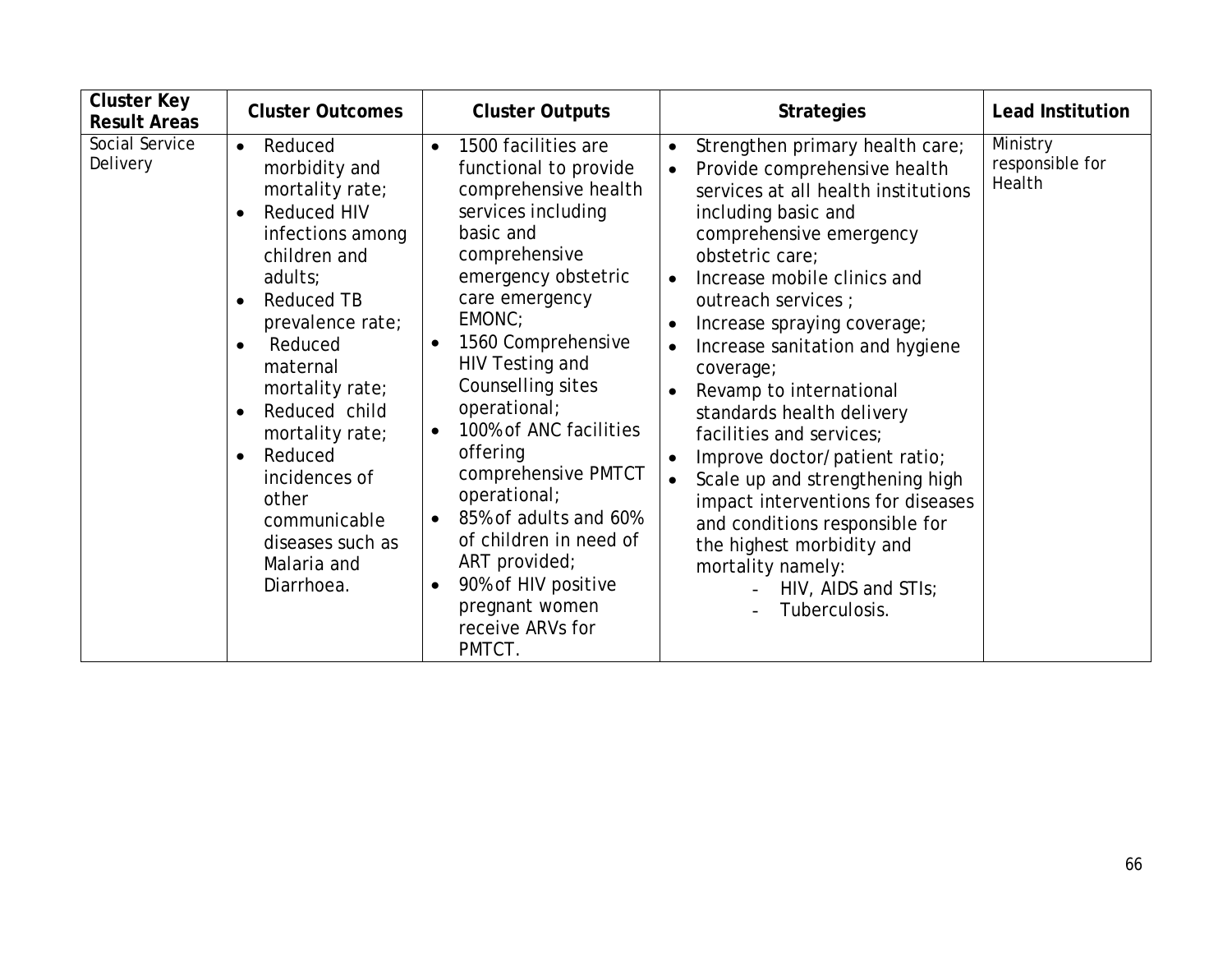| <b>Cluster Key</b><br><b>Result Areas</b> | <b>Cluster Outcomes</b>                                                                                                                                                                                                                                                                                                                                                                                        | <b>Cluster Outputs</b>                                                                                                                                                                                                                                                                                                                                                                                                                                                                                                                                                                                                                                                                                                                                                                          | <b>Strategies</b>                                                                                                                                                                                                                                                                                                                                                                                                                                        | <b>Lead Institution</b>               |
|-------------------------------------------|----------------------------------------------------------------------------------------------------------------------------------------------------------------------------------------------------------------------------------------------------------------------------------------------------------------------------------------------------------------------------------------------------------------|-------------------------------------------------------------------------------------------------------------------------------------------------------------------------------------------------------------------------------------------------------------------------------------------------------------------------------------------------------------------------------------------------------------------------------------------------------------------------------------------------------------------------------------------------------------------------------------------------------------------------------------------------------------------------------------------------------------------------------------------------------------------------------------------------|----------------------------------------------------------------------------------------------------------------------------------------------------------------------------------------------------------------------------------------------------------------------------------------------------------------------------------------------------------------------------------------------------------------------------------------------------------|---------------------------------------|
| Social Service<br>Delivery                | Reduced<br>$\bullet$<br>morbidity and<br>mortality rate;<br><b>Reduced HIV</b><br>$\bullet$<br>infections among<br>children and<br>adults;<br><b>Reduced TB</b><br>$\bullet$<br>prevalence rate;<br>Reduced<br>maternal<br>mortality rate;<br>Reduced child<br>$\bullet$<br>mortality rate;<br>Reduced<br>$\bullet$<br>incidences of<br>other<br>communicable<br>diseases such as<br>Malaria and<br>Diarrhoea. | TB defaulter rate reduced;<br>$\bullet$<br>All detected Multi Drug<br>$\bullet$<br>Resistance cases<br>commenced on treatment;<br>IRS coverage above 95%;<br>$\bullet$<br>Diarrhoea incidence rate<br>reduced by 50%;<br>12000 UBVIPs constructed<br>$\bullet$<br>for the under privileged;<br>At least 90% of children<br>under the age of one year<br>vaccinated with<br>Pentavalent 3 and Measles<br>vaccine;<br>90% of pregnant women<br>receive at least 4 antenatal<br>care visits;<br>At least 85% of deliveries<br>$\bullet$<br>done in health facilities;<br><b>Fully functional Mothers</b><br>$\bullet$<br>waiting homes are<br>available in all district<br>hospitals by 2015;<br><b>Emergency Operations</b><br>Centre for health<br>emergencies and disasters<br>operationalized. | Scale up and strengthening<br>$\bullet$<br>high impact interventions<br>for diseases and conditions<br>responsible for the highest<br>morbidity and mortality<br>namely:<br>Diarrhoea and other<br>epidemic prone<br>diseases;<br><b>Acute Respiratory</b><br>Infections;<br>Malaria;<br>Malnutrition;<br>Injuries;<br>Hypertension;<br>Diabetes:<br>Pregnancy Related and<br><b>Maternal Perinatal</b><br>complications;<br>Mental Health<br>disorders. | Ministry<br>responsible for<br>Health |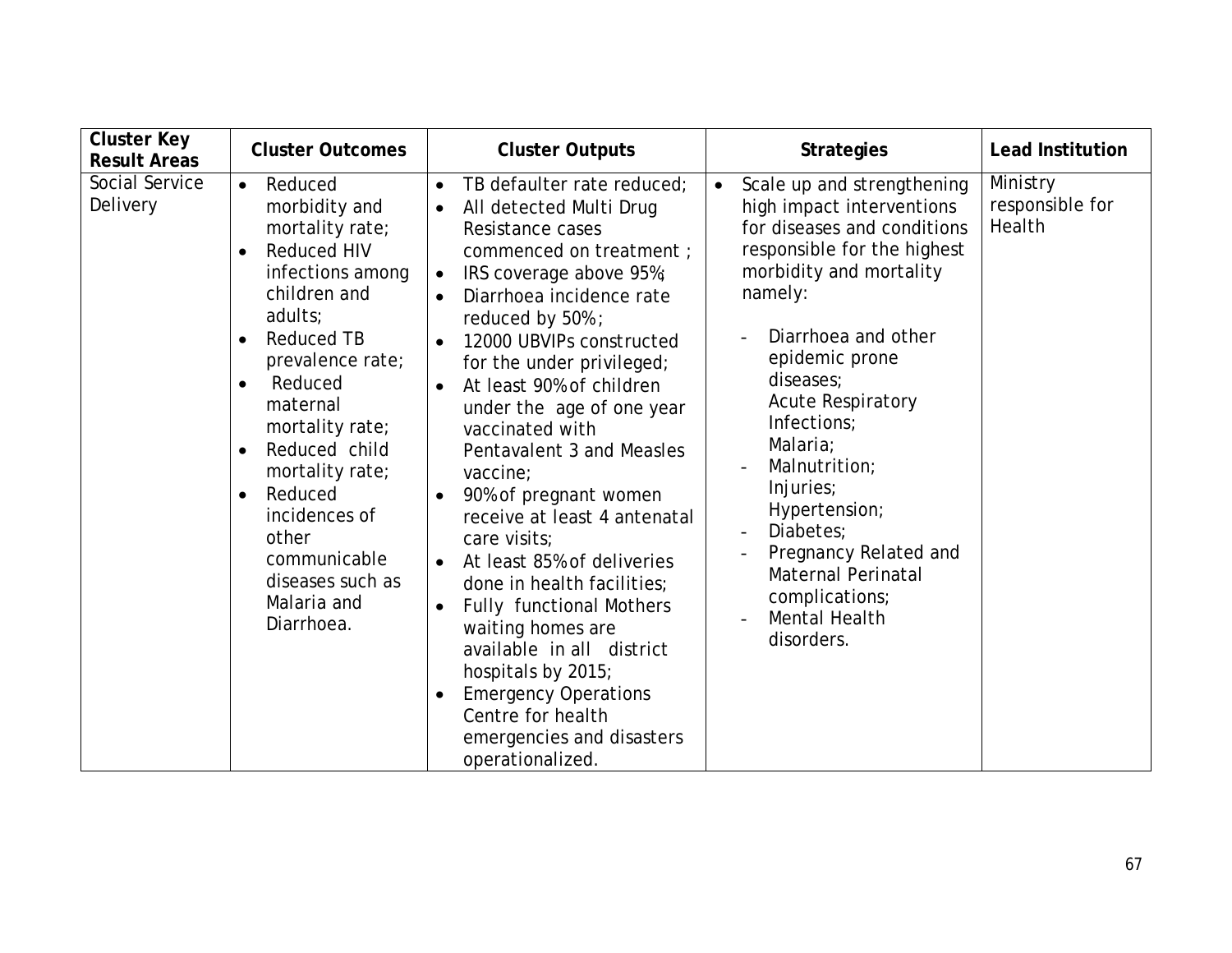| <b>Cluster Key</b>                                | <b>Cluster Outcomes</b>                                              | <b>Cluster Outputs</b>                                                                                                                                                                                                                                                                                                                                                                                                                                                                                                                                 | <b>Strategies</b>                                                                                                                                       | <b>Lead Institution</b>               |
|---------------------------------------------------|----------------------------------------------------------------------|--------------------------------------------------------------------------------------------------------------------------------------------------------------------------------------------------------------------------------------------------------------------------------------------------------------------------------------------------------------------------------------------------------------------------------------------------------------------------------------------------------------------------------------------------------|---------------------------------------------------------------------------------------------------------------------------------------------------------|---------------------------------------|
| <b>Result Areas</b><br>Social Service<br>Delivery | Improved client<br>$\bullet$<br>satisfaction and<br>delivery service | Medicines and medical<br>$\bullet$<br>supplies availed from the<br>current 45% to 100%;<br>NatPharm re-capitalised,<br>capacitated & well stocked<br>with VEN medicines &<br>medical supplies;<br><b>Health institutions</b><br>especially hospitals<br>capacitated and well<br>stocked with VEN<br>medicines, medical gases,<br>blood and blood products;<br>The local production of<br>selected vital<br>pharmaceutical products<br>facilitated;<br>National Blood Services re-<br>capitalized and well<br>stocked with blood and<br>blood products. | Recapitalize public health<br>$\bullet$<br>institutions ;<br>Strengthen and promote<br>$\bullet$<br>the local production of<br>pharmaceutical products. | Ministry<br>responsible for<br>Health |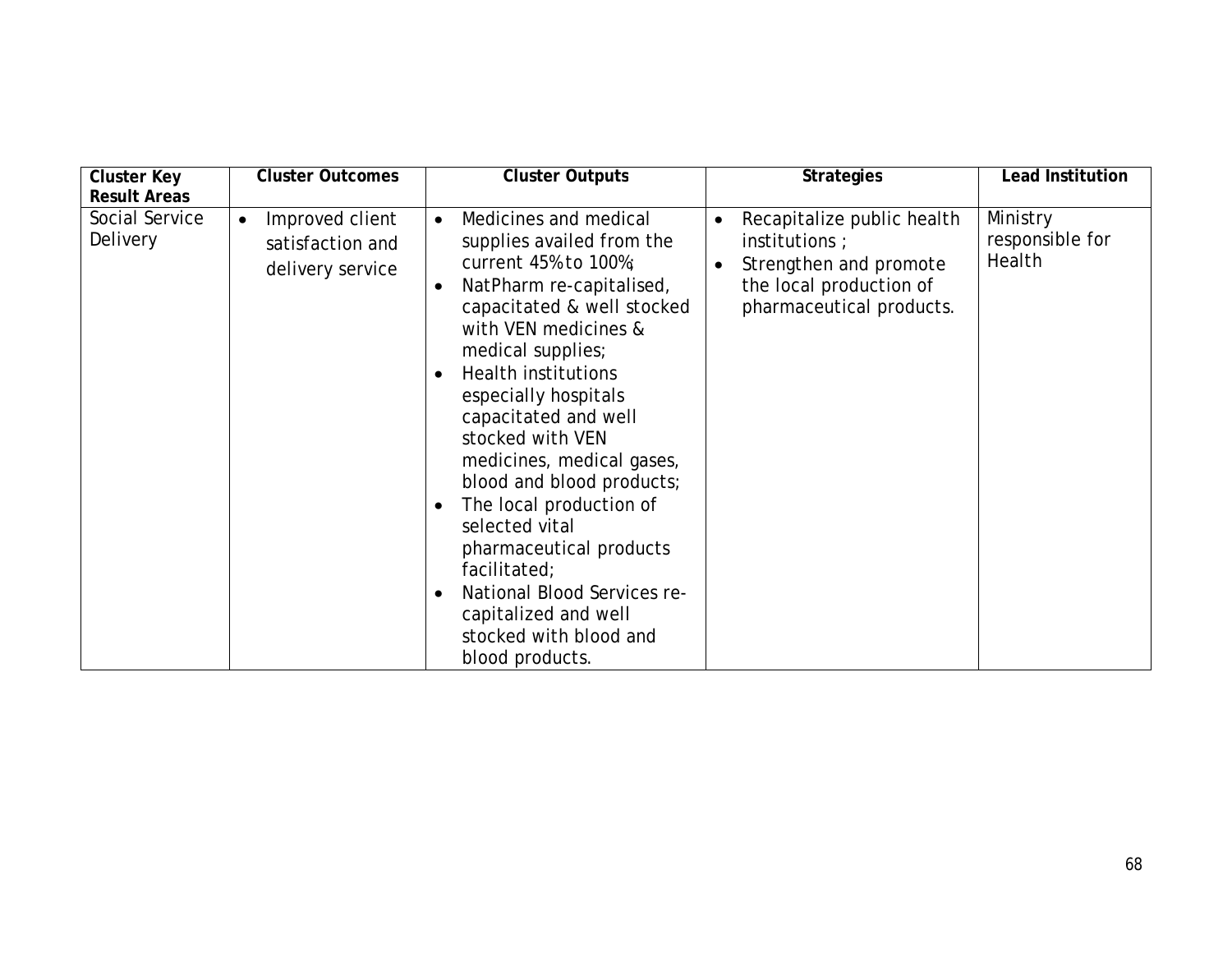| <b>Cluster Key</b><br><b>Result Areas</b> | <b>Cluster Outcomes</b>                                                  | <b>Cluster Outputs</b>                                                                                                                                                                                                                                                                                                                                                                              | <b>Strategies</b>                                                                                                                                                                                                                                                                                                                                                                                                                         | <b>Lead Institution</b>               |
|-------------------------------------------|--------------------------------------------------------------------------|-----------------------------------------------------------------------------------------------------------------------------------------------------------------------------------------------------------------------------------------------------------------------------------------------------------------------------------------------------------------------------------------------------|-------------------------------------------------------------------------------------------------------------------------------------------------------------------------------------------------------------------------------------------------------------------------------------------------------------------------------------------------------------------------------------------------------------------------------------------|---------------------------------------|
|                                           |                                                                          |                                                                                                                                                                                                                                                                                                                                                                                                     |                                                                                                                                                                                                                                                                                                                                                                                                                                           |                                       |
| Social Service<br>Delivery                | Improved client<br>$\bullet$<br>satisfaction and<br>service<br>delivery. | Service Charter finalized and<br>$\bullet$<br>widely distributed;<br>Provision of the Client Charter<br>$\bullet$<br>implemented;<br>All central and provincial<br>hospitals patient satisfaction<br>surveys conducted;<br>Toll free lines starting with<br>central and provincial hospitals<br>installed;<br>Weekly analysis of findings<br>from suggestion boxes and toll<br>free lines compiled. | <b>Finalize the Service</b><br>Charter<br>Implement the<br>$\bullet$<br>provisions of the Client<br>Charter;<br>Improve public relations;<br>$\bullet$<br>Improve the health<br>facility environment to<br>promote patient safety<br>and the healing process;<br>Conduct quarterly<br>patient/client<br>satisfaction surveys;<br>Reinforce the use of<br>suggestion boxes;<br>Empower communities<br>through health centre<br>committees. | Ministry<br>responsible for<br>Health |
|                                           |                                                                          | Essential hospital equipment<br>$\bullet$<br>based on the standard<br>equipment list for theatre,<br>maternity, laboratory, casualty<br>and X-Ray departments among<br>others Medical Equipment<br>Inventory procured.                                                                                                                                                                              | Procure diagnostics and<br>$\bullet$<br>life support equipment<br>as well as reagents and<br>consumables and update<br>the list of available<br>medical equipment.                                                                                                                                                                                                                                                                        |                                       |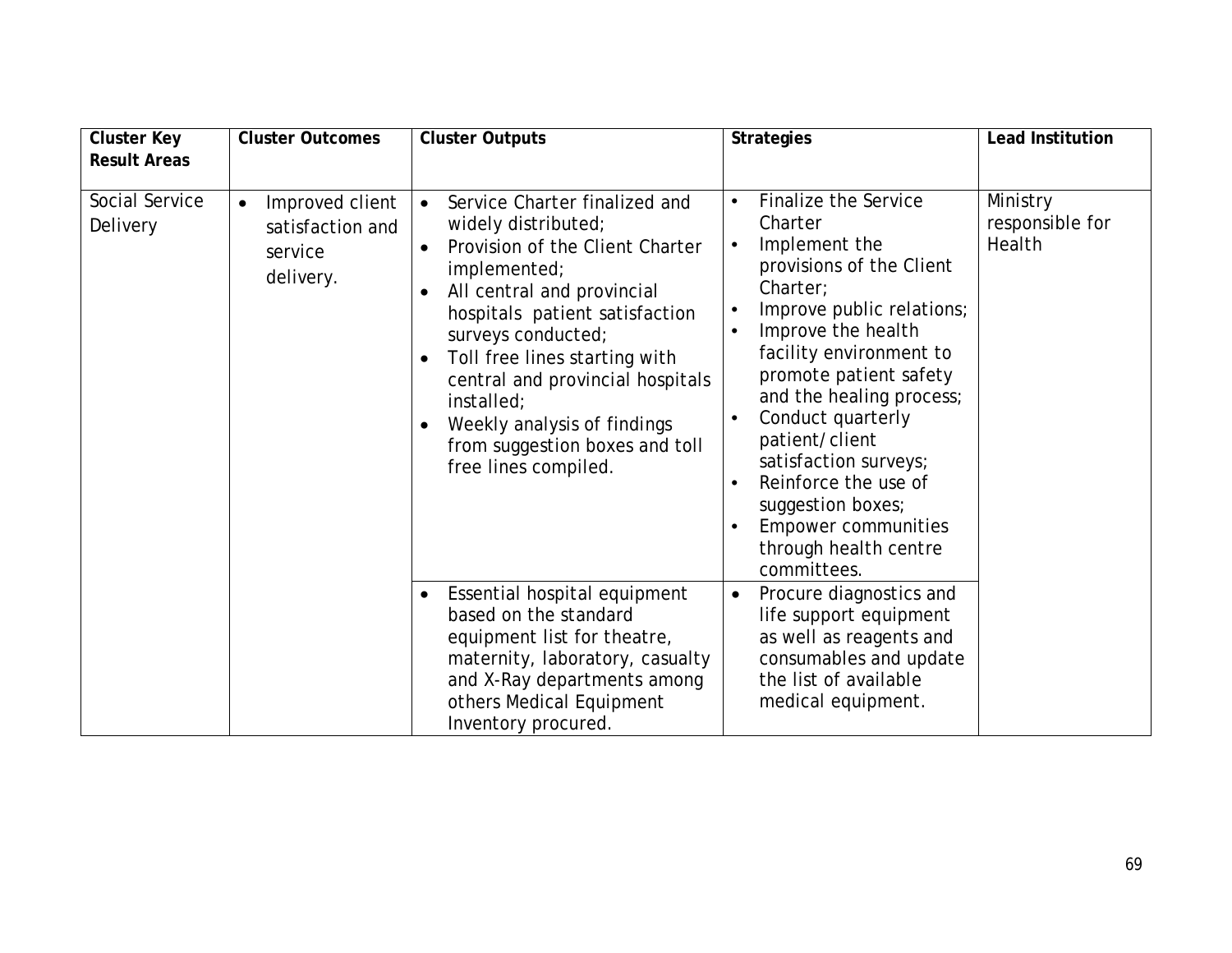| <b>Cluster Key</b><br><b>Result Areas</b> | <b>Cluster Outcomes</b>                                                 | <b>Cluster Outputs</b>                                                                                                                                                                                                                                                                                                                                                                                                                                                                                                                                                                                                                                                                                                                                                    | <b>Strategies</b>                                                                                                                                                                | <b>Lead Institution</b>               |
|-------------------------------------------|-------------------------------------------------------------------------|---------------------------------------------------------------------------------------------------------------------------------------------------------------------------------------------------------------------------------------------------------------------------------------------------------------------------------------------------------------------------------------------------------------------------------------------------------------------------------------------------------------------------------------------------------------------------------------------------------------------------------------------------------------------------------------------------------------------------------------------------------------------------|----------------------------------------------------------------------------------------------------------------------------------------------------------------------------------|---------------------------------------|
| Social Service<br>Delivery                | Reduced<br>$\bullet$<br>financial<br>barriers to<br>health<br>services. | Budget allocation to Health<br>$\bullet$<br>Increased (Aim for the Abuja target<br>of 15% of total government<br>allocation);<br>Domestic Healthcare Financing<br>$\bullet$<br>Policy document to Cabinet<br>presented;<br>Paper on various healthcare<br>$\bullet$<br>financing options to Cabinet (vat,<br>sin taxes etc) presented;<br>Framework for Public Private<br>$\bullet$<br>Partnership developed;<br><b>National Health Accounts</b><br>$\bullet$<br>Institutionalised;<br>User fee policy starting with rural<br>$\bullet$<br>areas enforced;<br>Essential health care package<br>$\bullet$<br>redefined and costed;<br>Community ownership schemes<br>$\bullet$<br>health care services supported;<br>Donor coordination unit<br>$\bullet$<br>strengthened. | Mobilize resources<br>$\bullet$<br>and strengthen<br><b>Private Public</b><br>Partnerships (PPP);<br>Update and cost the<br>$\bullet$<br><b>Core Health Services</b><br>package. | Ministry<br>responsible for<br>Health |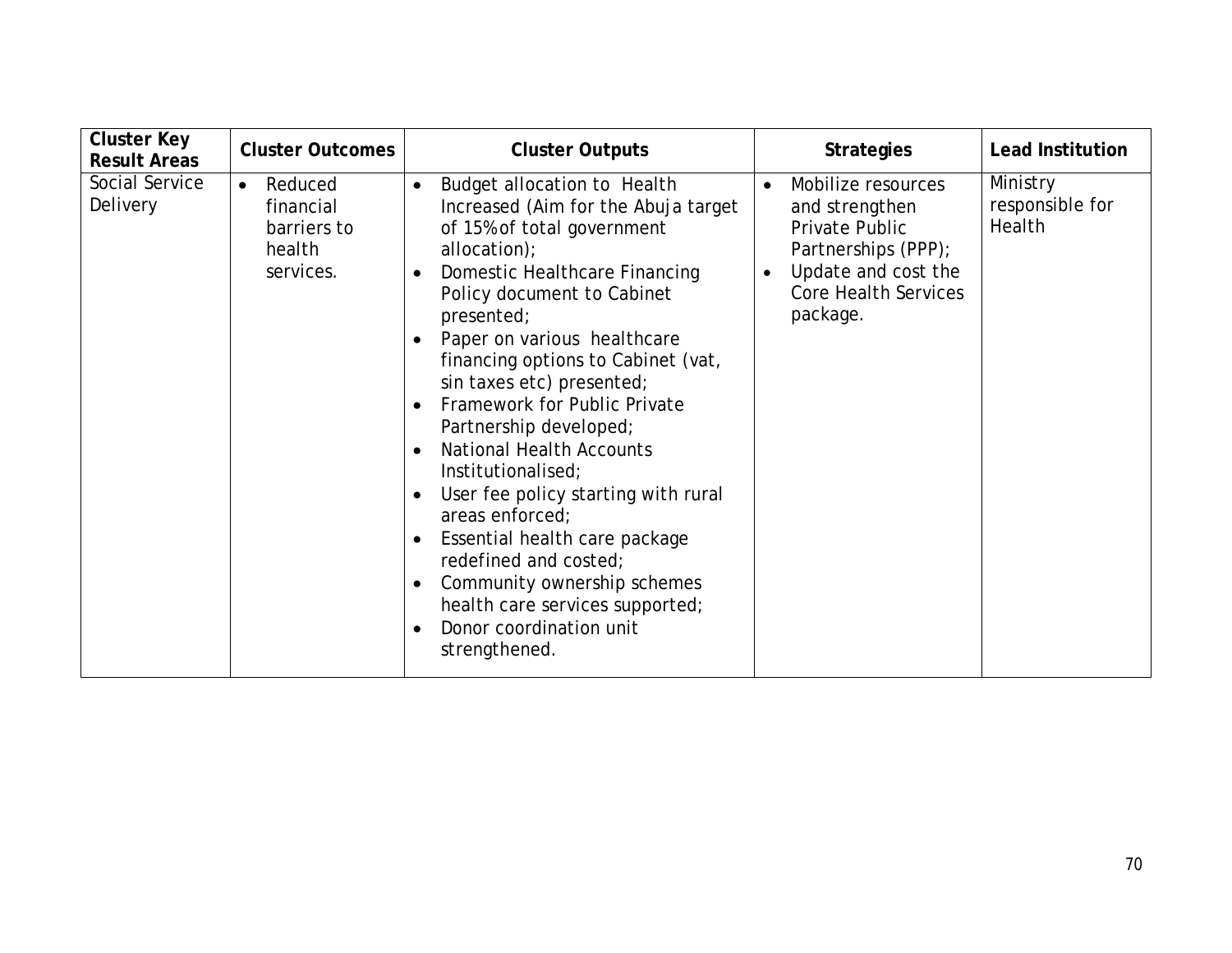| <b>Cluster Key</b><br><b>Result Areas</b> | <b>Cluster Outcomes</b>                       | <b>Cluster Outputs</b>                                                         | <b>Strategies</b>                                                                                                                                                                                                                                                                                                                                                                                                                                                                                                               | <b>Lead Institution</b>                                                                           |
|-------------------------------------------|-----------------------------------------------|--------------------------------------------------------------------------------|---------------------------------------------------------------------------------------------------------------------------------------------------------------------------------------------------------------------------------------------------------------------------------------------------------------------------------------------------------------------------------------------------------------------------------------------------------------------------------------------------------------------------------|---------------------------------------------------------------------------------------------------|
| Social<br>Service<br>Delivery             | Improved<br>$\bullet$<br>service<br>delivery. | All vacant posts<br>$\bullet$<br>filled;<br>Conditions of<br>service improved. | Lobby for Treasury concurrence for:<br>$\bullet$<br>unfreezing of existing vacant posts;<br>increase the current establishment<br>(by $2015$ );<br>creation of Primary Care Nurse (PCN)<br>posts for Mission and Council Health<br>Facilities:<br>creation of additional posts to cater for<br>new health facilities, new districts;<br>community based cadres and for<br>emerging services;<br>reintroduction of health specific<br>allowances and non pecuniary<br>conditions of service;<br>salaries for all health workers. | Civil<br>$\bullet$<br>Service<br>Commission<br>Ministry<br>$\bullet$<br>responsible<br>for Health |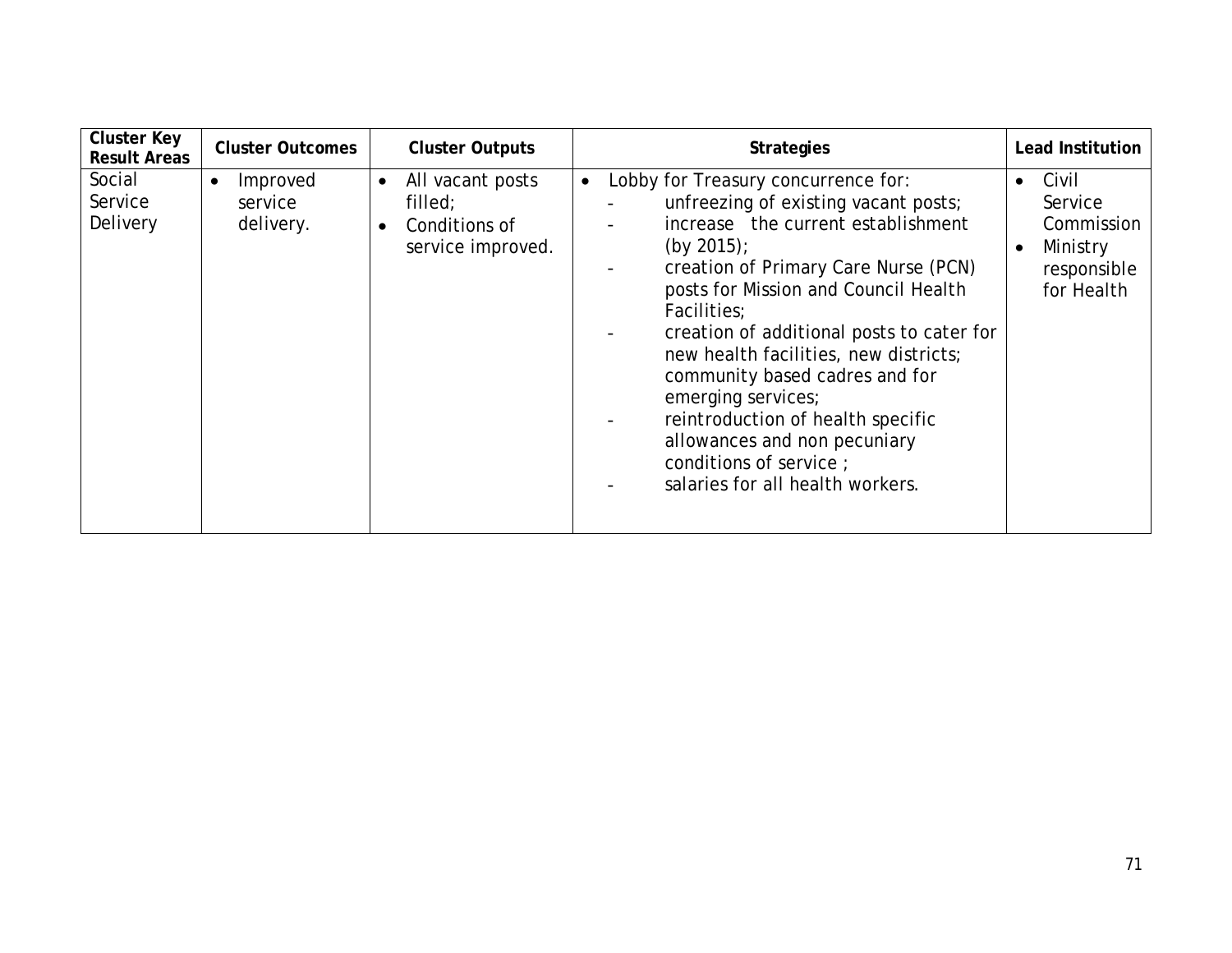| <b>Cluster Key</b><br><b>Result Areas</b> | <b>Cluster Outcomes</b>                                                              | <b>Cluster Outputs</b>                                                                                                                                                                                                          | <b>Strategies</b>                                                                                                                                                        | <b>Lead Institution</b>               |
|-------------------------------------------|--------------------------------------------------------------------------------------|---------------------------------------------------------------------------------------------------------------------------------------------------------------------------------------------------------------------------------|--------------------------------------------------------------------------------------------------------------------------------------------------------------------------|---------------------------------------|
| Policy and<br>legislation                 | Improved<br>$\bullet$<br>enabling<br>legal, policy<br>and regulatory<br>environment. | Regulatory Authority<br>to manage medical<br>aid associations<br>established;<br><b>Public Health Act</b><br>amended ;<br><b>Medical Services Act</b><br>and regulations<br>reviewed ;<br><b>Health Service Act</b><br>amended. | Establish a Regulatory Authority to manage<br>$\bullet$<br>medical aid societies.                                                                                        | Ministry<br>responsible for<br>Health |
|                                           | Improved<br>collaboration and<br>coordination.                                       | <b>Health Management</b><br>Boards and<br><b>Community Health</b><br>Councils appointed;<br>Leadership training<br>program<br>strengthened;<br>Donor coordination<br>office strengthened.                                       | Strengthen meaningful community<br>$\bullet$<br>participation in Health;<br>Strengthen the donor coordination office to<br>$\bullet$<br>coordinate all external support. |                                       |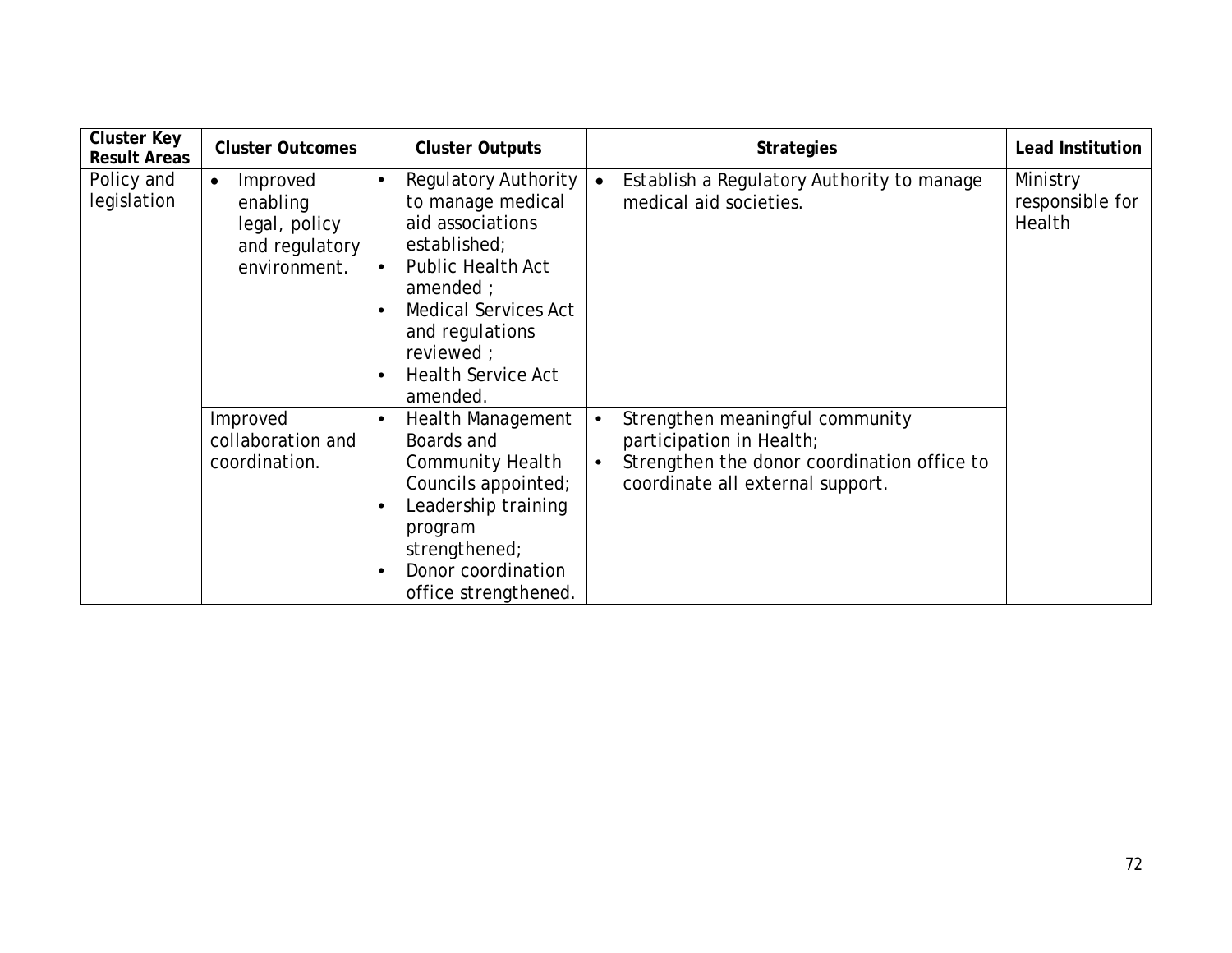| <b>Cluster Key</b><br><b>Result Areas</b> | <b>Cluster Outcomes</b>                                                      | <b>Cluster Outputs</b>                                                                                                        | <b>Strategies</b>                                                                                                                                                                                                                                                                                                                                                                            | <b>Lead Institution</b>                                     |
|-------------------------------------------|------------------------------------------------------------------------------|-------------------------------------------------------------------------------------------------------------------------------|----------------------------------------------------------------------------------------------------------------------------------------------------------------------------------------------------------------------------------------------------------------------------------------------------------------------------------------------------------------------------------------------|-------------------------------------------------------------|
| Social<br>Service<br>Delivery             | Improved<br>$\bullet$<br>access to<br>justice by the<br>indigent<br>persons. | Indigents legally<br>$\bullet$<br>aided;<br>Compliant<br>legislation<br>promulgated;<br>Amended and new<br>Acts put in place. | Decentralise legal aid services to all<br>$\bullet$<br>Provinces in Zimbabwe;<br>Research and consultation of relevant<br>stakeholders.                                                                                                                                                                                                                                                      | Ministry<br>responsible for<br>Justice and<br>Legal Affairs |
|                                           | Improved<br>$\bullet$<br>standard of<br>living.                              | 125 000 housing<br>$\bullet$<br>units constructed.                                                                            | Provide serviced land;<br>$\bullet$<br>Strengthen Public Private Partnerships;<br>$\bullet$<br>Adoption and adaptation of new building<br>technology;<br>Strengthen community based housing<br>organizations;<br>Strengthen micro- housing finance<br>institutions;<br>Adopt densification (vertical expansion);<br>Recapitalization of the National Housing and<br>National Guarantee Fund. | Ministry<br>responsible for<br>National<br>Housing          |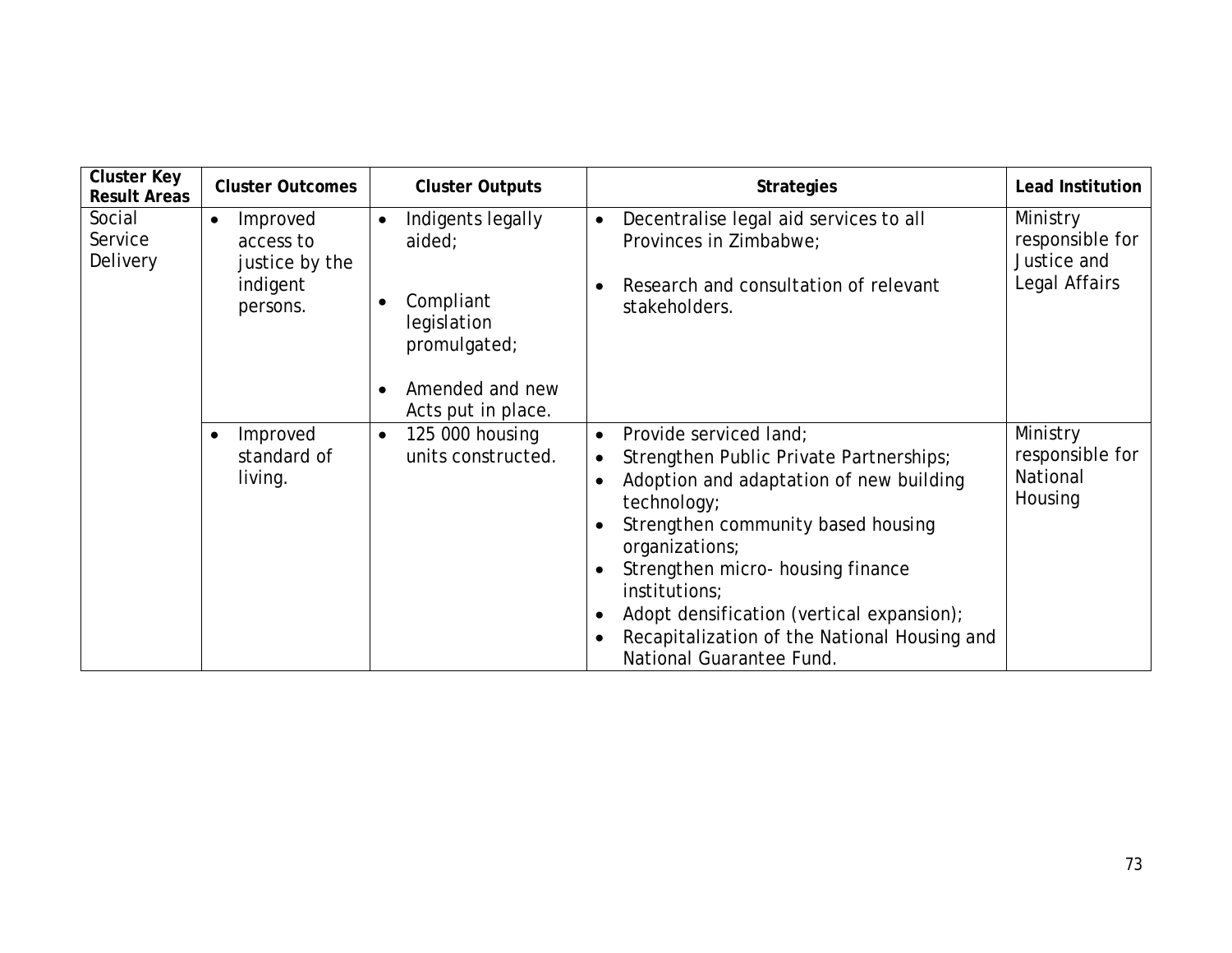| <b>Cluster Key</b><br><b>Result Areas</b> | <b>Cluster Outcomes</b>                      | <b>Cluster Outputs</b>                                                                                                                                                                                                                                                                                                                                                                                                                                                                                                                                                                                                                                                                                                               | <b>Strategies</b>                                                                                                                                                                                                                                                                                                                                                                                                                                                                    | <b>Lead Institution</b>                               |
|-------------------------------------------|----------------------------------------------|--------------------------------------------------------------------------------------------------------------------------------------------------------------------------------------------------------------------------------------------------------------------------------------------------------------------------------------------------------------------------------------------------------------------------------------------------------------------------------------------------------------------------------------------------------------------------------------------------------------------------------------------------------------------------------------------------------------------------------------|--------------------------------------------------------------------------------------------------------------------------------------------------------------------------------------------------------------------------------------------------------------------------------------------------------------------------------------------------------------------------------------------------------------------------------------------------------------------------------------|-------------------------------------------------------|
| Social Service<br>Delivery                | Improved standard<br>$\bullet$<br>of living. | 1 000 000 people living<br>$\bullet$<br>in extreme poverty<br>Supported (200 000<br>households receiving<br>social benefits);<br>100 000 households<br>$\bullet$<br>(elderly, chronically ill,<br>child headed<br>households) cash<br>transfers and food<br>assistance accessed;<br>100 000 households<br>$\bullet$<br>(elderly, chronically ill,<br>child headed<br>households) receiving<br>medical treatment<br>orders annually;<br>300 000 households<br>$\bullet$<br>participating in income<br>generating programmes<br>and community works;<br>500 000 orphans and<br>$\bullet$<br>vulnerable children<br>accessing education<br>assistance annually<br>400 000 households<br>$\bullet$<br>receiving; agricultural<br>inputs. | Increase access to social<br>$\bullet$<br>transfers to households;<br>Increase economic<br>$\bullet$<br>opportunities for the<br>vulnerable groups;<br>Increase food aid to<br>$\bullet$<br>vulnerable groups;<br>Strengthen urban<br>agriculture;<br>distribute agricultural inputs<br>timeously;<br>Diversify use of the<br><b>Community Share Ownership</b><br>resources;<br>Mobilize resource including<br>contract farming and<br>strengthening Private Public<br>Partnerships. | Ministry<br>responsible for<br><b>Social Services</b> |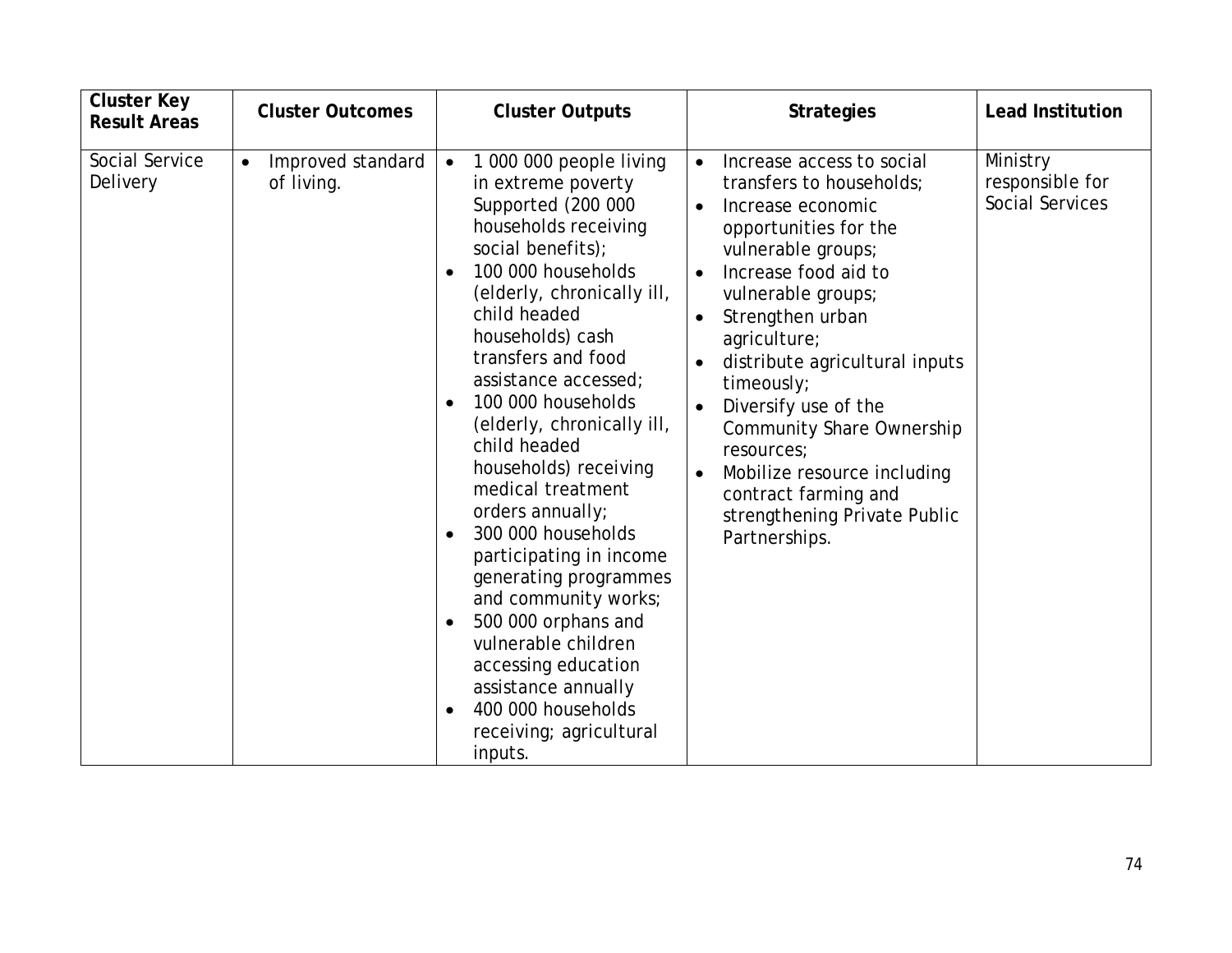| <b>Cluster Key</b><br><b>Result Areas</b> | <b>Cluster Outcomes</b>                                 | <b>Cluster Outputs</b>                                                                                                                                                                                                                                                                                                                                                                                                                                                                                                                                                                                                                       | <b>Strategies</b>                                                                                                                                                                                                                                                                                                                                                                                                                                                                                                                                                                                                                                                                                                           | <b>Lead Institution</b>                                           |
|-------------------------------------------|---------------------------------------------------------|----------------------------------------------------------------------------------------------------------------------------------------------------------------------------------------------------------------------------------------------------------------------------------------------------------------------------------------------------------------------------------------------------------------------------------------------------------------------------------------------------------------------------------------------------------------------------------------------------------------------------------------------|-----------------------------------------------------------------------------------------------------------------------------------------------------------------------------------------------------------------------------------------------------------------------------------------------------------------------------------------------------------------------------------------------------------------------------------------------------------------------------------------------------------------------------------------------------------------------------------------------------------------------------------------------------------------------------------------------------------------------------|-------------------------------------------------------------------|
| Gender and<br>Development                 | Improved gender<br>$\bullet$<br>equality and<br>equity. | 1958 ward level gender<br>$\bullet$<br>based violence<br>awareness campaigns<br>conducted;<br>Communities aware of<br>$\bullet$<br>gender based violence<br>effects;<br>Women's groups funded<br>$\bullet$<br>under the Women<br>Development Fund;<br>Women groups linked to<br>$\bullet$<br>markets through<br>exhibitions, fairs and<br>expos;<br>50% of decision making<br>$\bullet$<br>positions held by<br>women;<br>Women accessing micro<br>$\bullet$<br>credit;<br>Women participating in<br>$\bullet$<br>all levels of decision<br>making;<br>Women participating in<br>$\bullet$<br>key social, economic<br>and political sectors. | Increase community<br>$\bullet$<br>awareness on rights, gender<br>based violence responsive<br>laws, mechanisms and<br>services;<br>Increase the number of<br>women groups benefiting<br>from the women's<br>development Fund;<br>Mobilize resources;<br>Set up a quota system for<br>$\bullet$<br>women in decision making;<br>Capacity building of elected<br>women MPs and Councilors;<br>Mainstream Gender in policy<br>$\bullet$<br>formulation implementation,<br>monitoring and evaluation;<br>Strengthen or establish<br>$\bullet$<br>mechanisms for women to<br>effectively participate and<br>benefit from various<br>empowerment programmes;<br>Implement sector gender<br>$\bullet$<br>policies and programmes. | Ministry<br>responsible for<br><b>Women Affairs</b><br>and Gender |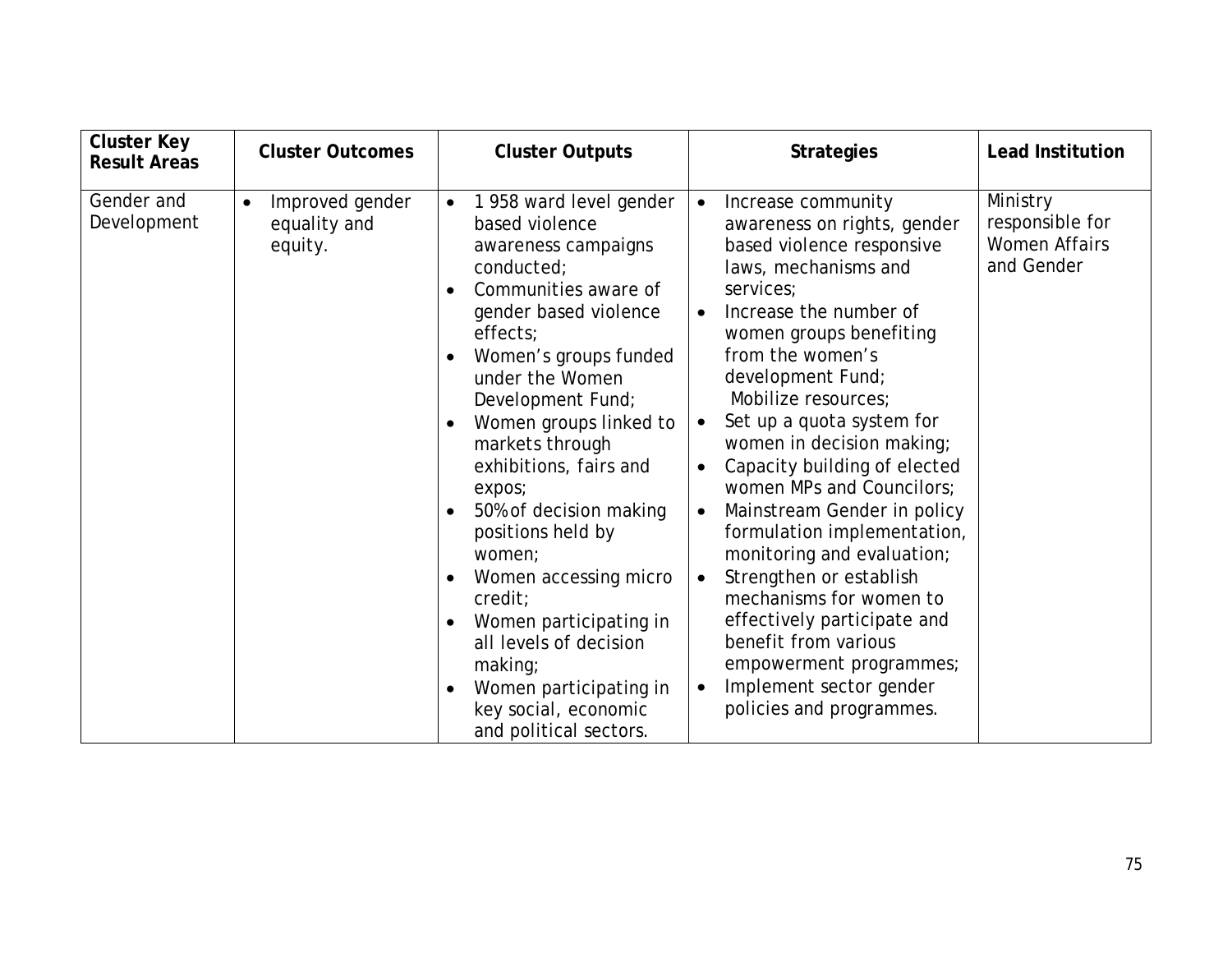- **7.2.4 Quick Wins to be implemented within the Social Service and Poverty Reduction Cluster include the following:**
	- i. Providing social protection measures to vulnerable groups, including removal of user fees for selected population groups;
	- ii. Procuring water treatment chemicals from local producers for all Local Authorities and Zimbabwe National Water Authority (ZINWA);
	- iii. Providing land for housing and embarking on aggressive housing programmes;
	- iv. Procuring essential drugs and medicines and basic infrastructural services for referral, provincial and district hospitals;
	- v. Recapitalizing NATPHARM;
	- vi. Clearing outstanding debts to the National Blood Services;
	- vii. Procuring essential hospital equipment ;and

76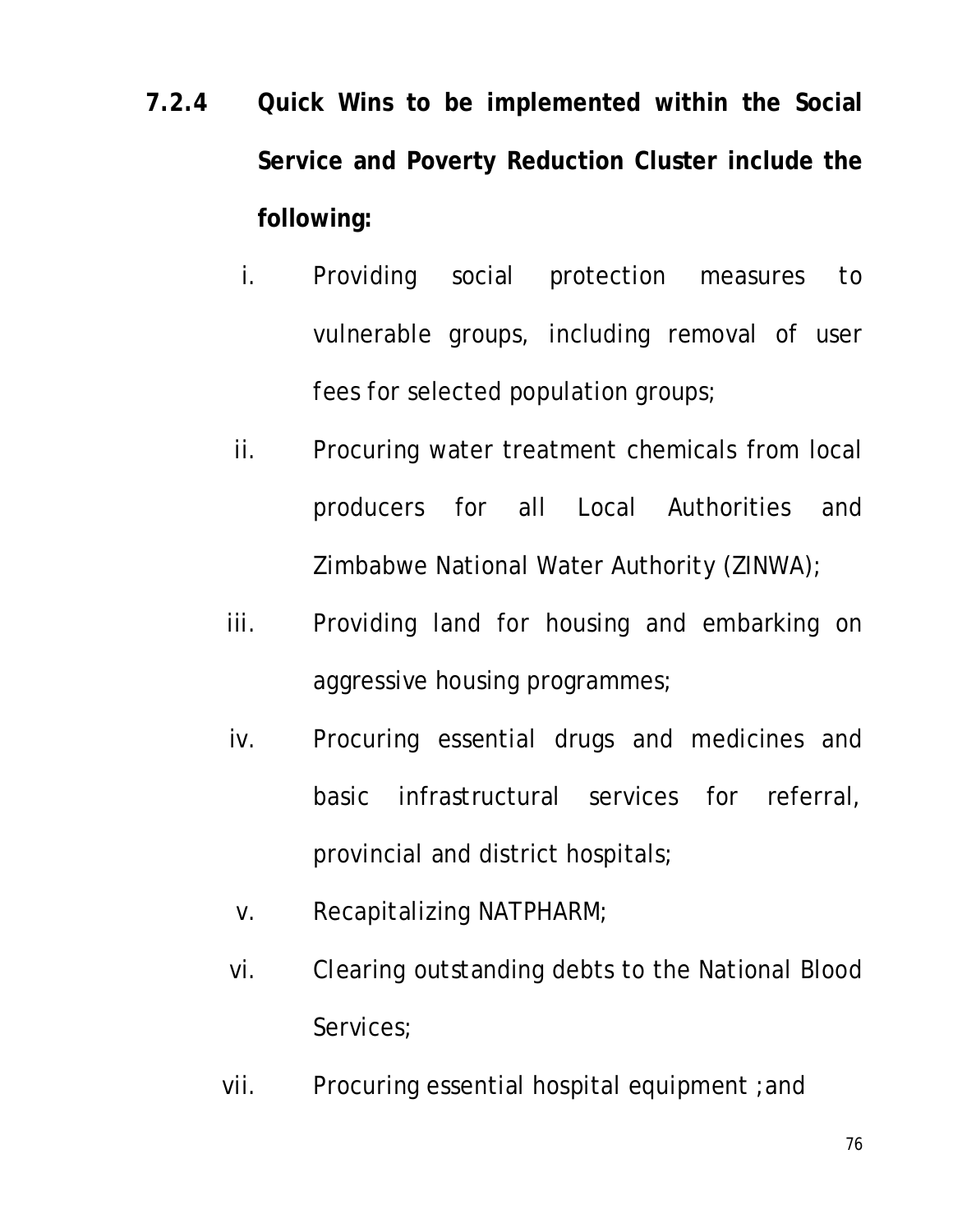viii. Improving manning levels of essential services.

#### **7.3 Infrastructure and Utilities Cluster**

- 7.3.1 In order for the Zimbabwean economy to register growth in a manner that is both competitive and effective, there is need for the country to undertake work in critical areas such as the development of a robust, elaborate and resilient infrastructure.
- 7.3.2 The Infrastructure cluster is focused on the rehabilitation of infrastructural assets and the recovery of utility services in Zimbabwe.

These services relate to:

- i. Water and Sanitation infrastructure;
- ii. Public Amenities;
- iii. Public Amenities;
- iv. Information Communication Technology (ICT);
- v. Energy and Power Supply;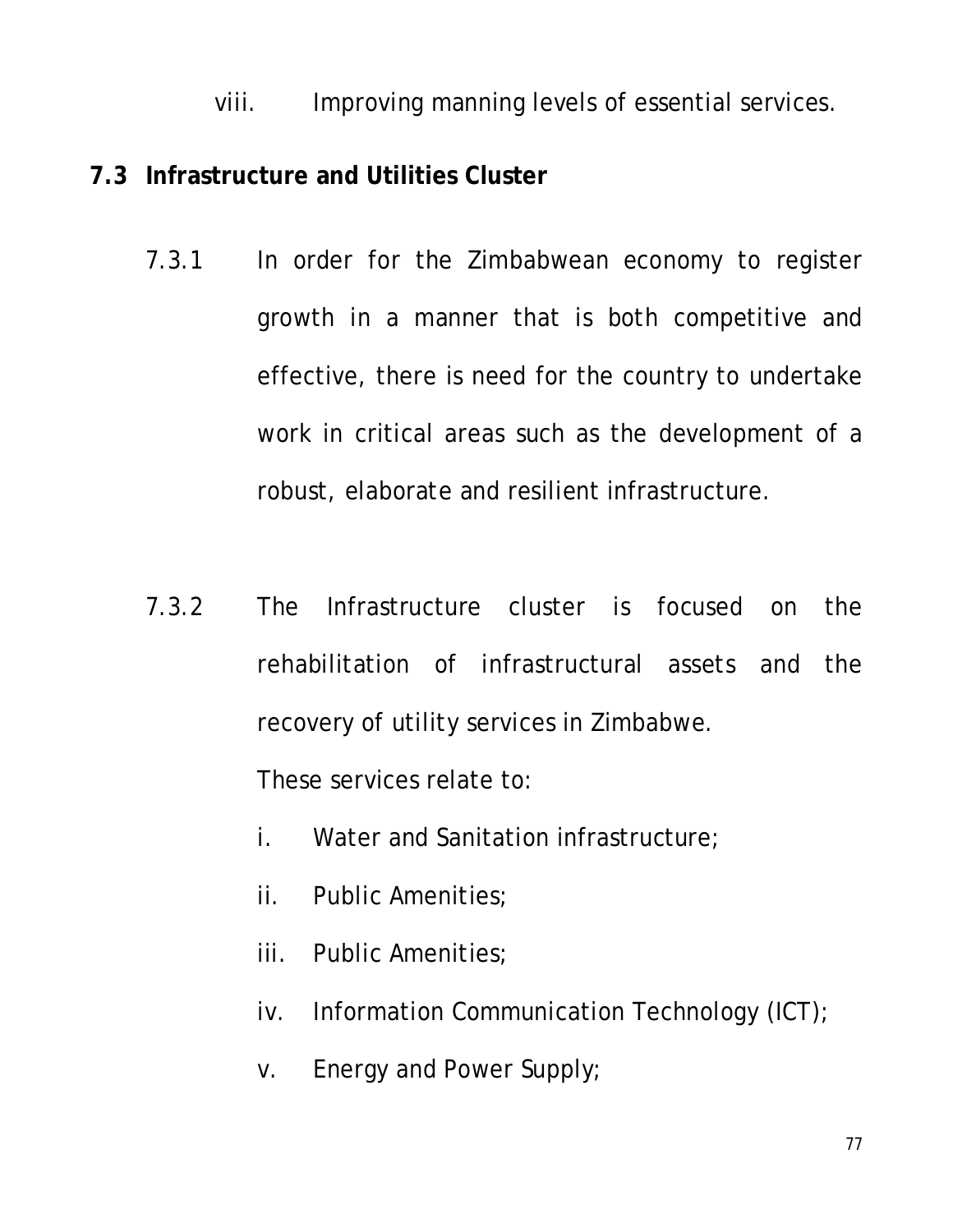vi. Transport (road, rail, marine and air).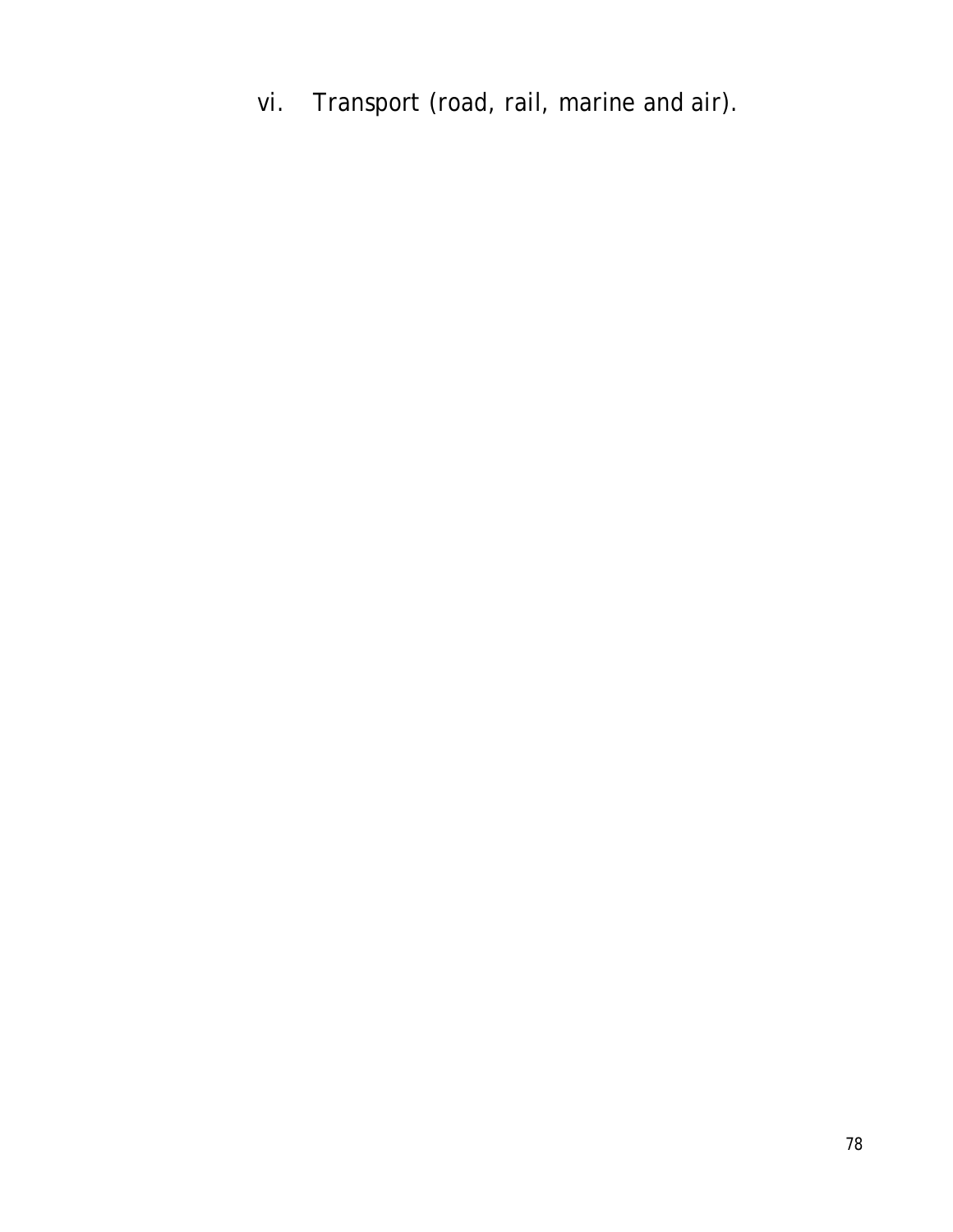### **Infrastructure and Utilities Cluster Matrix**

#### **1. Water Supply and Sanitation**

| <b>Sector Key Result</b>                                          | <b>Sector Outcomes</b>                                                                                         | <b>Sector Outputs</b>                                                                                                                                                                                                                                                                                                                                                              | <b>Strategies</b>                                                                                          | <b>Lead Institution</b>                                     |
|-------------------------------------------------------------------|----------------------------------------------------------------------------------------------------------------|------------------------------------------------------------------------------------------------------------------------------------------------------------------------------------------------------------------------------------------------------------------------------------------------------------------------------------------------------------------------------------|------------------------------------------------------------------------------------------------------------|-------------------------------------------------------------|
| <b>Areas</b><br>Dams and<br>Conveyance<br>Systems<br>Construction | Improved access<br>$\bullet$<br>to water supply<br>and sanitation<br>services to the<br>people of<br>Zimbabwe. | Tokwe- Mukorsi dam in<br>$\bullet$<br>Masvingo Province<br>constructed;<br>Gwayi-Tshangani Dam in<br>$\bullet$<br>Matebeleland North Province<br>constructed;<br>Mutange Dam in Midlands<br>$\bullet$<br>Province Constructed;<br>Mtshabezi Pipeline in<br>$\bullet$<br>Matebeleland South Province<br>Constructed;<br>Wenimbi Pipeline in<br>$\bullet$<br><b>Mashonaland East</b> | Adopt PPPs;<br>$\bullet$<br>Provide<br>$\bullet$<br>concessions to<br>private sector<br>service providers. | Ministry responsible<br>for Water Resources<br>Development. |
|                                                                   |                                                                                                                | Constructed;<br>Semwa Dam in Mashonaland<br>$\bullet$<br>Central Constructed;<br>Marovanyati dam in<br>$\bullet$<br><b>Manicaland Province</b><br>Constructed;<br>Beitbridge Water Supply<br>$\bullet$<br>upgraded.                                                                                                                                                                |                                                                                                            |                                                             |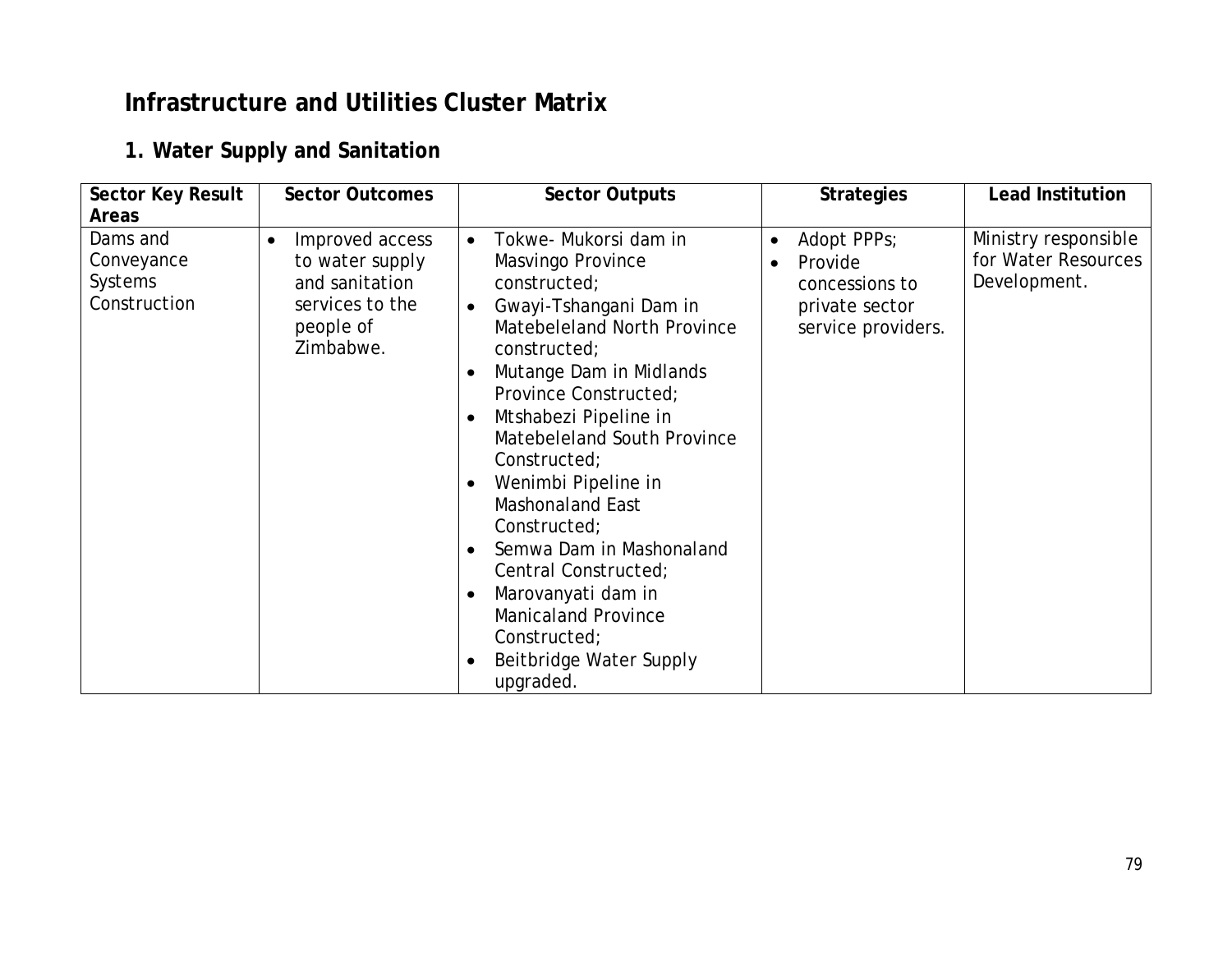| <b>Sector Key Result</b><br><b>Areas</b>                            | <b>Sector Outcomes</b>                                                                               | <b>Sector Outputs</b>                                                                                                                                                                                                                                                                                                                                                                                                                                                                                                                                                                                                                                                                                                                                              | <b>Strategies</b>                                                                              | <b>Lead Institution</b>                                                 |
|---------------------------------------------------------------------|------------------------------------------------------------------------------------------------------|--------------------------------------------------------------------------------------------------------------------------------------------------------------------------------------------------------------------------------------------------------------------------------------------------------------------------------------------------------------------------------------------------------------------------------------------------------------------------------------------------------------------------------------------------------------------------------------------------------------------------------------------------------------------------------------------------------------------------------------------------------------------|------------------------------------------------------------------------------------------------|-------------------------------------------------------------------------|
| Construction of<br>Urban Water Supply<br>and Sanitation<br>Projects | Improved<br>$\bullet$<br>water<br>supplies and<br>waste water<br>disposal in<br>towns and<br>cities. | Bulawayo Water Supply Project<br>$\bullet$<br>completed:<br>56 Nyamandhlovu boreholes<br>$\bullet$<br>rehabilitated;<br>Mtshabezi water pipeline for the<br>$\bullet$<br>city completed and commissioned;<br>Bulawayo water supply and sewer<br>systems completed.<br>Harare Water Supply Project<br>$\bullet$<br>completed:<br>Harare water supply and waste<br>$\bullet$<br>water treatment plants<br>rehabilitated.<br>Masvingo, Chitungwiza, Kwekwe,<br>$\bullet$<br>Chegutu, Bindura, Chipinge,<br>Chiredzi, Chivhu, Gokwe, Gwanda,<br>Hwange, Karoi. Mutoko, Mvurwi,<br>Plumtree, Rusape, Shurugwi,<br>Zvishavane, Bulawayo, Gweru,<br>Kadoma, Chinhoyi, Norton,<br>Beitbridge and Kariba water supply<br>and waste water treatment plants<br>rehabilitated. | Transfer<br>$\bullet$<br>responsibility<br>of service<br>provision to<br>local<br>authorities. | Ministry<br>responsible<br>for Water<br><b>Resources</b><br>Development |

## **Priority Area 1 – Projects In Progress**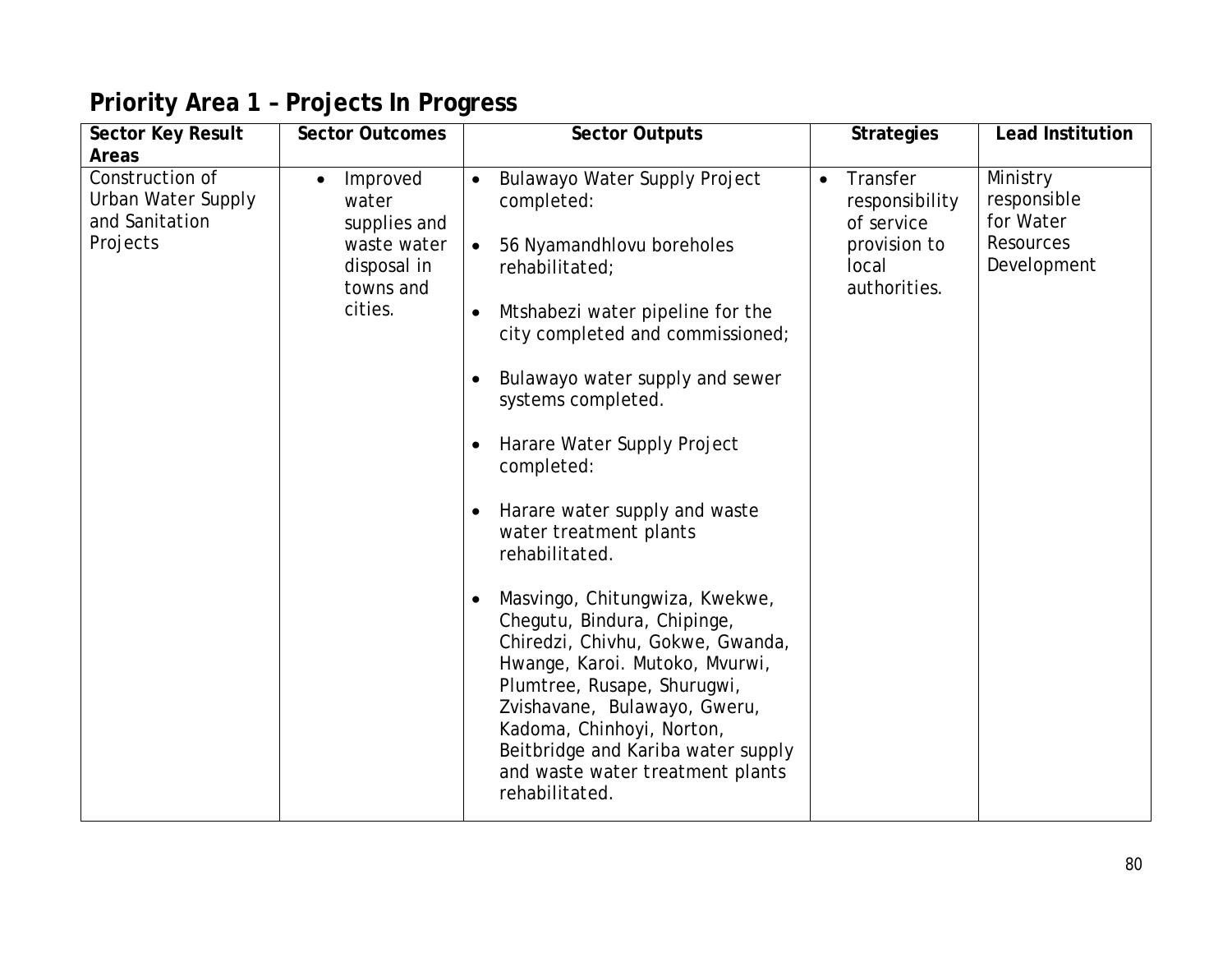| <b>Sector Key Result</b>                                                      | <b>Sector Outcomes</b>                        | <b>Sector Outputs</b>                                                                                                                                                                                                                                                                             | <b>Strategies</b>                                                                                                                                 | <b>Lead Institution</b>                                              |
|-------------------------------------------------------------------------------|-----------------------------------------------|---------------------------------------------------------------------------------------------------------------------------------------------------------------------------------------------------------------------------------------------------------------------------------------------------|---------------------------------------------------------------------------------------------------------------------------------------------------|----------------------------------------------------------------------|
| <b>Areas</b>                                                                  |                                               |                                                                                                                                                                                                                                                                                                   |                                                                                                                                                   |                                                                      |
| <b>Construction of Rural</b><br>Water Supply and<br><b>Sanitation Schemes</b> | Improved water<br>supplies in rural<br>areas. | Water Supply completed.<br>$\bullet$<br>Boreholes drilled and broken<br>$\bullet$<br>down pumps rehabilitated in<br>Matebeleland North,<br>Matebeleland South,<br>Mashonaland West, Midlands,<br>Masvingo, Manicaland,<br>Mashonoaland Central and<br>Mashonaland West, Midlands<br>and Masvingo. | Mobilise local<br>communities into<br>water points<br>management<br>committees;<br>Engage private<br>sector to maintain<br>borehole<br>equipment. | Ministry<br>responsible for<br><b>Water Resources</b><br>Development |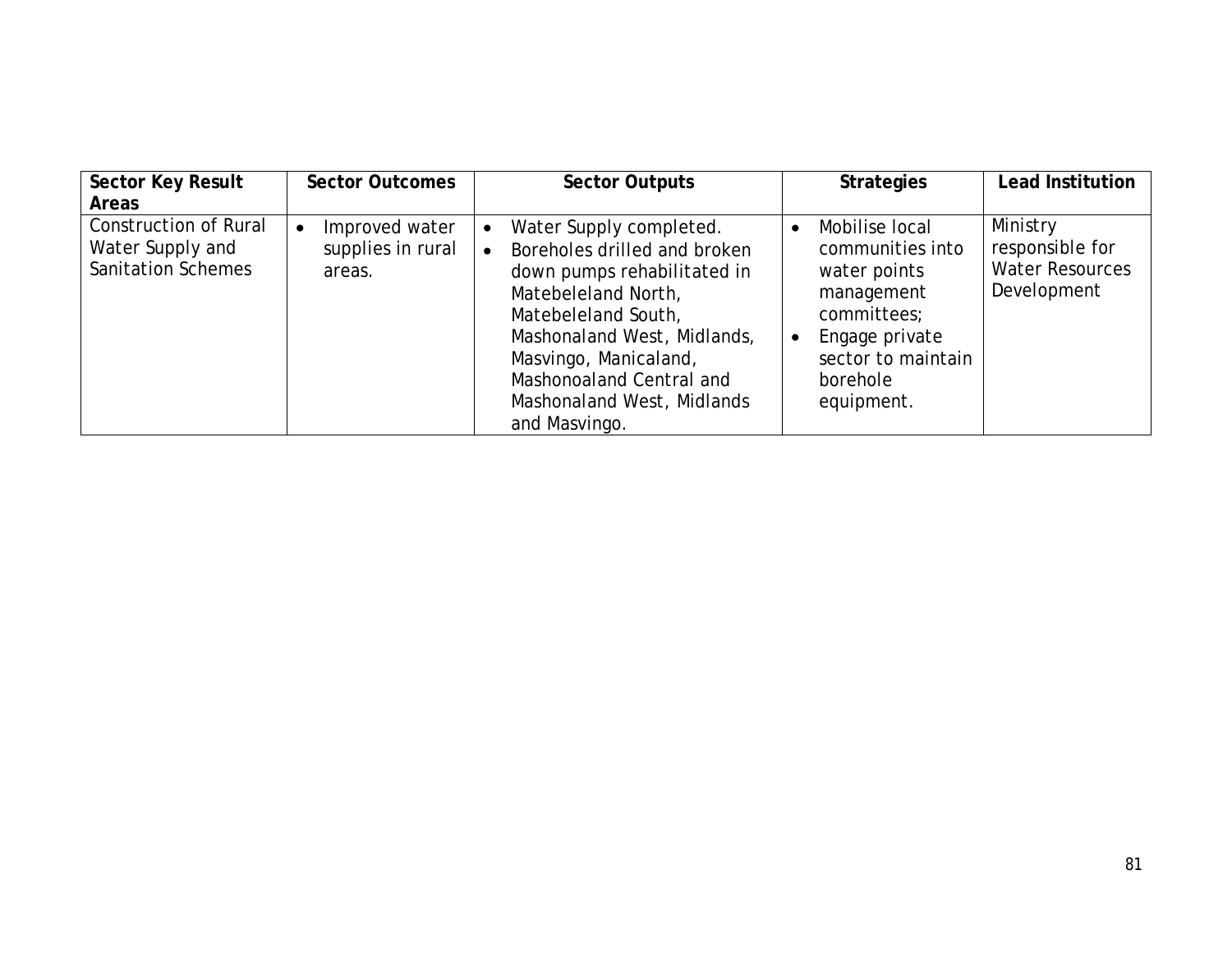## **Priority Area 2 – Planned Projects**

| <b>Areas</b><br>Dams and Conveyance<br>Ministry<br>Kunzvi Dam in Mashonaland East<br>Adopt PPPs;<br>Improved water<br>$\bullet$<br>$\bullet$<br>$\bullet$<br><b>Systems Construction</b><br>responsible for<br>supplies in town,<br>Province Constructed;<br>Provide<br>$\bullet$<br><b>Water Resources</b><br>cities and rural<br>concessions to<br>Development<br>Chivhu Dam in Mashonaland East<br>areas.<br>private sector<br>Constructed;<br>service<br>providers.<br>Tuli-Manyange Dam in<br>$\bullet$<br>Matebeleland South Province<br>constructed;<br>Bindura Dam in Mashonaland<br>Central Constructed;<br>Dande Dam and Tunnel in<br>Mashonaland Central province<br>constructed;<br>National Matebeleland Zambezi<br>Water Project completed; | <b>Sector Key Result</b> | <b>Sector Outcomes</b> | <b>Sector Outputs</b>                       | <b>Strategies</b> | <b>Lead Institution</b> |
|-----------------------------------------------------------------------------------------------------------------------------------------------------------------------------------------------------------------------------------------------------------------------------------------------------------------------------------------------------------------------------------------------------------------------------------------------------------------------------------------------------------------------------------------------------------------------------------------------------------------------------------------------------------------------------------------------------------------------------------------------------------|--------------------------|------------------------|---------------------------------------------|-------------------|-------------------------|
|                                                                                                                                                                                                                                                                                                                                                                                                                                                                                                                                                                                                                                                                                                                                                           |                          |                        |                                             |                   |                         |
| constructed.                                                                                                                                                                                                                                                                                                                                                                                                                                                                                                                                                                                                                                                                                                                                              |                          |                        | Shavi Dam in Midlands province<br>$\bullet$ |                   |                         |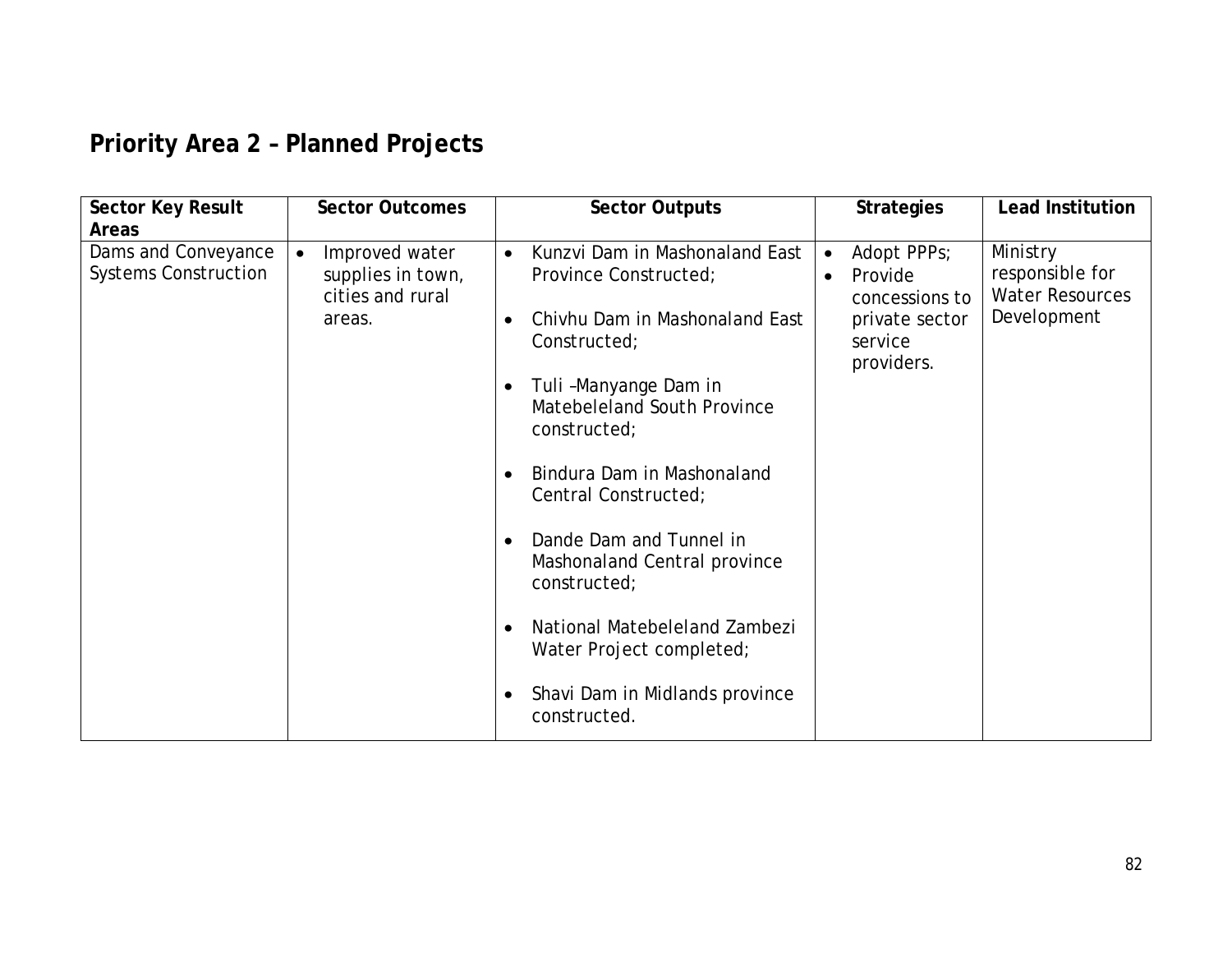## **2. Public Amenities**

| <b>Sector Key Result</b>                                   | <b>Sector Outcomes</b>                                                             | <b>Sector Outputs</b>                                                                                                                    | <b>Strategies</b>                                                                                        | <b>Lead Institution</b>                                             |
|------------------------------------------------------------|------------------------------------------------------------------------------------|------------------------------------------------------------------------------------------------------------------------------------------|----------------------------------------------------------------------------------------------------------|---------------------------------------------------------------------|
| <b>Areas</b>                                               |                                                                                    |                                                                                                                                          |                                                                                                          |                                                                     |
| Construction and<br>maintenance of<br>Government buildings | Reduced rented<br>$\bullet$<br>and alternative<br>accommodation<br>for Government. | Composite Offices constructed:<br>$\bullet$<br>Lupane provincial composite<br>Office;<br>Hwedza district composite<br>office;            | Central<br>$\bullet$<br>Government<br>to mobilize<br>resources for<br>initial face lift<br>of buildings; | Ministry<br>responsible for<br>Public Works and<br>National Housing |
|                                                            |                                                                                    | Mutoko and Siyakobvu district<br>composite offices;<br>New Government Composite<br>Office.                                               | Channel<br>$\bullet$<br>institution<br>rentals<br>towards<br>maintenance;                                |                                                                     |
|                                                            |                                                                                    | Magistrate/Civil courts<br>$\bullet$<br>constructed:<br>Gwanda Magistrate Court;<br>Marondera Civil Court;<br>Chinhoyi Magistrate Court. | Private sector<br>$\bullet$<br>to maintain<br>equipment<br>from user<br>fees.                            |                                                                     |
|                                                            |                                                                                    | District registries:<br>$\bullet$<br>Hwedza, Goromonzi, Guruve<br>and Nkayi district registries<br>constructed.                          |                                                                                                          |                                                                     |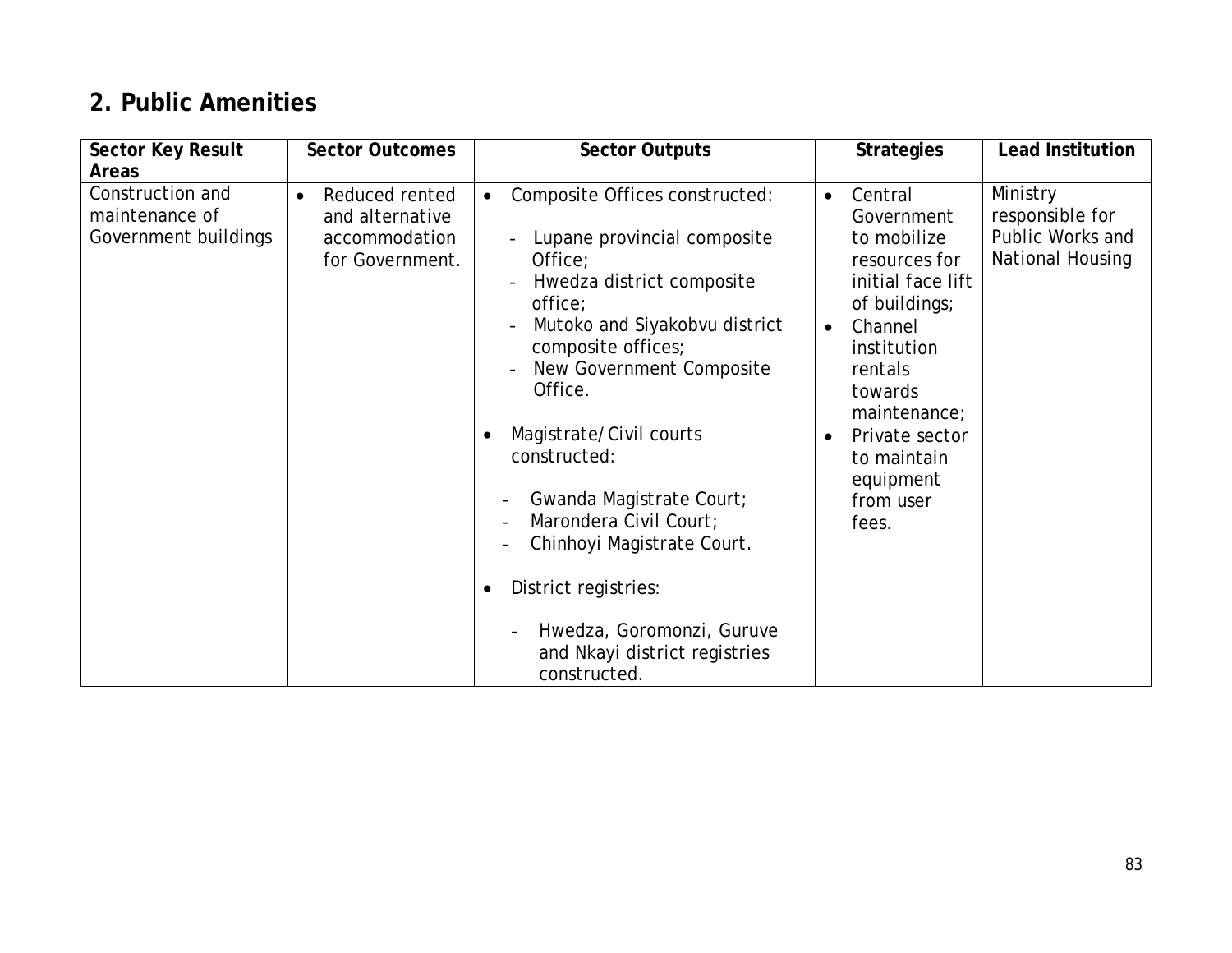| <b>Sector Key Result</b>                                   | <b>Sector Outcomes</b>                                                             | <b>Sector Outputs</b>                                                                                                                                                                                                                                                                                 | <b>Strategies</b>                                                                                                                                                                                                                                           | <b>Lead Institution</b>                                                       |
|------------------------------------------------------------|------------------------------------------------------------------------------------|-------------------------------------------------------------------------------------------------------------------------------------------------------------------------------------------------------------------------------------------------------------------------------------------------------|-------------------------------------------------------------------------------------------------------------------------------------------------------------------------------------------------------------------------------------------------------------|-------------------------------------------------------------------------------|
| <b>Areas</b>                                               |                                                                                    |                                                                                                                                                                                                                                                                                                       |                                                                                                                                                                                                                                                             |                                                                               |
| Construction and<br>maintenance of<br>Government buildings | Reduced rented and<br>$\bullet$<br>alternative<br>accommodation for<br>Government. | Other Offices constructed:<br>$\bullet$<br>CID Headquarters;<br>Central Registry and<br>Immigration Control;<br>Interpol sub-regional<br>police headquarters;<br>National Heroes acre<br>extension;<br>Masvingo records<br>centre;<br>Public Works complex-<br>Lupane;<br>New Parliament<br>Building. | Central<br>$\bullet$<br>Government to<br>mobilize<br>resources for<br>initial face lift<br>of buildings;<br>Channel<br>$\bullet$<br>institution<br>rentals towards<br>maintenance;<br>Maintain<br>equipment<br>from user fees<br>through Private<br>sector. | Ministry<br>responsible for<br><b>Public Works</b><br>and National<br>Housing |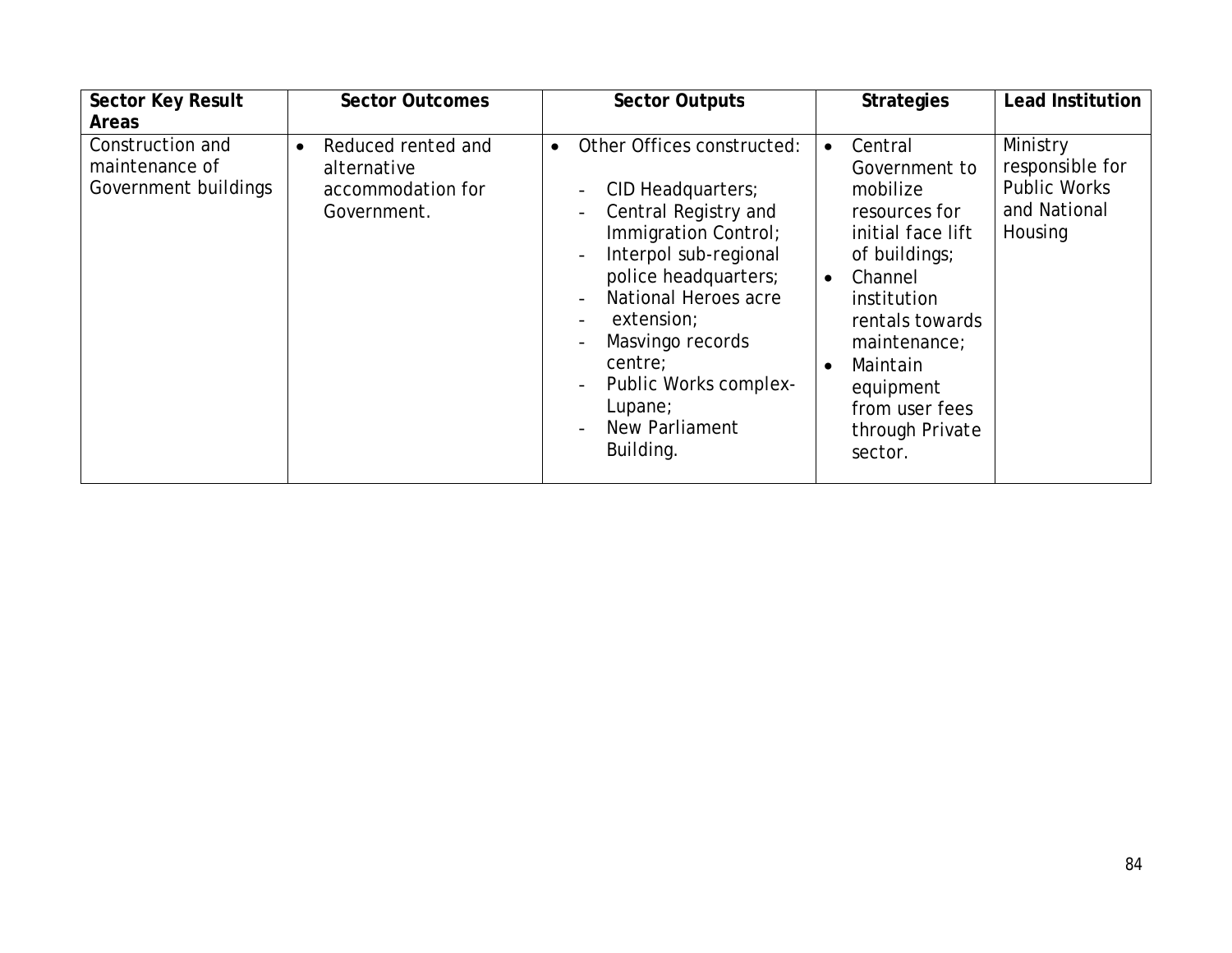| <b>Sector Key Result</b>                                   | <b>Sector Outcomes</b>                                                                                  | <b>Sector Outputs</b>                                                                                                                                                                                                                                                                                                                                                                                                                                                                                                                                                                              | <b>Strategies</b>                                                                                                                                                                                                                   | Lead                                                                          |
|------------------------------------------------------------|---------------------------------------------------------------------------------------------------------|----------------------------------------------------------------------------------------------------------------------------------------------------------------------------------------------------------------------------------------------------------------------------------------------------------------------------------------------------------------------------------------------------------------------------------------------------------------------------------------------------------------------------------------------------------------------------------------------------|-------------------------------------------------------------------------------------------------------------------------------------------------------------------------------------------------------------------------------------|-------------------------------------------------------------------------------|
| <b>Areas</b>                                               |                                                                                                         |                                                                                                                                                                                                                                                                                                                                                                                                                                                                                                                                                                                                    |                                                                                                                                                                                                                                     | <b>Institution</b>                                                            |
| Construction and<br>maintenance of<br>Government buildings | Increased<br>Government<br>Facilities.<br>Improved<br>$\bullet$<br>conducive<br>working<br>environment. | Institutional Buildings<br>$\bullet$<br>constructed:<br>Lupane Provincial<br>Hospital;<br><b>Bindura Provincial</b><br>Hospital;<br>Harare and Mpilo<br>mortuaries;<br>Zimbabwe military<br>$\overline{\phantom{a}}$<br>academy;<br>Dzivarasekwa Non-<br>commissioned<br><b>Officers</b><br>accommodation;<br>Bindura, Gweru,<br>Lupane<br>and Masvingo<br>university<br>hostel blocks;<br>ZRP Tomplison Flats;<br>$\overline{a}$<br><b>Public Service</b><br>Institute.<br>Government buildings<br>nationwide maintained;<br>Elevators in all<br>$\bullet$<br>Government buildings<br>maintained. | Mobilize resources for<br>$\bullet$<br>initial face lift of<br>buildings;<br>Channel institution<br>rentals towards<br>maintenance;<br>Maintain equipment from<br>$\bullet$<br>user fees in partnership<br>with the private sector. | Ministry<br>responsible for<br><b>Public Works</b><br>and National<br>Housing |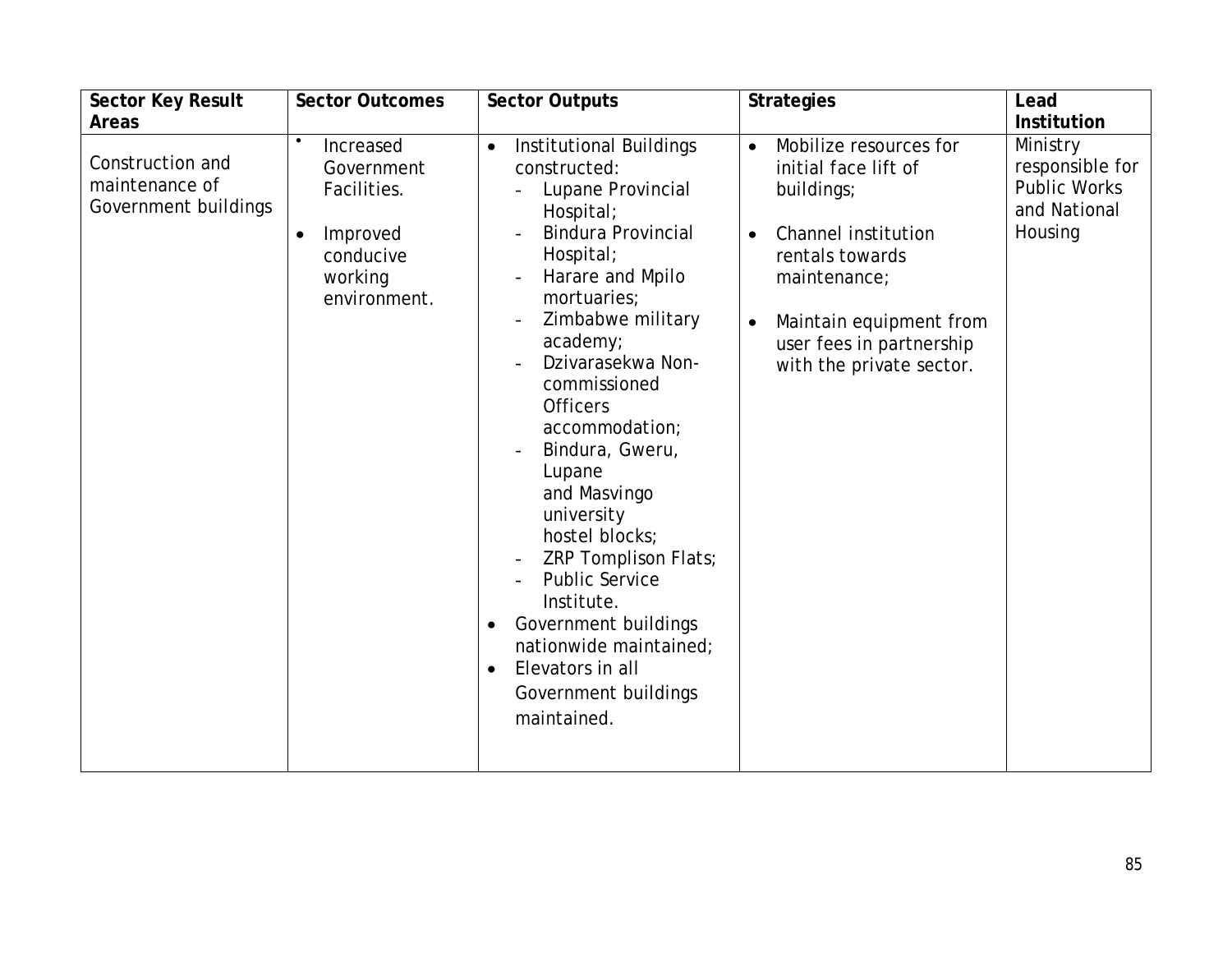| <b>Sector Key</b>                                                | <b>Sector Outcomes</b>                                                         | <b>Sector Outputs</b>                                                                                                                                                                                                                                                                                                                                                                                                                                                                                                                                                                                                                                                                                                                                                                                                                           | <b>Strategies</b>                                                                                                                                                                                                                                                                                                                                                                                                                                               | <b>Lead Institution</b>                                                |
|------------------------------------------------------------------|--------------------------------------------------------------------------------|-------------------------------------------------------------------------------------------------------------------------------------------------------------------------------------------------------------------------------------------------------------------------------------------------------------------------------------------------------------------------------------------------------------------------------------------------------------------------------------------------------------------------------------------------------------------------------------------------------------------------------------------------------------------------------------------------------------------------------------------------------------------------------------------------------------------------------------------------|-----------------------------------------------------------------------------------------------------------------------------------------------------------------------------------------------------------------------------------------------------------------------------------------------------------------------------------------------------------------------------------------------------------------------------------------------------------------|------------------------------------------------------------------------|
| <b>Result Areas</b>                                              |                                                                                |                                                                                                                                                                                                                                                                                                                                                                                                                                                                                                                                                                                                                                                                                                                                                                                                                                                 |                                                                                                                                                                                                                                                                                                                                                                                                                                                                 |                                                                        |
| Construction<br>and<br>maintenance of<br>Government<br>buildings | Reduced number of<br>uncompleted<br>institutional<br>infrastructure by<br>2015 | 106 bodies capacity mortuary<br>$\bullet$<br>at Mpilo and Harare Hospitals<br>constructed;<br>Harare Hospital Water<br>augmented;<br>UBH Gas piping and<br>$\bullet$<br>Incinerator upgraded;<br>Mahusekwa Staff<br>$\bullet$<br>Accommodation constructed;<br>Shamva OPD and Incinerator<br>$\bullet$<br>upgraded;<br>Rusape OPD constructed;<br>Mpilo radiotherapy center<br>$\bullet$<br>constructed;<br>Chitungwiza Laundry, toilets<br>and water storage tank<br>constructed ;<br>Chipinge Kitchen constructed;<br>$\bullet$<br>Matutu Rural Health Centre<br>$\bullet$<br>upqraded;<br><b>Shamrock Rural Health Centre</b><br>$\bullet$<br>upgraded;<br>Gandavaroyi rural Health<br>Centre upgraded;<br>St Lukes OPD upgraded;<br>$\bullet$<br>Makumbe OPD and theatre<br>$\bullet$<br>refurbished;<br>Central vaccine store<br>expanded; | Refurbish, upgrade<br>and construct<br>health facilities<br>Renegotiate the<br>return of staff<br>houses previously<br>reserved for health<br>workers that were<br>taken over by the<br>Ministry of National<br>Housing;<br>Lobby for the<br>creation of a<br>revolving fund from<br>rentals to be used<br>for the maintenance<br>and construction of<br>houses for health<br>stat;<br>Engage local<br>authorities to<br>allocate stands for<br>health workers. | Ministry<br>responsible<br>for Public Works<br>and National<br>Housing |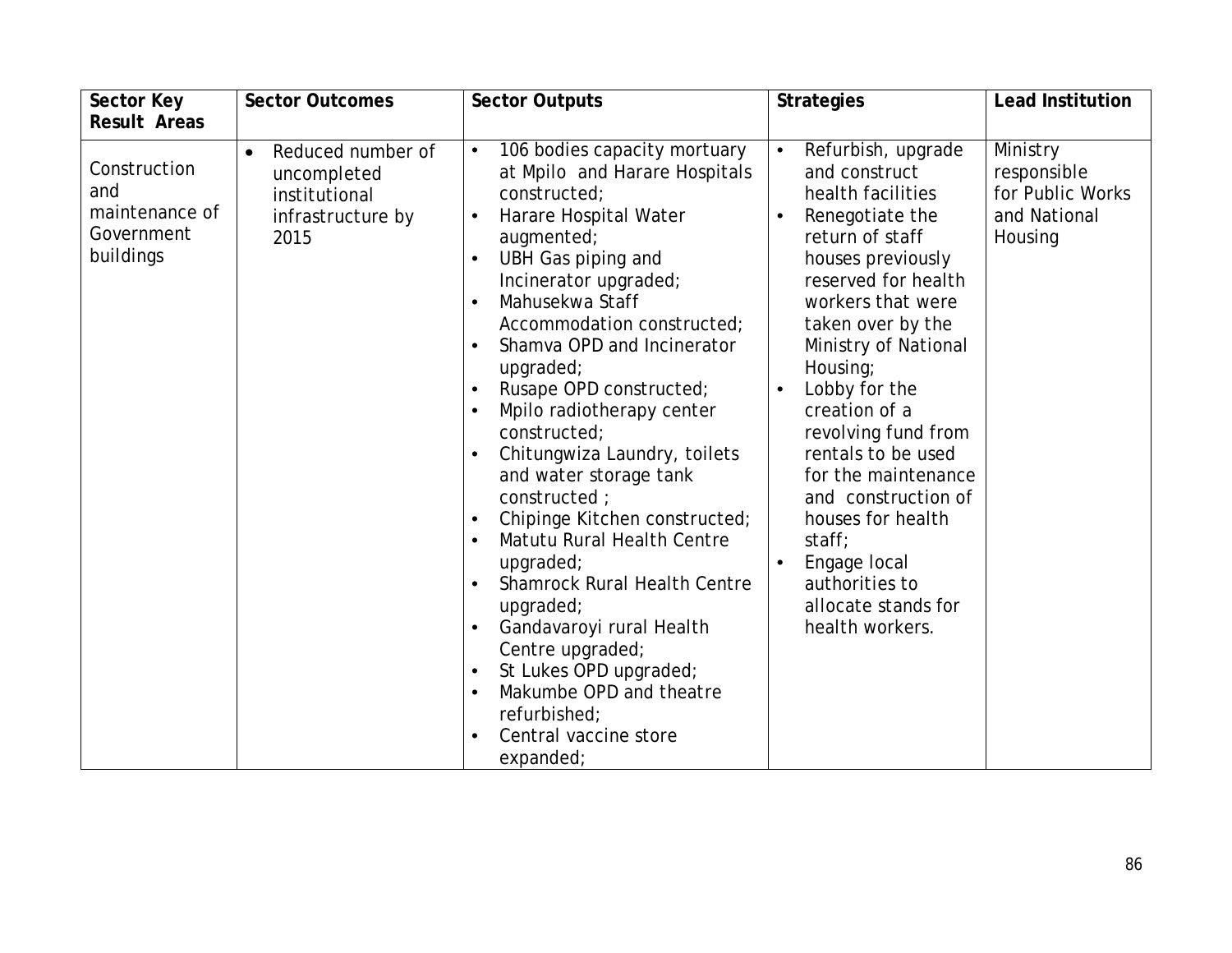| <b>Sector Key Result</b>                                      | <b>Sector Outcomes</b>                                                                         | <b>Sector Outputs</b>                                                                                                                                                                                                                                                                                                                                                                                                                                                                                                                                                                                                    | <b>Strategies</b>                                                                                                                    | <b>Lead Institution</b>                                             |
|---------------------------------------------------------------|------------------------------------------------------------------------------------------------|--------------------------------------------------------------------------------------------------------------------------------------------------------------------------------------------------------------------------------------------------------------------------------------------------------------------------------------------------------------------------------------------------------------------------------------------------------------------------------------------------------------------------------------------------------------------------------------------------------------------------|--------------------------------------------------------------------------------------------------------------------------------------|---------------------------------------------------------------------|
| <b>Areas</b>                                                  |                                                                                                |                                                                                                                                                                                                                                                                                                                                                                                                                                                                                                                                                                                                                          |                                                                                                                                      |                                                                     |
| Construction and<br>maintenance of<br>Government<br>buildings | Reduced<br>$\bullet$<br>number of<br>uncompleted<br>institutional<br>infrastructure<br>by 2015 | Parirenyatwa Group of<br>hospitals refurbished, Mpilo<br>Harare Hospitals and<br>Chitungwiza block of flats<br>rehabilitated ;<br>Binga hospital air conditioner<br>$\bullet$<br>refurbished;<br>Tsholotsho School of Nursing<br>$\bullet$<br>refurbished;<br>Lupane Provincial Hospital<br>$\bullet$<br>refurbished;<br><b>Bindura Provincial Hospital</b><br>$\bullet$<br>rehabilitated;<br>Mash West (Chinhoyi hospital,<br>$\bullet$<br>Shamrock clinic rehabilitated<br>and<br>Queen Mary Hospital<br>$\bullet$<br>repossessed.<br>Ongoing construction projects<br>completed;<br>Functional plant and<br>equipment | Refurbish,<br>$\bullet$<br>upgrade and<br>construct health<br>facilities                                                             | Ministry responsible<br>for Public Works<br>and National<br>Housing |
|                                                               | Increased<br>Government<br>Facilities.                                                         | New health facilities in<br>$\bullet$<br>resettlement areas<br>established.                                                                                                                                                                                                                                                                                                                                                                                                                                                                                                                                              | Construct new<br>$\bullet$<br>health facilities or<br>renovate farm<br>houses to function<br>as clinics in<br>resettlement<br>areas. |                                                                     |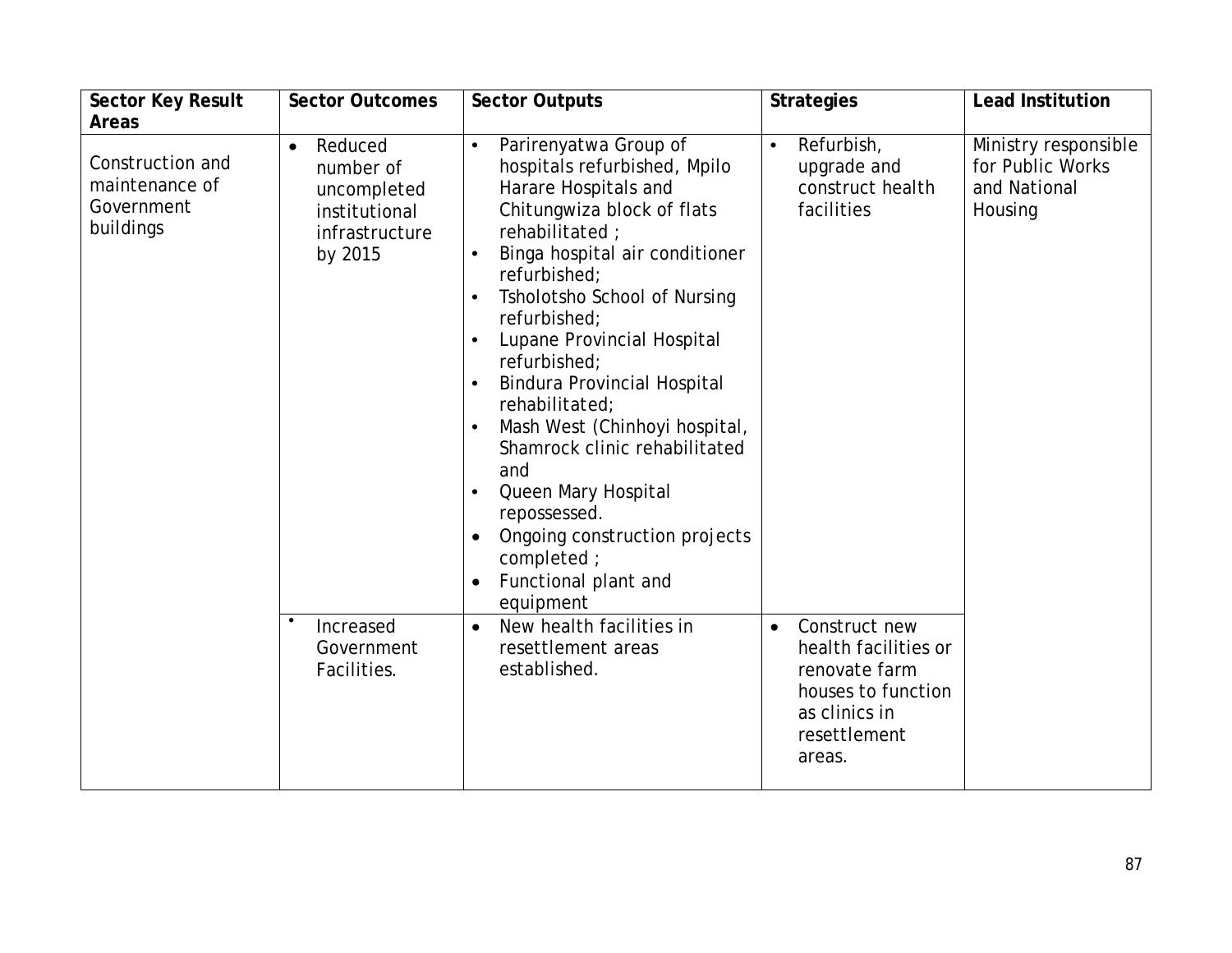## **3. Information Communication Technology**

| <b>Sector Key Result</b>           | <b>Sector Outcomes</b>                                                           | <b>Sector Outputs</b>                                                                                                                                    | <b>Strategies</b>                                                                                                                                                                                                                                                                                                                               | Lead                                                                      |
|------------------------------------|----------------------------------------------------------------------------------|----------------------------------------------------------------------------------------------------------------------------------------------------------|-------------------------------------------------------------------------------------------------------------------------------------------------------------------------------------------------------------------------------------------------------------------------------------------------------------------------------------------------|---------------------------------------------------------------------------|
| <b>Areas</b>                       |                                                                                  |                                                                                                                                                          |                                                                                                                                                                                                                                                                                                                                                 | <b>Institution</b>                                                        |
| <b>ICT Governance</b>              | Improved<br>$\bullet$<br>regulatory<br>environment.                              | ICT Policy revised;<br>$\bullet$<br>ICT Bill developed;<br>Internet Policy<br>$\bullet$<br>developed.                                                    | Develop and review<br>$\bullet$<br>appropriate ICT<br>legislation and<br>policies;<br>Ensure compliance<br>$\bullet$<br>with ICTPCS policies<br>statutes through<br>quarterly reviews;<br>Establish<br>$\bullet$<br>collaborative links<br>with ICTPCS<br>Institutions at<br>regional and<br>international levels<br>e.g. SADC, COMESA,<br>ITU. | Ministry<br>responsible for<br>Information<br>Communication<br>Technology |
| ICT Backbone and<br>Infrastructure | Improved<br>$\bullet$<br>communication<br>(including Access<br>and Utilisation). | Optic fibre linking<br>$\bullet$<br>major cities and towns<br>laid;<br>Last Mile Connectivity<br>$\bullet$<br>through PFMS to 20<br>Districts installed. | Capacitate Tel One, Net<br>$\bullet$<br>One and Power Tel;<br>Engage private sector on<br>PPP <sub>S</sub> ;<br>Establishment of an ICT<br>hub;<br>Improve ICTPCS literacy<br>by 10% annually.                                                                                                                                                  |                                                                           |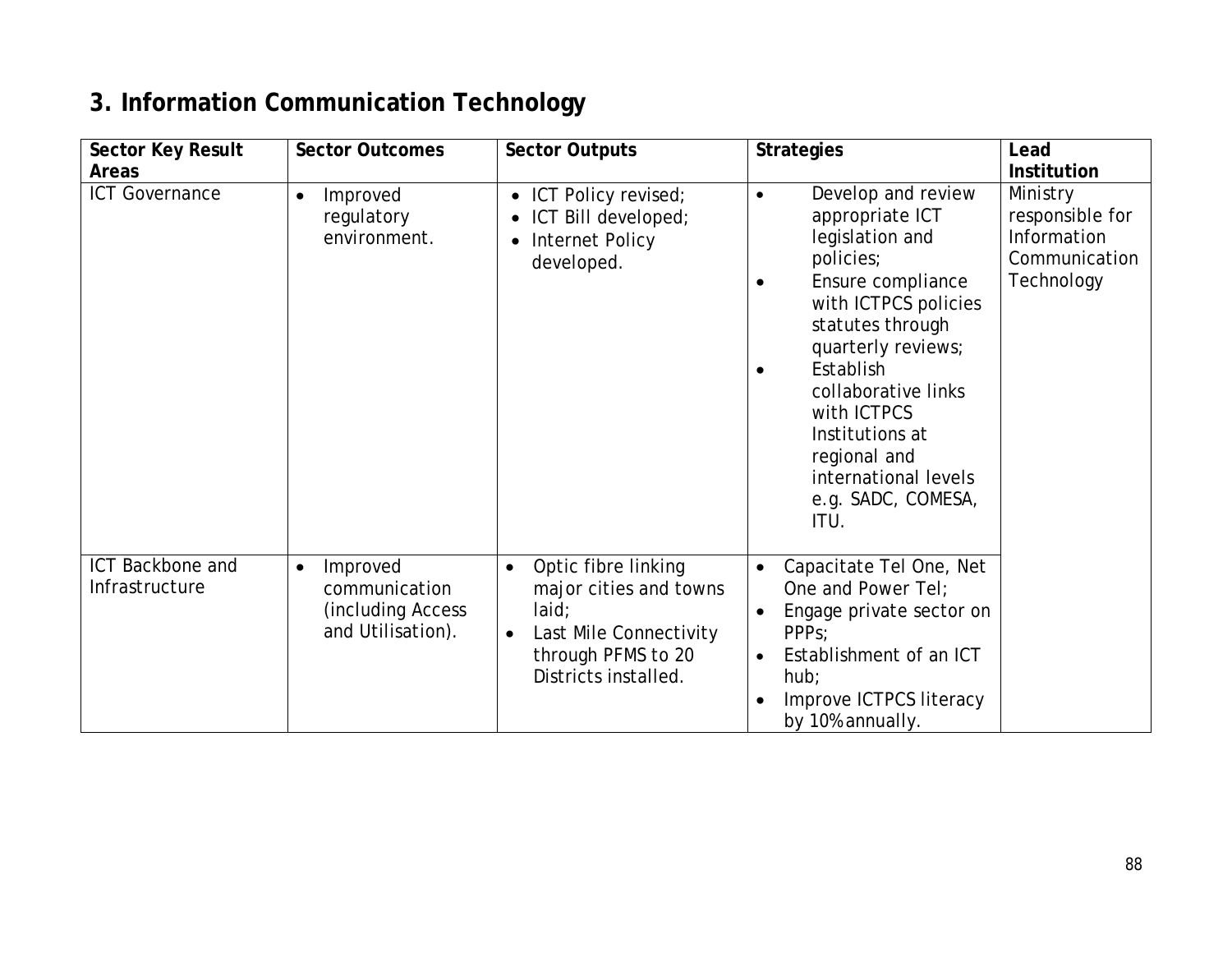| <b>Sector Key Result</b>           | <b>Sector Outcomes</b>                                                            | <b>Sector Outputs</b>                   | <b>Strategies</b>                                                                                                                                                                                                                                                                                                                                                             | Lead                                                                                     |
|------------------------------------|-----------------------------------------------------------------------------------|-----------------------------------------|-------------------------------------------------------------------------------------------------------------------------------------------------------------------------------------------------------------------------------------------------------------------------------------------------------------------------------------------------------------------------------|------------------------------------------------------------------------------------------|
| <b>Areas</b>                       |                                                                                   |                                         |                                                                                                                                                                                                                                                                                                                                                                               | <b>Institution</b>                                                                       |
| ICT Backbone and<br>Infrastructure | Improved<br>$\bullet$<br>communication<br>(including Access)<br>and Utilisation). | National Data<br>Centre<br>established. | Promote ICTPCS utilization in<br>$\bullet$<br>line Ministries and<br>departments by 20% annually;<br><b>Establish National Data</b><br>$\bullet$<br>Centre;<br>Create special economic<br>zones for ICTs;<br>Increase ICTPCS access;<br>Improve broadband capacity<br>realizable at PFMS terminal<br>points to at least 1Mbps;<br>Document, and regularise<br>ICTPCS sectors. | Office of the<br>President and<br>Cabinet,<br>Ministry<br>responsible for<br><b>ICTs</b> |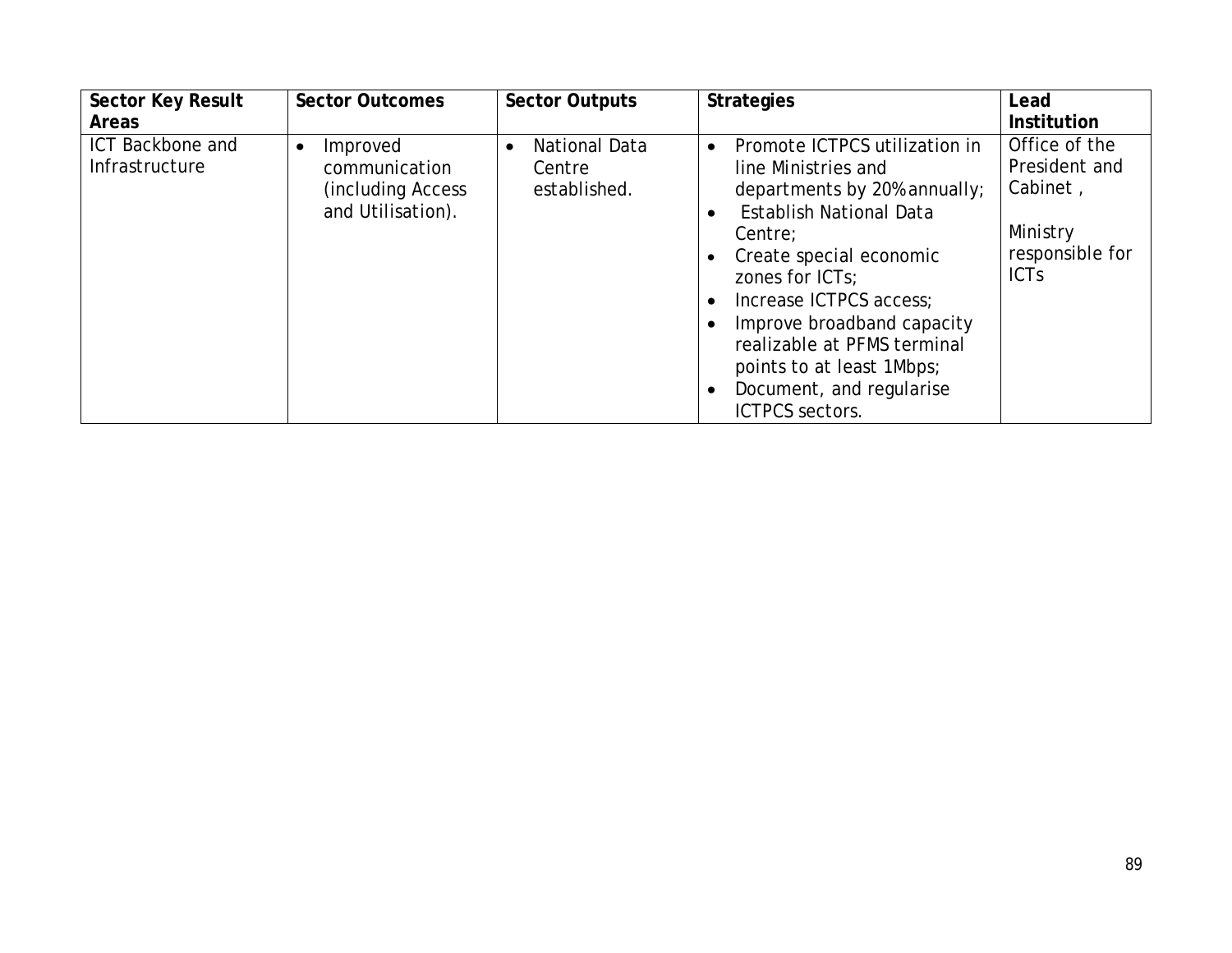| <b>Sector Key</b><br><b>Result Areas</b> | <b>Sector Outcomes</b>                                                                                                                      | <b>Sector Outputs</b>                                                                                                                                                                                                                                                                                                                                                                                                                                                             | <b>Strategies</b>                                                                                                                                                                                                                                                                                                             | Lead<br><b>Institution</b>                                                                                 |
|------------------------------------------|---------------------------------------------------------------------------------------------------------------------------------------------|-----------------------------------------------------------------------------------------------------------------------------------------------------------------------------------------------------------------------------------------------------------------------------------------------------------------------------------------------------------------------------------------------------------------------------------------------------------------------------------|-------------------------------------------------------------------------------------------------------------------------------------------------------------------------------------------------------------------------------------------------------------------------------------------------------------------------------|------------------------------------------------------------------------------------------------------------|
| E-Government                             | Improved<br>$\bullet$<br>Government<br>Efficiency.                                                                                          | E-Government policy developed;<br>$\bullet$<br>Revenue leakages eliminated;<br>$\bullet$<br>Government Data Centre<br>$\bullet$<br>established;<br>Government systems automated;<br>$\bullet$<br>E-Government Flagship projects<br>$\bullet$<br>operationalised;<br>Passport, national identity cards,<br>$\bullet$<br>birth certificates etc application<br>queues at the RG's Offices<br>eliminated;<br>Waiting period for passport<br>$\bullet$<br>reduced to 10 working days. | Immediately<br>$\bullet$<br>facilitate the<br>fulfillment of<br>outstanding<br>contractual<br>obligations with<br>service providers;<br><b>Direct Government</b><br>$\bullet$<br>institutions to come<br>up with flagships;<br>Engage friendly<br>countries and<br>Development<br>Partners to invest in<br>ICT <sub>s</sub> . | Office of the<br>President and<br>Cabinet                                                                  |
|                                          | Improved<br>$\bullet$<br>standards of<br>education through<br>the E-learning<br>programme<br>improved school<br>$\bullet$<br>infrastructure | Computer literate pupils, teachers<br>$\bullet$<br>and community;<br>Innovative school graduates<br>$\bullet$<br>produced in the market                                                                                                                                                                                                                                                                                                                                           | Expand the<br>$\bullet$<br>presidential E-<br>learning programme.<br>Introduce PPPs for<br>$\bullet$<br>the E-Government<br>programme.                                                                                                                                                                                        | <b>Ministries</b><br>responsible for<br>ICT and<br>Education.<br>Office of the<br>President and<br>Cabinet |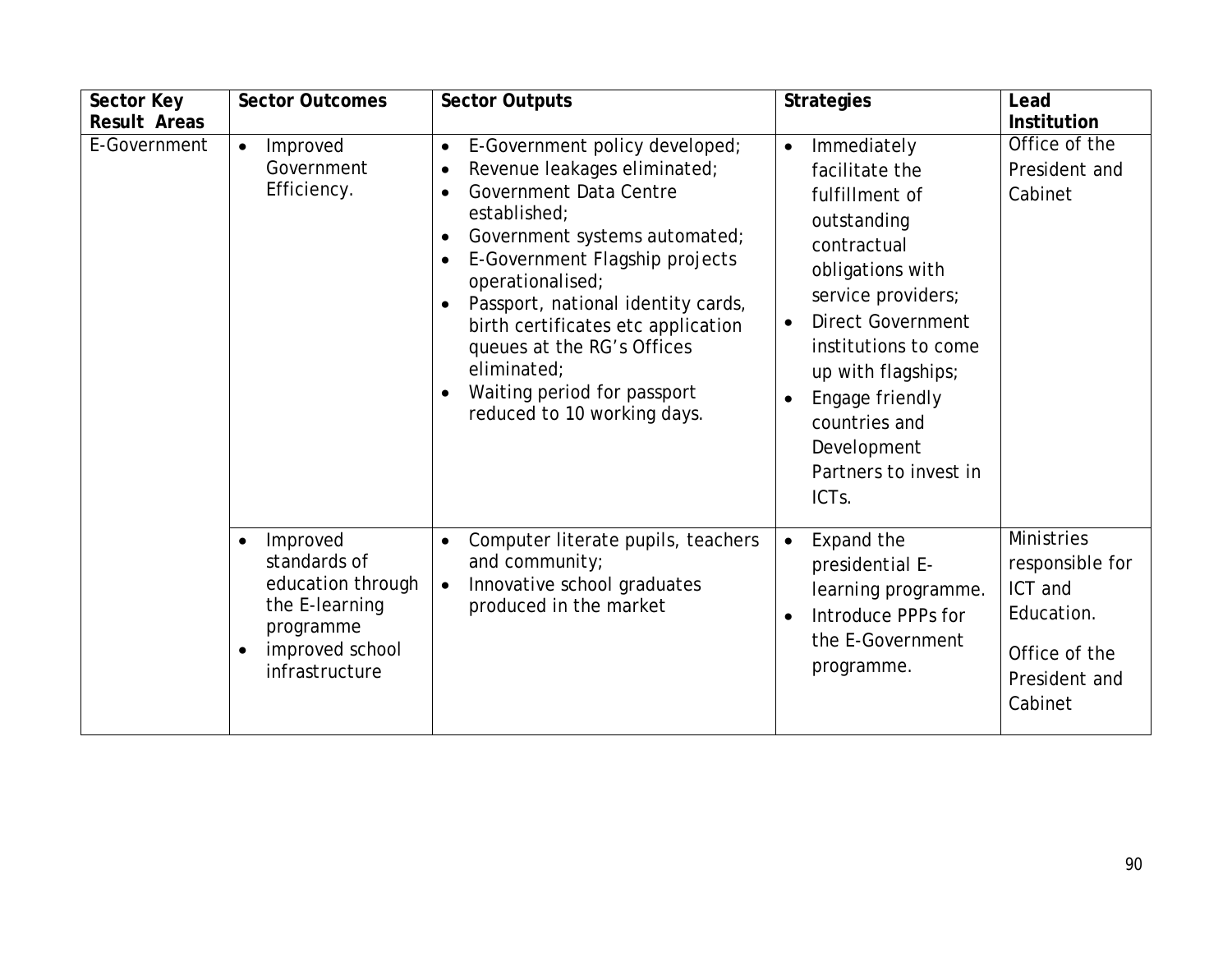| <b>Sector Key Result</b>               | <b>Sector Outcomes</b>                                     | <b>Sector Outputs</b>                                                                                                      | <b>Strategies</b>                                                                                                                                                       | Lead                                                                      |
|----------------------------------------|------------------------------------------------------------|----------------------------------------------------------------------------------------------------------------------------|-------------------------------------------------------------------------------------------------------------------------------------------------------------------------|---------------------------------------------------------------------------|
| <b>Areas</b>                           |                                                            |                                                                                                                            |                                                                                                                                                                         | <b>Institution</b>                                                        |
| <b>ICT Research and</b><br>Development | Improved ICT<br>$\bullet$<br>Standards and<br>Utilisation. | • ICT Research and<br>Development projects<br>undertaken.<br>• National High<br>Performance Computer<br>Centre established | Promote 3 national<br><b>ICTPCS</b> research<br>projects;<br><b>Quarterly Reviews</b><br>of ICTPCS<br>indicators;<br>Promote ICTPCS<br>Public, Private<br>Partnerships. | Ministry<br>responsible for<br>Information<br>Communication<br>Technology |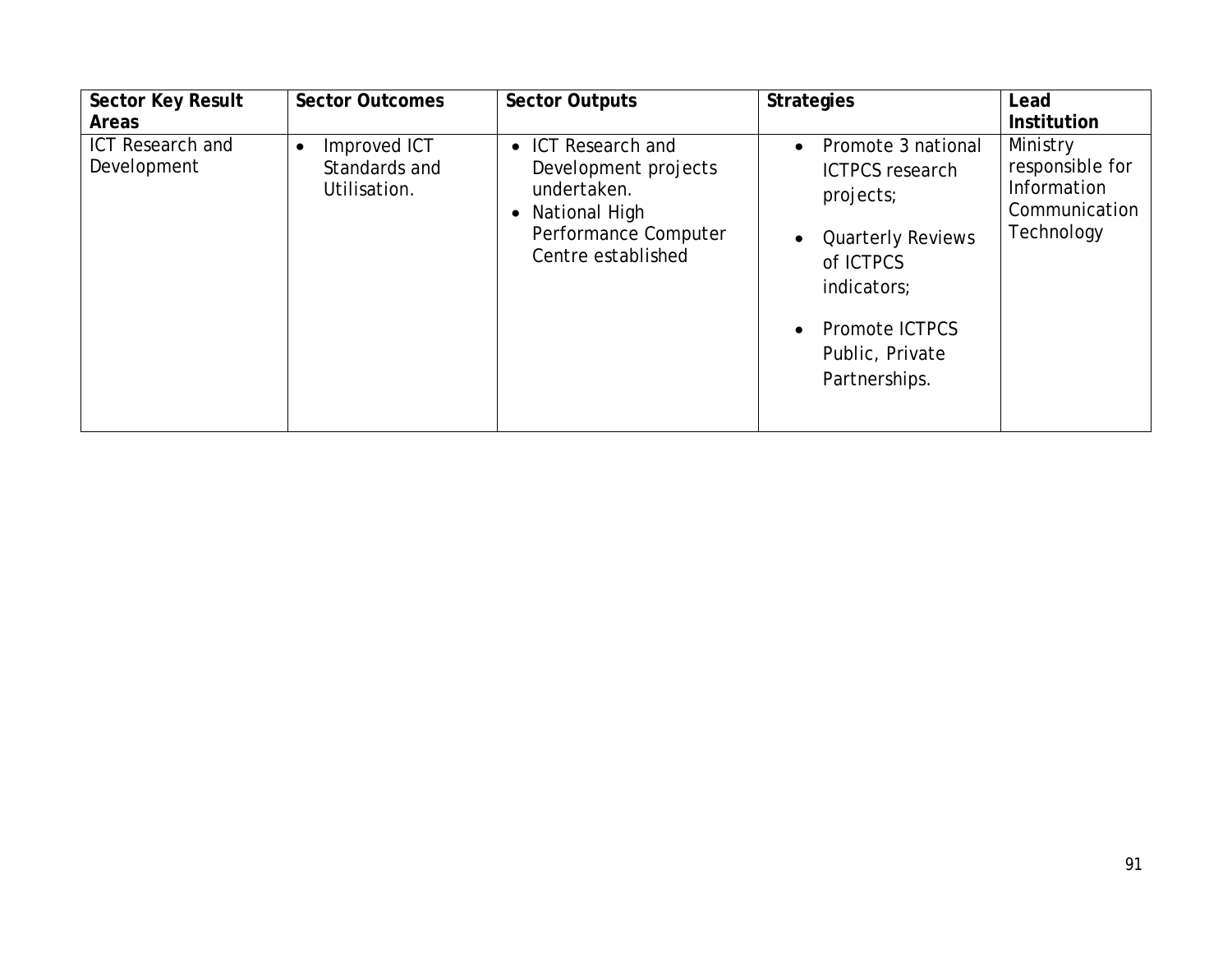# **4. Energy and Power Supply**

| Sector Key          | <b>Sector</b>                                               | <b>Sector Outputs</b>                                                                                                                                                                                                                                                                                                                         | <b>Strategies</b>                                                                                                                                                                                                                                                                                                                                                        | Lead                                                                              |
|---------------------|-------------------------------------------------------------|-----------------------------------------------------------------------------------------------------------------------------------------------------------------------------------------------------------------------------------------------------------------------------------------------------------------------------------------------|--------------------------------------------------------------------------------------------------------------------------------------------------------------------------------------------------------------------------------------------------------------------------------------------------------------------------------------------------------------------------|-----------------------------------------------------------------------------------|
| <b>Result Areas</b> | <b>Outcomes</b>                                             |                                                                                                                                                                                                                                                                                                                                               |                                                                                                                                                                                                                                                                                                                                                                          | <b>Institution</b>                                                                |
| Fuel Supply         | Increased<br>$\bullet$<br>fuel supply<br>in the<br>country. | Bio-fuels<br>$\bullet$<br>E10, E15, E20 and E85<br>Blended fuel produced;<br>Pipeline Capacity<br>$\bullet$<br>A drag reducing agent<br>introduced;<br>Pumping capacity<br>increased;<br>A second pipeline from<br>the Port of Beira to<br>Harare constructed;<br>Negotiations on the<br>construction of the<br>second pipeline<br>concluded. | Study the feasibilities of blending<br>at these ratios;<br>Develop a bio-fuels policy;<br>$\bullet$<br>Produce legislation for blending at<br>these ratios:<br>Introduce a drag reducing agent;<br>$\bullet$<br>Initiate studies on the<br>$\bullet$<br>construction of the second<br>pipeline;<br>Carry out feasibility study for the<br>$\bullet$<br>pipeline.         | Ministry<br>responsible for<br>Energy<br>Ministry<br>responsible for<br>Transport |
| Power<br>Generation | Increased<br>$\bullet$<br>access to<br>electricity.         | <b>Existing Plants refurbished</b><br>$\bullet$<br>Internal power generation<br>increased by 300MW by<br>December 2015.                                                                                                                                                                                                                       | Refurbish existing power<br>$\bullet$<br>infrastructure;<br>Restore operational efficiency<br>$\bullet$<br><b>Intensify Demand Side</b><br>$\bullet$<br>Management (DSM) measures;<br>Install statistical meters;<br>$\bullet$<br>Implement cost-reflective tariff;<br>$\bullet$<br>Negotiate for more power<br>imports;<br>Complete installation of pre-paid<br>meters. |                                                                                   |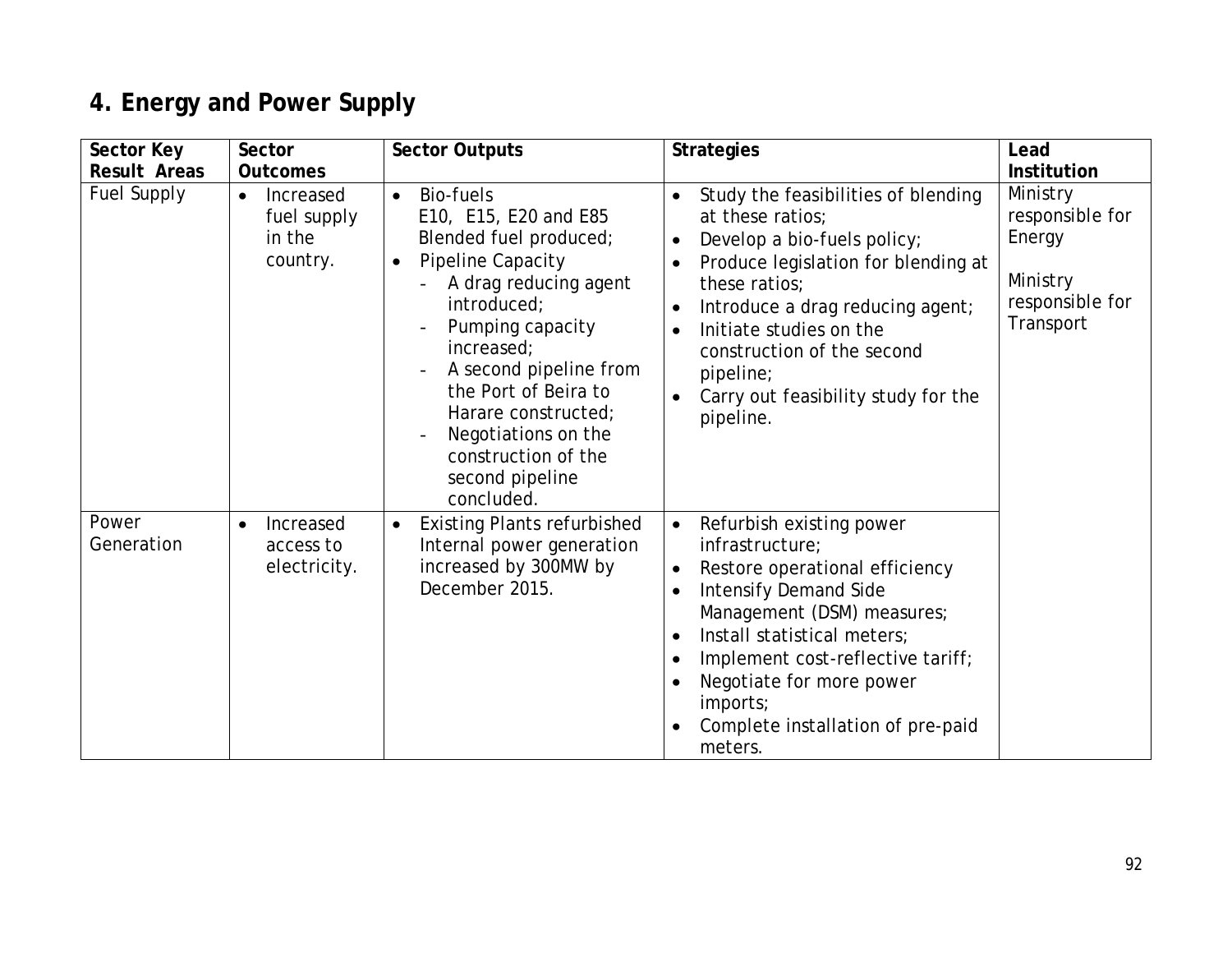| <b>Sector Key Result</b><br><b>Areas</b> | <b>Sector Outcomes</b>              | <b>Sector Outputs</b>                                                                                                                                                                                                                                                                                                                                                                                                                                                                                                                                                                                          | <b>Strategies</b>                                                                                                                                                                                                                                                                                                                                                                                                                                                                             | Lead<br><b>Institution</b>            |
|------------------------------------------|-------------------------------------|----------------------------------------------------------------------------------------------------------------------------------------------------------------------------------------------------------------------------------------------------------------------------------------------------------------------------------------------------------------------------------------------------------------------------------------------------------------------------------------------------------------------------------------------------------------------------------------------------------------|-----------------------------------------------------------------------------------------------------------------------------------------------------------------------------------------------------------------------------------------------------------------------------------------------------------------------------------------------------------------------------------------------------------------------------------------------------------------------------------------------|---------------------------------------|
| <b>Power Generation</b>                  | Increased access to<br>electricity. | Hwange and Kariba Power Stations<br>$\bullet$<br>Expanded Construction of two units<br>of 150MW each completed at<br>Kariba Power Station;<br>Two units of 300MW each<br>completed at Hwange Power<br>Station.<br>Financial closure;<br>Designs approved;<br>Construction started.<br><b>Green Field Power Stations</b><br>constructed.<br>Processes for the<br>implementation of the<br>following projects concluded:<br>Batoka Hydro Power Station<br>with 1600 MW,<br>Western Area Power Plant<br>constructed,<br>Sengwa Power plant<br>constructed;<br>Feasibility studies of a Lupane<br>gas power plant. | Raise private<br>$\bullet$<br>equity finance for<br>Hwange power<br>station;<br>Find funding for<br>peaking plant;<br>Honour ex-CAPCO<br>$\bullet$<br>assets debt<br>settlement;<br>Make and<br>$\bullet$<br>implement policy<br>framework for<br>Independent<br><b>Power Producers</b><br>(IPPs) and PPPs;<br>Obtain coal and<br>$\bullet$<br>coal bed methane<br>(CBM);<br>concessions;<br>Implement grid<br>$\bullet$<br>extension projects<br>(transmission,<br>distribution &<br>rural). | Ministry<br>responsible<br>for Energy |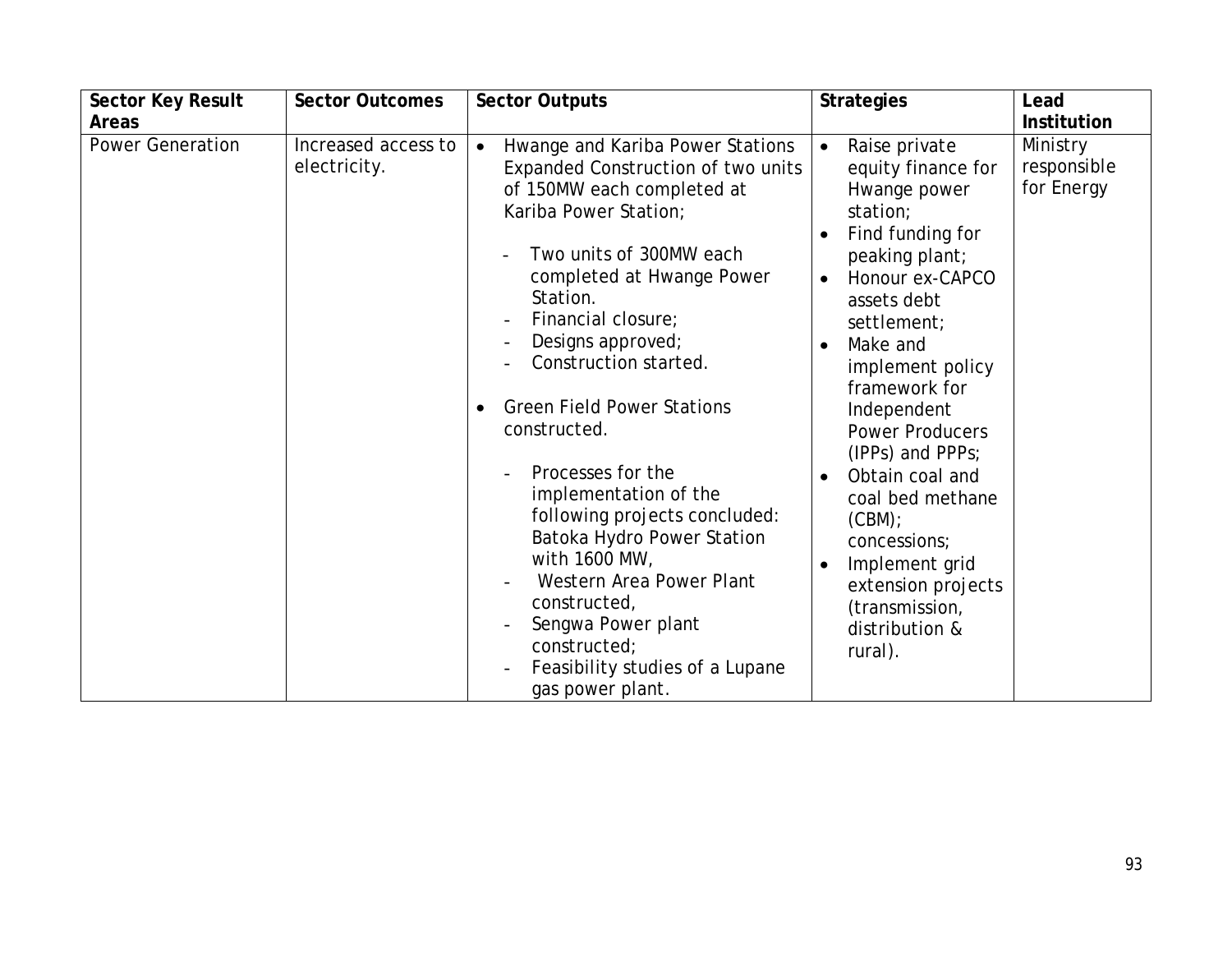| <b>Sector Key Result</b><br><b>Areas</b> | <b>Sector Outcomes</b>                                                           | <b>Sector Outputs</b>                                                                                                                            | <b>Strategies</b>                                                                                                                                                | Lead<br><b>Institution</b>            |
|------------------------------------------|----------------------------------------------------------------------------------|--------------------------------------------------------------------------------------------------------------------------------------------------|------------------------------------------------------------------------------------------------------------------------------------------------------------------|---------------------------------------|
| <b>Grid Reinforcement</b>                | Increased power<br>$\bullet$<br>access to rural<br>households and<br>institutes. | Substations constructed<br>$\bullet$<br>and existing ones<br>upgraded<br>Grid expansion in rural<br>areas completed.                             | Intensify the rural<br>$\bullet$<br>electrification<br>programme.                                                                                                | Ministry<br>responsible for<br>Energy |
| Renewable Energy                         | Increased usage of<br>$\bullet$<br>alternative forms<br>of energy.               | <b>Biogas digesters</b><br>$\bullet$<br>programme for<br>institutions, households<br>and farms implemented;<br>1 250 biogas plants<br>installed. | Select institutions and<br>$\bullet$<br>households:<br>Engage and capacitate<br>$\bullet$<br>biogas digesters<br>constructers;<br>Construct the<br>biodigesters. | Ministry<br>responsible for<br>Energy |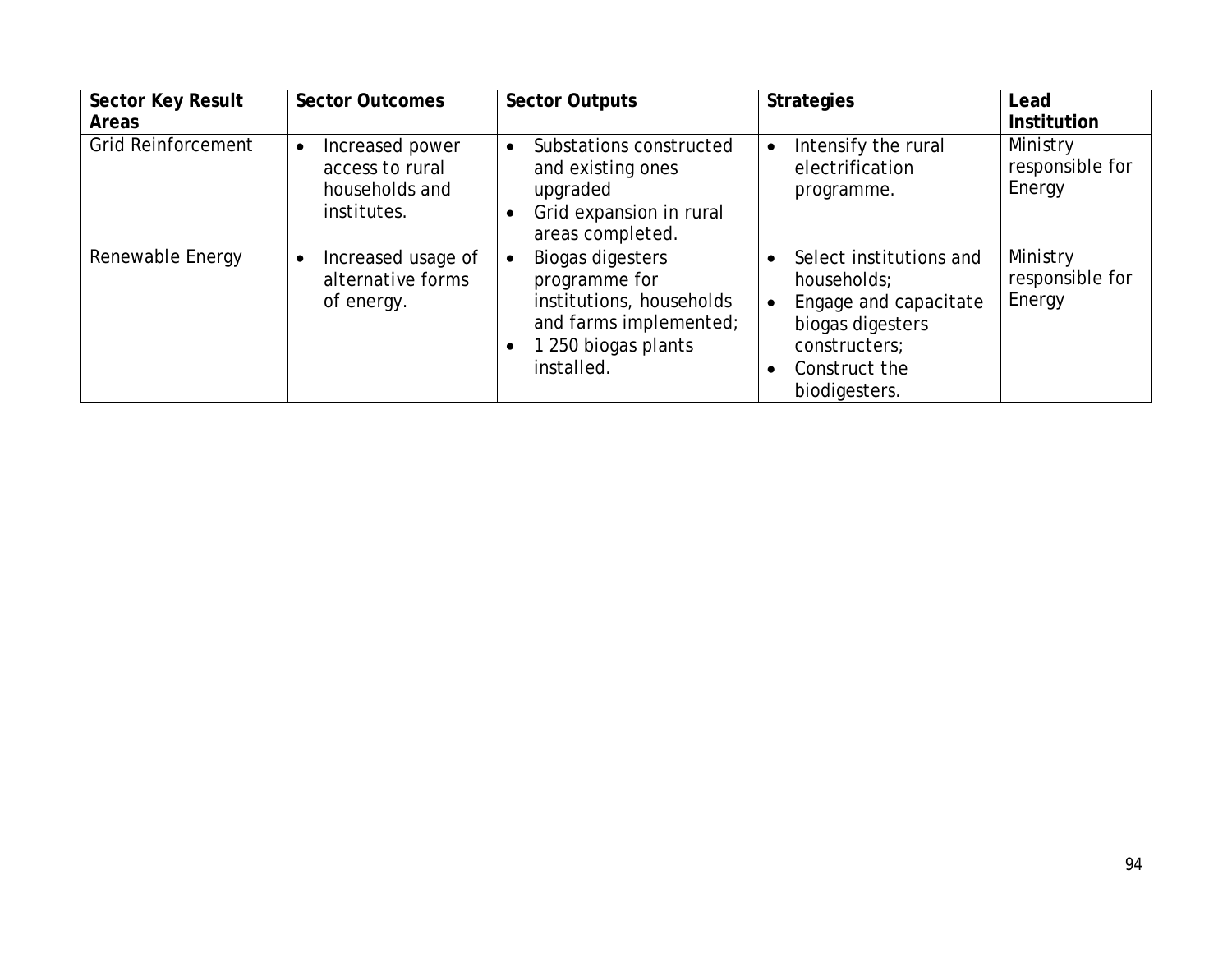| <b>Sector Key Result</b> | <b>Sector Outcomes</b>                                             | <b>Sector Outputs</b>                                                                                                                                                               | <b>Strategies</b>                                                                                                                                                                                                                                                                                                                                                                                                                                                                                                                     | Lead                                  |
|--------------------------|--------------------------------------------------------------------|-------------------------------------------------------------------------------------------------------------------------------------------------------------------------------------|---------------------------------------------------------------------------------------------------------------------------------------------------------------------------------------------------------------------------------------------------------------------------------------------------------------------------------------------------------------------------------------------------------------------------------------------------------------------------------------------------------------------------------------|---------------------------------------|
| <b>Areas</b>             |                                                                    |                                                                                                                                                                                     |                                                                                                                                                                                                                                                                                                                                                                                                                                                                                                                                       | <b>Institution</b>                    |
| Renewable Energy         | Increased usage of<br>$\bullet$<br>alternative forms<br>of energy. | Mini-hydro<br>$\bullet$<br>Programme for<br>Integrated mini-hydro<br>schemes initiated and<br>functional by 2015.<br>Solar energy<br>100 MW solar plant<br>initiated and installed. | Initiate programme for<br>$\bullet$<br>Integrated mini-hydro<br>schemes;<br>Flight adverts for<br>$\bullet$<br>investors;<br>Select investors;<br>$\bullet$<br>Monitor construction of<br>$\bullet$<br>the mini hydros;<br>Select site for the<br>$\bullet$<br>plant;<br>Select constructor;<br>Commission the plant;<br>٠<br>Come up with grid<br>code and initiate<br>programme;<br>Study on solar water<br>heaters;<br>Policy and regulatory<br>measures on solar<br>water heaters;<br>Initiate program on<br>solar water heaters. | Ministry<br>responsible for<br>Energy |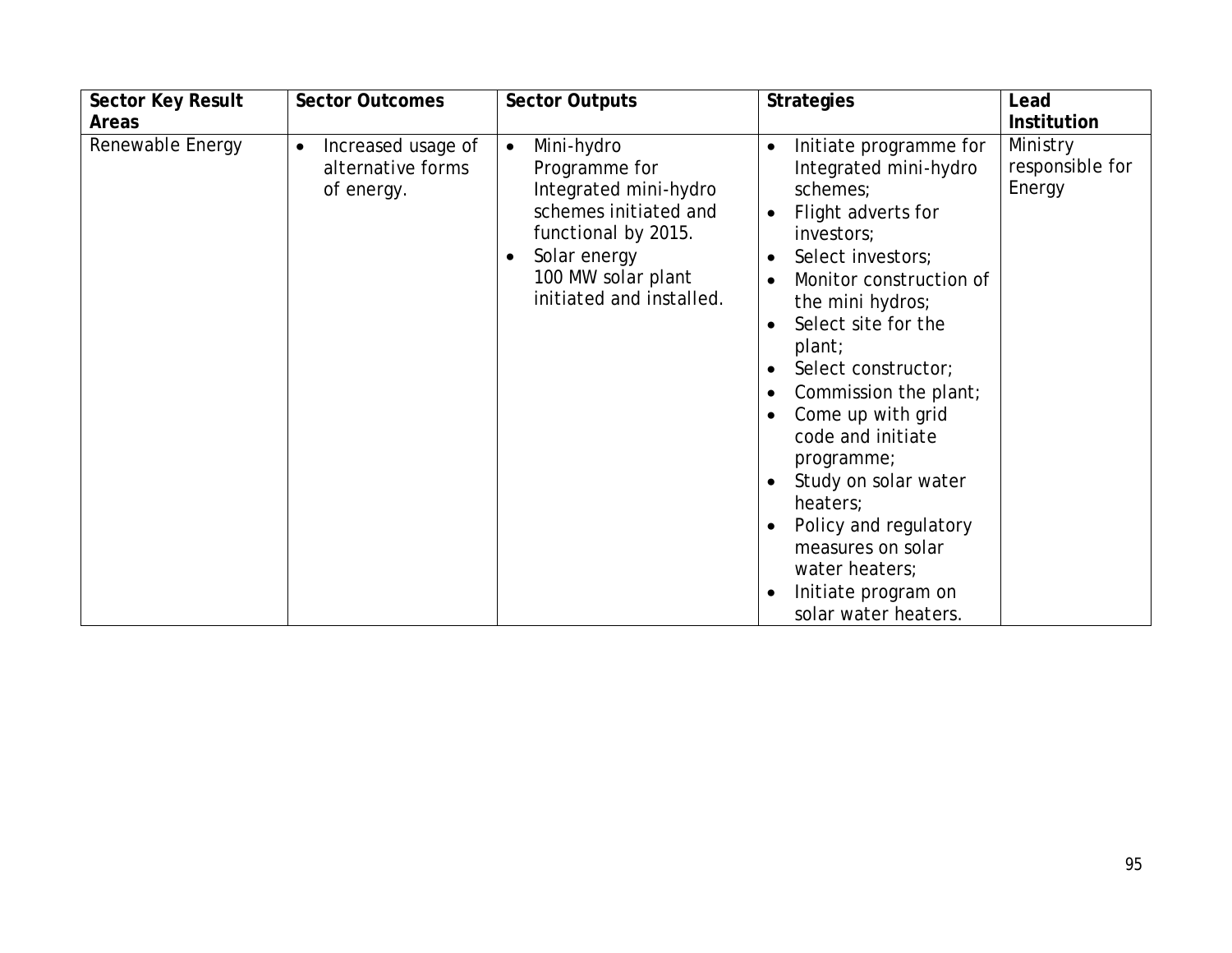| <b>Sector Key Result</b><br><b>Areas</b> | <b>Sector Outcomes</b>                                                 | <b>Sector Outputs</b>                                                                                                                                                                                                                                                | <b>Strategies</b>                                                                                                                                                           | <b>Lead Institution</b>               |
|------------------------------------------|------------------------------------------------------------------------|----------------------------------------------------------------------------------------------------------------------------------------------------------------------------------------------------------------------------------------------------------------------|-----------------------------------------------------------------------------------------------------------------------------------------------------------------------------|---------------------------------------|
| <b>Energy Efficiency</b>                 | Reduced load shedding;<br>$\bullet$<br>Improved revenue<br>collection. | Energy<br>$\bullet$<br>conservation/Demand side<br>management Ripple<br>control system<br>resuscitated and<br>extended;<br>Energy efficiency strategy<br>formulated and functional;<br>800 000 prepaid meters<br>installed in households and<br>commercial entities. | Energy<br>efficiency<br>strategy<br>formulated<br>and<br>functional;<br>Source<br>$\bullet$<br>financing;<br>Procure and<br>$\bullet$<br>complete<br>meter<br>installation. | Ministry<br>responsible for<br>Energy |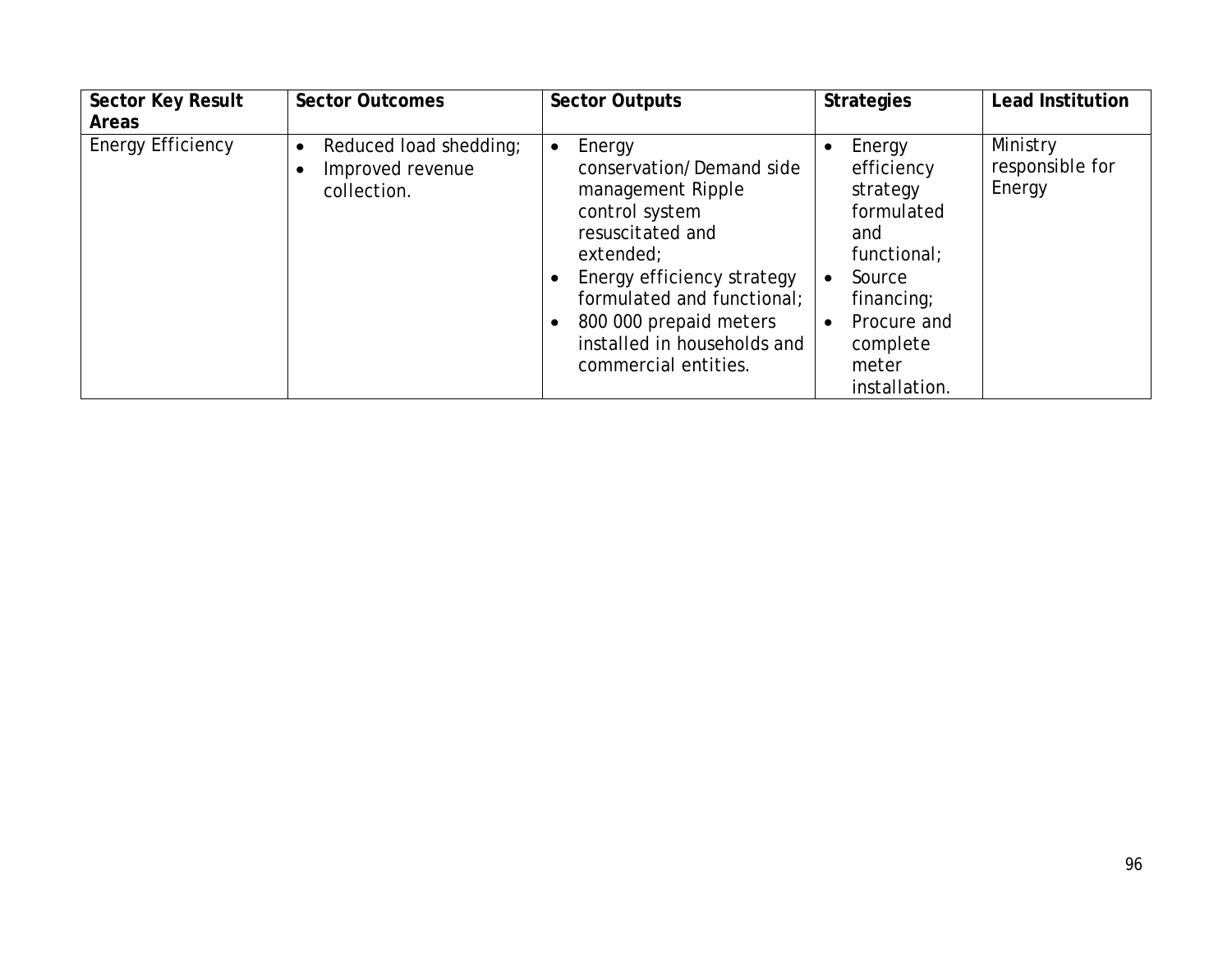# **5. Transportation Services**

| <b>Sector Key Result</b>                                     | <b>Sector Outcomes</b>                 | <b>Sector Outputs</b>                                                                                                                                                                                                                                                                                                                                                                                                                                                                                                                                                                                                                                                                                                                                                                                      | <b>Strategies</b>                                                                                                                                                                                                                                                              | <b>Lead Institution</b>                  |
|--------------------------------------------------------------|----------------------------------------|------------------------------------------------------------------------------------------------------------------------------------------------------------------------------------------------------------------------------------------------------------------------------------------------------------------------------------------------------------------------------------------------------------------------------------------------------------------------------------------------------------------------------------------------------------------------------------------------------------------------------------------------------------------------------------------------------------------------------------------------------------------------------------------------------------|--------------------------------------------------------------------------------------------------------------------------------------------------------------------------------------------------------------------------------------------------------------------------------|------------------------------------------|
| <b>Areas</b>                                                 |                                        |                                                                                                                                                                                                                                                                                                                                                                                                                                                                                                                                                                                                                                                                                                                                                                                                            |                                                                                                                                                                                                                                                                                |                                          |
| Transport<br>Infrastructure<br>development and<br>management | Improved road<br>$\bullet$<br>network. | 200km road dualised<br>$\bullet$<br>Harare - Beitbridge 120km;<br>Harare - Mutare - 40km;<br>Harare - Chirundu- 40km.<br>500km road rehabilitated<br>$\bullet$<br>Byo-Victoria Falls 200km;<br>Nyazura-Dorowa 50km;<br>Golden Valley-Sanyati 100km;<br>Gokwe-Siabuwa 100km;<br>$\overline{\phantom{a}}$<br>Ngundu-Triangle 50km.<br>4000km road resealed<br>$\bullet$<br>500km/province.<br>200km new road constructed:<br>$\bullet$<br>Buchwa - Rutenga - Boli -<br>Sango Border Post - 100km;<br>Kwekwe - Nkayi - Lupane -<br>50km;<br>Mt Darwin - Mukumbura -<br>50km.<br>200 km narrow Mat roads<br>$\bullet$<br>widened:<br>Waddlilove-Hwedza 50km;<br>Chivhu-Range 10km;<br>$\overline{\phantom{a}}$<br>Byo-Kezi 50km;<br>$\overline{\phantom{a}}$<br>Guruve-Mahuhwe 50km;<br>Gutu-Chartsworth 40km. | Adopt PPPs;<br>$\bullet$<br>Mobilise<br>resources from<br>friendly<br>countries and<br>Development<br>Partners;<br>Strengthen<br>$\bullet$<br><b>Public Sector</b><br>Investment<br>Programme<br>(PSIP)<br>provide<br>concession to<br>private sector<br>service<br>providers; | Ministry<br>responsible for<br>Transport |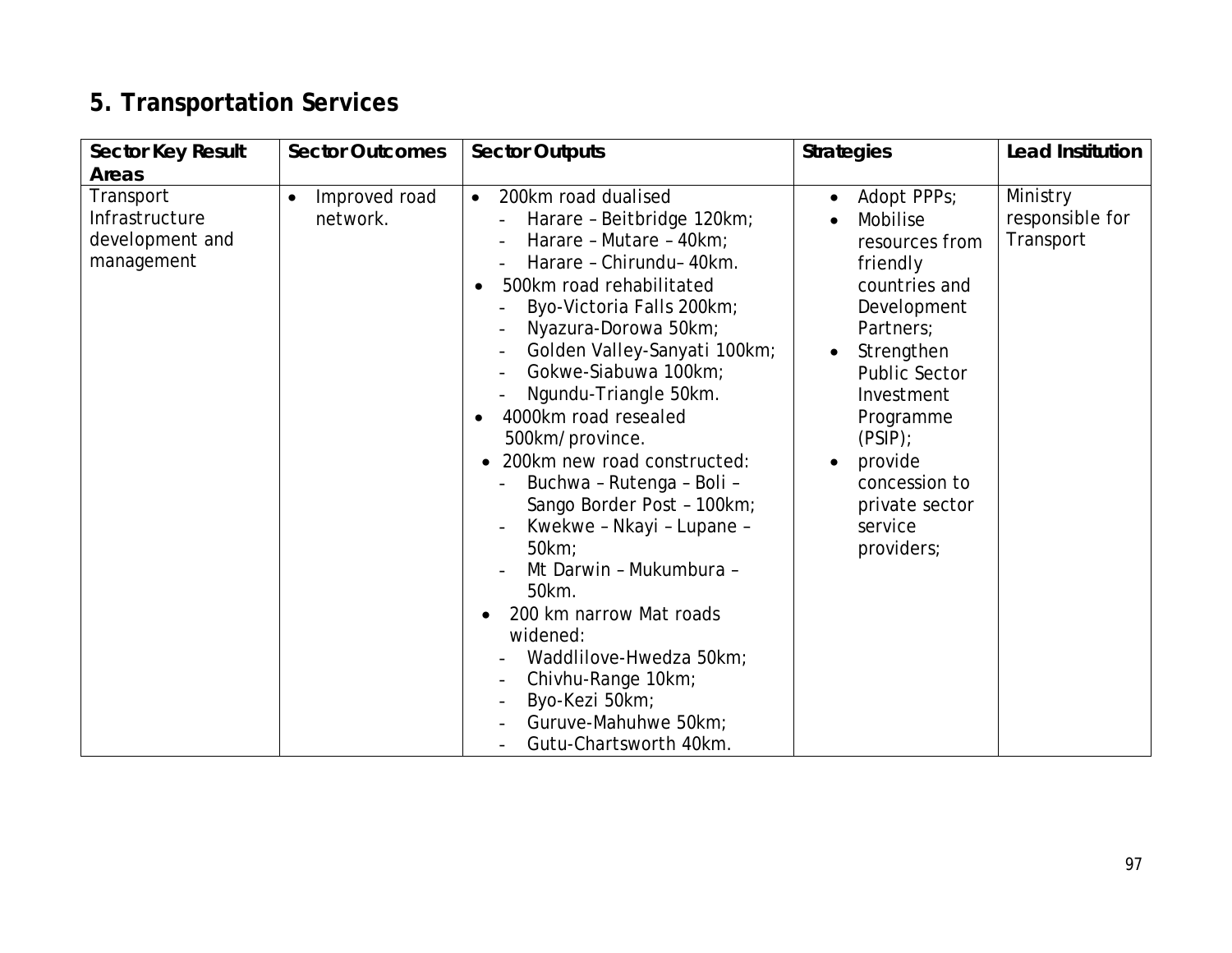| <b>Sector Key Result</b>                                                                                                                                                 | <b>Sector Outcomes</b>                                                                                                               | <b>Sector Outputs</b>                                                                                                                                                                                                                    | <b>Strategies</b>                                                                                                                          | <b>Lead Institution</b>                  |
|--------------------------------------------------------------------------------------------------------------------------------------------------------------------------|--------------------------------------------------------------------------------------------------------------------------------------|------------------------------------------------------------------------------------------------------------------------------------------------------------------------------------------------------------------------------------------|--------------------------------------------------------------------------------------------------------------------------------------------|------------------------------------------|
| <b>Areas</b>                                                                                                                                                             |                                                                                                                                      |                                                                                                                                                                                                                                          |                                                                                                                                            |                                          |
| Transport<br>Improved<br>$\bullet$<br>Infrastructure<br>development and<br>management<br>Improved rail<br>$\bullet$<br>network.<br>Improved air<br>$\bullet$<br>network. | road network.                                                                                                                        | Flood damaged bridges<br>repaired:<br>Runde bridge;<br>Tuli bridge.<br>400km of rural road regarded<br>and regravelled - 500km/per<br>province.                                                                                          | Adopt PPPs;<br>$\bullet$<br>Mobilise<br>resources from<br>friendly<br>countries and<br>Development<br>Partners:<br>Strengthen<br>$\bullet$ | Ministry<br>responsible for<br>Transport |
|                                                                                                                                                                          | 400km rail track<br>$\bullet$<br>rehabilitated;<br>Rail equipment procured<br>(Locomotives & wagons);<br>Signaling system installed. | Public Sector<br>Investment<br>Programme<br>(PSIPS);<br>Provide<br>$\bullet$<br>concession to                                                                                                                                            |                                                                                                                                            |                                          |
|                                                                                                                                                                          |                                                                                                                                      | J.M. Nkomo Airport Building<br>$\bullet$<br>completed and<br>commissioned;<br>Harare International Airport<br>runway upgraded and<br>lighting system<br>rehabilitated;<br>Kariba airport upgraded;<br>Buffalo Range airport<br>upgraded. | private sector<br>service<br>providers;                                                                                                    |                                          |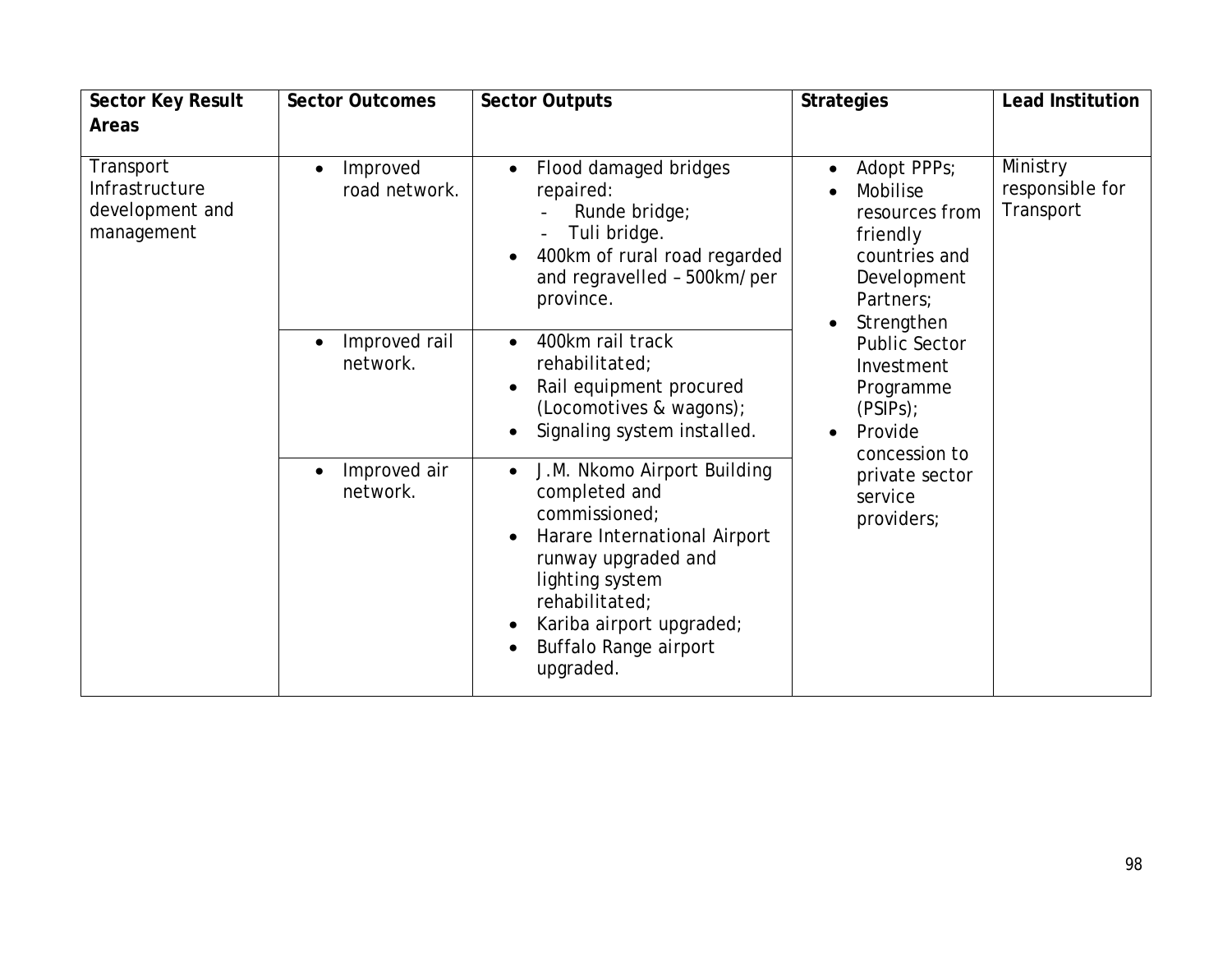| <b>Sector Key Result</b>                  | <b>Sector Outcomes</b>                                                                                                                               | <b>Sector Outputs</b>                                                                                                                        | <b>Strategies</b>                                                              | <b>Lead Institution</b>                                  |
|-------------------------------------------|------------------------------------------------------------------------------------------------------------------------------------------------------|----------------------------------------------------------------------------------------------------------------------------------------------|--------------------------------------------------------------------------------|----------------------------------------------------------|
| <b>Areas</b>                              |                                                                                                                                                      |                                                                                                                                              |                                                                                |                                                          |
| Road Safety &<br>Security<br>Management   | Improved safety<br>$\bullet$<br>and security on<br>road transport<br>network.                                                                        | 1000km of road carriage<br>$\bullet$<br>marked, signaged &<br>fenced.                                                                        | Adopt<br>$\bullet$<br>PPP <sub>S</sub> :<br>Provide<br>$\bullet$<br>concession | Ministry<br>responsible for<br>Transport and<br>Ministry |
| Public property<br>safety & security      | Improved & reliable<br>$\bullet$<br>weather<br>information<br>systems.                                                                               | Weather observation<br>$\bullet$<br>equipment automated.                                                                                     | to private<br>sector<br>service<br>providers.                                  | responsible for<br>Environment,<br>Water and<br>Climate. |
| Road Safety and<br>Security<br>Management | Improved co-<br>$\bullet$<br>ordination of road<br>Agencies and law<br>enforcement<br>resulting in<br>increased revenue<br>inflows through<br>ZIMRA. | Vehicle registration, driver<br>$\bullet$<br>licensing, vehicle overload<br>fees and vehicle operator<br>and route authorities<br>automated. |                                                                                |                                                          |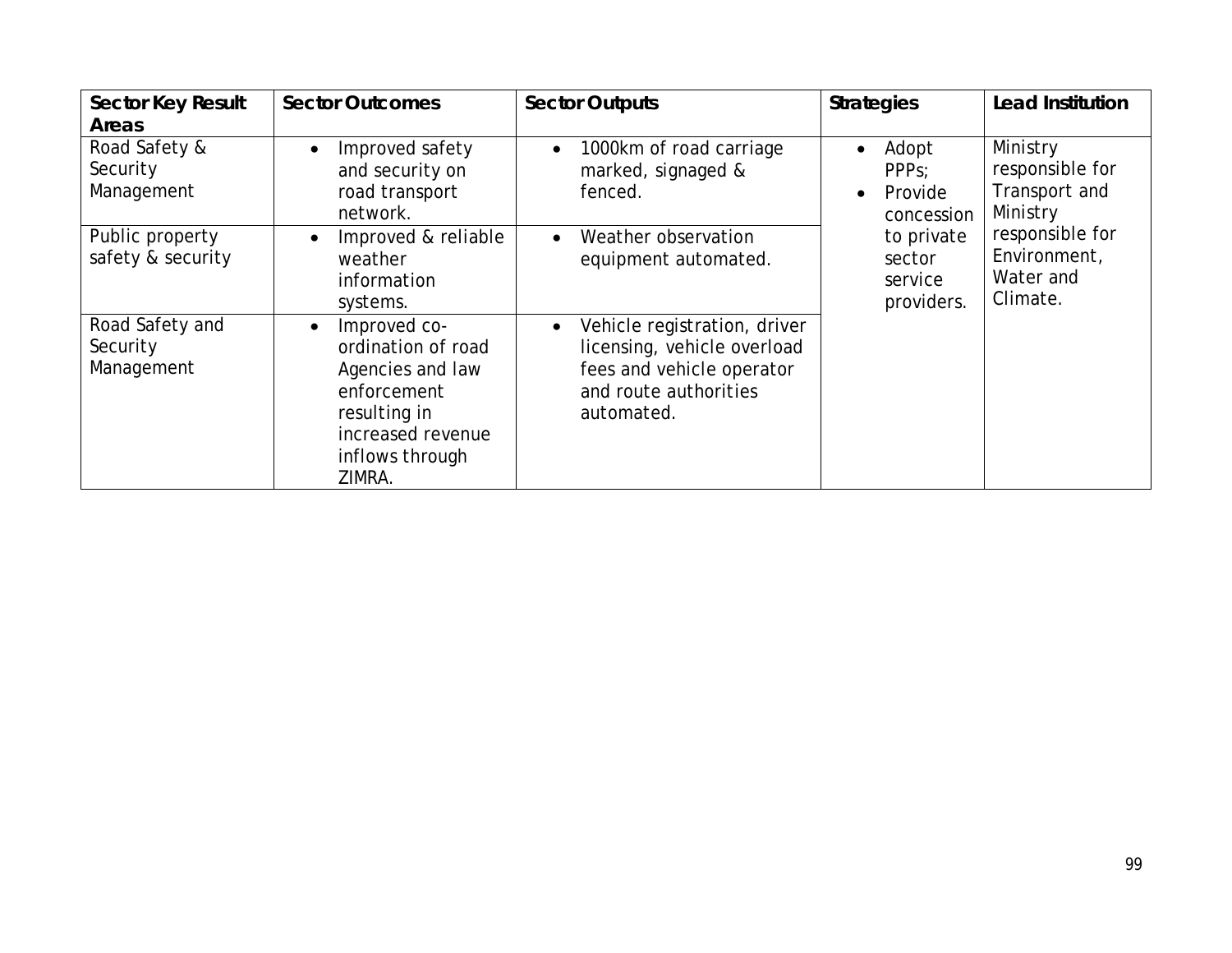# **7.3.3 Quick Wins to be implemented within the Infrastructure and Utilities Cluster include the following:**

- i. Undertaking a national blitz to rehabilitate water supplies, sewerage systems, roads, health facilities and schools in all urban centres;
- ii. Instituting measures to improve processes at the Registrar General's Office by December 2013;
- iii. Construction and maintenance of trunk and feeder roads through funding from Central Government and PPPs;
- iv. Completion of water projects under construction such as Tokwe-Mukosi, Gwayi Shangani, Semwa, Bindura, Dande, Tuli-Manyange and Marovanyati dams and Msthabezi water pipeline;
- v. Prioritising construction of Kunzvi and Nyatana Dams;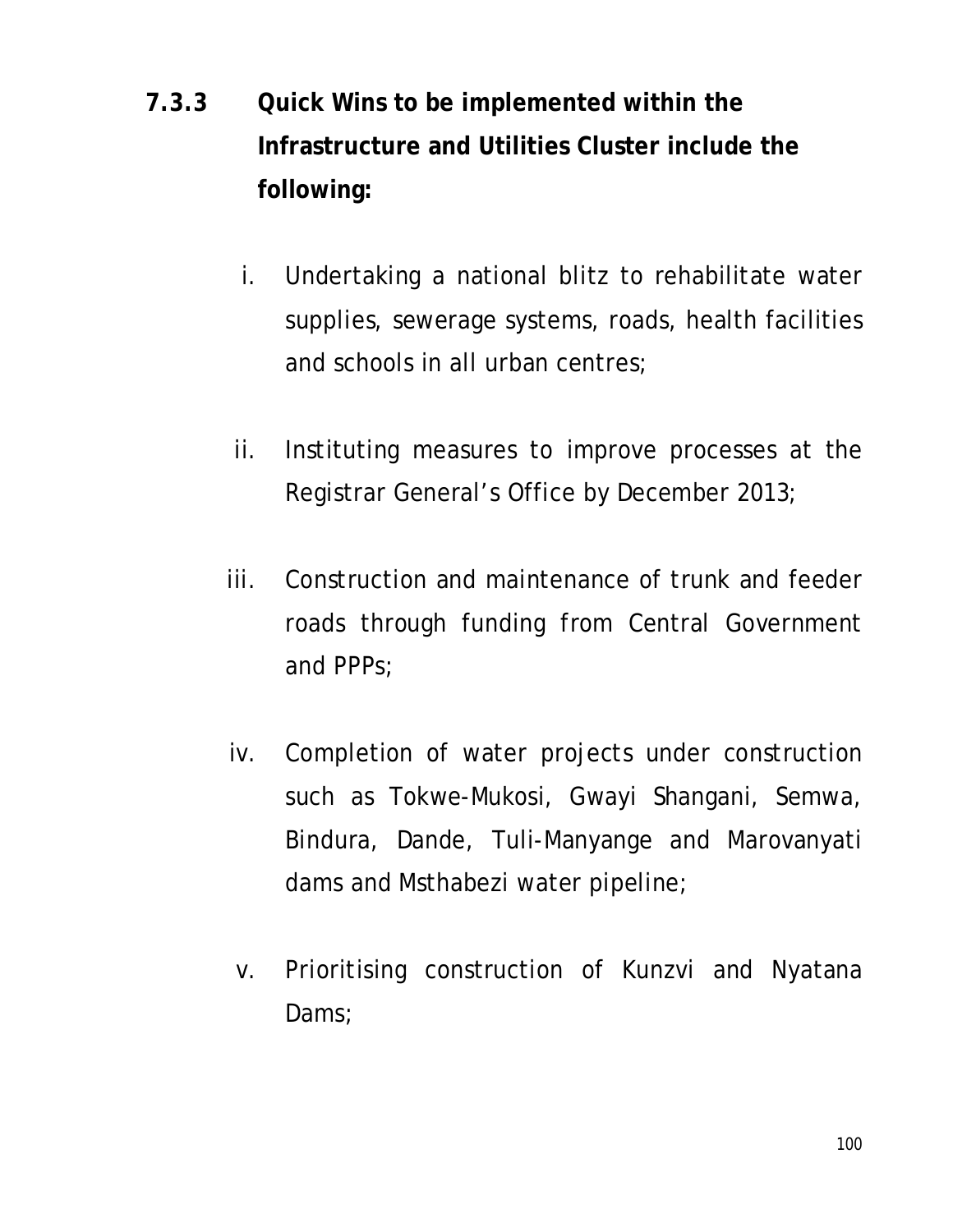- vi. Speedy construction of schools in rural, urban and newly resettled farming areas in order to decongest existing school infrastructure;
- vii. Stabilizing the power situation in the country;
- viii. Prioritizing the construction and maintenance of Government buildings including the new Parliament;
	- ix. Prioritising the implementation of the e-Government programme.
	- x. Face-lifting all District Health and education infrastructure;
	- xi. Immediately seeking the participation of solar companies to light Government buildings;
- xii. Immediately refurbishing elevators in all Government buildings;
- xiii. Intensifying the implementation of the energy conservation measures.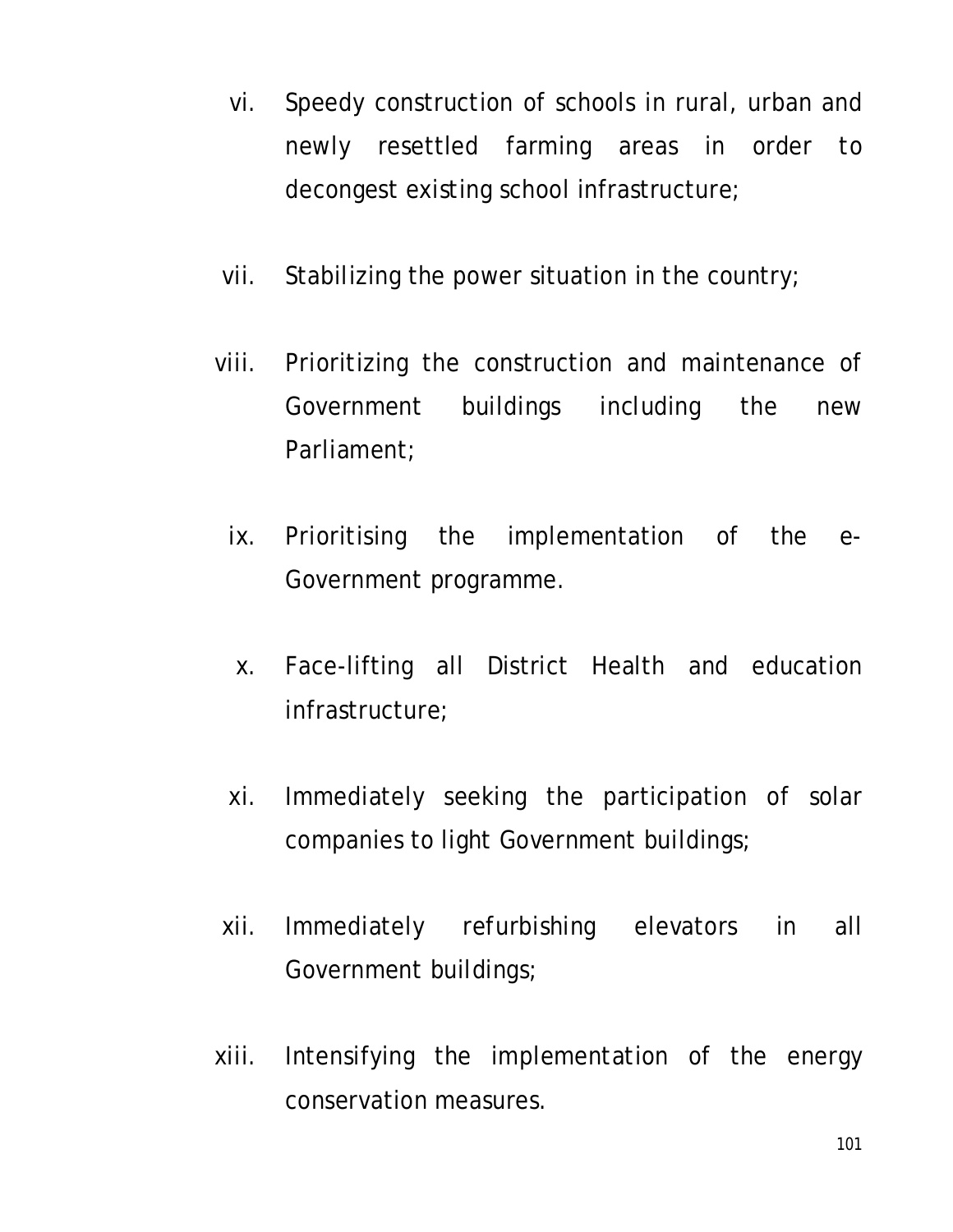#### **7.4 Value Addition and Beneficiation Cluster**

7.4.1 The value addition and beneficiation strategy is anchored on the private sector taking a key role in the funding and execution of the activities contained therein with Government providing the necessary support in terms of alignment, consistency and cohesion of policies that include among others, the Industrial Development Policy, National Trade Policy, National Tourism Policy, Science, Technology and Innovation Policy, Minerals Development Policy, National Procurement Policy, Indigenisation and Economic Empowerment Policy and Local Authority Licensing and Regulation Policy. The success of the value addition and beneficiation cluster is dependent on the availability of key enablers that include energy, water, transport and ICTs.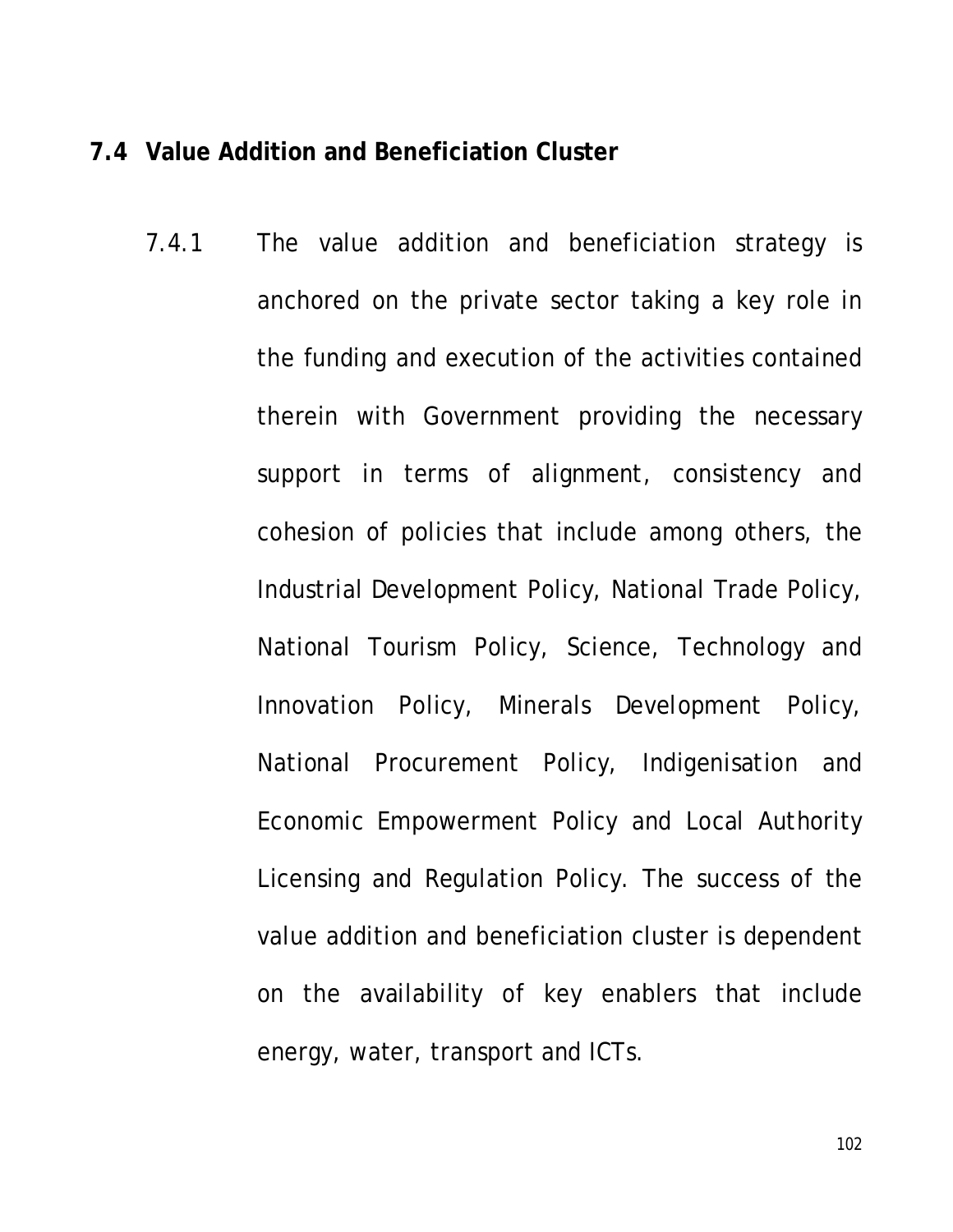### **Value Addition and Beneficiation Cluster Matrix**

| <b>Cluster Key Result</b> | <b>Cluster Outcomes</b>                                                                                                                                                                                                                                                                    | <b>Cluster Outputs</b>                                                                                                                                                                                                                                                                                                                                                                                                                                                                             | <b>Strategies</b>                                                                                                                                                                                        | <b>Lead Institution</b>                                     |
|---------------------------|--------------------------------------------------------------------------------------------------------------------------------------------------------------------------------------------------------------------------------------------------------------------------------------------|----------------------------------------------------------------------------------------------------------------------------------------------------------------------------------------------------------------------------------------------------------------------------------------------------------------------------------------------------------------------------------------------------------------------------------------------------------------------------------------------------|----------------------------------------------------------------------------------------------------------------------------------------------------------------------------------------------------------|-------------------------------------------------------------|
| <b>Areas</b>              |                                                                                                                                                                                                                                                                                            |                                                                                                                                                                                                                                                                                                                                                                                                                                                                                                    |                                                                                                                                                                                                          |                                                             |
| Energy and Power          | Improved supply of<br>$\bullet$<br>liquid fuels;<br>Increased self-<br>$\bullet$<br>sufficiency in<br>production of<br>oxygen supply;<br>Reduced gas<br>$\bullet$<br>imports;<br>Improved growth in<br>$\bullet$<br>downstream<br>industry;<br>Increased source of<br>$\bullet$<br>energy. | Liquid Fuel plant<br>$\bullet$<br>established;<br>Chemical products<br>$\bullet$<br>produced (Polymers,<br>Olefins, BTX,<br>Waxes, etc);<br>Co-products<br>$\bullet$<br>produced (Fertiliser,<br>explosives, nitric<br>and sulphuric acid<br>produced, Oxygen);<br>Fuel (Petrol, diesel,<br>$\bullet$<br>jet fuel, Naphtha,<br>LPG, Paraffin)<br>produced;<br>Petrochemicals<br>$\bullet$<br>produced<br>(Ammonia,<br>methanol, tar,<br>$s$ ulphur $)$ ;<br>Electricity<br>$\bullet$<br>generated. | Mobilize resource;<br>$\bullet$<br>Promotion of<br>alternative sources<br>of energy (bio-gas,<br>solar and wind);<br>Encourage and<br>enforce the use of<br>solar energy for<br>lighting and<br>heating. | Ministry responsible for<br>Energy and Power<br>Development |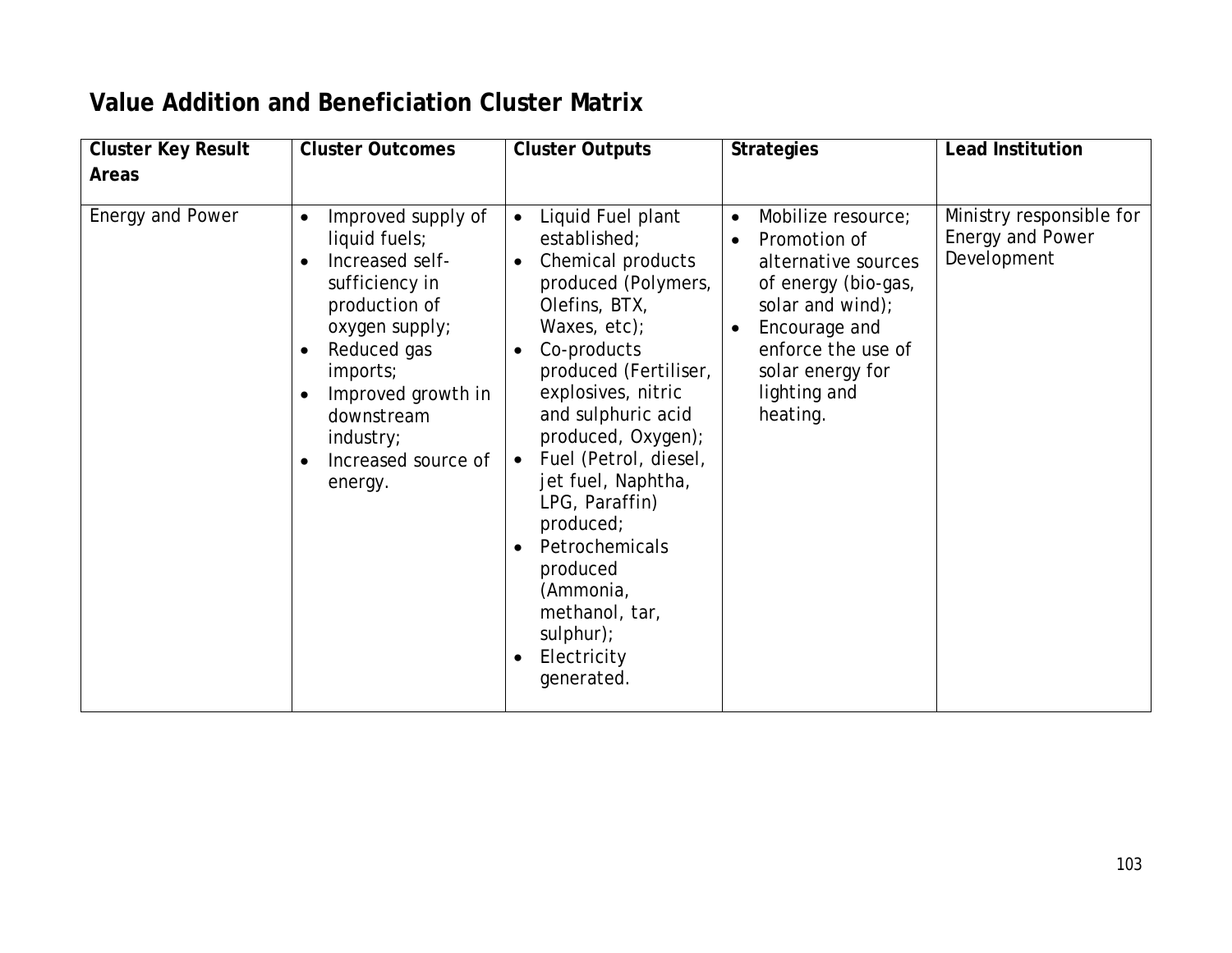| <b>Cluster Key Result</b> | <b>Cluster Outcomes</b>                                                                                             | <b>Cluster Outputs</b>                                                                                                                                                                                                                                                                                                            | <b>Strategies</b>                                                                                                                                                                         | <b>Lead Institution</b>                                     |
|---------------------------|---------------------------------------------------------------------------------------------------------------------|-----------------------------------------------------------------------------------------------------------------------------------------------------------------------------------------------------------------------------------------------------------------------------------------------------------------------------------|-------------------------------------------------------------------------------------------------------------------------------------------------------------------------------------------|-------------------------------------------------------------|
| <b>Areas</b>              |                                                                                                                     |                                                                                                                                                                                                                                                                                                                                   |                                                                                                                                                                                           |                                                             |
| Energy and Power          | Reduced diesel<br>$\bullet$<br>imports.                                                                             | 300 000 litres of<br>$\bullet$<br>Bio-diesel<br>produced /annum;<br>2000ha of jatropha<br>$\bullet$<br>planted;<br>600t cake/organic<br>$\bullet$<br>fertilizer produced;<br>300 jobs created;<br>$\bullet$<br>Jatropha Pilot<br>$\bullet$<br><b>Processing Plant</b><br>installed;<br>Jatropha Gene bank<br>$\bullet$<br>opened. | Mobilise resource to<br>$\bullet$<br>purchase jatropha<br>seeds from the<br>farmers;<br>Commercialise the<br>$\bullet$<br>growing of<br>jatropha.                                         | Ministry Responsible<br>for Energy and Power<br>Development |
|                           | Increased supply of<br>$\bullet$<br>ethanol blended<br>petrol;<br>Reduced<br>$\bullet$<br>importation of<br>petrol. | 120 million litres of<br>$\bullet$<br>petrol/annum<br>produced;<br>5 000-6000 jobs<br>$\bullet$<br>created.                                                                                                                                                                                                                       | Increase hectrage of<br>$\bullet$<br>sugar cane<br>plantation from the<br>current 7 000ha<br>increased to<br>10 000ha;<br>Develop captive<br>$\bullet$<br>water supply for<br>irrigation. |                                                             |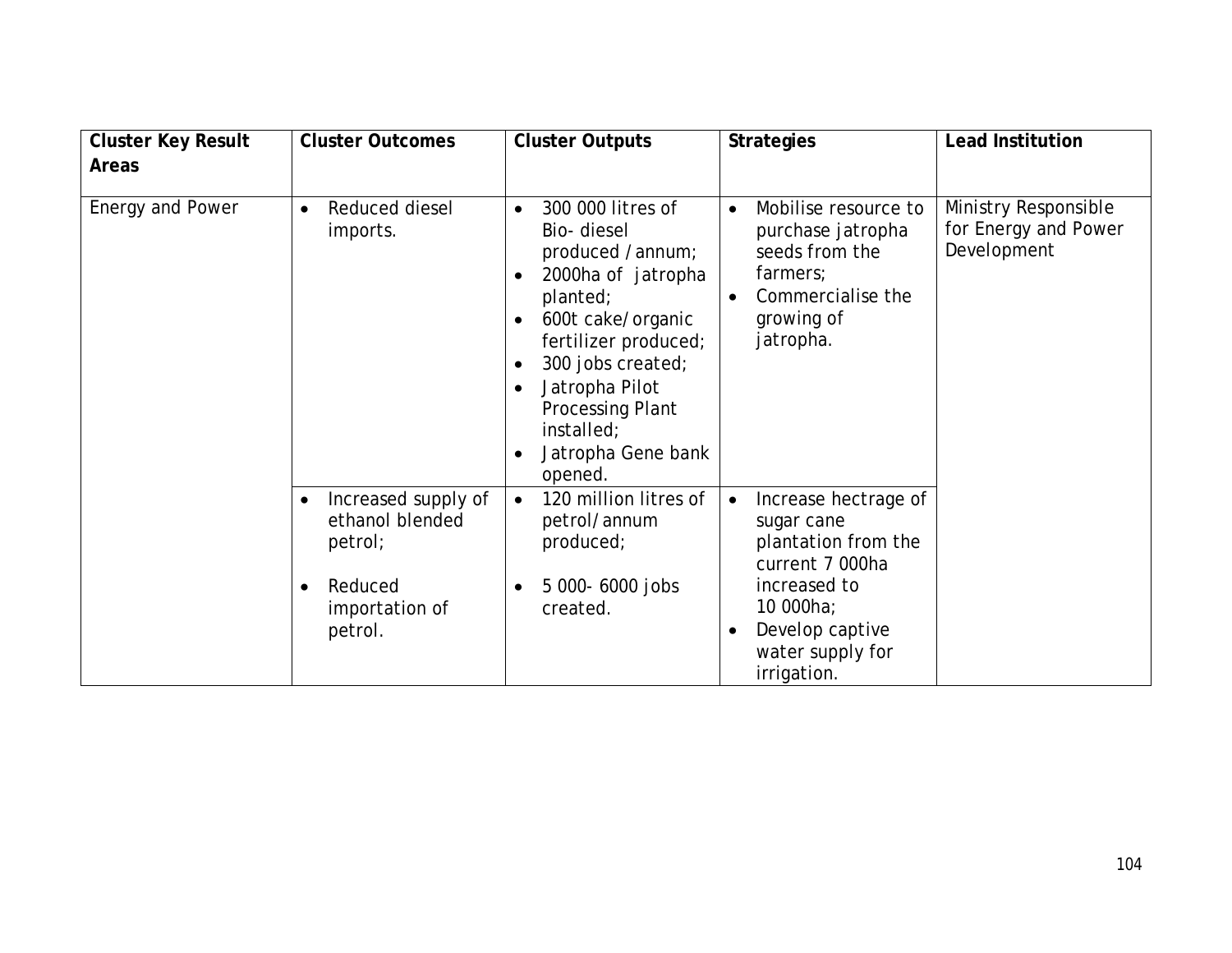| <b>Cluster Key</b>                  | <b>Cluster Outcomes</b>                                                                                                                | <b>Cluster Outputs</b>                                                                                                                                               | <b>Strategies</b>                                                                                                                                                                                                                                                                                          | Lead                                                                  |
|-------------------------------------|----------------------------------------------------------------------------------------------------------------------------------------|----------------------------------------------------------------------------------------------------------------------------------------------------------------------|------------------------------------------------------------------------------------------------------------------------------------------------------------------------------------------------------------------------------------------------------------------------------------------------------------|-----------------------------------------------------------------------|
| <b>Result Areas</b>                 |                                                                                                                                        |                                                                                                                                                                      |                                                                                                                                                                                                                                                                                                            | Institution                                                           |
| Agriculture/<br>Agro-<br>processing | Improved<br>$\bullet$<br>availability<br>of organic<br>fertilizer.                                                                     | 60 000 tonnes of<br>$\bullet$<br>organic<br>fertilizer/annum<br>produced;<br>Stock feed<br>produced;<br>60 000 tonnes of<br>organic<br>fertilizer/annum<br>produced. | Build earthworm breeding plant;<br>$\bullet$<br>Develop MOUs with municipal<br>authorities to guarantee organic<br>waste;<br>Commercialise organic fertilizer<br>production through franchising.                                                                                                           | Ministry<br>responsible for<br>Industry                               |
|                                     | Increased<br>$\bullet$<br>revenue from<br>export of<br>honey<br>products;<br>Improved<br>production of<br>pharmaceutic<br>al products. | At least 500 000<br>$\bullet$<br>litres of honey per<br>annum produced;<br>Cosmetics and<br>pharmaceutical<br>products produced.                                     | Establish honey producing clusters<br>in each province;<br>Capacity building and technical<br>training;<br>Resource mobilization for hives<br>and kits;<br>Facilitate market linkages<br>Establish SACCOs among honey<br>producers;<br>Establish honey processing<br>centres;<br>Research and development. | Ministry<br>responsible for<br>Small to<br>Medium Scale<br>Industries |
|                                     | Increased<br>$\bullet$<br>supply of<br>locally<br>produced<br>dairy<br>products.                                                       | 100 million litres of<br>$\bullet$<br>raw milk and by<br>products produced<br>per year milk<br>processed.                                                            | Resuscitate the national dairy<br>$\bullet$<br>herd:<br>Apply measures to protect the<br>local diary industry against<br>imports;<br>Put in place measurs to attract<br>and empower new players<br>(farmers).                                                                                              | Ministry<br>responsible for<br>Agriculture                            |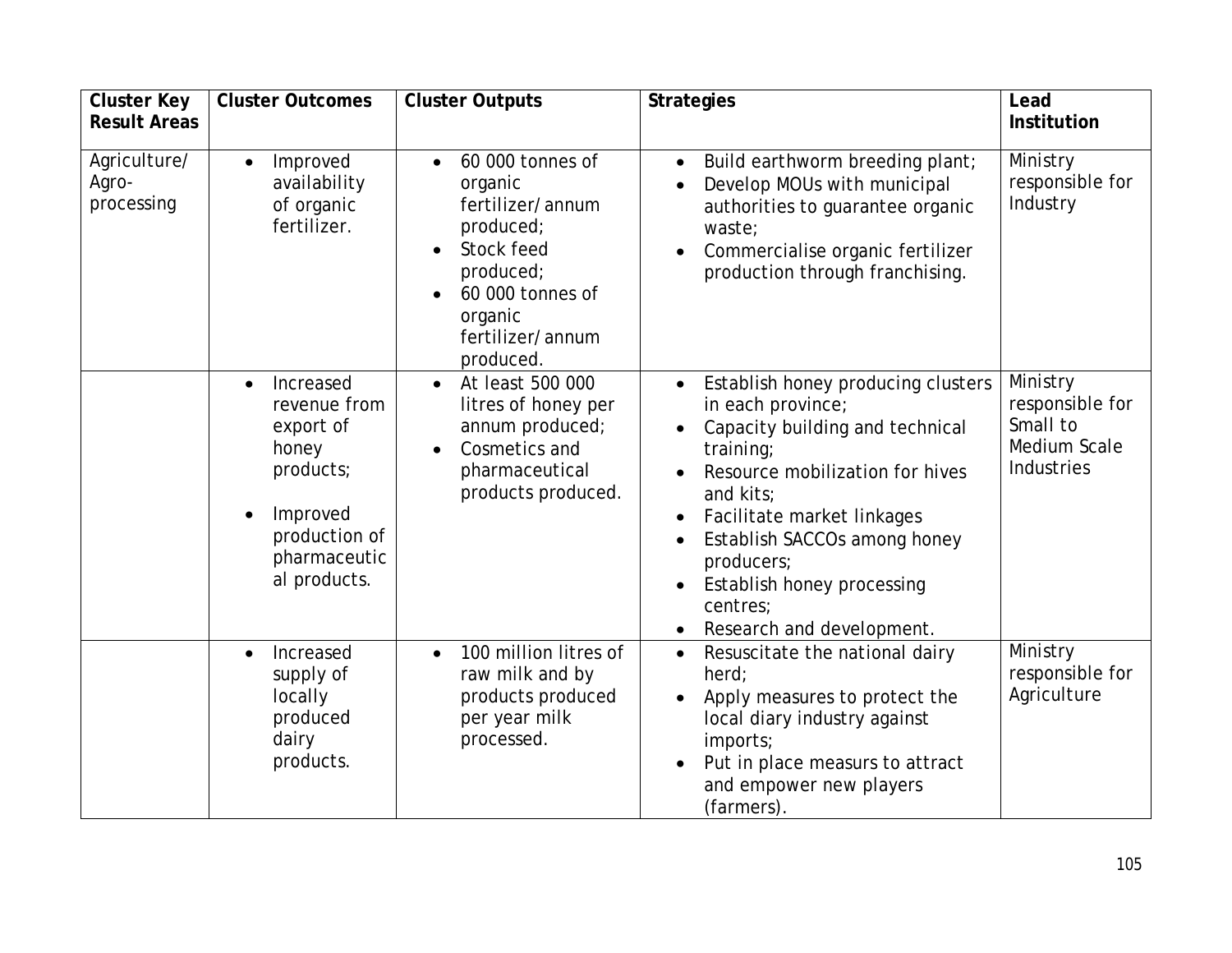| <b>Cluster Key</b>                  | <b>Cluster Outcomes</b>                                                           | <b>Cluster Outputs</b>                                                                                                                                                                   | <b>Strategies</b>                                                                                                                                                                                                                                                                                                                                                                                                                | <b>Lead Institution</b>                                      |
|-------------------------------------|-----------------------------------------------------------------------------------|------------------------------------------------------------------------------------------------------------------------------------------------------------------------------------------|----------------------------------------------------------------------------------------------------------------------------------------------------------------------------------------------------------------------------------------------------------------------------------------------------------------------------------------------------------------------------------------------------------------------------------|--------------------------------------------------------------|
| <b>Result Areas</b>                 |                                                                                   |                                                                                                                                                                                          |                                                                                                                                                                                                                                                                                                                                                                                                                                  |                                                              |
| Agriculture/<br>Agro-<br>processing | Increased supply<br>of meat in the<br>domestic and<br>export market.              | 400 000 tonnes of<br>$\bullet$<br>meat produced.                                                                                                                                         | Restock the national herd;<br>$\bullet$<br>Provide extension services<br>$\bullet$<br>support to farmers.                                                                                                                                                                                                                                                                                                                        | Ministry<br>responsible for<br>Agriculture                   |
|                                     | Increased<br>$\bullet$<br>revenue<br>generated from<br>exports of<br>avocado oil. | Avocado trees<br>$\bullet$<br>planted;<br>14 000 tonnes of<br>$\bullet$<br>avocado oil produced<br>per annum;<br>Pharmaceutical<br>products produced;<br>Skin care products<br>produced. | Encourage planting of avocado<br>trees;<br>Establish an avocado processing<br>$\bullet$<br>plant in Rusitu Valley<br>(Chimanimani);<br>Mobilise resources;<br>Commercialise the growing of<br>$\bullet$<br>avocados:<br>Establish SACCOs among<br>avocado producers.                                                                                                                                                             | Ministry<br>responsible for<br>small to medium<br>industries |
|                                     | Increased<br>$\bullet$<br>revenue from<br>fruit juice.                            | 100 million litres of<br>$\bullet$<br>fruit juice per annum<br>produced.                                                                                                                 | Mobilize resources:<br>$\bullet$<br>Operationalise the fruit juice<br>$\bullet$<br>manufacturing project.<br>Operationalise the incubation<br>centre;<br>Capacity building for the fruit<br>juice producers,<br>entrepreneurship, technical<br>and business management;<br>Mobilize resources for<br>acquisition of equipment for<br>small scale producers;<br>Targeted financial support for<br>SMEs in fruit juice production. | Ministry<br>responsible for<br>Industry                      |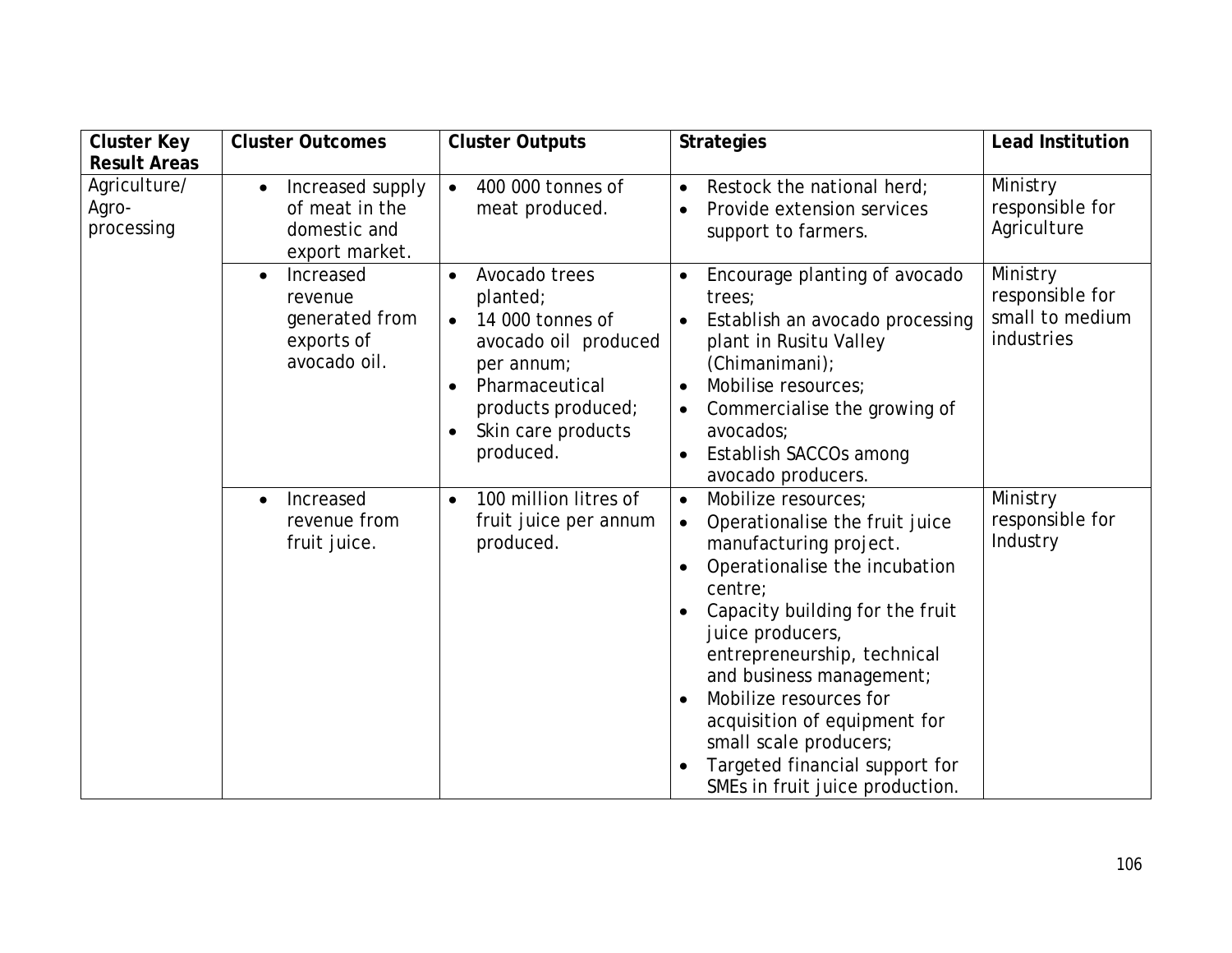| <b>Cluster Key</b>  | <b>Cluster Outcomes</b>                                                                          | <b>Cluster Outputs</b>                                                                                | <b>Strategies</b>                                                                                                                                                                                                               | <b>Lead Institution</b>              |
|---------------------|--------------------------------------------------------------------------------------------------|-------------------------------------------------------------------------------------------------------|---------------------------------------------------------------------------------------------------------------------------------------------------------------------------------------------------------------------------------|--------------------------------------|
| <b>Result Areas</b> |                                                                                                  |                                                                                                       |                                                                                                                                                                                                                                 |                                      |
| Manufacturing       | Increased supply of<br>$\bullet$<br>domestically<br>produced cooking<br>oil.                     | 7 million litres of cooking<br>$\bullet$<br>oil produced/month;<br>Stock feeds produced.<br>$\bullet$ | Resuscitate the Oil<br>$\bullet$<br>Expression Industry.                                                                                                                                                                        | Ministry responsible<br>for Industry |
|                     | Improved<br>$\bullet$<br>productivity.                                                           | Synergized informal and<br>formal sectors.                                                            | Promote strategic<br>$\bullet$<br>linkages between the<br>informal and formal<br>sectors;<br>Support cooperatives and<br>SMEs development.                                                                                      |                                      |
|                     | Increased supply of<br>$\bullet$<br>value added steel<br>products.                               | 700 000 tonnes of liquid<br>$\bullet$<br>steel per annum<br>produced.                                 | Operationalise New Zim-<br>$\bullet$<br>Steel:<br>Target financial support<br>$\bullet$<br>to SMEs in metal<br>fabrication;<br><b>Build capacity</b><br>(Entrepreneurial technical<br>and business management<br>and training). | Ministry responsible<br>for SMEs     |
|                     | Improved supply of<br>$\bullet$<br>locally produced<br>herbs/herbals.                            | Locally produced herbs<br>$\bullet$<br>availed.                                                       | Capacity building.<br>$\bullet$                                                                                                                                                                                                 |                                      |
|                     | Increased capacity<br>$\bullet$<br>utilization in the<br>leather<br>manufacturing<br>industries. | Million pairs per annum<br>$\bullet$<br>of leather shoes<br>produced;<br>5 610 jobs created.          | Build capacity of Small<br>$\bullet$<br>scale leather products<br>manufactures;<br>Implement the leather<br>strategy.                                                                                                           |                                      |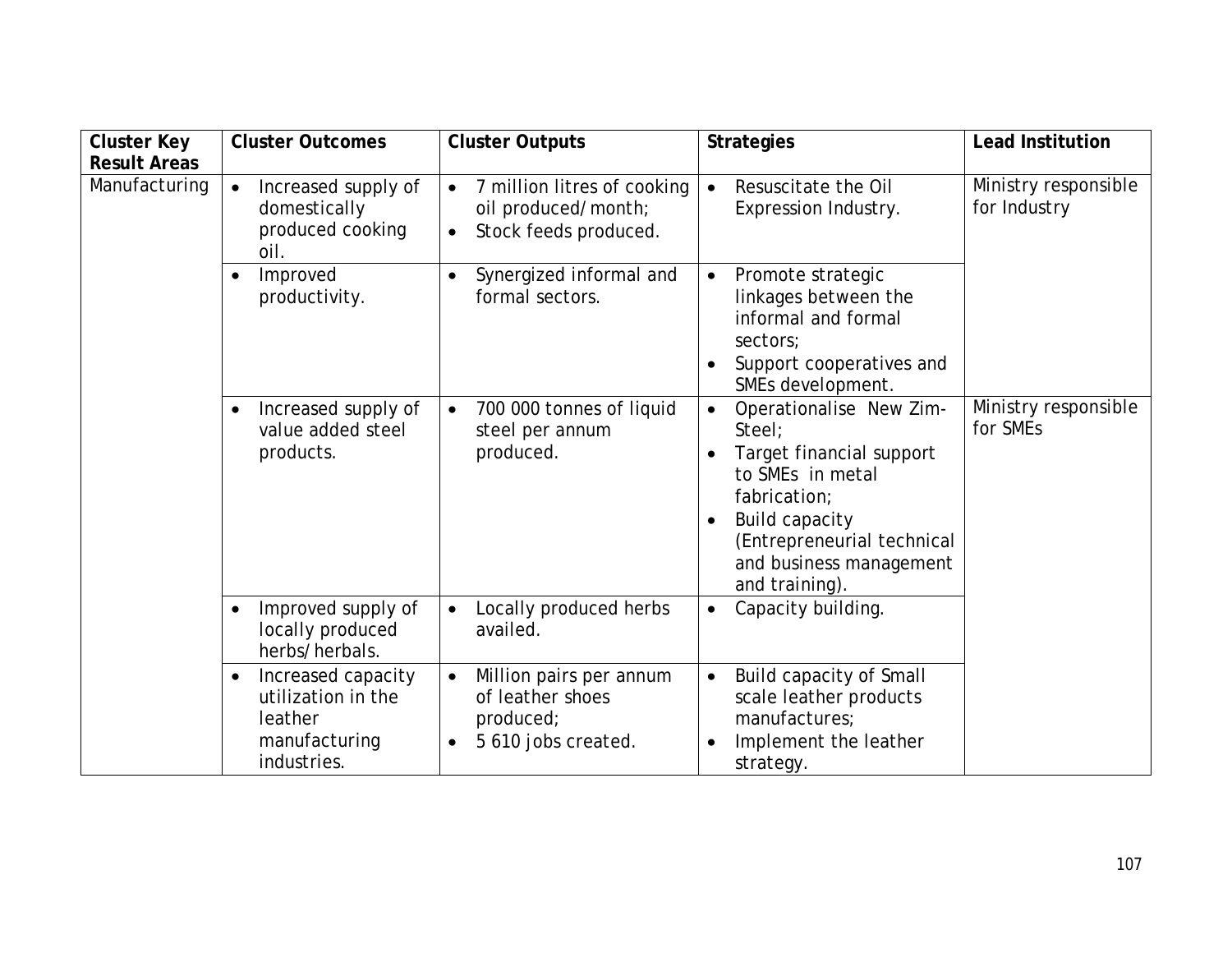| <b>Cluster Key</b>  | <b>Cluster Outcomes</b>                                                                     | <b>Cluster Outputs</b>                                                                                                                                                                     | <b>Strategies</b>                                                                           | <b>Lead Institution</b>              |
|---------------------|---------------------------------------------------------------------------------------------|--------------------------------------------------------------------------------------------------------------------------------------------------------------------------------------------|---------------------------------------------------------------------------------------------|--------------------------------------|
| <b>Result Areas</b> |                                                                                             |                                                                                                                                                                                            |                                                                                             |                                      |
| Manufacturing       | Increased revenue<br>from the gold<br>industry;<br>Increased<br>employment<br>creation.     | 8 Provincial Gold<br>$\bullet$<br>Processing & Buying<br>Centres set up;<br>500 syndicates registered<br>(2500 registered small<br>scale miners).                                          | <b>Establish Syndication</b><br>$\bullet$<br>Programmes for small<br>scale gold miners.     | Ministry responsible<br>for Industry |
|                     | Improved supply of<br>locally produced<br>drugs.                                            | Caps Pharmaceutical<br>Company resuscitated.                                                                                                                                               | Mobilise resources;<br>$\bullet$<br>Policy alignment to<br>$\bullet$<br>support the sector. |                                      |
| Mining              | Increased revenue<br>$\bullet$<br>from the diamonds<br>industry<br>Increased<br>employment. | 1.2 million carats<br>polished gem diamonds<br>produced;<br>1000 jobs created;<br>$\bullet$<br>Value added industrial<br>$\bullet$<br>diamonds produced;<br>Skilled personnel<br>produced. | <b>Establish Diamond Cutting</b><br>& Polishing centres.                                    | Ministry responsible<br>for Mining   |
|                     | Improved planning<br>for mineral<br>resources<br>development.                               | Data base on the<br>$\bullet$<br>country's minerals<br>established;<br><b>Geological Survey Unit</b><br>strengthened.                                                                      | Evaluate the country's<br>$\bullet$<br>mineral resources.                                   |                                      |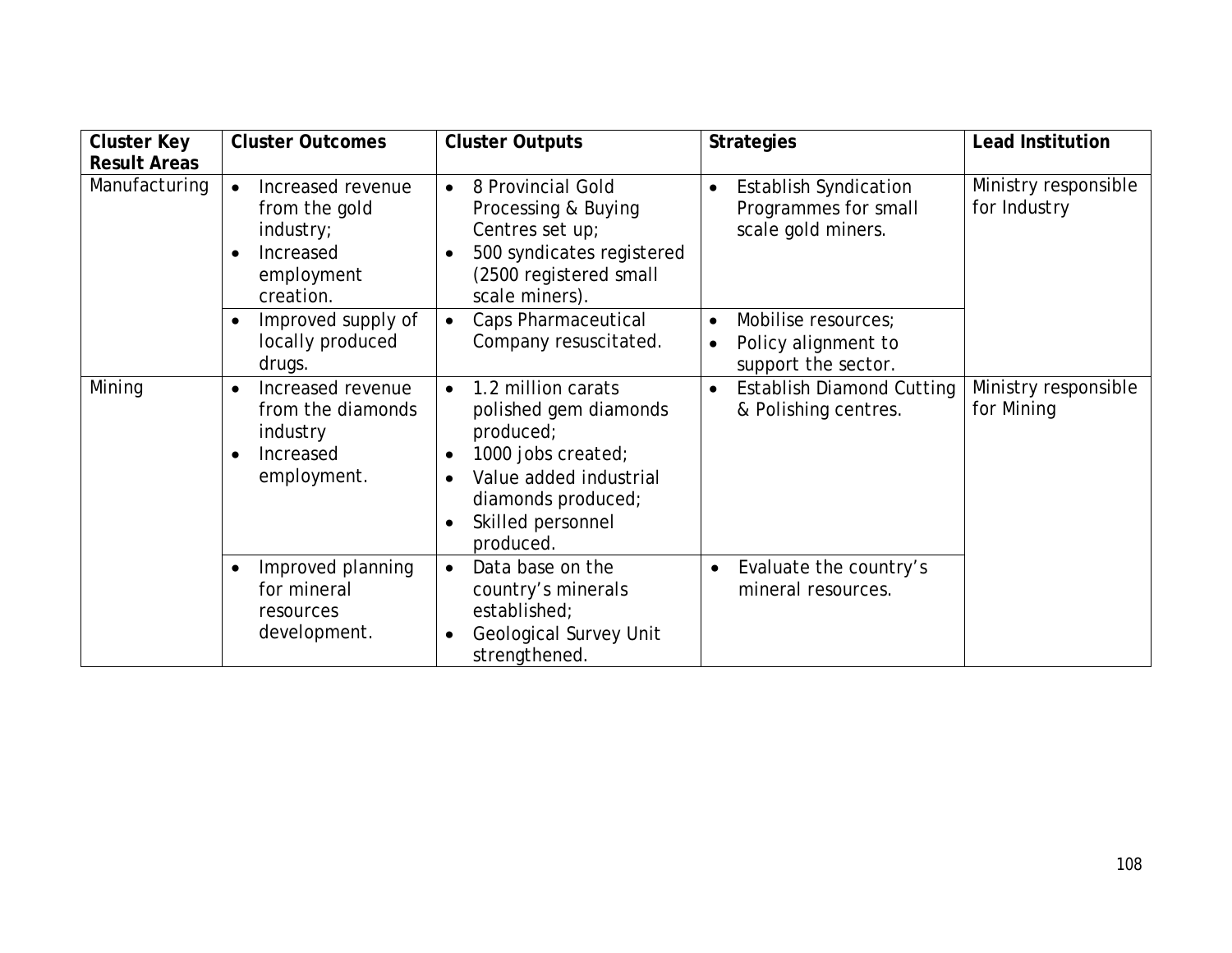| <b>Cluster Key</b>                             | <b>Cluster Outcomes</b>                                                                                                                                                                                                                                                                                                                                                                                                                                                                              | <b>Cluster Outputs</b>                                                                                                                                                                                                                                                                                                                                                                                                                       | <b>Strategies</b>                                                                                    | <b>Lead Institution</b>            |
|------------------------------------------------|------------------------------------------------------------------------------------------------------------------------------------------------------------------------------------------------------------------------------------------------------------------------------------------------------------------------------------------------------------------------------------------------------------------------------------------------------------------------------------------------------|----------------------------------------------------------------------------------------------------------------------------------------------------------------------------------------------------------------------------------------------------------------------------------------------------------------------------------------------------------------------------------------------------------------------------------------------|------------------------------------------------------------------------------------------------------|------------------------------------|
| <b>Result Areas</b>                            |                                                                                                                                                                                                                                                                                                                                                                                                                                                                                                      |                                                                                                                                                                                                                                                                                                                                                                                                                                              |                                                                                                      |                                    |
| Human<br>Capacity<br>Building &<br>Development | Improved supply<br>$\bullet$<br>of highly trained<br>mineral<br>professionals<br>for:<br>Universities;<br>$\bullet$<br><b>R &amp; D</b><br>institutions;<br>Mining industry;<br>$\bullet$<br>GoZ;<br>$\bullet$<br>Improved<br>capacity and<br>capabilities for<br>value addition;<br>Increased<br>$\bullet$<br>development of<br>downstream<br>industries;<br>Improved<br>$\bullet$<br>linkages among<br>higher & tertiary<br>education,<br>research<br>institutions,<br>industries &<br>government. | World-class training<br>$\bullet$<br>institution for R & D<br>in mineral benefician<br>and value addition<br>established;<br><200/yr Masters, PhD<br>$\bullet$<br>graduates produced<br>in:<br>Geo-Sciences;<br>Mining and extractive<br>Metallurgy;<br>Mineral Business with<br>$\bullet$<br>entrepreneurial skills;<br>Database on minerals<br>$\bullet$<br>set up;<br>Diamond college<br>established;<br>Diamond specialists<br>produced. | Establish Plan African<br>$\bullet$<br>Minerals University of<br>Science and<br>Technology (PAMUST). | Ministry responsible<br>for Mining |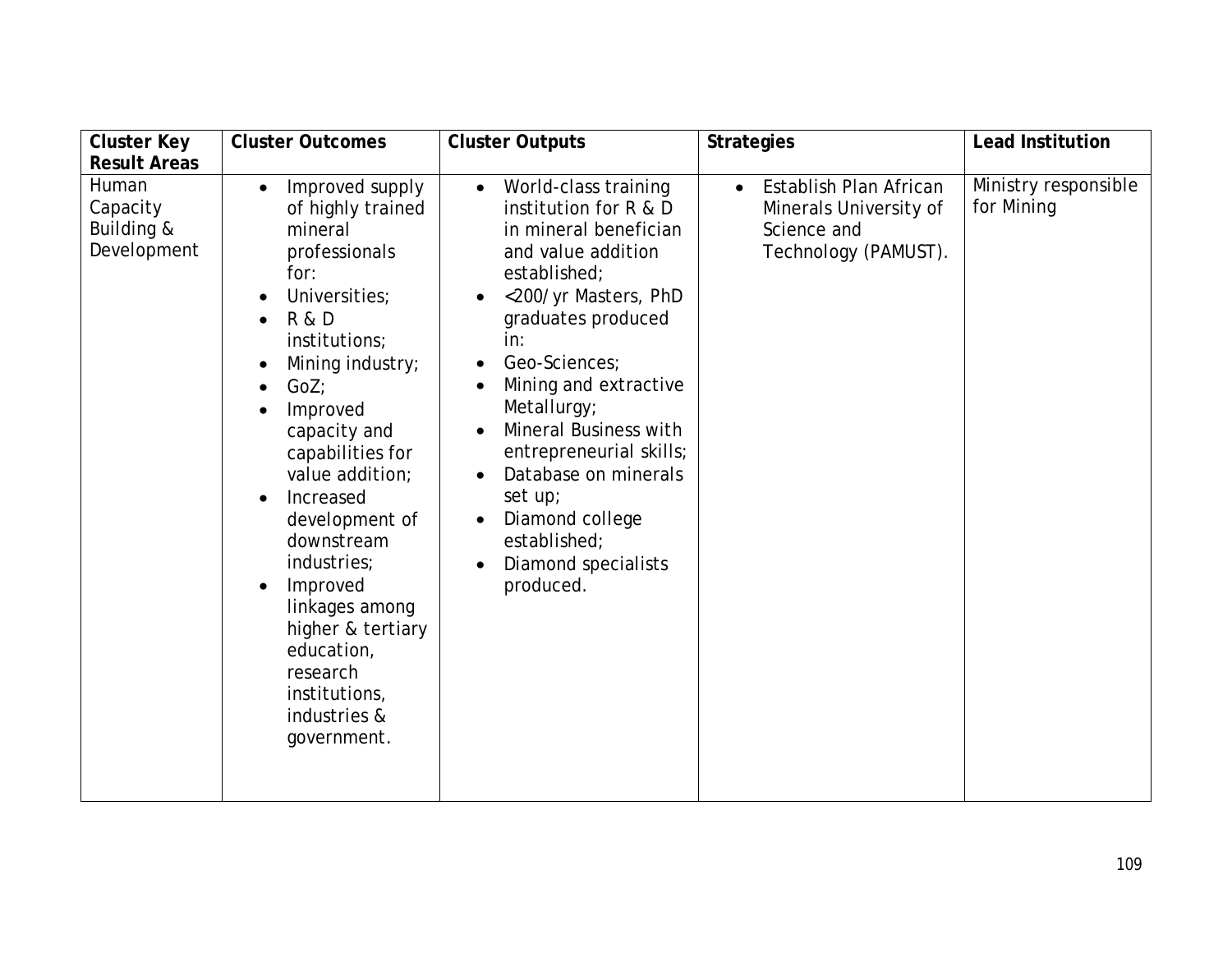| <b>Cluster Key</b>                             | <b>Cluster Outcomes</b>                                                                                                         | <b>Cluster Outputs</b>                                                                       | <b>Strategies</b>                                                                                        | <b>Lead Institution</b>                         |
|------------------------------------------------|---------------------------------------------------------------------------------------------------------------------------------|----------------------------------------------------------------------------------------------|----------------------------------------------------------------------------------------------------------|-------------------------------------------------|
| <b>Result Areas</b>                            |                                                                                                                                 |                                                                                              |                                                                                                          |                                                 |
| Human<br>Capacity<br>Building &<br>Development | Increased Indigenous<br>$\bullet$<br>Intellectual property,<br>registration and<br>promotion of indigenous<br>knowledge system. | Intellectual property<br>rights registered;<br>Indigenous;<br>knowledge systems<br>promoted. | Register<br>$\bullet$<br>property rights;<br>Promote<br>$\bullet$<br>indigenous<br>knowledge<br>systems. | Ministry responsible<br>for Higher<br>Education |
|                                                | Increased utilization<br>$\bullet$<br>nano technology skills.                                                                   | Nano technology<br>institute established;<br>Nano technologists<br>trained.                  | Establish a nano<br>technology<br>institute at<br>SIRDC:<br>Train and retain<br>nano<br>technologists.   |                                                 |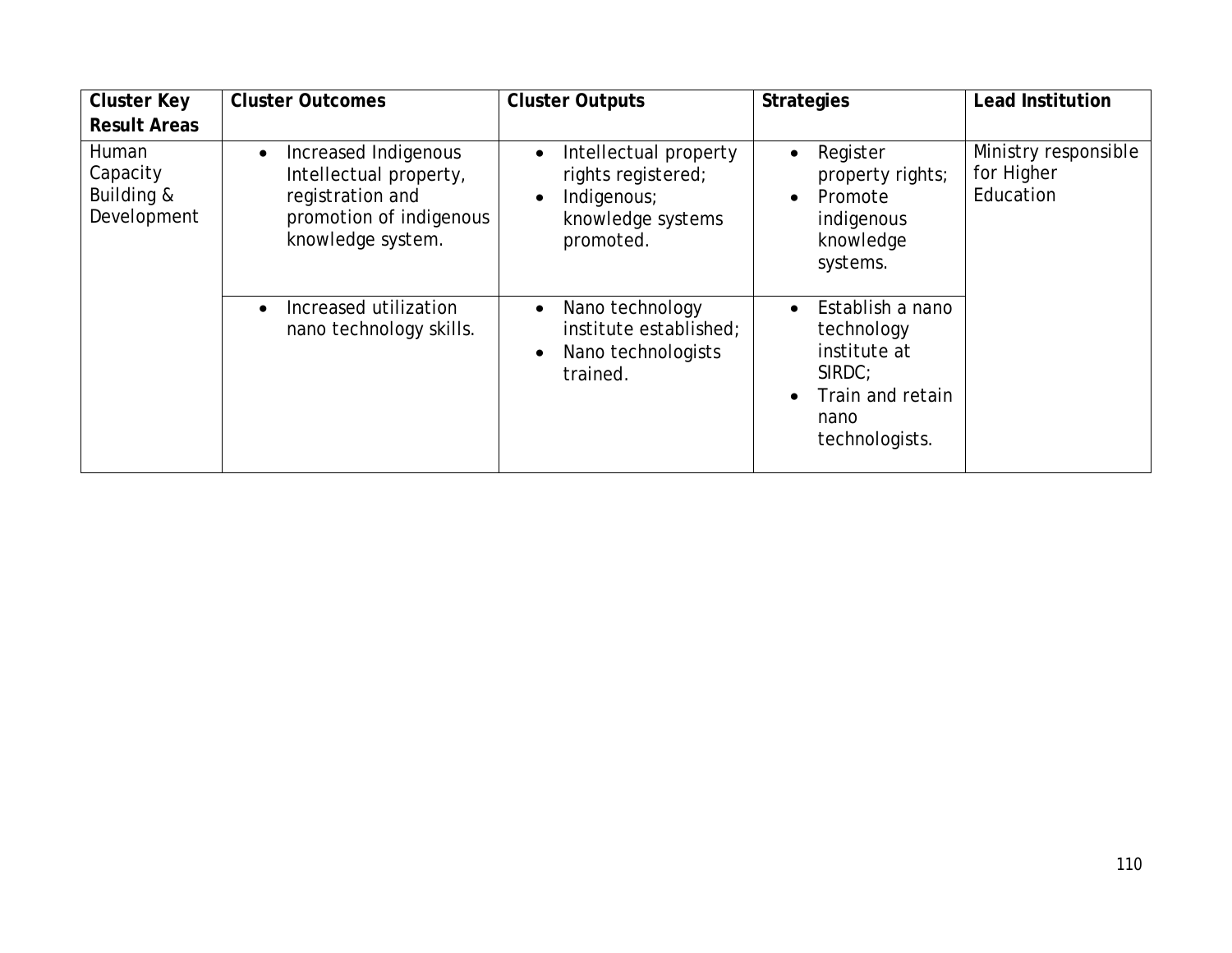| <b>Cluster Key</b>                         | <b>Cluster Outcomes</b>                                                           | <b>Cluster Outputs</b>                                                                                                                                                                   | <b>Strategies</b>                                                                                                                                                                                                                                                                                                                                   | <b>Lead Institution</b>                 |
|--------------------------------------------|-----------------------------------------------------------------------------------|------------------------------------------------------------------------------------------------------------------------------------------------------------------------------------------|-----------------------------------------------------------------------------------------------------------------------------------------------------------------------------------------------------------------------------------------------------------------------------------------------------------------------------------------------------|-----------------------------------------|
| <b>Result Areas</b>                        |                                                                                   |                                                                                                                                                                                          |                                                                                                                                                                                                                                                                                                                                                     |                                         |
| Marketing &<br>Trade<br>Facilitation       | Increased markets for<br>$\bullet$<br>locally manufactured<br>goods and services. | USD 5bn export revenue<br>$\bullet$<br>realized.                                                                                                                                         | Negotiate bilateral, regional<br>$\bullet$<br>and multilateral market<br>access initiatives;<br>Train market access<br>$\bullet$<br>negotiators;<br>Rigorously advertise<br>$\bullet$<br>Zimbabwean made products<br>at national, regional and<br>international expo forums;<br>Establish Port Authorities at<br>$\bullet$<br>various border posts. | Ministry<br>responsible for<br>Industry |
| Tourism<br>Products and<br>diversification | Improved product<br>$\bullet$<br>development and<br>diversification.              | Tourism revenue<br>$\bullet$<br>generated;<br>Capacity building of<br>communities i.e.<br>women, youth and the<br>physically challenged;<br>Employment created;<br>Products diversified. | Revival of Community based<br>$\bullet$<br>Tourism Enterprises (CBTEs);<br>Implement training<br>$\bullet$<br>programmes for<br>communities through<br>Sustainable Tourism<br><b>Eliminating Poverty</b><br>Programme (ST-EP);<br><b>Benchmark Products.</b><br>$\bullet$                                                                           | Ministry<br>responsible for<br>Tourism  |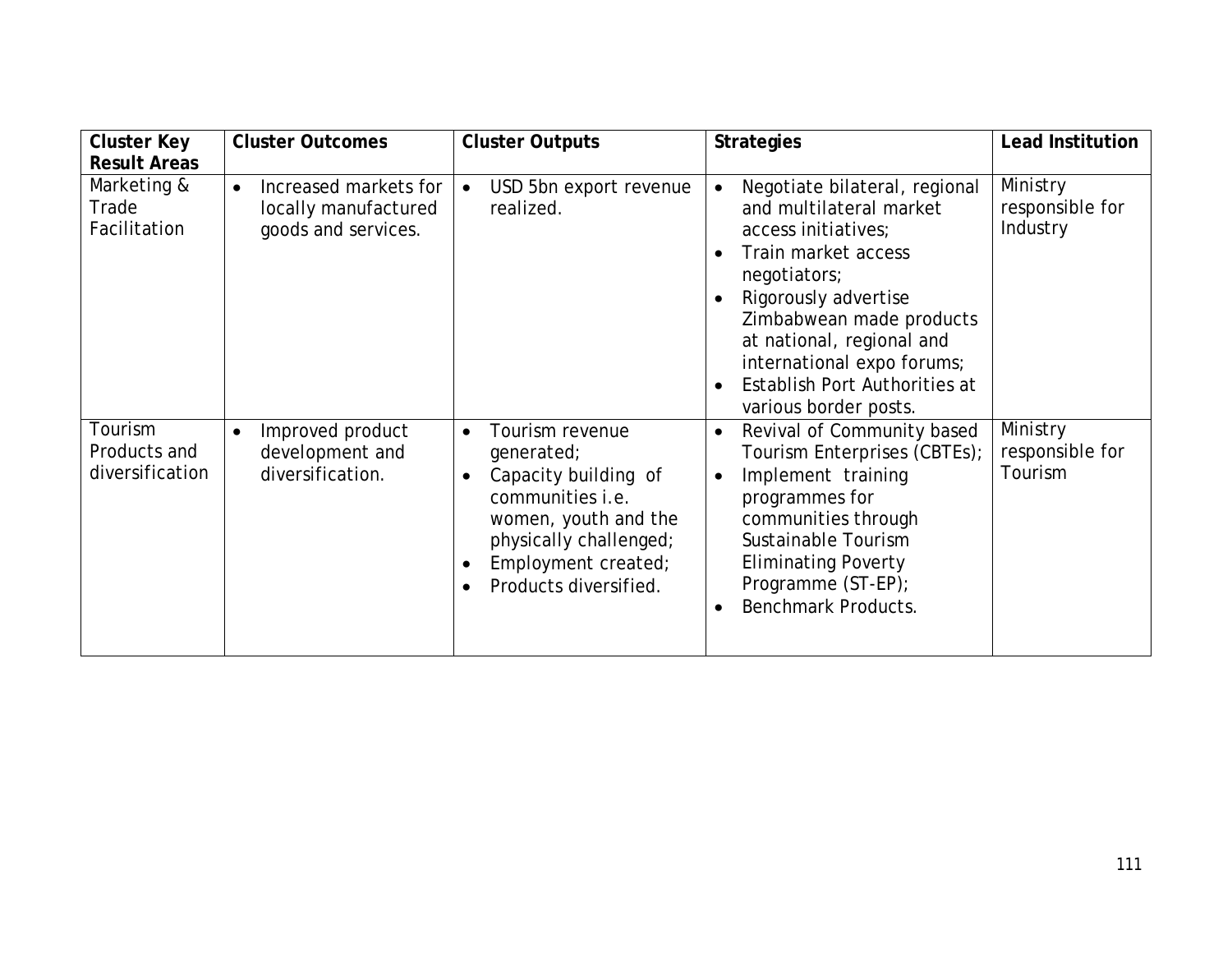| <b>Cluster Key</b>        | <b>Cluster</b>                                                                                  | <b>Cluster Outputs</b>                                                                                                                                                                                                                     | <b>Strategies</b>                                                                                                                                                                                                                                                                                                                                       | <b>Lead Institution</b>                |
|---------------------------|-------------------------------------------------------------------------------------------------|--------------------------------------------------------------------------------------------------------------------------------------------------------------------------------------------------------------------------------------------|---------------------------------------------------------------------------------------------------------------------------------------------------------------------------------------------------------------------------------------------------------------------------------------------------------------------------------------------------------|----------------------------------------|
| <b>Result Areas</b>       | <b>Outcomes</b>                                                                                 |                                                                                                                                                                                                                                            |                                                                                                                                                                                                                                                                                                                                                         |                                        |
| Tourism<br>Promotion      | Improved<br>$\bullet$<br>marketing,<br>destination<br>promotion<br>and tourism<br>facilitation. | Tourism receipts<br>$\bullet$<br>increased;<br>Increased destination<br>$\bullet$<br>preference and<br>accessibility;<br>Visas liberalized.<br>$\bullet$                                                                                   | Open new source markets (BRICS<br>$\bullet$<br>economic block and Asia);<br>Open visitors bureaus (foreign<br>tourism offices);<br>Capacitate the Conventions Bureau<br>(to attract meetings incentives,<br>conferences and events);<br>Lobby for increased accessibility;<br>Undertake feasibility study and<br>implement pilot project on<br>UNIVISA. | Ministry<br>responsible for<br>Tourism |
| Tourism<br>Development    | Increased<br>$\bullet$<br>Tourism<br>investments.                                               | Tourism Revolving Fund<br>$\bullet$<br>established;<br>Foreign Direct<br>$\bullet$<br>Investments (FDI)<br>increased.                                                                                                                      | Syndicate resource mobilisation<br>$\bullet$<br>(government, private sector,<br>NGOs, multi-lateral local financial<br>institutions and multi-lateral,<br>individuals).                                                                                                                                                                                 |                                        |
| Policy and<br>Legislation | Improved<br>$\bullet$<br>Legislative<br>reforms.                                                | <b>Statutory Instruments</b><br>124 and 199 reviewed;<br>Tourism Act reviewed;<br>Establishment of a<br>$\bullet$<br><b>National Tourism</b><br>Satellite Account (TSA)<br>promoted;<br>Regional spatial Tourism<br>Master Plan developed. | <b>Review Statutory Instruments 124</b><br>and $199$ :<br>Align the Tourism Act with the<br>$\bullet$<br>National Tourism policy;<br>Implement stakeholder<br>consultations and conducting exit<br>surveys.                                                                                                                                             |                                        |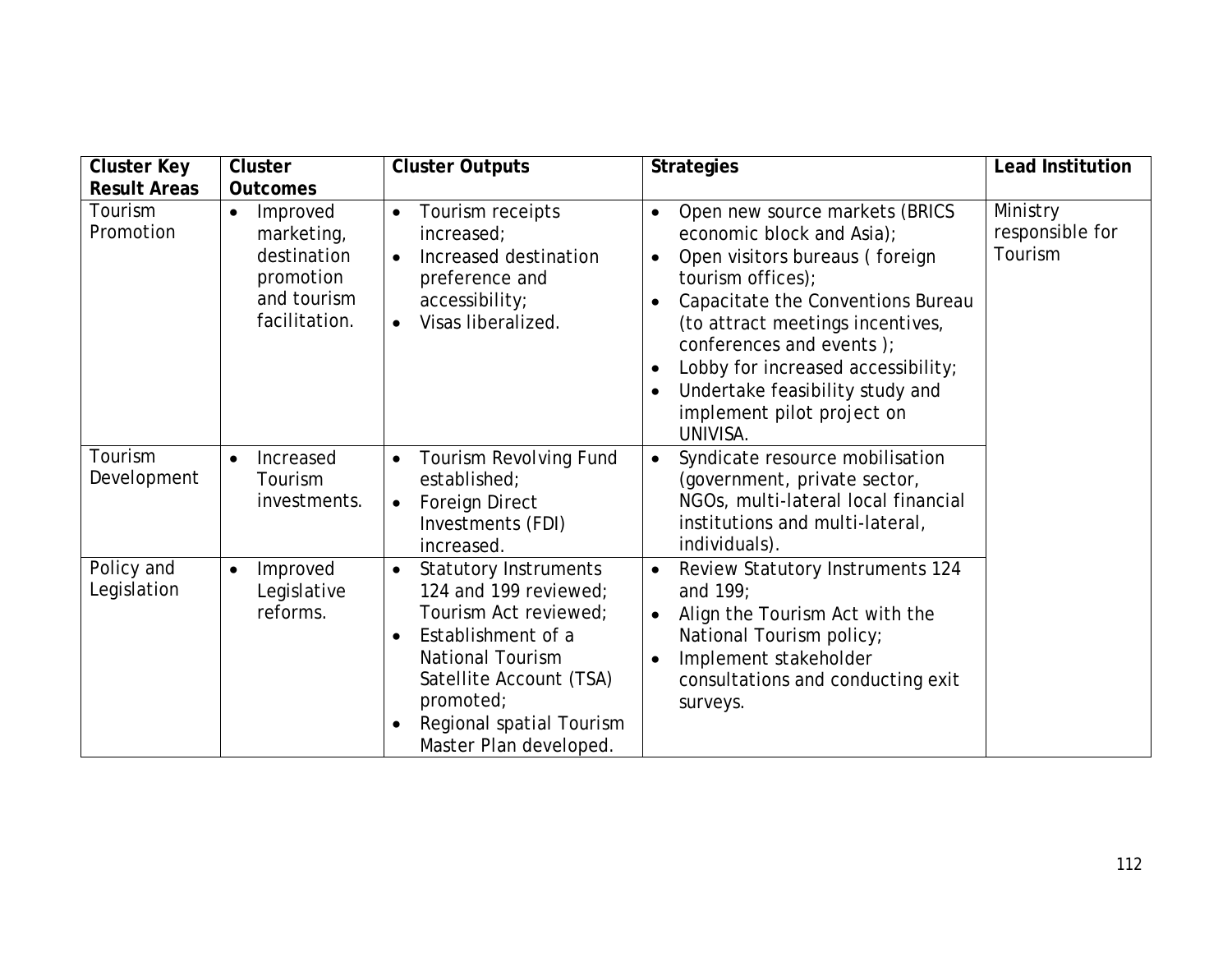| <b>Cluster Key</b><br><b>Result Areas</b>               | <b>Cluster</b><br><b>Outcomes</b>                                                                   | <b>Cluster Outputs</b>                                                                                                             | <b>Strategies</b>                                                                                                                                          | <b>Lead Institution</b>             |
|---------------------------------------------------------|-----------------------------------------------------------------------------------------------------|------------------------------------------------------------------------------------------------------------------------------------|------------------------------------------------------------------------------------------------------------------------------------------------------------|-------------------------------------|
| Tourism<br>Research and<br>Information<br>management    | Improved<br>$\bullet$<br>market<br>research and<br>intelligence.                                    | Market share increased.<br>$\bullet$                                                                                               | Implement market research to<br>$\bullet$<br>increased market share<br>Review of market trends<br>$\bullet$<br>undertaken.                                 | Ministry responsible<br>for Tourism |
| Domestic<br>Tourism<br>Development                      | Increased<br>$\bullet$<br>Community<br><b>Based</b><br><b>Tourism</b><br>Enterprises<br>$(CBTEs)$ . | <b>Civil Servants Visitor</b><br>$\bullet$<br>Scheme established &<br>developed;<br>Dormant CBTEs<br>$\bullet$<br>resuscitated.    | Raise awareness on Civil<br>$\bullet$<br>Servants Visitor Scheme;<br><b>Create Civil Servants Visitor</b><br>Scheme package;<br>Increase support for CBTs. |                                     |
| Regional and<br>International<br>Tourism<br>Cooperation | Increased<br>$\bullet$<br>membership<br>to regional<br>and<br>international<br>bodies.              | Membership renewed;<br>$\bullet$<br>New membership<br>$\bullet$<br>through MoUs and<br><b>Bilateral Agreements</b><br>established. | Settle membership<br>$\bullet$<br>subscriptions;<br>Sign MoUs and Bilateral<br>$\bullet$<br>Agreements.                                                    |                                     |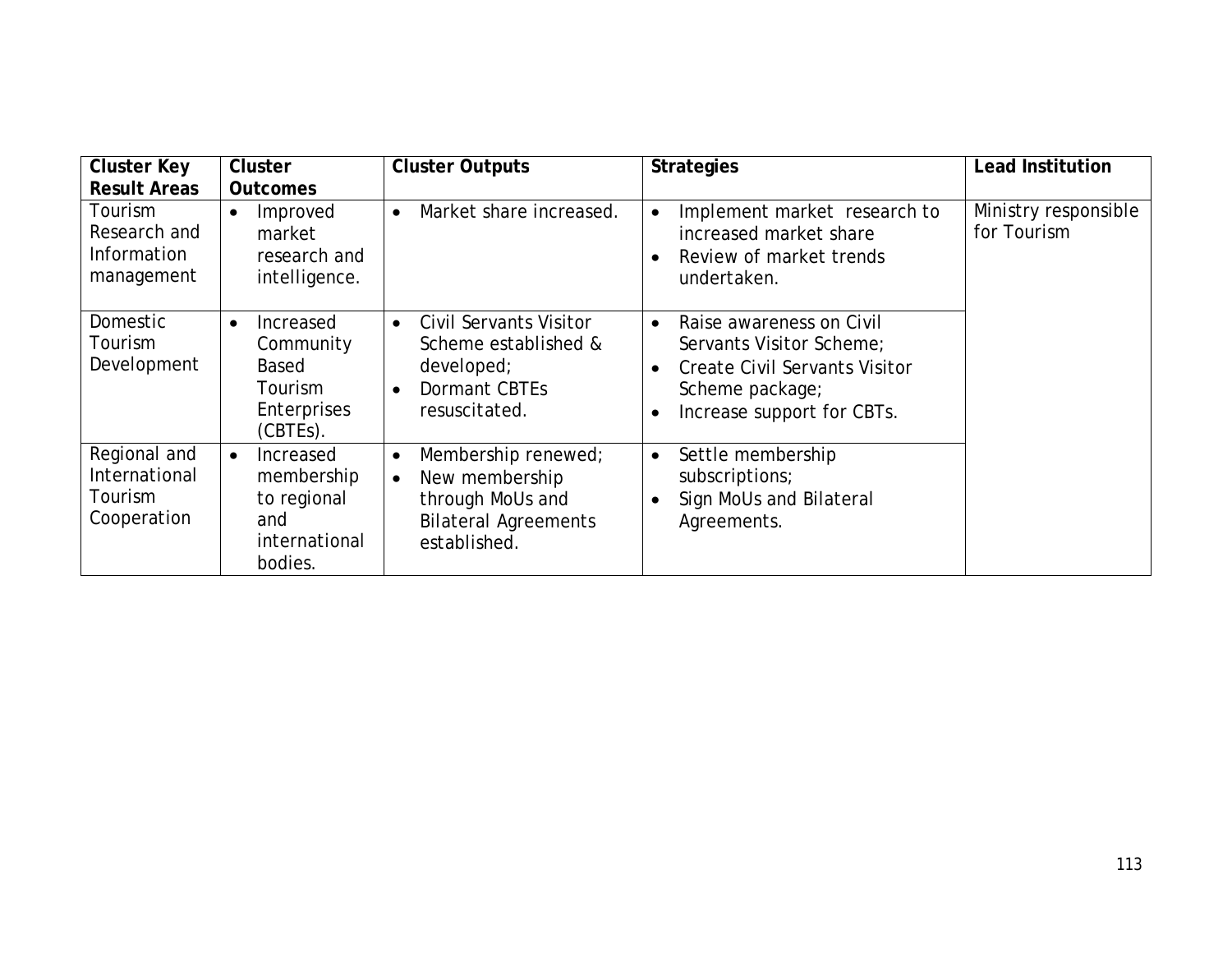- **7.4.2 Quick Wins to be implemented within the Value Addition and Beneficiation Cluster include the following:**
	- i. The full operationalisation of the Chisumbanje Ethanol Project;
	- ii. Operationalising the New ZimSteel project;
	- iii. Establishing Diamond Cutting and Polishing Centres;
	- iv. Establishing Agro-processing projects (Apiculture, Processing and Canning of fruits and vegetables, Oil Expression, Leather and Leather products);
	- v. Strengthening SMEs and Co-operatives to be viable as tools for poverty eradication;
	- vi. Intensifying of the implementation of bio-fuels.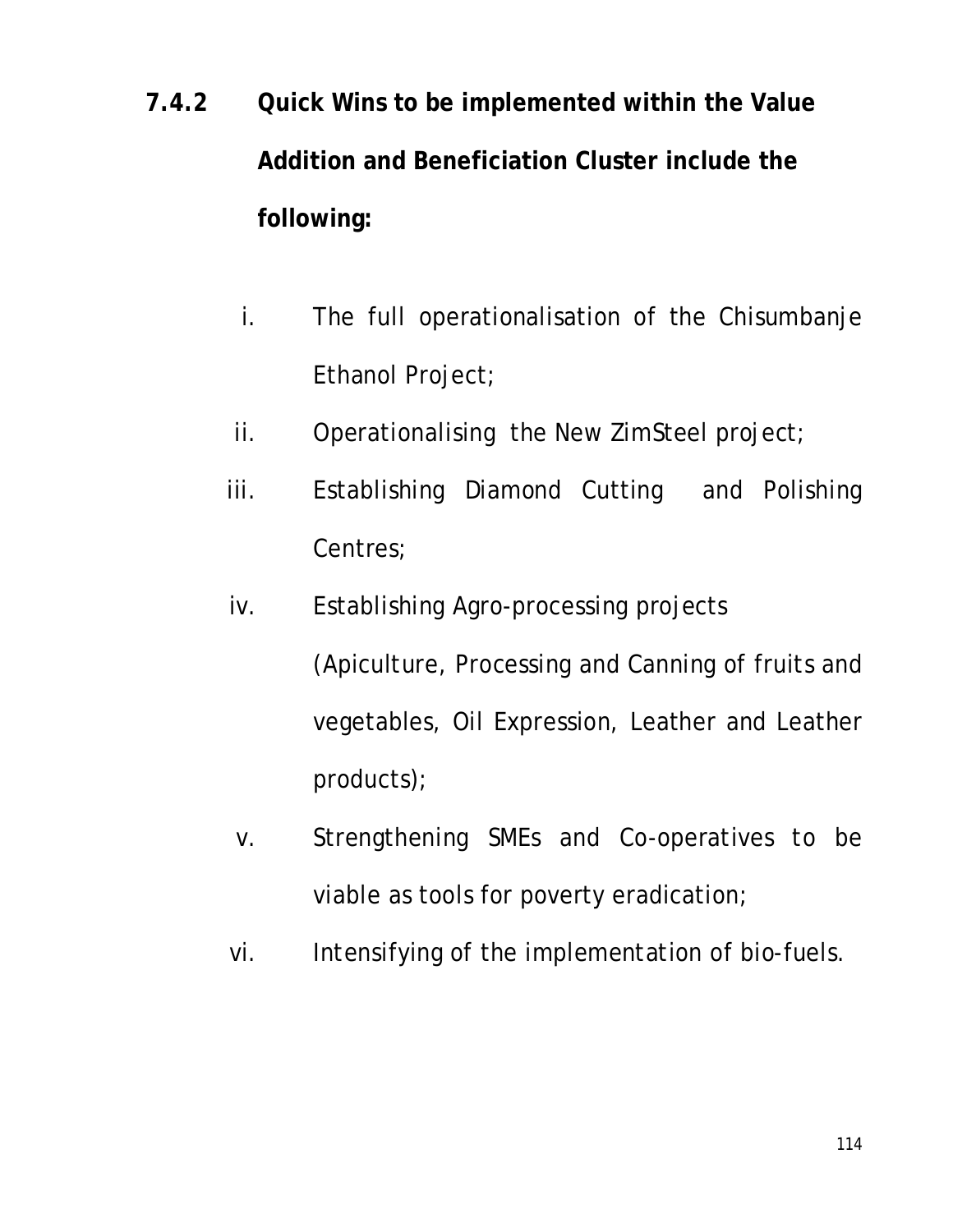## **7.5 Fiscal Reform Measures Sub-Cluster**

- 7.5.1 The attainment of targets set out in Zim Asset is underpinned by putting in place robust fiscal reform measures that enable Treasury to mobilize resources to finance the different priorities identified by the Clusters. This will be done through the following, among other measures:
	- i. Restoring fiscal sustainability and strengthening fiscal management;
	- ii. Increasing Financial Sector Stability;
	- iii. Tax and Non-Tax Revenue;
	- iv. Leveraging Land and Mineral Resources;
	- v. Sovereign Wealth Fund;
	- vi. Public Private Partnerships (PPPs);
	- vii. Special Economic Zones and
	- viii. Issuance of Bonds both on the local and International markets.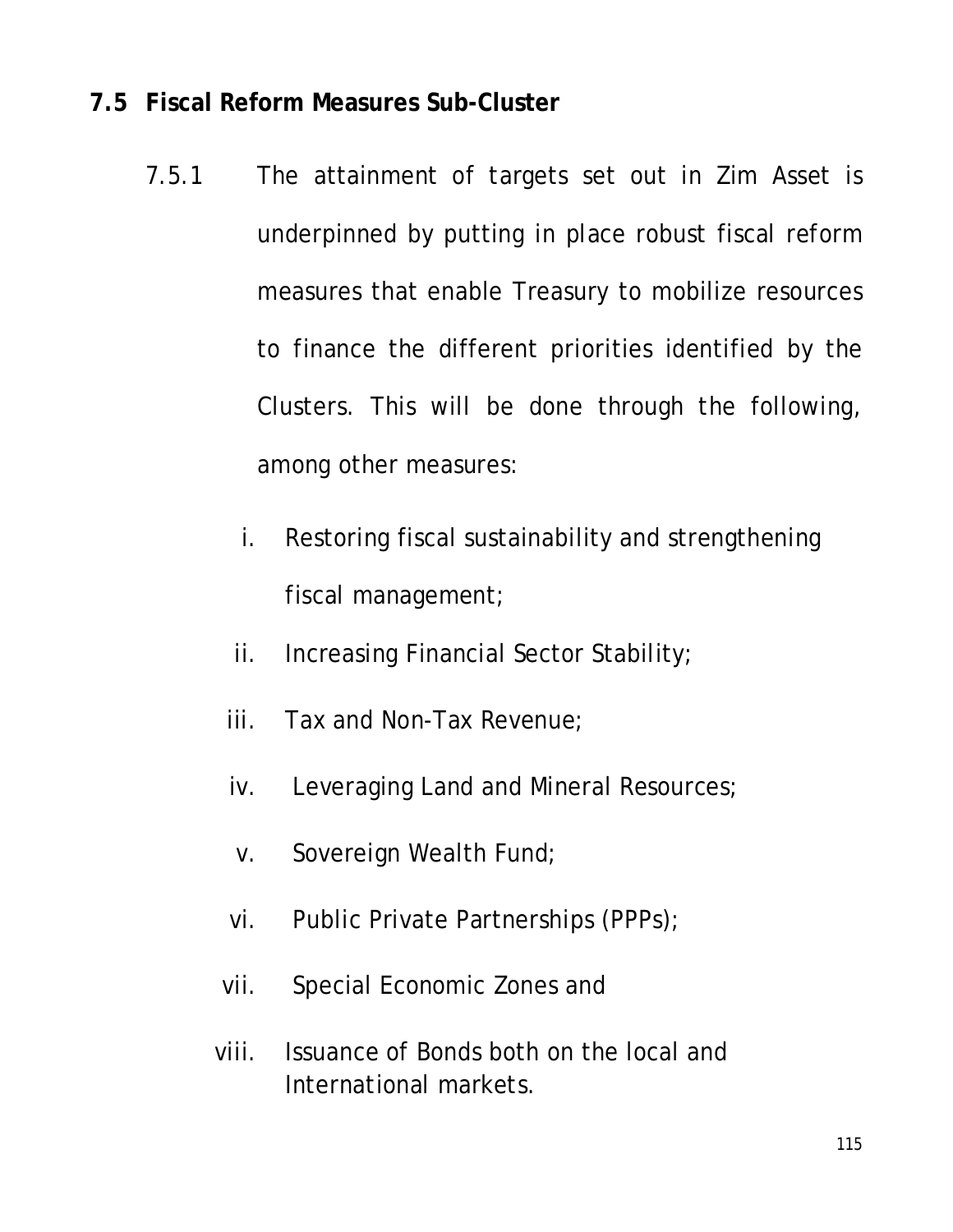## **Fiscal Reform Measures Matrix**

| <b>Cluster Key</b><br><b>Result Areas</b> | <b>Cluster</b><br><b>Outcomes</b>                          | <b>Cluster Outputs</b>                                                                                                                                                                                                                                                         | <b>Strategies</b>                                                                                                                                                                                                                                                                                                                                                                                                                                                                                                                                       | Lead<br><b>Institution</b>             |
|-------------------------------------------|------------------------------------------------------------|--------------------------------------------------------------------------------------------------------------------------------------------------------------------------------------------------------------------------------------------------------------------------------|---------------------------------------------------------------------------------------------------------------------------------------------------------------------------------------------------------------------------------------------------------------------------------------------------------------------------------------------------------------------------------------------------------------------------------------------------------------------------------------------------------------------------------------------------------|----------------------------------------|
| <b>Fiscal Reform</b><br><b>Measures</b>   | Improved<br>$\bullet$<br>Fiscal<br>Management.             | Strategy to eliminate<br>outstanding domestic arrears<br>developed;<br>Strategy to curb<br>$\bullet$<br>accumulation of new<br>domestic arrears developed;<br>Strong Income Tax<br>Legislation developed;<br><b>Public Finance Management</b><br>system strengthened.          | Finalise the new Income Tax Bill;<br>$\bullet$<br>Boost the efficiency use of<br>$\bullet$<br>Government resources through<br>timely reporting and<br>strengthening the PFMS.                                                                                                                                                                                                                                                                                                                                                                           | Ministry<br>responsible<br>for Finance |
|                                           | Improved<br>$\bullet$<br>Financial<br>Sector<br>stability. | Banking Act amended;<br>$\bullet$<br><b>Troubled Bank Resolution</b><br>developed;<br>Credit Reference Bureau<br>established;<br>Reserve Balance Sheet<br>restructured;<br>Anti-Money Laundering and<br><b>Combating Financial</b><br><b>Terrorism Framework</b><br>developed. | Strengthen the Corporate<br>Governance Framework in the<br>Financial Sector;<br>Develop a Contingency Planning<br>and Systemic Crisis Management<br>Framework for the banking<br>sector;<br>Establish an Independent Office<br>of the banking (Ombudsman) to<br>enhance consumer protection<br>and transparency;<br>Submit to Parliament the<br>$\bullet$<br>Reserve Bank Debt Relief Bill;<br>Amend the Bank Use Promotion<br>$\bullet$<br>and Suppression of Money<br>Laundering Act;<br><b>Conduct Financial Stability</b><br>Assessments regularly. |                                        |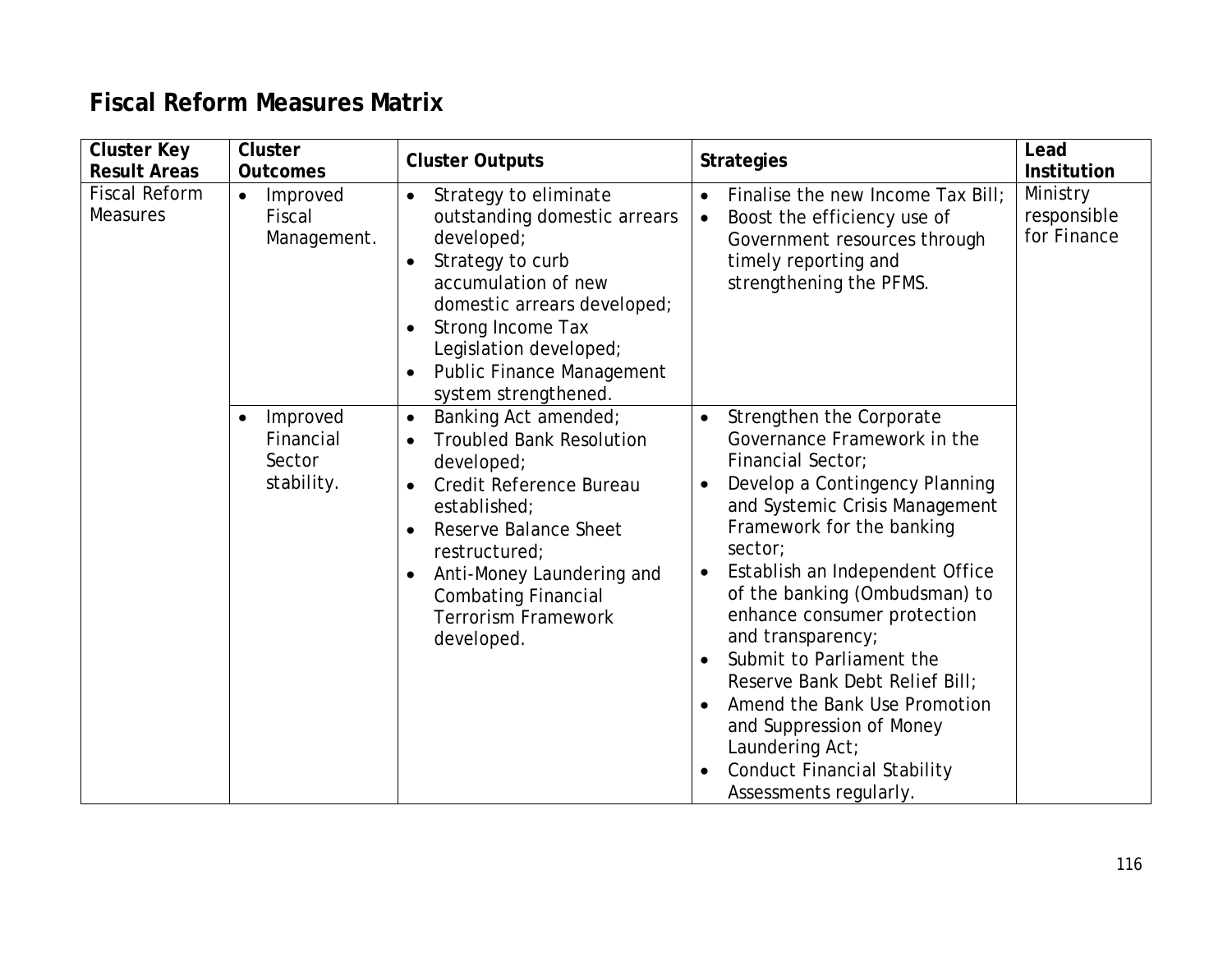| <b>Cluster Key</b><br><b>Result Areas</b> | <b>Cluster Outcomes</b>                                                                                                                  | <b>Cluster Outputs</b>                                                                 | <b>Strategies</b>                                                                                                                                                                                                                                                                                                                                                                                                                                                                         | Lead<br><b>Institution</b>             |
|-------------------------------------------|------------------------------------------------------------------------------------------------------------------------------------------|----------------------------------------------------------------------------------------|-------------------------------------------------------------------------------------------------------------------------------------------------------------------------------------------------------------------------------------------------------------------------------------------------------------------------------------------------------------------------------------------------------------------------------------------------------------------------------------------|----------------------------------------|
| <b>Fiscal Reform</b><br><b>Measures</b>   | Improved<br>$\bullet$<br>Debt<br>Management<br>and access to<br>External<br>Financing;<br>Improved<br>public<br>resources<br>management. | Sustainable borrowing<br>$\bullet$<br>and external<br>financing strategy<br>developed. | Conduct regular debt<br>$\bullet$<br>sustainability analysis;<br>Develop a sustainable Medium<br>$\bullet$<br>Term Debt Strategy;<br>Prioritise grants and concessional<br>financing from development<br>partners;<br>Restrict non-concessional<br>borrowing to financing of key<br>infrastructure projects such as<br>electricity generation, water<br>supply and sanitation and<br>rehabilitation of roads;<br>Mobilise resources through<br>issuance of bonds (Industry, Agro<br>etc). | Ministry<br>responsible<br>for Finance |
| Investment<br>Promotion                   | Improved<br>investments.                                                                                                                 | Conducive investment<br>$\bullet$<br>environment created.                              | Improve the country's 'doing<br>$\bullet$<br>business/investment'<br>environment;<br>Develop measures to encourage<br>remittances from the diaspora.                                                                                                                                                                                                                                                                                                                                      |                                        |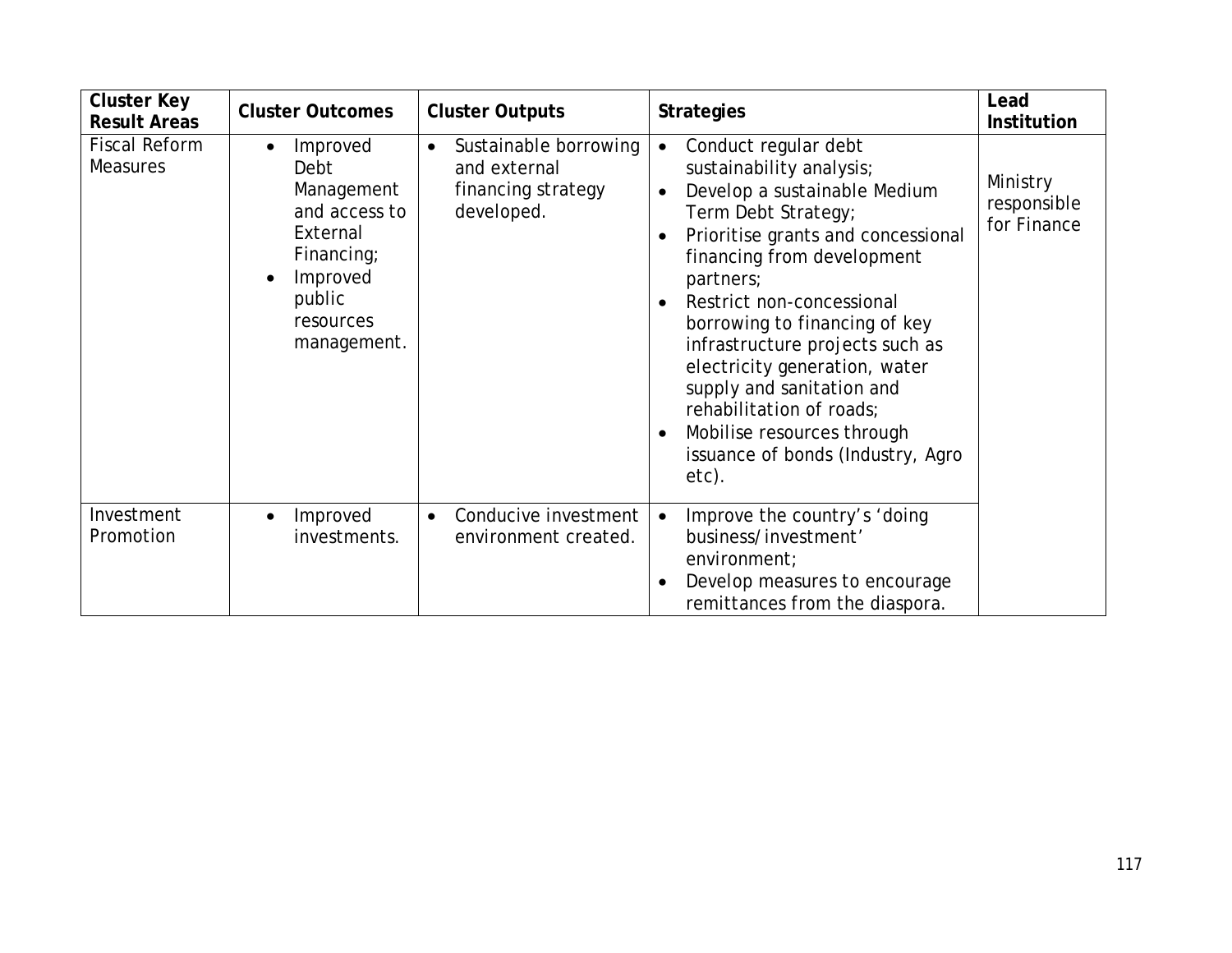- **7.6 Public Administration, Governance and Performance Management Sub-Cluster**
	- 7.6.1 In order to ensure success in the implementation of this plan, Government will be re-invented to improve general administration, governance as well as performance management. Consequently, key Government agencies whose mandates, among others, are to provide an oversight role in coordinating, monitoring and evaluating policies and programmes, so that they are in harmony with the country's National Vision and priorities, will be expected to lead the formulation and implementation of economic blue prints.
	- 118 7.6.2 This sub-cluster also deals with ensuring that governance systems are people friendly, by providing high quality services to the citizens in an efficient and effective manner. To this end, all public sector agencies in this category are expected to deal with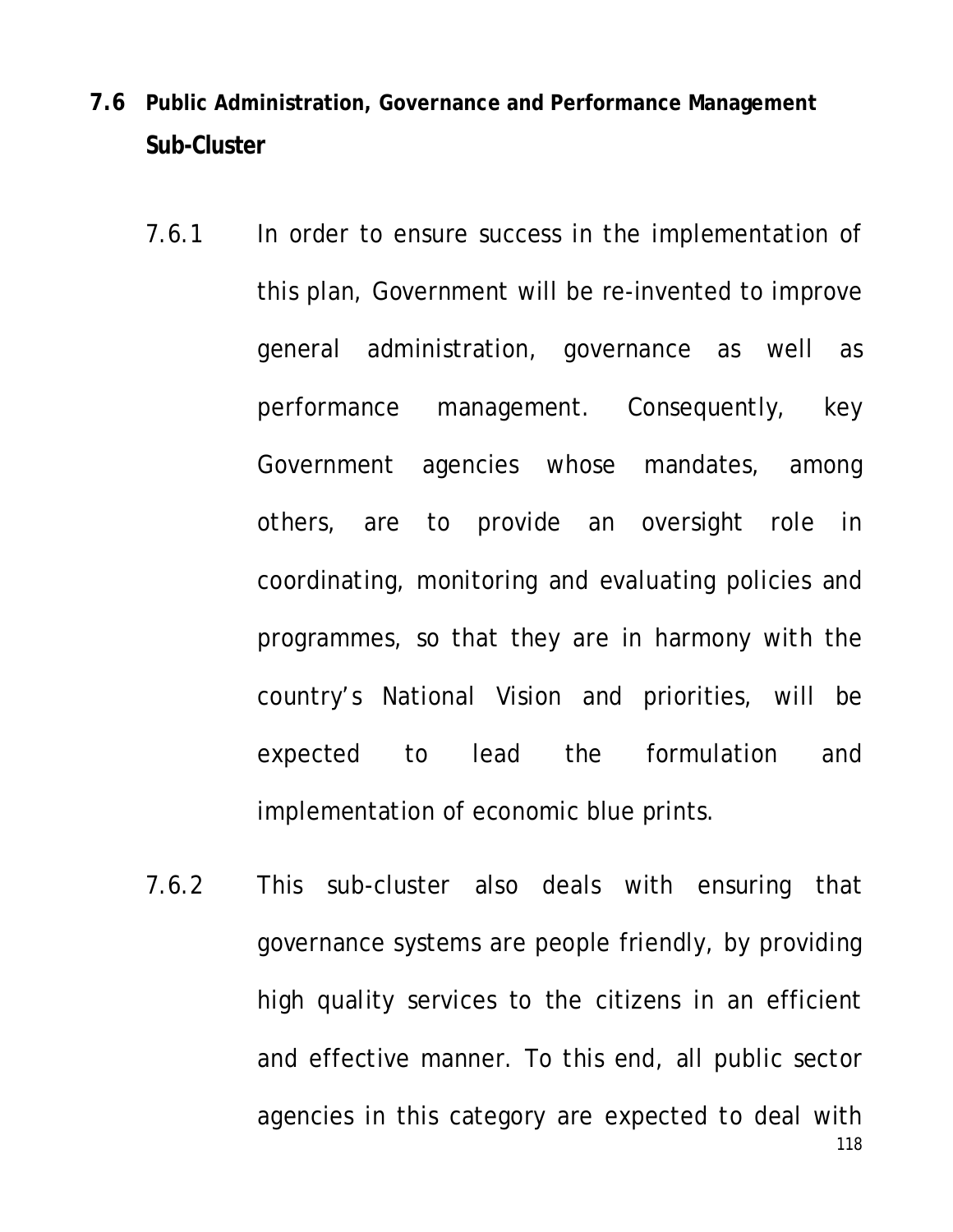issues of corruption, modernization of public sector agencies and performance management among others. More importantly, the overall mandate of the Public Administration, Governance and Performance Management Sub-cluster is to create a conducive environment and build capacity to formulate, implement, monitor and evaluate the Zim Asset Plan.

- 7.6.3 The operations of the Sub cluster will be guided by the Results Based Management System and will focus on:
	- i. Policy formulation, advocacy and coordination
	- ii. Budgeting and Resourcing
	- iii. Implementation, Monitoring and Evaluation
	- iv. Public Sector Modernisation and Civil Service Reform
	- v. Combating corruption and fostering good governance.
	- vi. Building Capacities for Public Sector Institution

119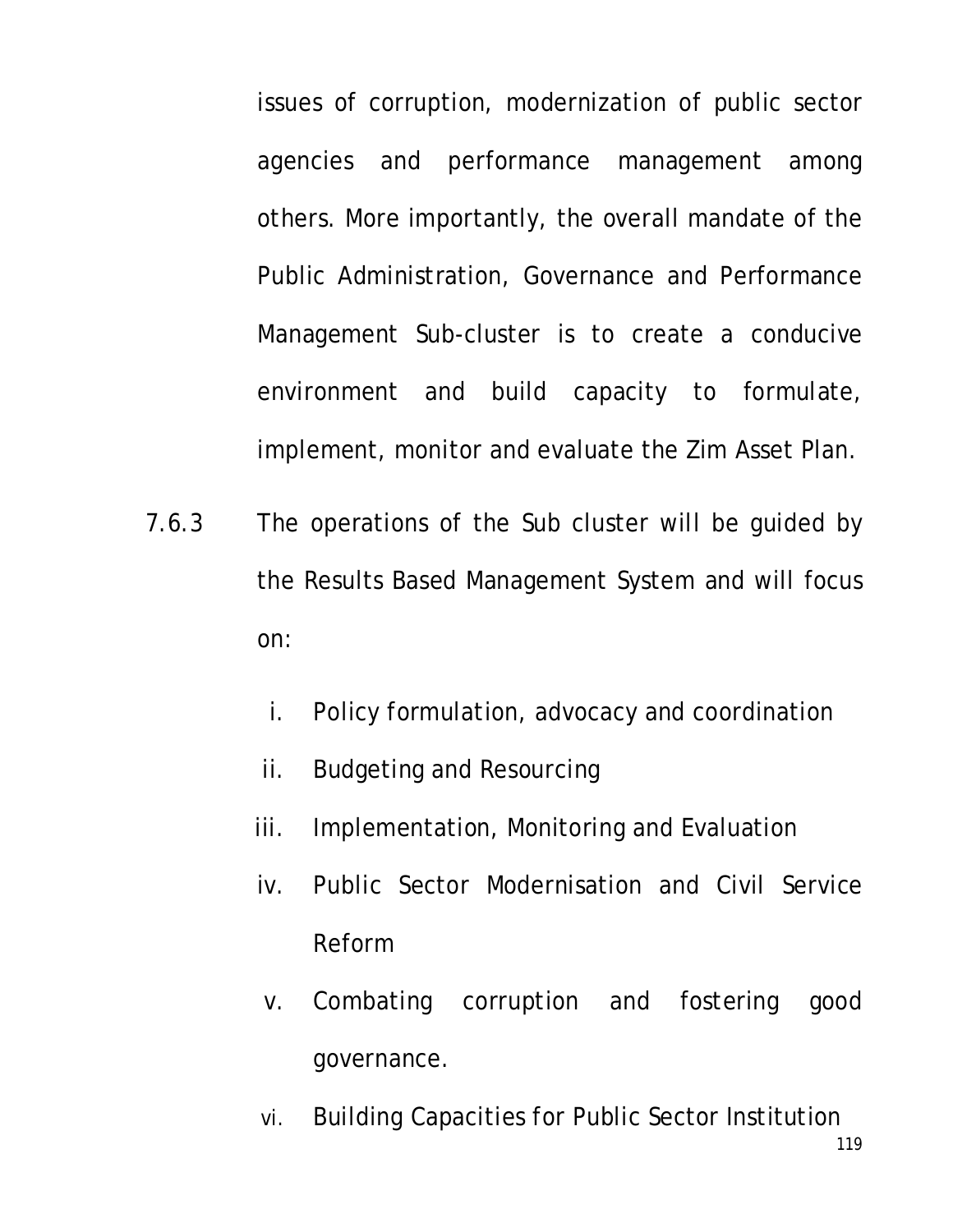| <b>Key Result Areas</b>                                | <b>Cluster</b>                      | <b>Cluster Outputs</b>                                                                                | <b>Strategies</b>                                                                                                                                                                                                                                           | Lead Institution(S)                                                              |
|--------------------------------------------------------|-------------------------------------|-------------------------------------------------------------------------------------------------------|-------------------------------------------------------------------------------------------------------------------------------------------------------------------------------------------------------------------------------------------------------------|----------------------------------------------------------------------------------|
|                                                        | <b>Outcomes</b>                     |                                                                                                       |                                                                                                                                                                                                                                                             |                                                                                  |
| Policy<br>formulation,<br>advocacy and<br>coordination | Improved<br>policy<br>coordination. | Policy<br>$\bullet$<br>coordination<br>reports<br>produced.                                           | Strengthen Policy and<br>Research Departments in<br><b>Ministries</b><br>Conduct consultative<br>meetings and workshops;<br>Produce concept papers;<br>Introduce capacity<br>building in integrated<br>development planning<br>and other RBM<br>components. | Office of the<br>President and<br>Cabinet<br>Civil Service<br>Commission         |
|                                                        | • Reduced policy<br>inconsistencies | Policy and role<br>$\bullet$<br>clarity stated;<br>Strong synergies<br>among agencies<br>established. | Review policies of<br>$\bullet$<br>ministries and agencies;<br>Align Government policies<br>to the country's vision<br>and priorities;<br>Conduct intra and inter<br>ministerial meetings.                                                                  |                                                                                  |
| Resource<br>Mobilization and<br>allocation             | Improved<br>funding.                | Programmes and<br>$\bullet$<br>polices funded.                                                        | Create special investment<br>$\bullet$<br>vehicles such as Sovereign<br>Wealth fund:<br>Engage bilateral and<br>multilateral partners.                                                                                                                      | Office of the<br>President and<br>Cabinet<br>Ministry responsible<br>for Finance |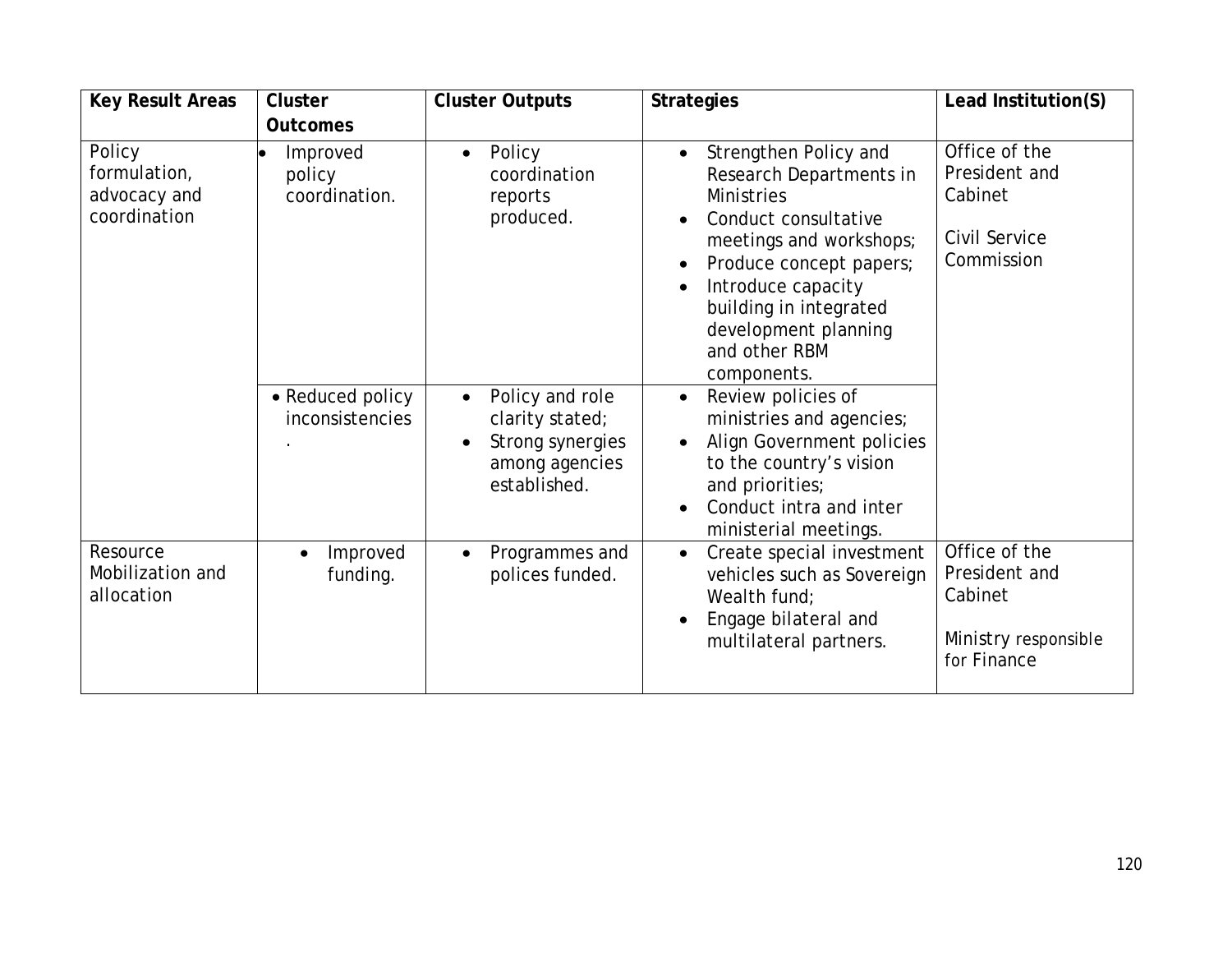| <b>Key Result Areas</b>                    | <b>Cluster</b>                                             | <b>Cluster Outputs</b>                            | <b>Strategies</b>                                                                                                                                                                                                                                                                                                                                                                                                                                                                                                                                                                                                                                                   | Lead Institution(S)                 |
|--------------------------------------------|------------------------------------------------------------|---------------------------------------------------|---------------------------------------------------------------------------------------------------------------------------------------------------------------------------------------------------------------------------------------------------------------------------------------------------------------------------------------------------------------------------------------------------------------------------------------------------------------------------------------------------------------------------------------------------------------------------------------------------------------------------------------------------------------------|-------------------------------------|
|                                            | <b>Outcomes</b>                                            |                                                   |                                                                                                                                                                                                                                                                                                                                                                                                                                                                                                                                                                                                                                                                     |                                     |
| Resource<br>Mobilization and<br>allocation | Improved<br>allocative<br>efficiency and<br>effectiveness. | Resources<br>$\bullet$<br>equitably<br>allocated. | Allocate resources in<br>keeping with<br>development priorities in<br>line with strict RBB<br>principles;<br>Develop and implement<br>a financial programme<br>conducive to optimal<br>levels of public and<br>private investment;<br>Strengthen regulations<br>٠<br>for ensuring the highest<br>level of prudence,<br>discipline and integrity<br>from the financial sector;<br>Encourage efficient use<br>of public resources,<br>financial discipline and<br>accountability at all<br>levels of public<br>administration;<br>Implement government<br>programmes directed at<br>improvements in fiscal<br>and financial<br>management, and tax<br>administration. | Ministry responsible<br>for Finance |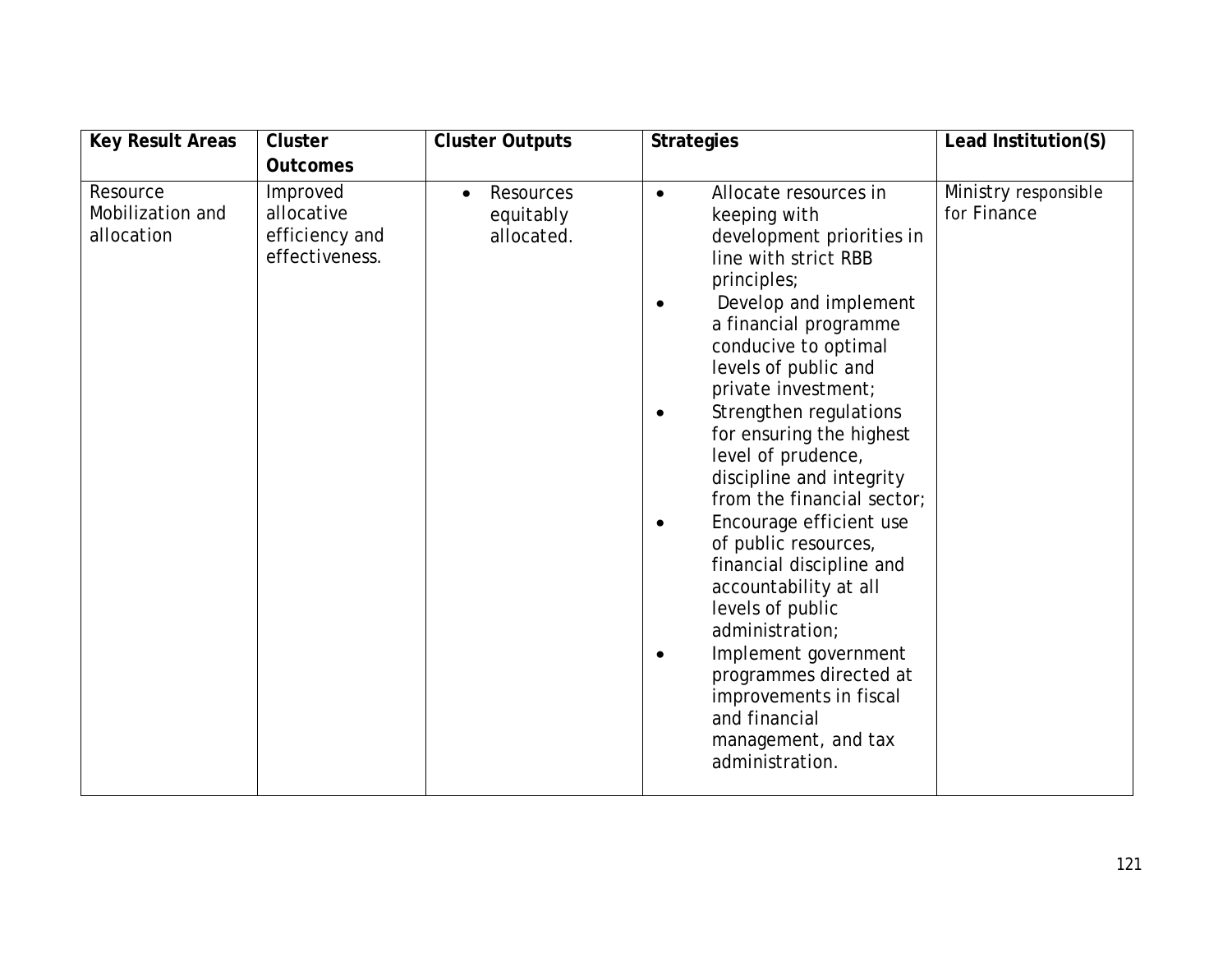| <b>Key Result Areas</b>                         | <b>Cluster Outcomes</b>                                 | <b>Cluster Outputs</b>                                                                                                                                                                      | <b>Strategies</b>                                                                                                                                                                                                                                                                                       | Lead Institution(S)                                                                                              |
|-------------------------------------------------|---------------------------------------------------------|---------------------------------------------------------------------------------------------------------------------------------------------------------------------------------------------|---------------------------------------------------------------------------------------------------------------------------------------------------------------------------------------------------------------------------------------------------------------------------------------------------------|------------------------------------------------------------------------------------------------------------------|
| Resource<br>Mobilization and<br>allocation      | Improved allocative<br>efficiency and<br>effectiveness. | Resources<br>equitably<br>allocated.                                                                                                                                                        | Integrate human<br>$\bullet$<br>resources and the<br>financial management<br>information systems of<br>the Ministry and its<br>departments; and<br>Provide resources and<br>$\bullet$<br>support for government's<br>initiatives to reform and<br>modernize the public<br>finance management<br>system. | Ministry responsible<br>for Finance                                                                              |
| Implementation,<br>Monitoring and<br>Evaluation | Improved<br>programme<br>performance.                   | Monitoring and<br>$\bullet$<br>evaluation<br>tools<br>developed;<br>Monitoring and<br>$\bullet$<br>evaluation<br>reports<br>produced;<br>Corrective<br>$\bullet$<br>measures<br>undertaken. | Develop and provide an<br>$\bullet$<br>M&E framework;<br>Adapt contemporary best<br>practices in M&E<br>Establish an electronic<br>$\bullet$<br>M&E system.                                                                                                                                             | Office of the<br>President and<br>Cabinet<br>Ministry responsible<br>for Finance<br>Civil Service<br>Commission; |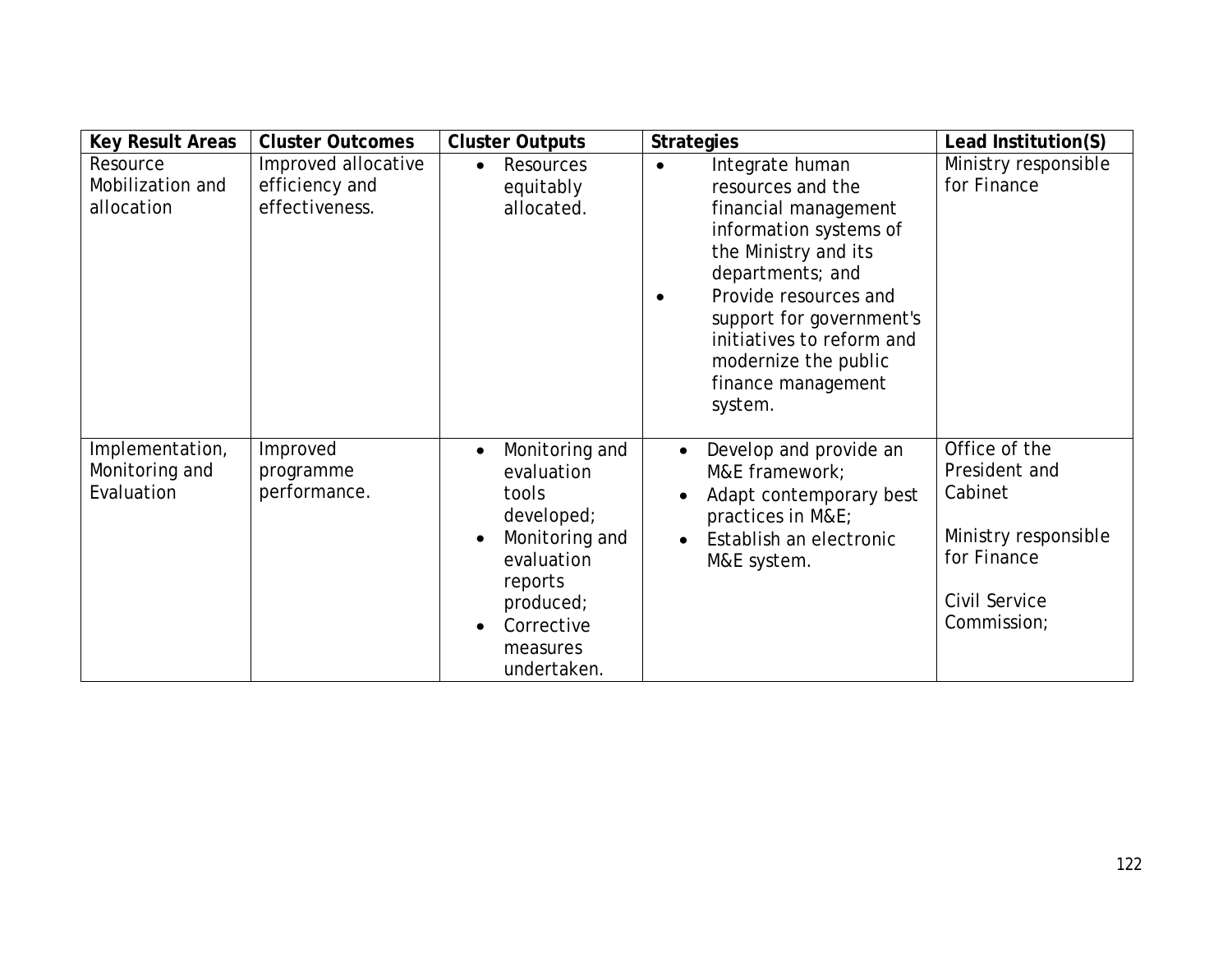| <b>Key Result Areas</b>                                           | <b>Cluster Outcomes</b>                                    | <b>Cluster Outputs</b>                                                                                                                           | <b>Strategies</b>                                                                                                                                                                                                                                                                                                                                                                                                                                         | Lead Insitutution(S)                    |
|-------------------------------------------------------------------|------------------------------------------------------------|--------------------------------------------------------------------------------------------------------------------------------------------------|-----------------------------------------------------------------------------------------------------------------------------------------------------------------------------------------------------------------------------------------------------------------------------------------------------------------------------------------------------------------------------------------------------------------------------------------------------------|-----------------------------------------|
| <b>Public Sector</b><br>Modernisation and Civil<br>Service Reform | Improved<br>$\bullet$<br>planning in the<br>public sector. | Robust RBM<br>$\bullet$<br>compliant plans<br>produced by<br>ministries;<br><b>National Vision</b><br>$\bullet$<br>reviewed and<br>strengthened. | Introduce<br>$\bullet$<br>Performance<br>Contracts for all<br>senior levels of<br>Government,<br>Boards and CEOs<br>of SEPs and<br>Local<br>Authorities;<br>Continue<br>$\bullet$<br>building<br>competence for<br>implementing<br>RBM; Mount<br>RBM;<br>Mount RBM<br>advocacy/public<br>ity campaigns;<br>Engage and<br>$\bullet$<br>adapt best<br>practices from<br>regional and<br>international<br>initiatives that<br>promote RBM<br>implementation. | Office of the President<br>and Cabinet. |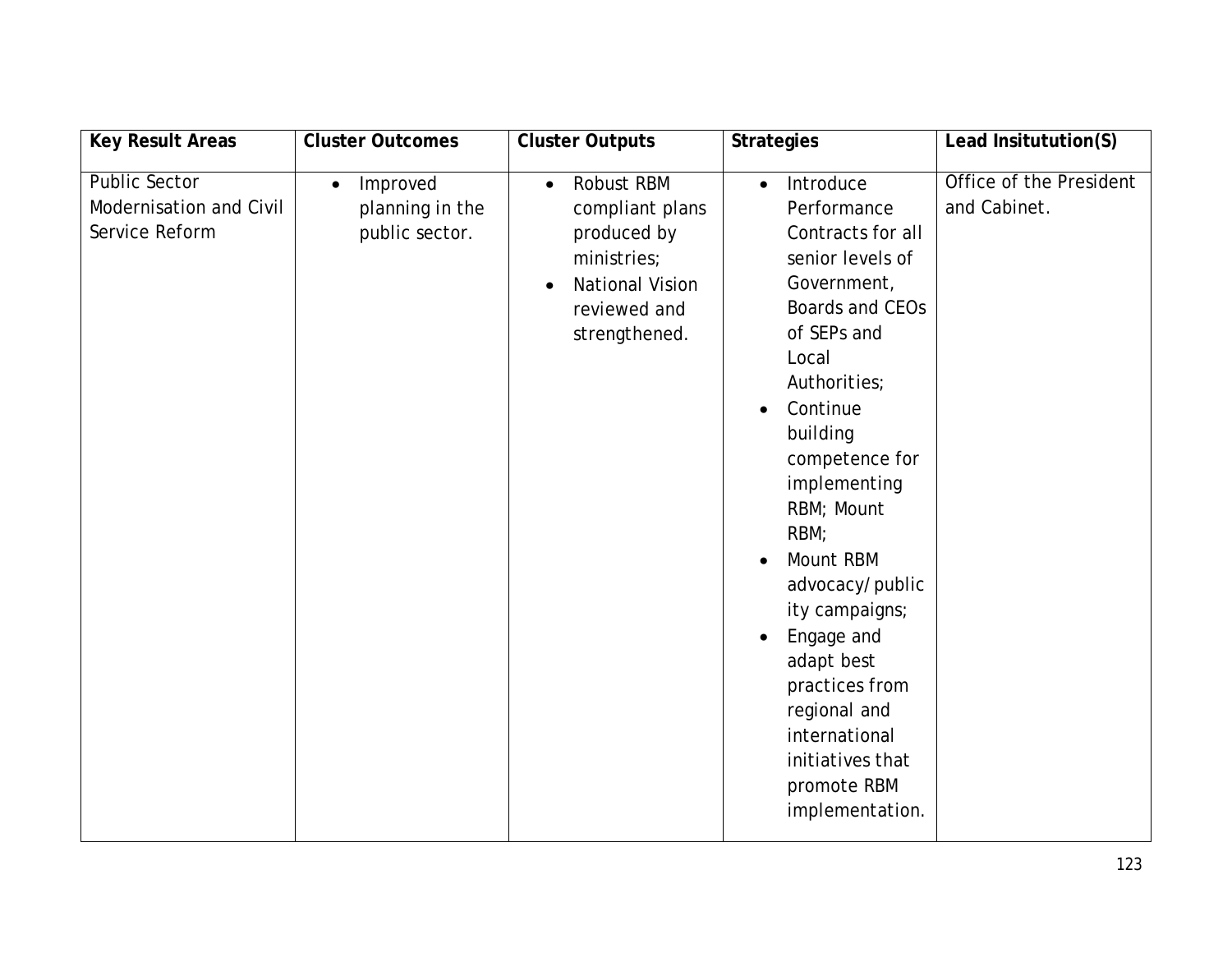| <b>Key Result Areas</b>                                              | <b>Cluster</b>                                                                                                 | <b>Cluster Outputs</b>                                                                                                                                                                                                                                                                                                                                                                | <b>Strategies</b>                                                                                                                                                                                                                                                                                                         | Lead Institution(S)                                                      |
|----------------------------------------------------------------------|----------------------------------------------------------------------------------------------------------------|---------------------------------------------------------------------------------------------------------------------------------------------------------------------------------------------------------------------------------------------------------------------------------------------------------------------------------------------------------------------------------------|---------------------------------------------------------------------------------------------------------------------------------------------------------------------------------------------------------------------------------------------------------------------------------------------------------------------------|--------------------------------------------------------------------------|
|                                                                      | <b>Outcomes</b>                                                                                                |                                                                                                                                                                                                                                                                                                                                                                                       |                                                                                                                                                                                                                                                                                                                           |                                                                          |
| <b>Public Sector</b><br>Modernization<br>and Civil Service<br>Reform | Improved<br>$\bullet$<br>planning in<br>the public<br>sector;<br>Improved<br>$\bullet$<br>service<br>delivery. | Robust RBM<br>$\bullet$<br>compliant plans<br>produced by<br>ministries;<br><b>National Vision</b><br>$\bullet$<br>reviewed and<br>strengthened;<br>Corporate<br>$\bullet$<br>Governance<br>Framework<br>launched and<br>implemented;<br>Civil service<br>$\bullet$<br>working<br>conditions<br>improved.<br>E-government<br>$\bullet$<br>strengthened<br>across the public<br>sector | Strengthen Parliament's<br>$\bullet$<br>oversight role in public<br>sector performance;<br>Develop a compendium<br>and launch Client Service<br>Charters;<br>Develop and implement a<br>Capacity Building<br>programme on Client<br>Service Charters.<br>Introduce PPPs in<br>$\bullet$<br>implementing e-<br>government. | Office of the<br>President and<br>Cabinet<br>Civil Service<br>Commission |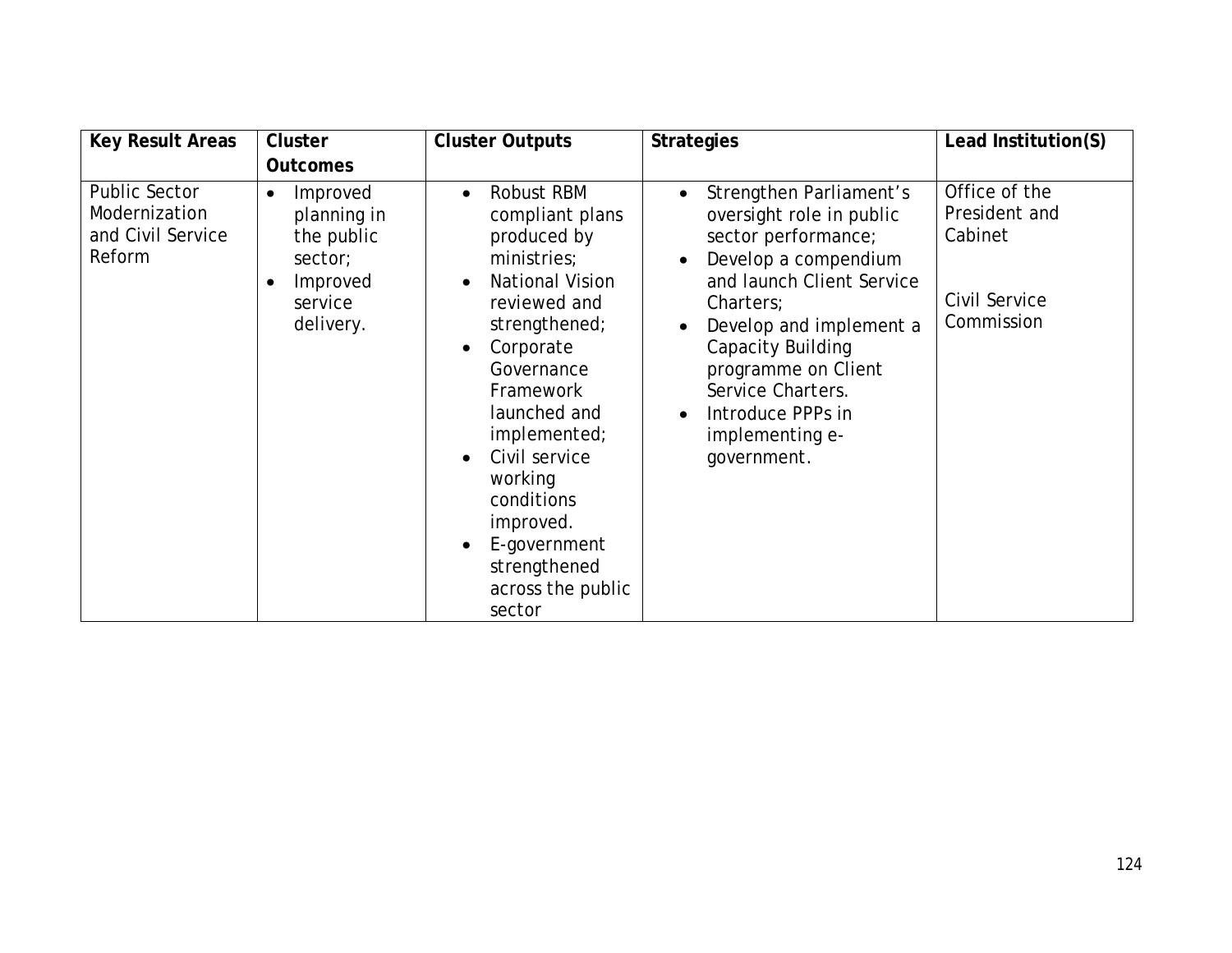| <b>Key Result Areas</b>                                           | <b>Cluster Outcomes</b>                                | <b>Cluster Outputs</b>                                                                                                                                  | <b>Strategies</b>                                                                                                                                                                                                            | Lead Institution(S)                                                      |
|-------------------------------------------------------------------|--------------------------------------------------------|---------------------------------------------------------------------------------------------------------------------------------------------------------|------------------------------------------------------------------------------------------------------------------------------------------------------------------------------------------------------------------------------|--------------------------------------------------------------------------|
| Public Sector,<br>Modernization<br>and Civil Service<br>Reform    | Improved<br>public sector<br>governance.               | <b>Public Sector</b><br>$\bullet$<br>employees<br>knowledgeable<br>in IRBM;<br>Client service<br>$\bullet$<br>charters<br>developed and<br>implemented. | Institutionalise RBM system<br>$\bullet$<br>across the Public Sector.                                                                                                                                                        | Office of the<br>President and<br>Cabinet<br>Civil Service<br>Commission |
| Capacity Building<br>and Human<br><b>Resources</b><br>Development | Improved<br>$\bullet$<br>public sector<br>performance. | Reoriented<br>$\bullet$<br>public sector.                                                                                                               | Develop strategic human<br>$\bullet$<br>resources policies;<br>Resuscitate and<br>$\bullet$<br>recapacitate national<br>training institutions;<br>Reintroduce induction<br>programmes in the civil<br>service at all levels. | Office of the<br>President and<br>Cabinet<br>Civil Service<br>Commission |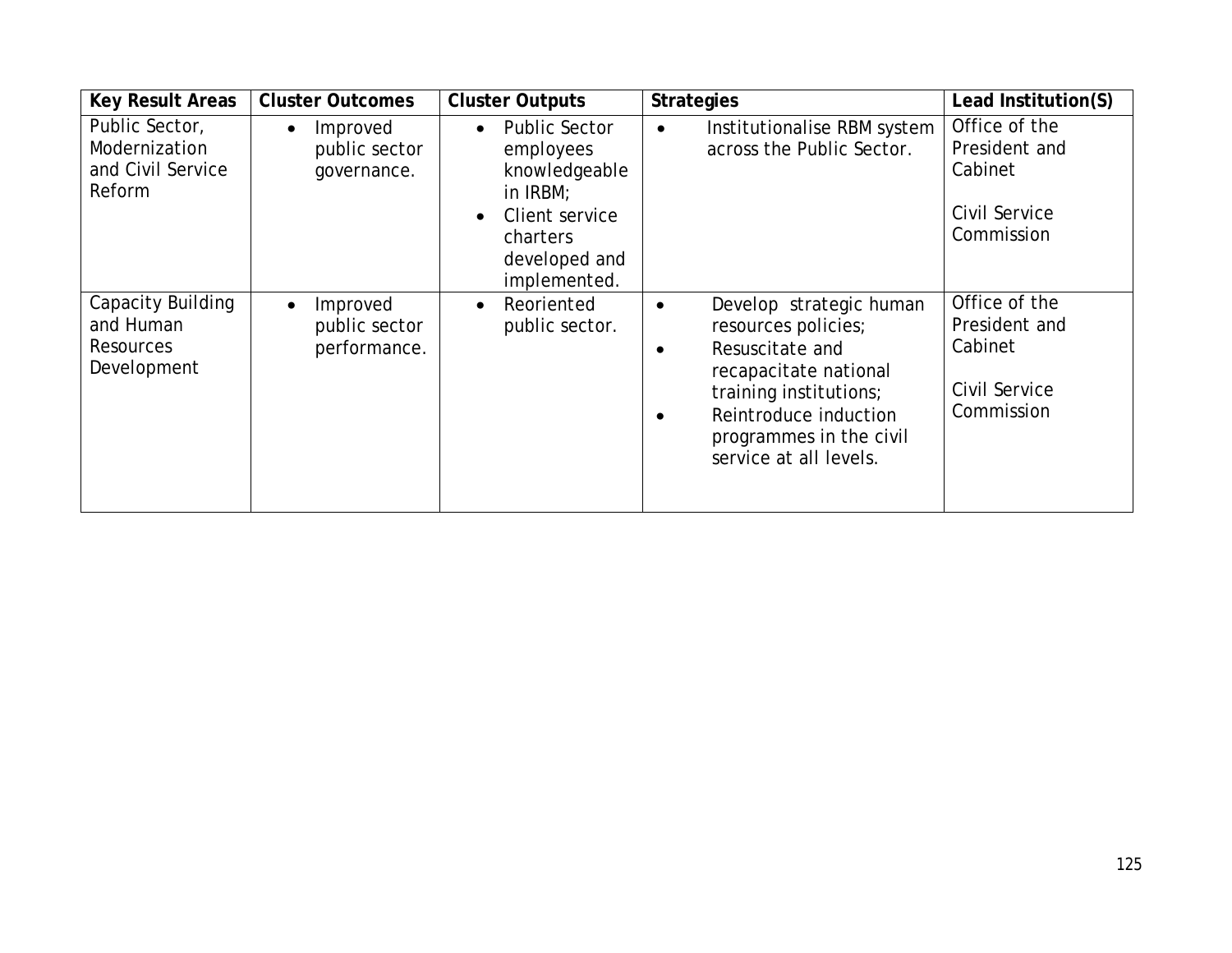| <b>Key Result</b>                                      | <b>Cluster Outcomes</b>                                                                                                                                                                                                                                                                                  | <b>Cluster Outputs</b>                                                                                                                                                                                                                                                                                                                                                                                         | <b>Strategies</b>                                                                                                                                                                                                                                                                                                                                                                                                                                                                                                                                                                           | Lead Institution(S)                                                                                                                                                     |
|--------------------------------------------------------|----------------------------------------------------------------------------------------------------------------------------------------------------------------------------------------------------------------------------------------------------------------------------------------------------------|----------------------------------------------------------------------------------------------------------------------------------------------------------------------------------------------------------------------------------------------------------------------------------------------------------------------------------------------------------------------------------------------------------------|---------------------------------------------------------------------------------------------------------------------------------------------------------------------------------------------------------------------------------------------------------------------------------------------------------------------------------------------------------------------------------------------------------------------------------------------------------------------------------------------------------------------------------------------------------------------------------------------|-------------------------------------------------------------------------------------------------------------------------------------------------------------------------|
| <b>Areas</b>                                           |                                                                                                                                                                                                                                                                                                          |                                                                                                                                                                                                                                                                                                                                                                                                                |                                                                                                                                                                                                                                                                                                                                                                                                                                                                                                                                                                                             |                                                                                                                                                                         |
| Public Sector<br>Accountability<br>and<br>Transparency | Improved<br>$\bullet$<br>citizens<br>satisfaction<br>index:<br>Improved<br>$\bullet$<br>resource<br>allocative<br>efficiency;<br>Improved<br>$\bullet$<br>transparency<br>and<br>accountability;<br>Improved<br>$\bullet$<br>parastatal<br>performance;<br>Zero tolerance<br>$\bullet$<br>to corruption. | Efficient tender<br>$\bullet$<br>processes<br>adopted;<br>Code of ethics<br>$\bullet$<br>and values<br>produced and<br>implemented;<br>National<br>$\bullet$<br>Corporate<br>Governance<br>framework<br>operationalised;<br>Zero tolerance<br>$\bullet$<br>to corruption;<br>parastatal and<br>$\bullet$<br>state enterprises<br>restructured;<br>Citizen charters<br>$\bullet$<br>updated and<br>implemented. | • Overhaul the operations of<br>the State Procurement<br>Board;<br>Develop citizens service<br>$\bullet$<br>delivery empowerment<br>programmes;<br>Capacitate civil servants on<br>$\bullet$<br>good governance skills;<br>Review and enforce a code<br>$\bullet$<br>of ethics and values for the<br>Civil Service;<br>Operationalise corporate<br>$\bullet$<br>governance framework for<br>parastatals, state enterprises<br>and private sector;<br>Strengthen and capacitate<br>anti-corruption agencies;<br>Implement parastatal<br>$\bullet$<br>reforms as per Government<br>directive. | Office of the<br>President and<br>Cabinet<br>Ministries of Home<br>Affairs, Justice,<br>Legal and<br>Parliamentary<br>Affairs, and Finance,<br>and Security<br>Agencies |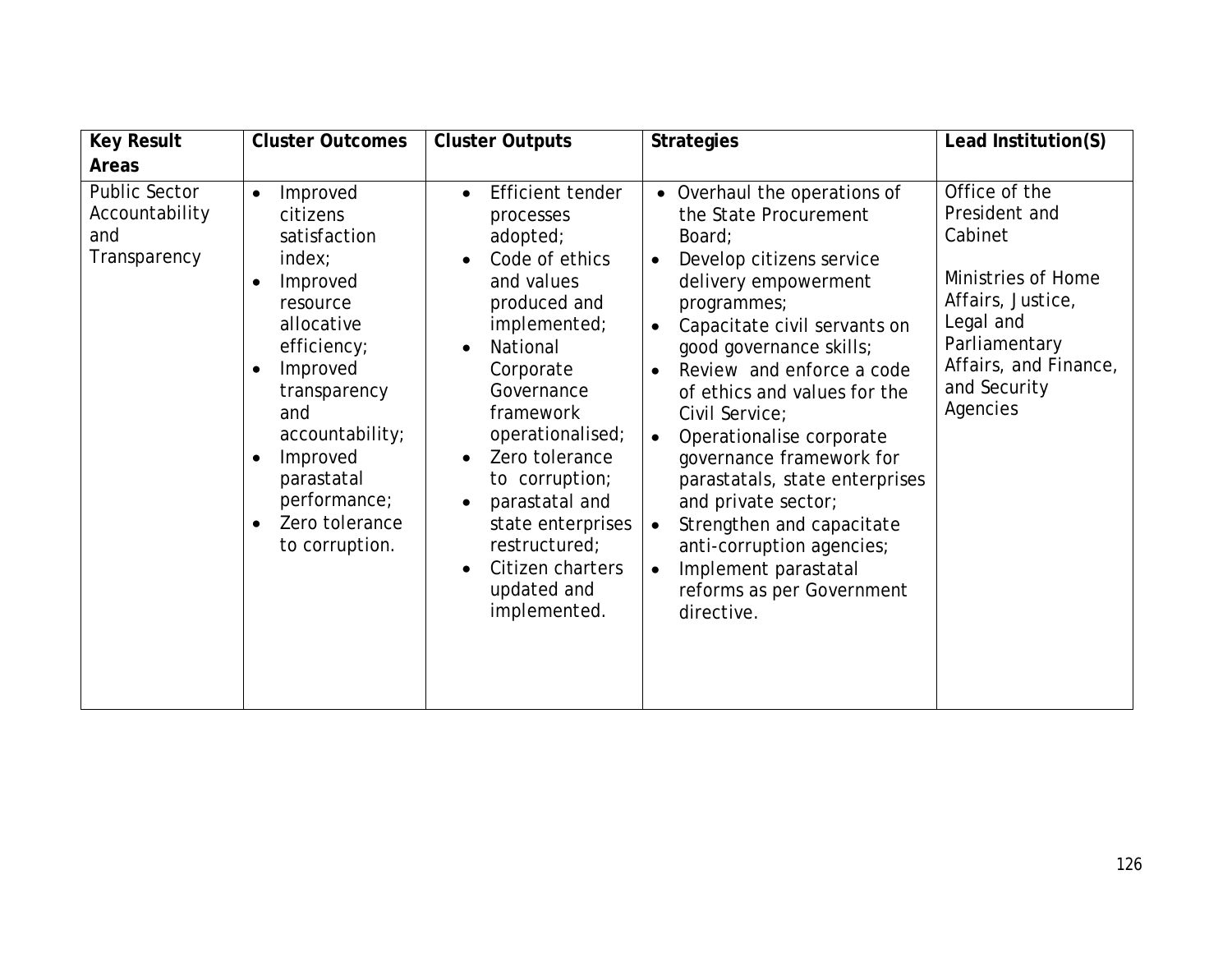| <b>Key Result Areas</b> | <b>Cluster</b>                                                                                                                                       | <b>Cluster Outputs</b>                                                                          | <b>Strategies</b>                                                                                                                                      | Lead Institution(S)                                                                                                 |
|-------------------------|------------------------------------------------------------------------------------------------------------------------------------------------------|-------------------------------------------------------------------------------------------------|--------------------------------------------------------------------------------------------------------------------------------------------------------|---------------------------------------------------------------------------------------------------------------------|
|                         | <b>Outcomes</b>                                                                                                                                      |                                                                                                 |                                                                                                                                                        |                                                                                                                     |
| Peace and Security      | Enhanced<br>$\bullet$<br>conducive<br>environment<br>for trade and<br>investment;<br>Improved<br>economic<br>growth and<br>development<br>prospects. | Secured investment;<br>$\bullet$<br>Productivity<br>$\bullet$<br>restored to optimal<br>levels. | Train the security agencies<br>on contemporary defence,<br>peace and security systems;<br>Mainstream peace building<br>mechanism across the<br>nation. | Office of the<br>President and<br>Cabinet<br>Ministries<br>responsible for Home<br>Affairs, Defence and<br>Justice. |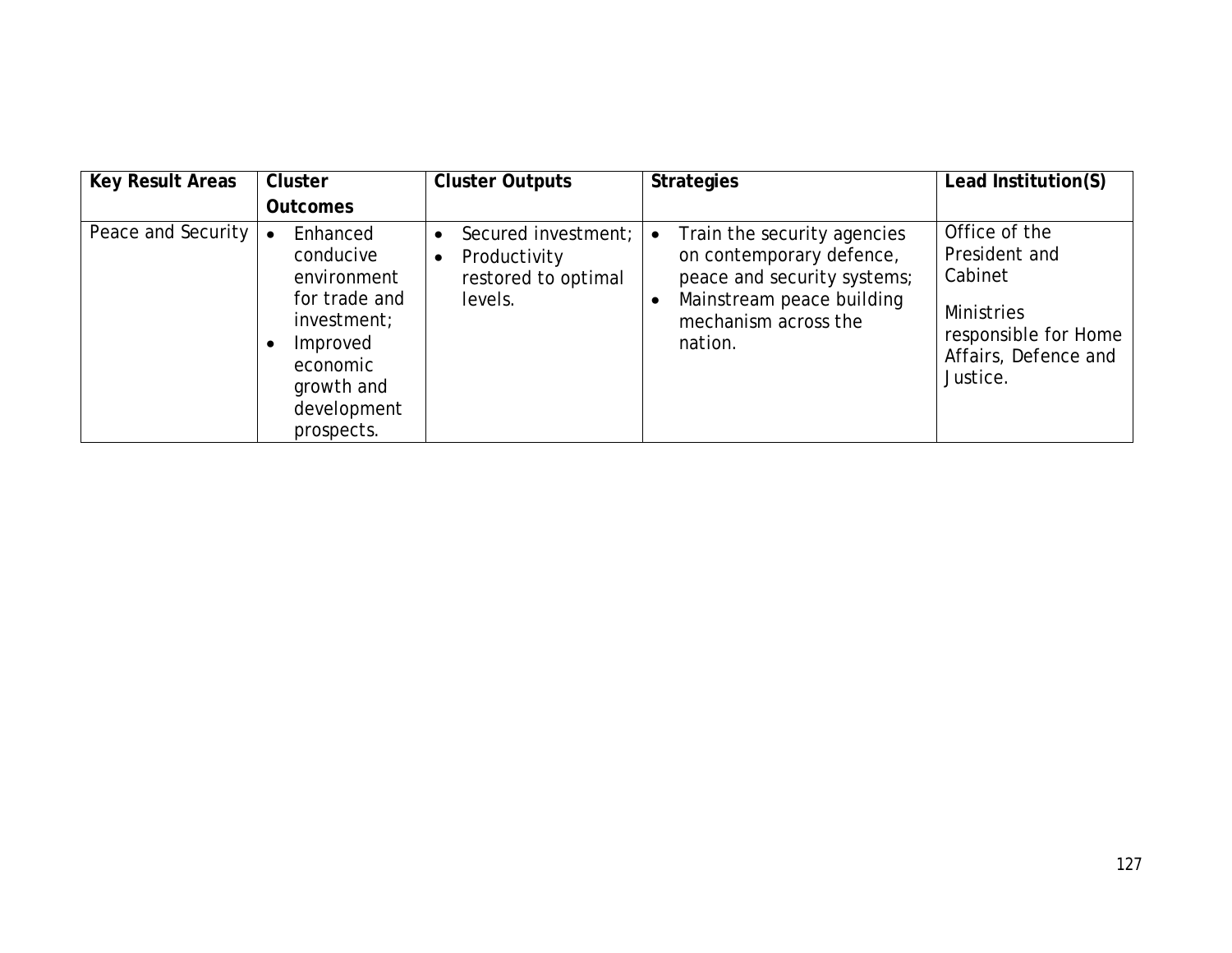- **7.6.4 Quick Wins to be implemented within the Public Administration, Governance and Performance Management sub-cluster include the following:**
	- i. Launching and publicising the Zim Asset Plan October 2013- December 2018 to the citizenry;
	- ii. Revamping the operations of State Procurement Board with immediate effect;
	- iii. Publishing and implementing Client Service Charters throughout Government;
	- iv. Launching and publicizing Clients Service Charters;
	- v. Introducing Performance Contracts to Senior Officials in the Public Sector;
	- vi. Intensifying institutionalization of RBM in the Public Sector;
	- vii. Capacitating the Anti-Corruption Agencies to effectively discharge their mandates;
	- viii. Reorienting Public Sector Employees in order to enhance performance;